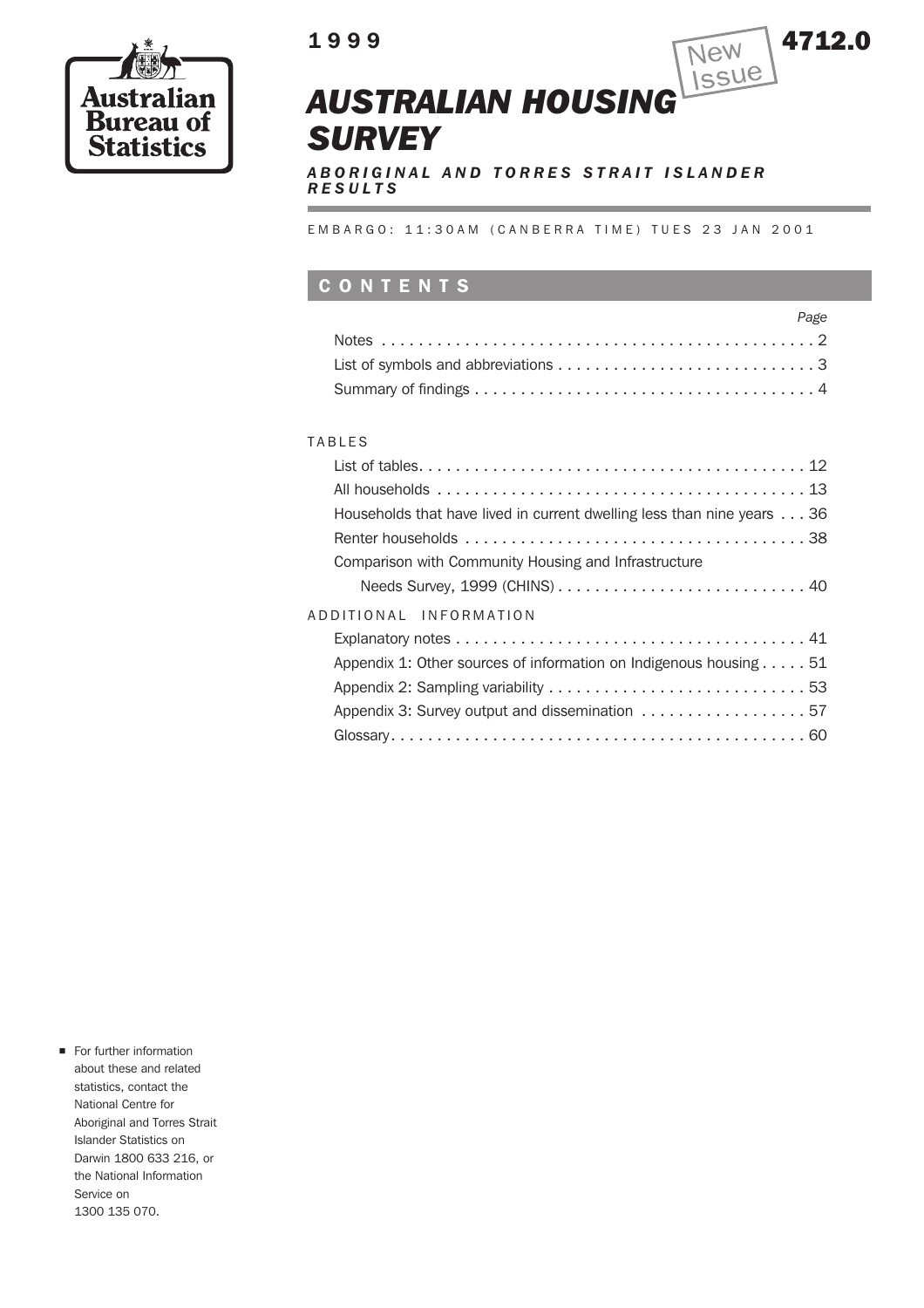### **NOTES**

ABOUT THIS PUBLICATION This publication presents selected data about the housing characteristics of the Aboriginal and Torres Strait Islander (Indigenous) population of Australia, excluding those living in sparsely settled or remote areas, from the 1999 Australian Housing Survey (AHS). Equivalent data for the non-Indigenous population of Australia are also presented for comparison purposes. Selected data from the 1994 National Aboriginal and Torres Strait Islander Survey (NATSIS), the 1991 and 1996 Censuses of Population and Housing, and the 1999 Community Housing and Infrastructure Needs Survey (CHINS) are also presented for comparative purposes.

ABOUT THE SURVEY The AHS collected information from persons in private dwellings throughout Australia and was conducted between September and December 1999. Topics covered include the characteristics, affordability and adequacy of dwellings, and the demographics, tenure and housing costs of persons and households. The unit of analysis used in this publication is the household.

> This publication also contains details about the survey including its objectives and content, and the concepts, methodology and procedures used in the collection of the data and the derivation of estimates. More comprehensive information about the survey is provided in *Australian Housing Survey, Housing Characteristics, Costs and Conditions, Australia, 1999* (Cat. no. 4182.0).

ACKNOWLEDGMENTS The 1999 AHS was developed in consultation with major stakeholders, in particular the Commonwealth Department of Family and Community Services (FaCS). FaCS also provided a significant proportion of the funding for the survey, including the supplementation of the Indigenous sample. In addition, funding was provided by the Department of Industry, Science and Resources and housing authorities within all State and the Australian Capital Territory governments.

> Australian Bureau of Statistics (ABS) publications draw extensively on information provided freely by individuals, businesses, governments and other organisations. Their continued cooperation is very much appreciated; without it, the wide range of statistics published by the ABS would not be available. Information received by the ABS is treated in strict confidence as required by the *Census and Statistics Act 1905.*

Dennis Trewin Australian Statistician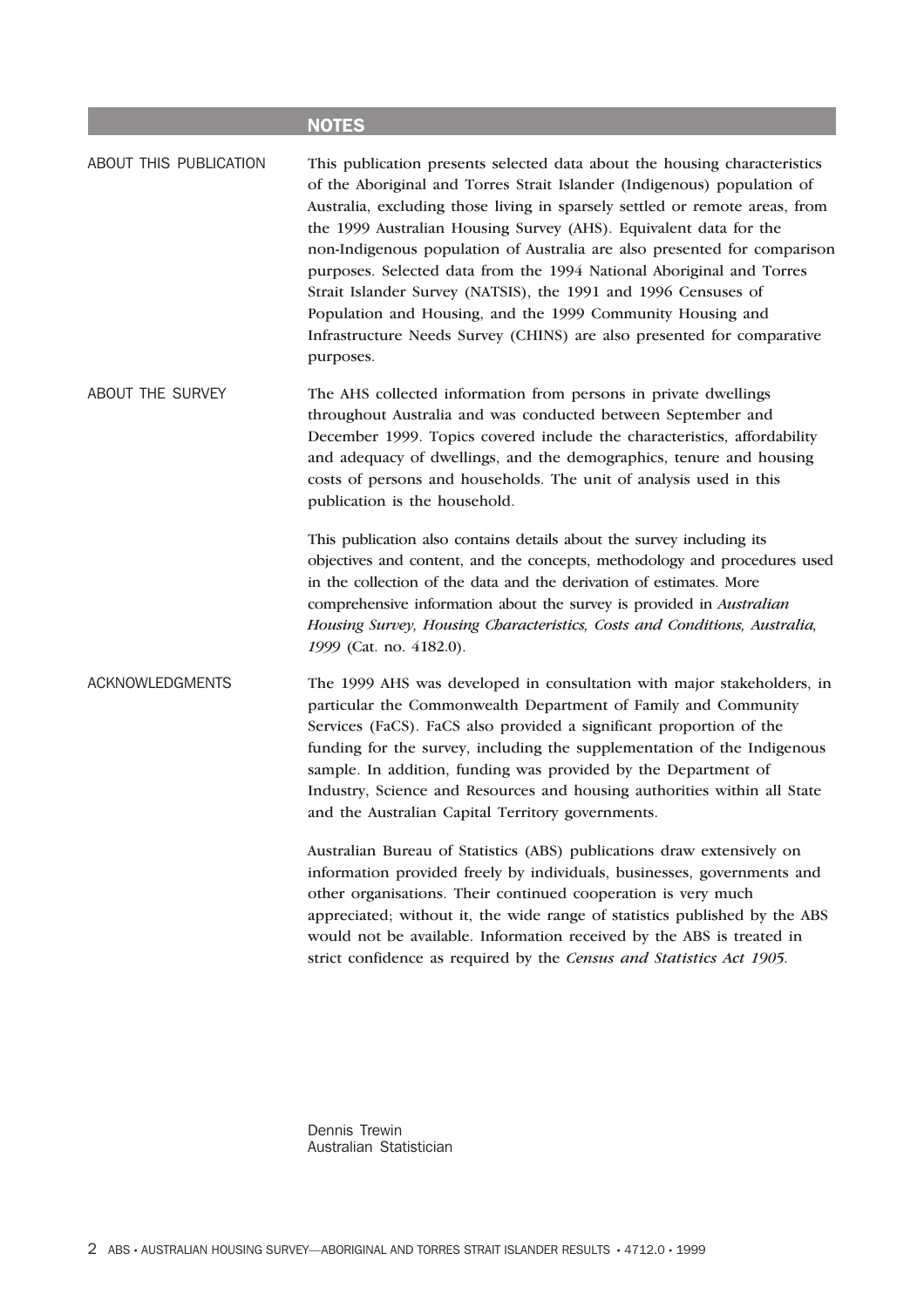### **LIST OF SYMBOLS AND ABBREVIATIONS**

| <b>ABBREVIATIONS</b> | <b>ABS</b>    | Australian Bureau of Statistics                                                                                                       |  |  |  |  |  |
|----------------------|---------------|---------------------------------------------------------------------------------------------------------------------------------------|--|--|--|--|--|
|                      | <b>AHS</b>    | Australian Housing Survey                                                                                                             |  |  |  |  |  |
|                      | <b>CAI</b>    | <b>Computer Assisted Interviewing</b>                                                                                                 |  |  |  |  |  |
|                      | <b>CHINS</b>  | Community Housing and Infrastructure Needs Survey                                                                                     |  |  |  |  |  |
|                      | <b>MSS</b>    | Main survey sample                                                                                                                    |  |  |  |  |  |
|                      | <b>NATSIS</b> | National Aboriginal and Torres Strait Islander Survey                                                                                 |  |  |  |  |  |
|                      | <b>RSE</b>    | relative standard error                                                                                                               |  |  |  |  |  |
|                      | <b>SE</b>     | standard error                                                                                                                        |  |  |  |  |  |
|                      | <b>SHA</b>    | State or Territory housing authority                                                                                                  |  |  |  |  |  |
|                      | <b>SLA</b>    | <b>Statistical Local Area</b>                                                                                                         |  |  |  |  |  |
|                      | <b>SIS</b>    | Supplementary Indigenous sample                                                                                                       |  |  |  |  |  |
| <b>SYMBOLS</b>       | n.p.          | not available for publication but included in totals where<br>applicable                                                              |  |  |  |  |  |
|                      | *             | estimate has a relative standard error of 25% to 50%                                                                                  |  |  |  |  |  |
|                      | **            | estimate has a relative standard error greater than 50%                                                                               |  |  |  |  |  |
|                      | $\ddotsc$     | not applicable                                                                                                                        |  |  |  |  |  |
|                      |               | nil or rounded to zero (including null cells)                                                                                         |  |  |  |  |  |
| EFFECTS OF ROUNDING  |               | Where figures have been rounded, discrepancies may occur between<br>sums of the component items and totals. Published percentages are |  |  |  |  |  |
|                      |               | calculated prior to rounding of the figures and therefore some                                                                        |  |  |  |  |  |
|                      |               | discrepancies may exist between these percentages and those that could                                                                |  |  |  |  |  |
|                      |               | be calculated from the rounded figures.                                                                                               |  |  |  |  |  |
|                      |               |                                                                                                                                       |  |  |  |  |  |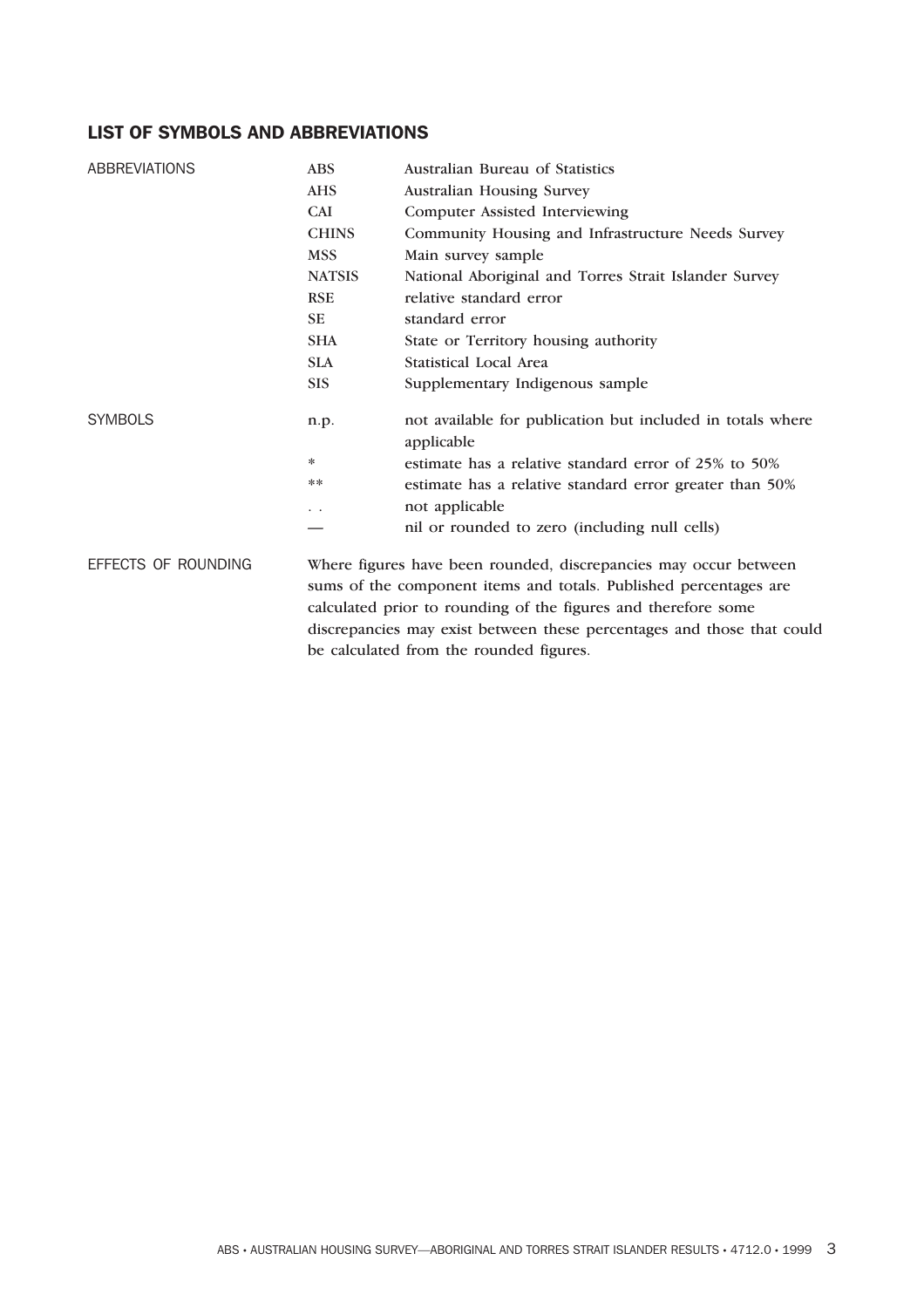### **SUMMARY OF FINDINGS**

INDIGENOUS HOUSEHOLDS



NON-INDIGENOUS HOUSEHOLDS



(a) State or Territory housing authority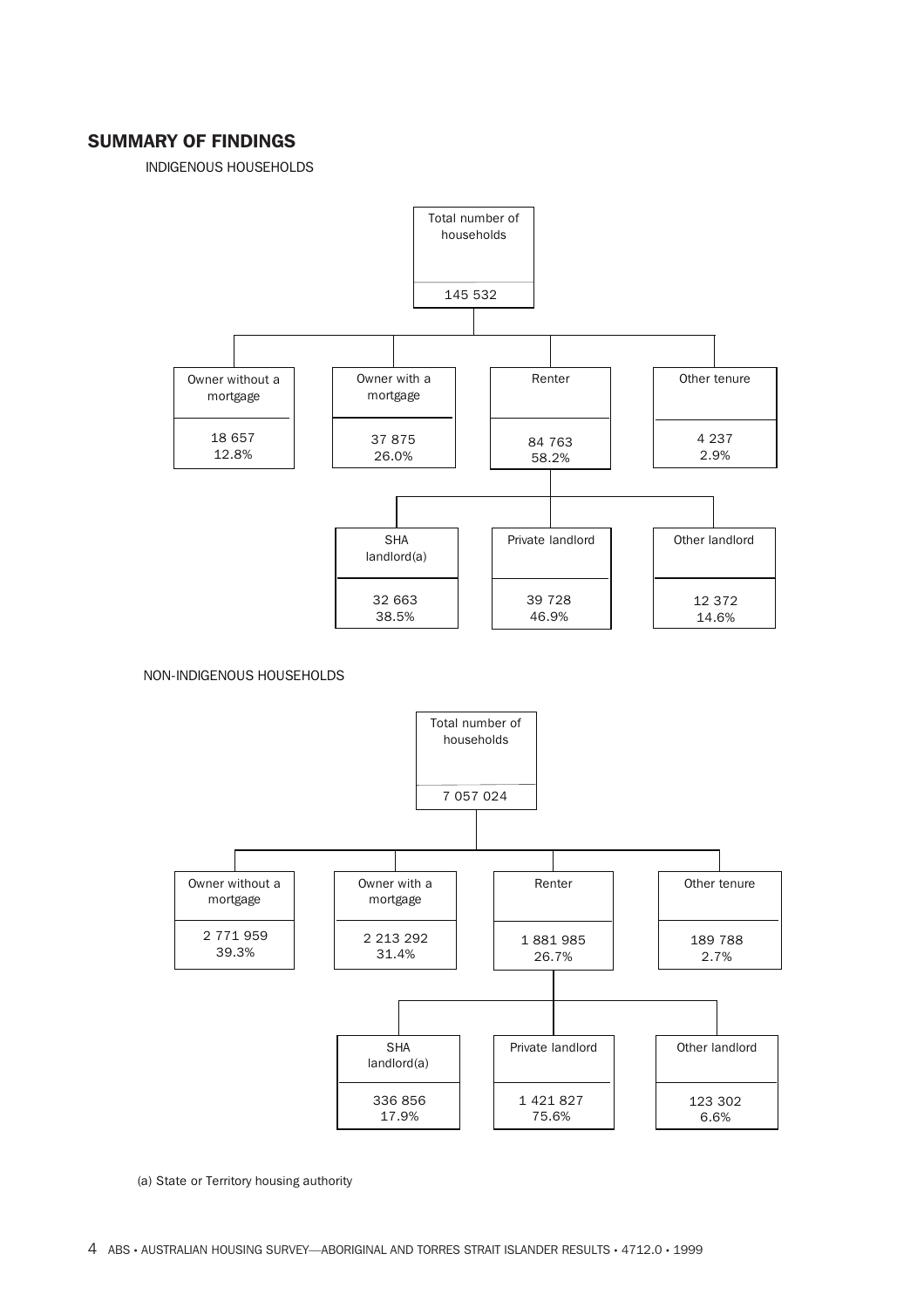```
INTRODUCTION This publication presents selected data about the housing characteristics
                 of Indigenous and non-Indigenous Australian households from the 1999
                 Australian Housing Survey (AHS). For the purposes of the AHS, an
                 Indigenous household was defined as any household which contained at
                 least one person of Aboriginal or Torres Strait Islander origin aged 15
                 years or over.
```
The survey excluded both Indigenous and non-Indigenous persons living in remote or sparsely settled areas (see Explanatory Notes). The results reported in this publication describe the housing characteristics of Indigenous and non-Indigenous Australians living in urban and more densely populated rural areas. ABS population projections indicate that, in 1999, approximately 82% of Indigenous Australians lived in these areas compared to 99% of non-Indigenous Australians.<sup>1</sup>

TENURE CHARACTERISTICS OF HOUSEHOLDS In 1999, the majority (58%) of the 145,532 Indigenous households in Australia were renting their home, most commonly from a private landlord or a State or Territory housing authority landlord (27% and 22% respectively). A further 39% owned their current home, either with or without a mortgage (26% and 13% respectively). By comparison, the majority (71%) of non-Indigenous households owned their current home, 39% without a mortgage. Only 27% of non-Indigenous households were renting, and the majority of these rented from a private landlord (table 1).



HOUSEHOLDS BY TENURE TYPE

(b) Includes other renters.

The reference person for the majority (58%) of Indigenous households was aged between 25–44 years (for definition of reference person see Glossary). In contrast, the reference person for the majority (55%) of non-Indigenous households was 45 and over (table 1).

1 Unpublished ABS projection derived from *Experimental Projections of the Aboriginal and Torres Strait Islander Population, 1996 to 2006* (Cat. no. 3231.0).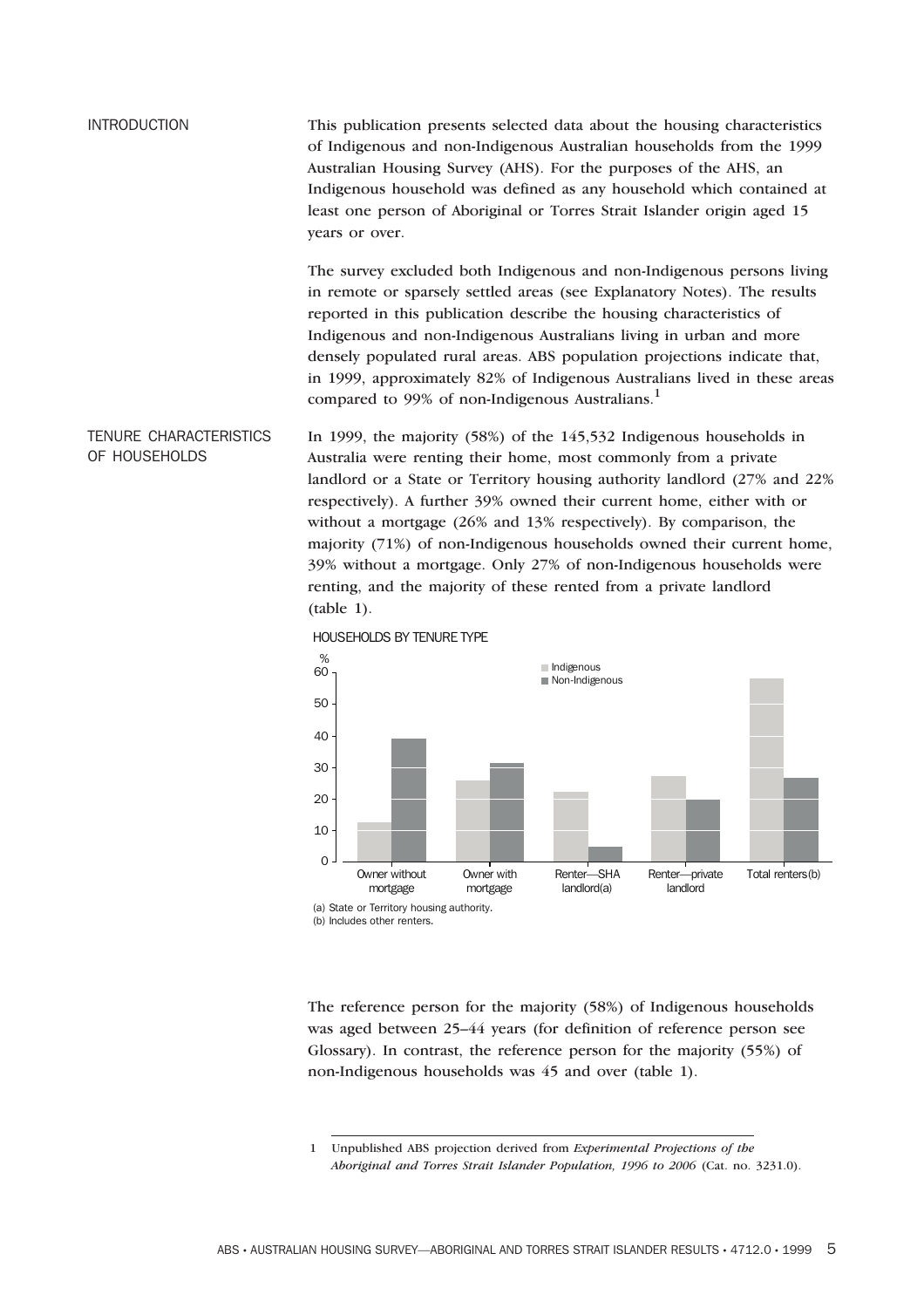### TENURE CHARACTERISTICS OF HOUSEHOLDS *continued*

The younger age of the reference person in Indigenous households reflects the younger age structure of the Indigenous population as a whole. For example, in 1999, the median age of the Indigenous population was 20.1 years<sup>2</sup> compared to 34.0 years<sup>3</sup> for the total Australian population. For this reason it is necessary to take into account the age structure of each population when comparing populations.

For both Indigenous and non-Indigenous households, the likelihood of owning their home increased with the age of the reference person. However, this trend was more obvious in non-Indigenous households where 75% of reference persons aged 55 and over were owners without a mortgage, compared to 37% for Indigenous households (table 4).

OWNERS WITHOUT A MORTGAGE(a)



<sup>(</sup>a) Percentages within age group.

Indigenous households where the reference person was aged between 35–44 years were more likely to be renters (53%) than were non-Indigenous households (27%). These Indigenous households also had a higher proportion of owners with a mortgage (37%) than all other age groups. This was similar for non-Indigenous households. As would be expected the younger age groups (where the reference person was aged less than 35) in both Indigenous and non-Indigenous households had the highest proportion of renters, particularly in the 15–24 age group where 85% of Indigenous and 79% of non-Indigenous households were renters  $(table 4)$ .

Age standardised comparisons The tenure characteristics of Indigenous and non-Indigenous households can also be compared using age-standardised data, which takes into account the different age structures of the household reference persons for each population. The age standardisation techniques used in this publication are outlined in the Explanatory Notes, paragraphs 16–19.

<sup>2</sup> Unpublished ABS projection derived from *Experimental Projections of the Aboriginal and Torres Strait Islander Population, 1996 to 2006* (Cat. no. 3231.0)

<sup>3</sup> *Population by Age and Sex, Australian States and Territories, June 2000* (Cat. no. 3201.0)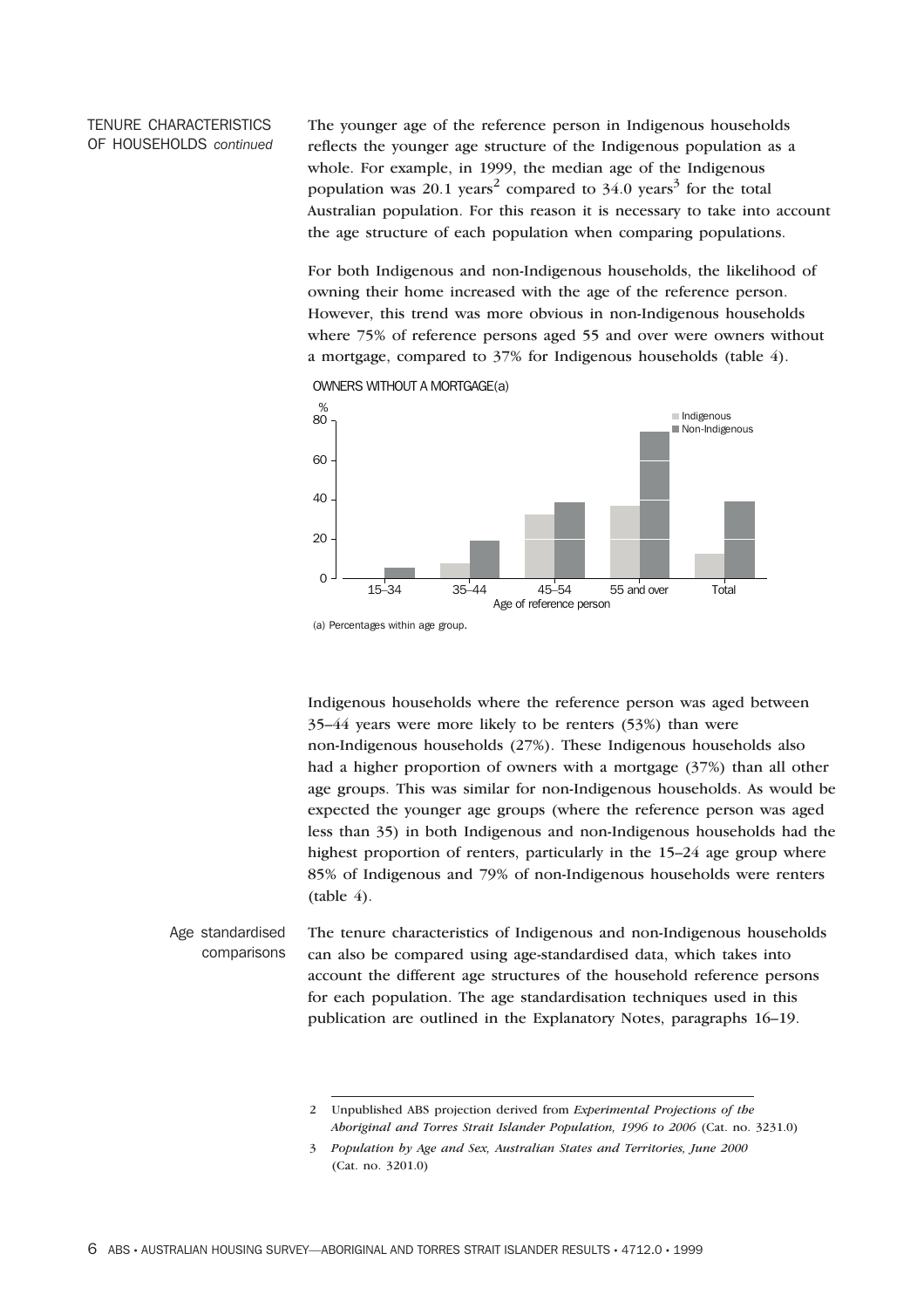### Age standardised comparisons *continued*

On an age-standardised basis, non-Indigenous households are almost twice as likely to be owners without a mortgage than Indigenous households (39% and 21% respectively). Likewise, non-Indigenous households are more likely to be owners with a mortgage (31%) than Indigenous households (22%). Indigenous households are more likely to be renters (44%) than non-Indigenous households (27%), and are far more likely to be renting from State/Territory housing authorities (23% and 5% respectively).



HOUSEHOLDS BY TENURE TYPE, AGE STANDARDISED PERCENTAGES(a)

(a) See Explanatory Notes for explanation of age standardisation method, paragraph 16. (b) State or Territory housing authority. (c) Includes other renters.

Life-cycle comparisons The tenure of households is related to the life-cycles through which households progress. However, the high proportion of renters within each life-cycle group tended to reduce the effects of this pattern for Indigenous households. As shown in the following graphs, young singles or young couples (where the reference person was aged less than 35 years) tended to be renters in both populations, but the proportion was greater among Indigenous households (69%) than non-Indigenous households (54%). This was also the case for lone parents with dependent children only, who were likely to be renters in both populations, though the proportion was higher among Indigenous households (95%) than non-Indigenous households (59%).

> Couples with children tended to be home owners in both populations, but Indigenous households in these groups also had a high proportion of renters. For older singles or older couples (where the reference person was aged 35 years or more) Indigenous households were just as likely to be renters as home owners (47% and 48% respectively), while this group were far more likely to be home owners among non-Indigenous households (78%).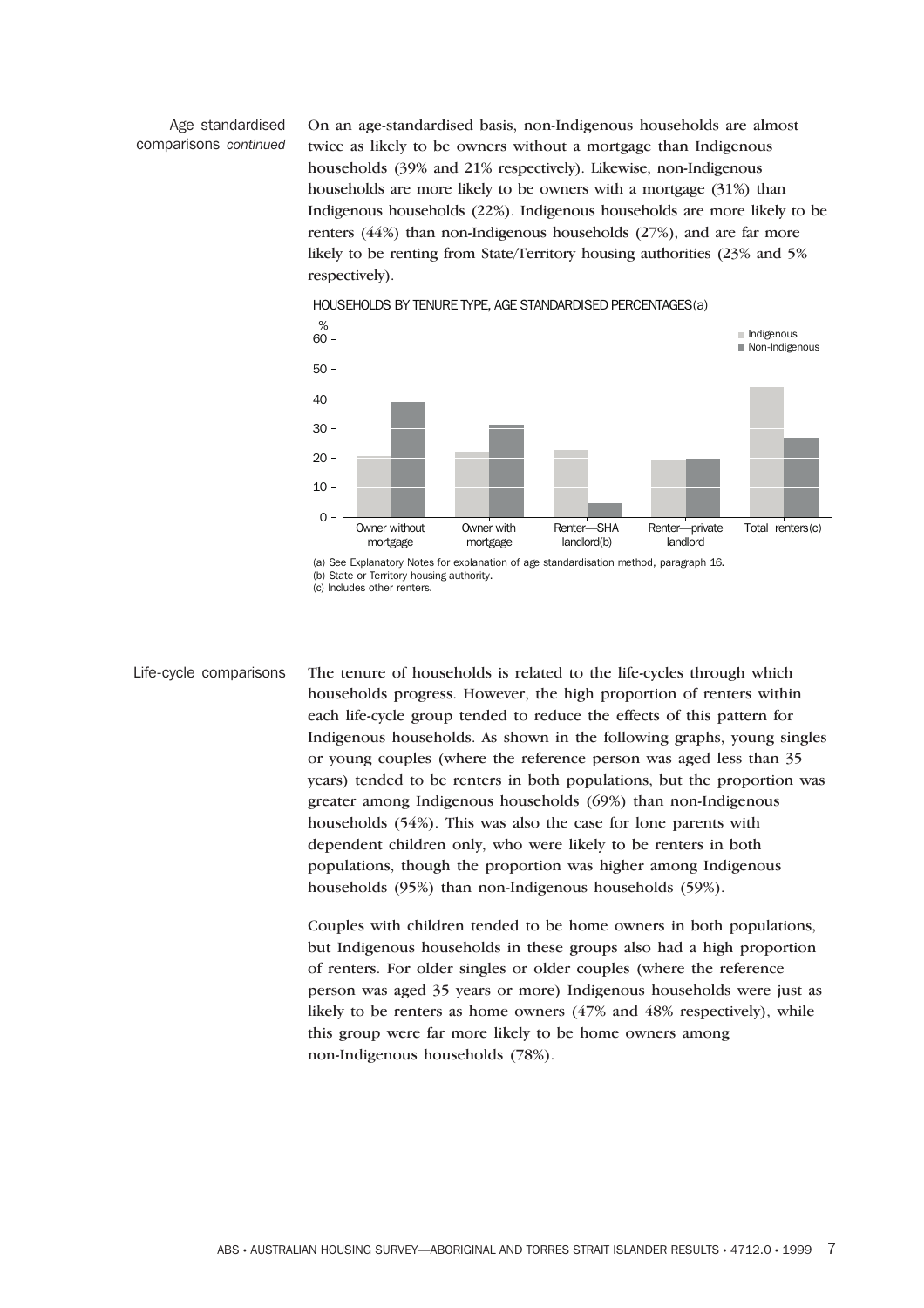#### INDIGENOUS HOUSEHOLDS BY LIFE-CYCLE GROUP



(a) Includes owners with or without a mortgage. (b) May also have dependent children present.



(a) Includes owners with or without mortgage. (b) May also have dependent children present.

Change over time A broad indication of changes in tenure over time for Indigenous households in non-remote areas of Australia can be obtained by comparing tenure data from the 1999 AHS with tenure data collected in the Census of Population and Housing (1991 and 1996) and the 1994 National Aboriginal and Torres Strait Islander Survey (NATSIS). This comparison suggests an increase in Indigenous home ownership over this period (see Appendix 1).

HOUSEHOLD COSTS AND AFFORDABILITY Housing costs comprise different items, such as rent, mortgage repayments, rates, land tax and body corporate fees, depending on the tenure of the household (for further details see Glossary). They are generally lowest for households who own their home outright and greatest for those who rent privately or who have a mortgage.

> In 1999, reflecting the different distribution of tenures, the average weekly housing cost across all Indigenous households was \$139 compared to \$129 for non-Indigenous households (table 6). Indigenous households also tended to spend a higher proportion of their income on housing costs than non-Indigenous households, with 23% of Indigenous households spending more than a quarter of their income on housing costs compared to 18% of non-Indigenous households (table 1).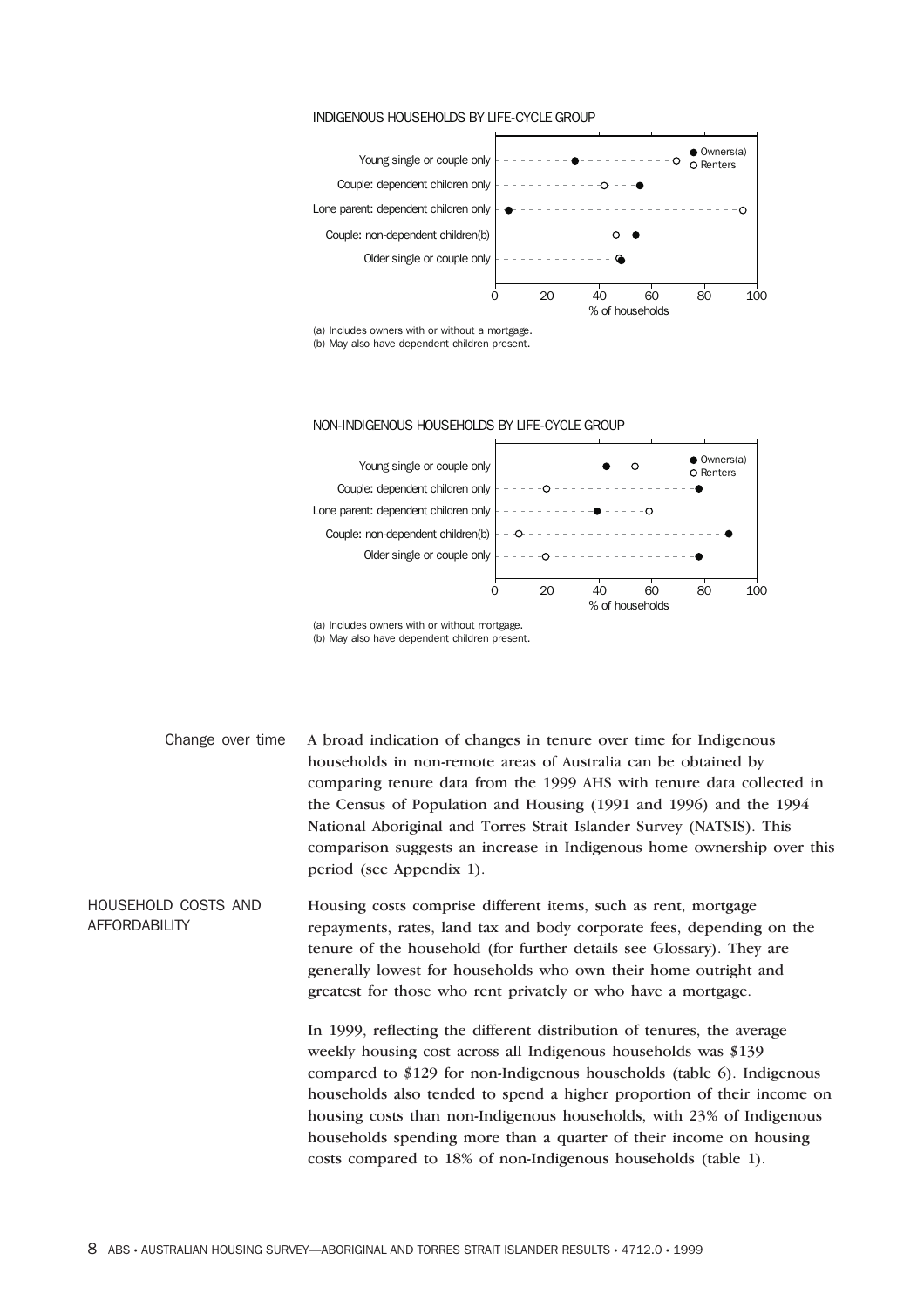

HOUSEHOLDS WITH MORE THAN 25% OF INCOME SPENT ON HOUSING COSTS(a)

(a) Percentages within tenure type. (b) State or Territory Housing Authority.

As shown in the graph above, owners without a mortgage spent the smallest proportion of their income on housing, with only 4% of Indigenous and 5% of non-Indigenous households spending more than a quarter of their income on housing costs. Owners with a mortgage, on the other hand, tended to spend a relatively high proportion of their income on housing, with 31% of Indigenous and 24% of non-Indigenous households spending more than a quarter of their income on housing. Private renter households spent the highest proportion of their income on housing, with similar proportions of Indigenous and non-Indigenous households (35% to 38%) spending more than a quarter of their income on housing. Only 14% of Indigenous and non-Indigenous households with State or Territory housing authority landlords spent more than a quarter of their income on housing costs (table 2).

### DWELLING CHARACTERISTICS AND CONDITIONS

Housing condition In 1999, Indigenous households were more likely than non-Indigenous households to report that repairs were needed to either the exterior or interior of their homes. When a need for repair was reported, higher proportions of Indigenous households reported essential, or essential and urgent, need for exterior (10%) and interior repairs (14%), compared to non-Indigenous households (5% and 4% respectively) (table 3).

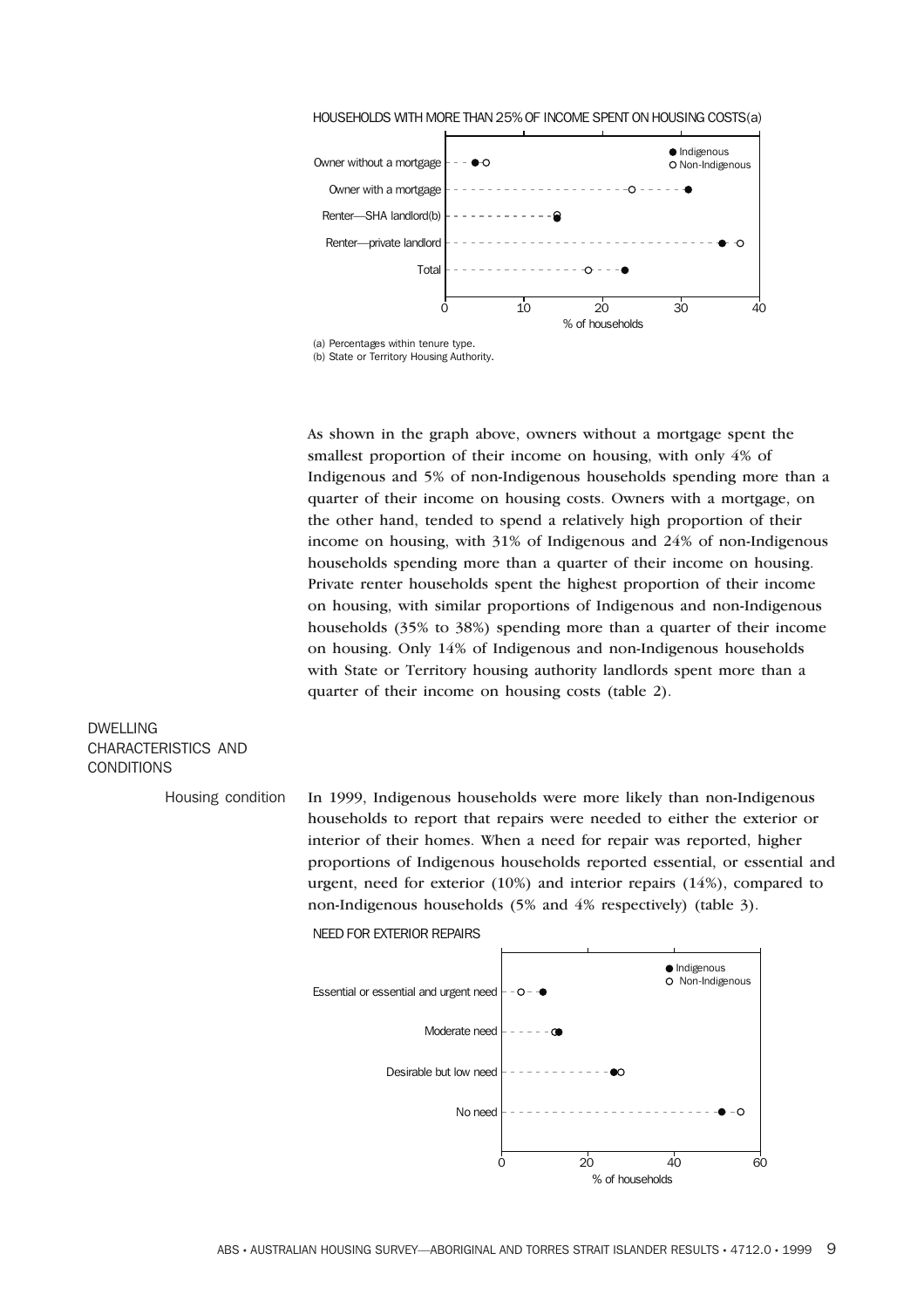

- Area comparisons Dwelling condition information was also collected in the 1999 Community Housing and Infrastructure Needs Survey (CHINS) for dwellings owned or managed by Indigenous housing organisations (for definition of CHINS dwelling condition see Glossary). The results from this survey found that dwellings in the urban and more densely populated rural areas of Australia were reported to be in a better condition than dwellings in remote areas. For example, 33% of dwellings in sparsely settled or remote areas were reported as needing major repairs or replacement compared to only 25% for dwellings in other areas (table 13).
- Housing utilisation Overall, Indigenous households were less likely to have enough bedrooms or to have spare bedrooms, compared to non-Indigenous households. For example, 13% of Indigenous households required one or more bedrooms additional to what they currently had, compared to only 4% of non-Indigenous households (table 1). Of those Indigenous households requiring more bedrooms, 88% were renters and 43% had a weekly household income of less than \$525, while for non-Indigenous households requiring more bedrooms the majority were owners (52%) and only 27% had a weekly household income of less than \$525 (table 8).

HOUSING UTILISATION(a)



(a) See Explanatory Notes for further information.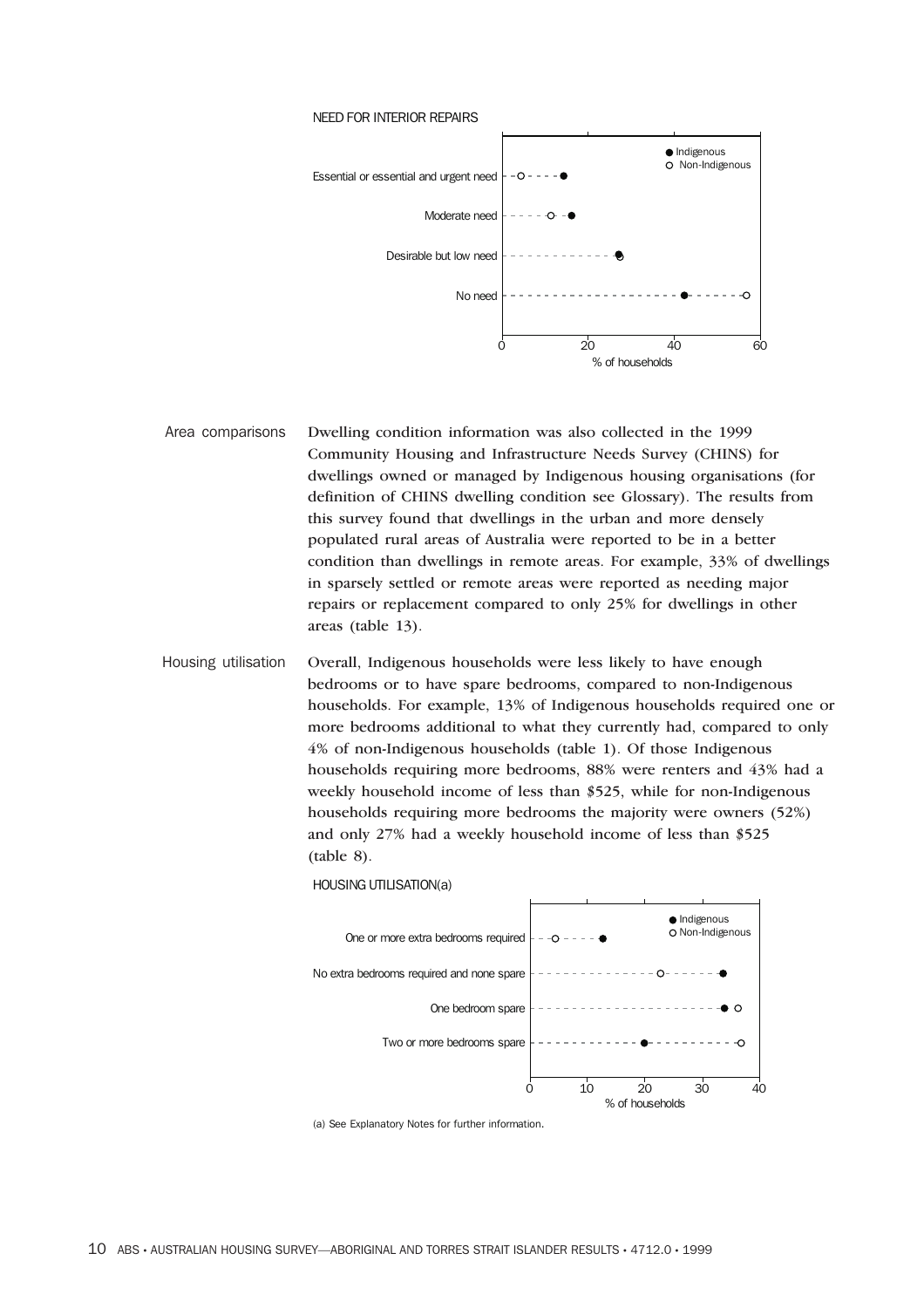HOUSING HISTORY In 1999, 79% of Indigenous households (as reported by the reference person) had lived in their current dwelling for less than 9 years compared to 61% of non-Indigenous households. Of the Indigenous households in this situation, 42% of owners without a mortgage were in the same type of tenure in their previous dwelling, and a similar proportion (39%) of these owners had previously been renting.

> For non-Indigenous households, a higher proportion of owners without a mortgage were in the same tenure as in their previous dwelling (55%) while a smaller proportion (24%) had previously rented.

The pattern of previous tenure was similar between Indigenous and non-Indigenous owners with a mortgage, with most households having previously been renter households (58% and 57% respectively).

For both Indigenous and non-Indigenous households private renters were most likely to move frequently, with 61% of Indigenous and 49% of non-Indigenous households moving three times or more in the last 5 years. They were also the group (for both Indigenous and non-Indigenous households) most likely to have moved recently, with 69% and 68% respectively, having lived in their current dwelling for less than two years (table 11).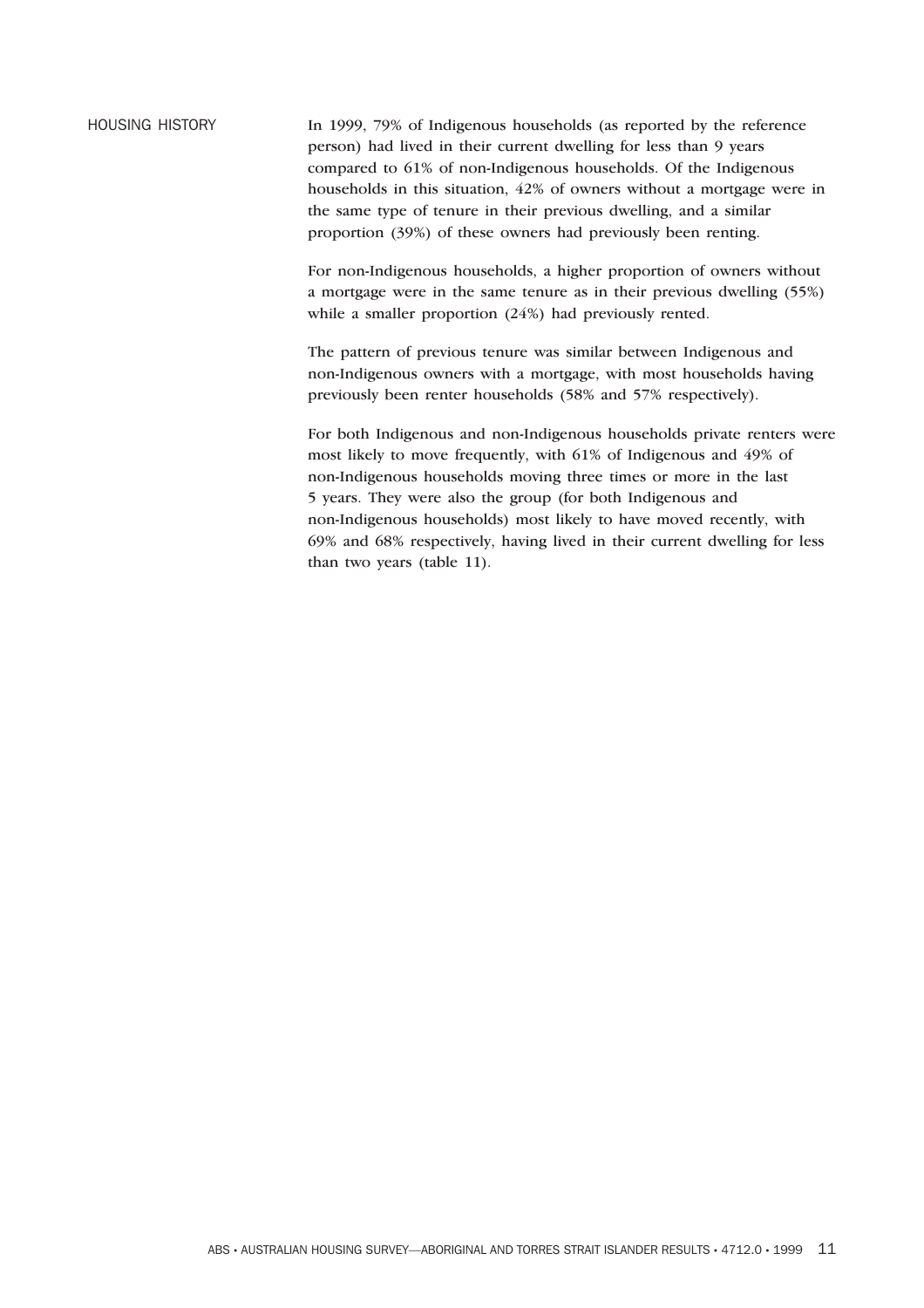### **LIST OF TABLES**

ALL HOUSEHOLDS

| 1                        | Selected main findings                                                                                                                     | 13 |
|--------------------------|--------------------------------------------------------------------------------------------------------------------------------------------|----|
| $\mathbf{2}$             | Tenure by selected household characteristics                                                                                               | 15 |
| 3                        | Tenure by selected dwelling characteristics                                                                                                | 19 |
| 4                        | Age of reference person by selected household<br>characteristics                                                                           | 23 |
| 5                        | Household composition by selected household<br>characteristics                                                                             | 25 |
| 6                        | Gross weekly income quintiles by selected characteristics                                                                                  | 27 |
| 7                        | Housing costs as a proportion of income by selected<br>characteristics                                                                     | 29 |
| 8                        | Housing utilisation by selected characteristics                                                                                            | 31 |
| 9                        | Need for repairs to dwelling by selected characteristics                                                                                   | 33 |
| 10                       | Area by selected characteristics                                                                                                           | 35 |
|                          | HOUSEHOLDS THAT HAVE LIVED IN CURRENT DWELLING LESS THAN NINE YEARS                                                                        |    |
|                          | <b>11</b> Tenure by housing history of reference person                                                                                    | 36 |
| <b>RENTER HOUSEHOLDS</b> |                                                                                                                                            |    |
|                          | 12 Landlord type by selected characteristics                                                                                               | 38 |
| 13                       | COMPARISON WITH COMMUNITY HOUSING AND INFRASTRUCTURE NEEDS SURVEY, 1999 (CHINS)<br>Selected dwelling characteristics: CHINS 1999, AHS 1999 | 40 |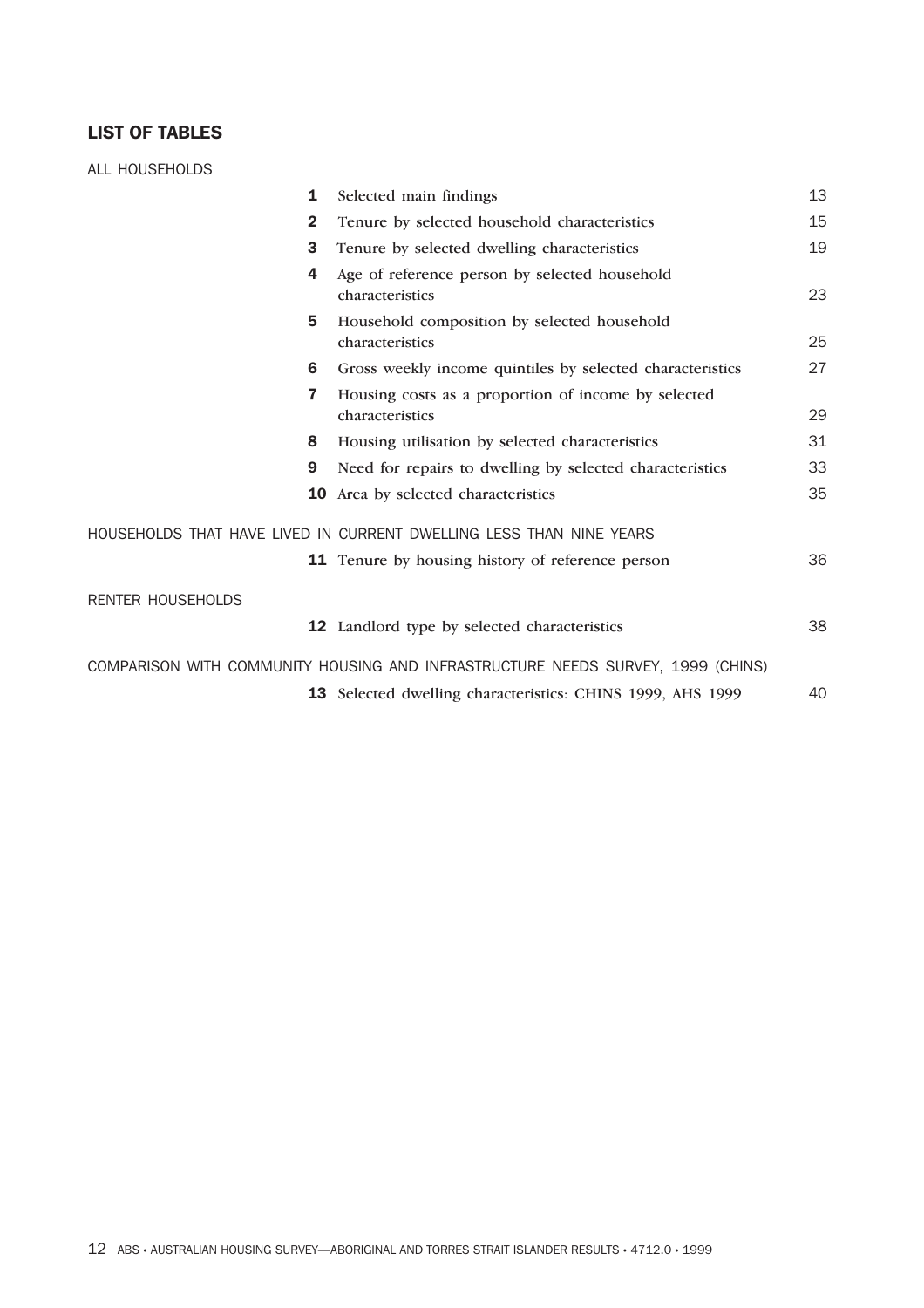1 ALL HOUSEHOLDS: SELECTED MAIN FINDINGS

|                                         | Indigenous households |       | Non-Indigenous households |           |
|-----------------------------------------|-----------------------|-------|---------------------------|-----------|
| Selected characteristics                |                       |       |                           |           |
|                                         | '000                  | %     | '000                      | %         |
| Tenure                                  |                       |       |                           |           |
| Owner without a mortgage                | 18.7                  | 12.8  | 2 772.0                   | 39.3      |
| Owner with a mortgage                   | 37.9                  | 26.0  | 2 2 1 3 . 3               | 31.4      |
| Renter                                  |                       |       |                           |           |
| State housing authority                 | 32.7                  | 22.4  | 336.9                     | 4.8       |
| Private landlord                        | 39.7                  | 27.3  | 1421.8                    | 20.1      |
| Other landlord                          | 12.4                  | 8.5   | 123.3                     | 1.7       |
| Total renters(a)                        | 84.8                  | 58.2  | 1882.0                    | 26.7      |
| Total(b)                                | 145.5                 | 100.0 | 7 057.0                   | 100.0     |
| Selected life-cycle groups              |                       |       |                           |           |
| Young single only(c)                    | 7.0                   | 4.8   | 317.3                     | 4.5       |
| Young couple only(c)                    | 7.7                   | 5.3   | 357.2                     | 5.1       |
| Couple with dependent children only     | 47.5                  | 32.6  | 1 709.8                   | 24.2      |
| One parent with dependent children only | 14.6                  | 10.0  | 370.5                     | 5.2       |
| Couple with non-dependent children(d)   | 11.2                  | 7.7   | 649.2                     | 9.2       |
| Older couple only(e)                    | 10.4                  | 7.1   | 1 370.5                   | 19.4      |
| Older single $only(e)$                  | 17.4                  | 12.0  | 1 408.0                   | 20.0      |
| Other(f)                                | 29.7                  | 20.4  | 874.4                     | 12.4      |
| <b>Total</b>                            | 145.5                 | 100.0 | 7 057.0                   | 100.0     |
| Age of reference person (years)         |                       |       |                           |           |
| $15 - 24$                               | 16.9                  | 11.6  | 328.6                     | 4.7       |
| $25 - 34$                               | 42.4                  | 29.1  | 1 300.4                   | 18.4      |
| $35 - 44$                               | 42.5                  | 29.2  | 1571.6                    | 22.3      |
| $45 - 54$                               | 24.3                  | 16.7  | 1423.3                    | 20.2      |
| 55 and over                             | 19.4                  | 13.3  | 2 433.2                   | 34.5      |
| <b>Total</b>                            | 145.5                 | 100.0 | 7 057.0                   | 100.0     |
| Gross household weekly income           |                       |       |                           |           |
| Less than \$343                         | 28.7                  | 19.7  | 1 632.6                   | 23.1      |
| \$343-\$524                             | 29.3                  | 20.2  | 889.1                     | 12.6      |
| \$525-\$854                             | 29.2                  | 20.1  | 1 289.0                   | 18.3      |
| \$855-\$1,297                           | 28.7                  | 19.7  | 1417.4                    | 20.1      |
| \$1,298 or more                         | 29.6                  | 20.3  | 1828.9                    | 25.9      |
| <b>Total</b>                            | 145.5                 | 100.0 | 7 057.0                   | 100.0     |
|                                         |                       |       |                           |           |
| Housing costs as a proportion of income |                       |       |                           |           |
| $15%$ or less(g)                        | 58.9                  | 40.5  | 3 7 7 9 . 7               | 53.6      |
| 16%-25%                                 | 44.7                  | 30.7  | 1 457.2                   | 20.6      |
| 26%-30%                                 | 10.6                  | 7.3   | 272.1                     | 3.9       |
| More than 30%                           | 22.6                  | 15.5  | 1 0 1 2.6                 | 14.3      |
| Total(h)                                | 145.5                 | 100.0 | 7 057.0                   | 100.0     |
| For footnotes see end of table.         |                       |       |                           | continued |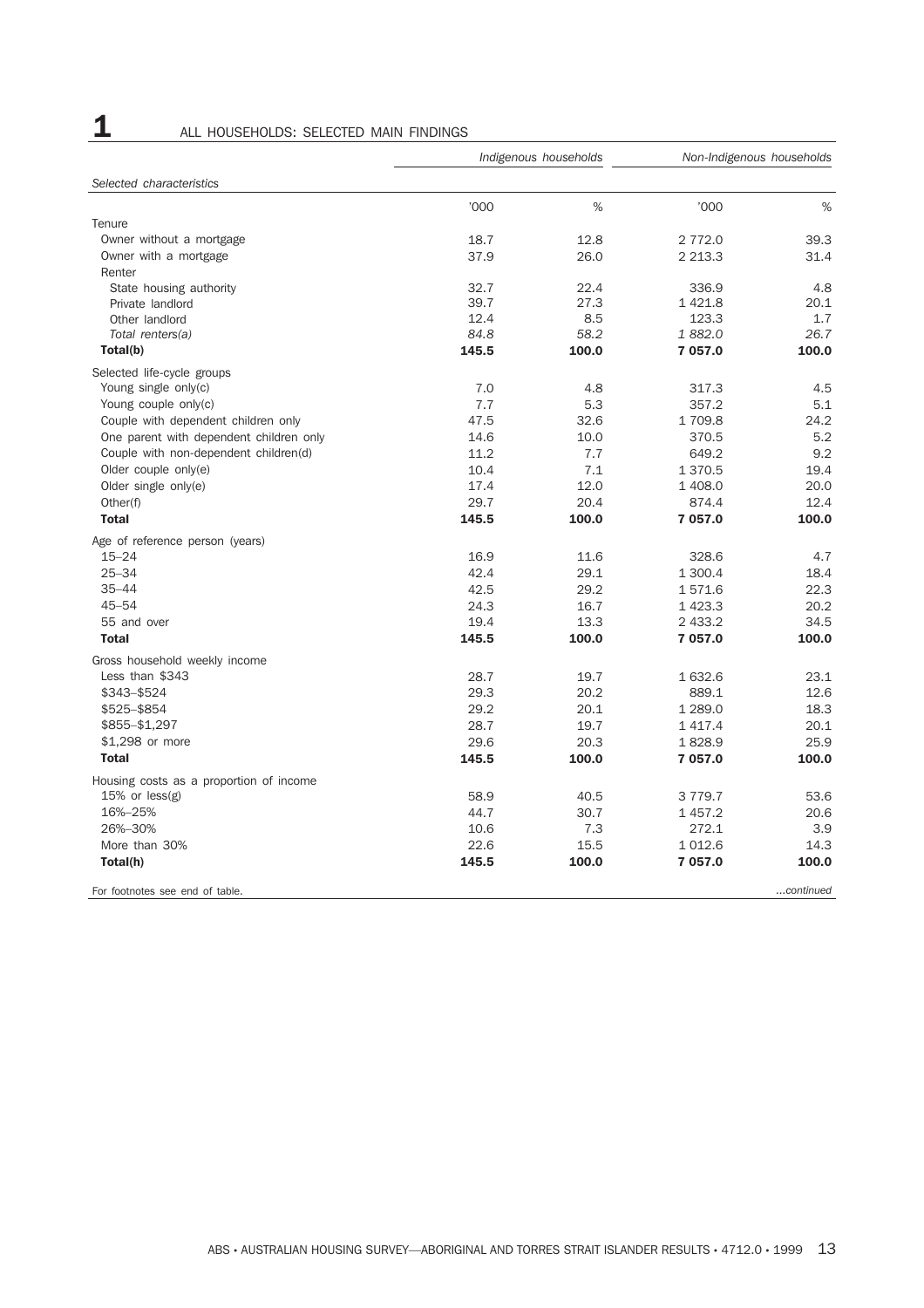# **1** ALL HOUSEHOLDS: SELECTED MAIN FINDINGS — *continued*

|                                             | Indigenous households |           | Non-Indigenous households |               |  |
|---------------------------------------------|-----------------------|-----------|---------------------------|---------------|--|
| Selected characteristics                    |                       |           |                           |               |  |
|                                             | <b>'000</b>           | %         | $000^{\circ}$             | %             |  |
| Need for repairs to dwelling(i)             |                       |           |                           |               |  |
| No need                                     | 49.0                  | 33.7      | 3 0 6 6.9                 | 43.5          |  |
| Low need                                    | 41.1                  | 28.2      | 2 300.4                   | 32.6          |  |
| Medium need                                 | 27.7                  | 19.0      | 1 179.8                   | 16.7          |  |
| High need                                   | 27.8                  | 19.1      | 510.0                     | 7.2           |  |
| <b>Total</b>                                | 145.5                 | 100.0     | 7 057.0                   | 100.0         |  |
| Housing utilisation                         |                       |           |                           |               |  |
| 1 or more extra bedrooms needed             | 18.5                  | 12.7      | 311.2                     | 4.4           |  |
| No extra bedrooms needed                    | 49.0                  | 33.6      | 1 601.2                   | 22.7          |  |
| 1 bedroom spare                             | 49.1                  | 33.8      | 2 555.3                   | 36.2          |  |
| 2 or more bedrooms spare                    | 28.9                  | 19.9      | 2 589.3                   | 36.7          |  |
| <b>Total</b>                                | 145.5                 | 100.0     | 7 057.0                   | 100.0         |  |
|                                             | no.                   |           | no.                       |               |  |
| Mean number of usual residents in household | 3.3                   | $\cdot$ . | 2.6                       | $\sim$ $\sim$ |  |

(a) Includes other renter.

(b) Includes rent-free and other tenure.

(c) Where the reference person was aged less than 35 years.

(d) May also have dependent children present.

(e) Where the reference person was aged 35 years or more.

(f) Includes households not shown in the selected life-cycle groups.

(g) Includes nil or rounded to zero.

(h) Includes households with housing costs not known or with nil or negative income.

(i) Categorised according to combination of need for interior and exterior repairs. See Glossary.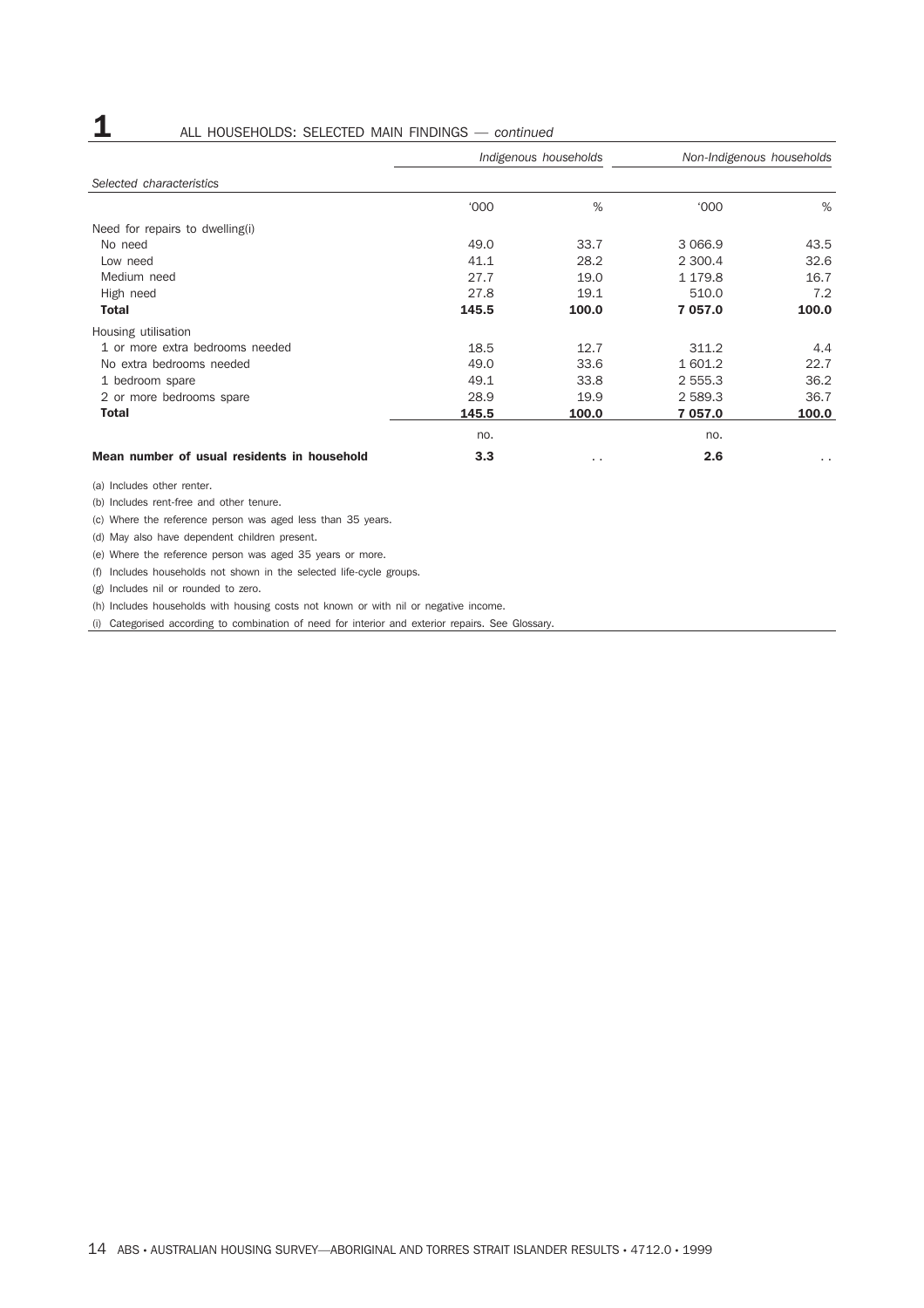# **2** ALL HOUSEHOLDS: TENURE BY SELECTED HOUSEHOLD CHARACTERISTICS

| Owner<br>Renter<br>Without a<br>With a<br>Private<br>Total<br>State housing<br>Household characteristics<br>landlord<br>Total(b)<br>mortgage<br>mortgage<br>authority<br>renters(a)<br>%<br>%<br>%<br>%<br>%<br>%<br>Labour force status of reference person<br>In the labour force<br>65.8<br>88.5<br>24.1<br>64.9<br>49.1<br>61.4<br>Employed<br>$*2.1$<br>$**4.5$<br>$*8.7$<br>$*6.6$<br>7.2<br>5.9<br>Unemployed<br>43.7<br>32.7<br>Not in the labour force<br>$*29.7$<br>$*9.4$<br>67.3<br>28.5<br><b>Total</b><br>100.0<br>100.0<br>100.0<br>100.0<br>100.0<br>100.0<br>Selected lifecycle groups<br>Young single or couple only(c)<br>$*0.6$<br>$*11.6$<br>$**3.2$<br>17.6<br>12.0<br>10.1<br>Couple with dependent children only<br>$*23.2$<br>57.9<br>27.8<br>23.4<br>32.6<br>19.3<br>One parent with dependent children<br>$**1.3$<br>$**1.3$<br>24.7<br>$*12.9$<br>16.3<br>10.0<br>only<br>$*6.6$<br>$*6.1$<br>7.7<br>Couple with non-dependent children(d)<br>$*15.8$<br>$*8.2$<br>$**1.6$<br>15.5<br>Older couple or single only(e)<br>42.4<br>$*14.4$<br>$*17.7$<br>$*12.3$<br>19.1<br>$*16.6$<br>$*6.6$<br>26.6<br>20.4<br>Other(f)<br>28.5<br>27.7<br><b>Total</b><br>100.0<br>100.0<br>100.0<br>100.0<br>100.0<br>100.0<br>Principal source of cash income<br>54.1<br>81.8<br>22.3<br>55.4<br>41.9<br>54.0<br>Wage or salary<br>$*9.9$<br>39.2<br>$*26.1$<br>76.6<br>39.2<br>54.9<br>Government pension or allowance<br>$*19.8$<br>$*8.4$<br>$**1.1$<br>$*4.1$<br>$*2.4$<br>6.1<br>Other cash income<br>Total(g)<br>100.0<br>100.0<br>100.0<br>100.0<br>100.0<br>100.0<br>Weekly housing costs<br>$$1 - 49$<br>68.6<br>$*5.5$<br>$*14.2$<br>$*$ 0.1<br>7.3<br>15.7<br>\$50-99<br>$*13.6$<br>$*5.2$<br>$*12.1$<br>34.0<br>23.4<br>56.0<br>\$100-149<br>$**4.5$<br>$*10.0$<br>32.1<br>22.3<br>19.1<br>43.8<br>\$150-199<br>$**3.9$<br>18.4<br>$*3.3$<br>15.1<br>30.5<br>16.8<br>\$200 or more<br>53.1<br>$**1.2$<br>$*10.0$<br>$*5.7$<br>17.6<br>100.0<br>100.0<br>Total(h)<br>100.0<br>100.0<br>100.0<br>100.0<br>Gross household weekly income<br>Less than \$343<br>$*5.6$<br>19.3<br>*17.8<br>36.1<br>26.0<br>19.7<br>\$343-524<br>$*14.7$<br>$*7.4$<br>35.0<br>21.6<br>27.0<br>20.2<br>\$525-854<br>$*14.4$<br>18.0<br>20.4<br>22.2<br>22.6<br>20.1<br>$*21.7$<br>31.9<br>$*7.0$<br>21.9<br>14.2<br>19.7<br>\$855-1,297<br>37.1<br>15.0<br>$*31.4$<br>$**1.6$<br>10.2<br>20.3<br>\$1,298 or more<br><b>Total</b><br>100.0<br>100.0<br>100.0<br>100.0<br>100.0<br>100.0<br>Housing costs as a proportion of income<br>28.4<br>36.1<br>$15%$ or less(i)<br>82.6<br>26.6<br>35.9<br>40.5<br>16%-25%<br>$*6.7$<br>33.0<br>52.9<br>35.2<br>24.0<br>30.7<br>More than 25%<br>$**3.8$<br>30.9<br>$*14.2$<br>35.2<br>24.2<br>22.8<br>100.0<br>Total(j)<br>100.0<br>100.0<br>100.0<br>100.0<br>100.0<br>Number of earners in household<br>None<br>$*25.8$<br>$*7.7$<br>70.7<br>27.7<br>45.0<br>33.0<br>32.6<br>34.4<br>One<br>29.8<br>20.4<br>45.1<br>32.3<br>62.5<br>27.2<br>Two or more<br>41.6<br>8.8<br>20.7<br>34.7<br>100.0<br>100.0<br>100.0<br>100.0<br>100.0<br><b>Total</b><br>100.0<br>continued<br>For footnotes see end of table. |  |  |  | Indigenous households |  |  |
|-----------------------------------------------------------------------------------------------------------------------------------------------------------------------------------------------------------------------------------------------------------------------------------------------------------------------------------------------------------------------------------------------------------------------------------------------------------------------------------------------------------------------------------------------------------------------------------------------------------------------------------------------------------------------------------------------------------------------------------------------------------------------------------------------------------------------------------------------------------------------------------------------------------------------------------------------------------------------------------------------------------------------------------------------------------------------------------------------------------------------------------------------------------------------------------------------------------------------------------------------------------------------------------------------------------------------------------------------------------------------------------------------------------------------------------------------------------------------------------------------------------------------------------------------------------------------------------------------------------------------------------------------------------------------------------------------------------------------------------------------------------------------------------------------------------------------------------------------------------------------------------------------------------------------------------------------------------------------------------------------------------------------------------------------------------------------------------------------------------------------------------------------------------------------------------------------------------------------------------------------------------------------------------------------------------------------------------------------------------------------------------------------------------------------------------------------------------------------------------------------------------------------------------------------------------------------------------------------------------------------------------------------------------------------------------------------------------------------------------------------------------------------------------------------------------------------------------------------------------------------------------------------------------------------------------------------------------------------------------------------------------------------------------------------------------------------------------------------------------------------------------------------------------|--|--|--|-----------------------|--|--|
|                                                                                                                                                                                                                                                                                                                                                                                                                                                                                                                                                                                                                                                                                                                                                                                                                                                                                                                                                                                                                                                                                                                                                                                                                                                                                                                                                                                                                                                                                                                                                                                                                                                                                                                                                                                                                                                                                                                                                                                                                                                                                                                                                                                                                                                                                                                                                                                                                                                                                                                                                                                                                                                                                                                                                                                                                                                                                                                                                                                                                                                                                                                                                           |  |  |  |                       |  |  |
|                                                                                                                                                                                                                                                                                                                                                                                                                                                                                                                                                                                                                                                                                                                                                                                                                                                                                                                                                                                                                                                                                                                                                                                                                                                                                                                                                                                                                                                                                                                                                                                                                                                                                                                                                                                                                                                                                                                                                                                                                                                                                                                                                                                                                                                                                                                                                                                                                                                                                                                                                                                                                                                                                                                                                                                                                                                                                                                                                                                                                                                                                                                                                           |  |  |  |                       |  |  |
|                                                                                                                                                                                                                                                                                                                                                                                                                                                                                                                                                                                                                                                                                                                                                                                                                                                                                                                                                                                                                                                                                                                                                                                                                                                                                                                                                                                                                                                                                                                                                                                                                                                                                                                                                                                                                                                                                                                                                                                                                                                                                                                                                                                                                                                                                                                                                                                                                                                                                                                                                                                                                                                                                                                                                                                                                                                                                                                                                                                                                                                                                                                                                           |  |  |  |                       |  |  |
|                                                                                                                                                                                                                                                                                                                                                                                                                                                                                                                                                                                                                                                                                                                                                                                                                                                                                                                                                                                                                                                                                                                                                                                                                                                                                                                                                                                                                                                                                                                                                                                                                                                                                                                                                                                                                                                                                                                                                                                                                                                                                                                                                                                                                                                                                                                                                                                                                                                                                                                                                                                                                                                                                                                                                                                                                                                                                                                                                                                                                                                                                                                                                           |  |  |  |                       |  |  |
|                                                                                                                                                                                                                                                                                                                                                                                                                                                                                                                                                                                                                                                                                                                                                                                                                                                                                                                                                                                                                                                                                                                                                                                                                                                                                                                                                                                                                                                                                                                                                                                                                                                                                                                                                                                                                                                                                                                                                                                                                                                                                                                                                                                                                                                                                                                                                                                                                                                                                                                                                                                                                                                                                                                                                                                                                                                                                                                                                                                                                                                                                                                                                           |  |  |  |                       |  |  |
|                                                                                                                                                                                                                                                                                                                                                                                                                                                                                                                                                                                                                                                                                                                                                                                                                                                                                                                                                                                                                                                                                                                                                                                                                                                                                                                                                                                                                                                                                                                                                                                                                                                                                                                                                                                                                                                                                                                                                                                                                                                                                                                                                                                                                                                                                                                                                                                                                                                                                                                                                                                                                                                                                                                                                                                                                                                                                                                                                                                                                                                                                                                                                           |  |  |  |                       |  |  |
|                                                                                                                                                                                                                                                                                                                                                                                                                                                                                                                                                                                                                                                                                                                                                                                                                                                                                                                                                                                                                                                                                                                                                                                                                                                                                                                                                                                                                                                                                                                                                                                                                                                                                                                                                                                                                                                                                                                                                                                                                                                                                                                                                                                                                                                                                                                                                                                                                                                                                                                                                                                                                                                                                                                                                                                                                                                                                                                                                                                                                                                                                                                                                           |  |  |  |                       |  |  |
|                                                                                                                                                                                                                                                                                                                                                                                                                                                                                                                                                                                                                                                                                                                                                                                                                                                                                                                                                                                                                                                                                                                                                                                                                                                                                                                                                                                                                                                                                                                                                                                                                                                                                                                                                                                                                                                                                                                                                                                                                                                                                                                                                                                                                                                                                                                                                                                                                                                                                                                                                                                                                                                                                                                                                                                                                                                                                                                                                                                                                                                                                                                                                           |  |  |  |                       |  |  |
|                                                                                                                                                                                                                                                                                                                                                                                                                                                                                                                                                                                                                                                                                                                                                                                                                                                                                                                                                                                                                                                                                                                                                                                                                                                                                                                                                                                                                                                                                                                                                                                                                                                                                                                                                                                                                                                                                                                                                                                                                                                                                                                                                                                                                                                                                                                                                                                                                                                                                                                                                                                                                                                                                                                                                                                                                                                                                                                                                                                                                                                                                                                                                           |  |  |  |                       |  |  |
|                                                                                                                                                                                                                                                                                                                                                                                                                                                                                                                                                                                                                                                                                                                                                                                                                                                                                                                                                                                                                                                                                                                                                                                                                                                                                                                                                                                                                                                                                                                                                                                                                                                                                                                                                                                                                                                                                                                                                                                                                                                                                                                                                                                                                                                                                                                                                                                                                                                                                                                                                                                                                                                                                                                                                                                                                                                                                                                                                                                                                                                                                                                                                           |  |  |  |                       |  |  |
|                                                                                                                                                                                                                                                                                                                                                                                                                                                                                                                                                                                                                                                                                                                                                                                                                                                                                                                                                                                                                                                                                                                                                                                                                                                                                                                                                                                                                                                                                                                                                                                                                                                                                                                                                                                                                                                                                                                                                                                                                                                                                                                                                                                                                                                                                                                                                                                                                                                                                                                                                                                                                                                                                                                                                                                                                                                                                                                                                                                                                                                                                                                                                           |  |  |  |                       |  |  |
|                                                                                                                                                                                                                                                                                                                                                                                                                                                                                                                                                                                                                                                                                                                                                                                                                                                                                                                                                                                                                                                                                                                                                                                                                                                                                                                                                                                                                                                                                                                                                                                                                                                                                                                                                                                                                                                                                                                                                                                                                                                                                                                                                                                                                                                                                                                                                                                                                                                                                                                                                                                                                                                                                                                                                                                                                                                                                                                                                                                                                                                                                                                                                           |  |  |  |                       |  |  |
|                                                                                                                                                                                                                                                                                                                                                                                                                                                                                                                                                                                                                                                                                                                                                                                                                                                                                                                                                                                                                                                                                                                                                                                                                                                                                                                                                                                                                                                                                                                                                                                                                                                                                                                                                                                                                                                                                                                                                                                                                                                                                                                                                                                                                                                                                                                                                                                                                                                                                                                                                                                                                                                                                                                                                                                                                                                                                                                                                                                                                                                                                                                                                           |  |  |  |                       |  |  |
|                                                                                                                                                                                                                                                                                                                                                                                                                                                                                                                                                                                                                                                                                                                                                                                                                                                                                                                                                                                                                                                                                                                                                                                                                                                                                                                                                                                                                                                                                                                                                                                                                                                                                                                                                                                                                                                                                                                                                                                                                                                                                                                                                                                                                                                                                                                                                                                                                                                                                                                                                                                                                                                                                                                                                                                                                                                                                                                                                                                                                                                                                                                                                           |  |  |  |                       |  |  |
|                                                                                                                                                                                                                                                                                                                                                                                                                                                                                                                                                                                                                                                                                                                                                                                                                                                                                                                                                                                                                                                                                                                                                                                                                                                                                                                                                                                                                                                                                                                                                                                                                                                                                                                                                                                                                                                                                                                                                                                                                                                                                                                                                                                                                                                                                                                                                                                                                                                                                                                                                                                                                                                                                                                                                                                                                                                                                                                                                                                                                                                                                                                                                           |  |  |  |                       |  |  |
|                                                                                                                                                                                                                                                                                                                                                                                                                                                                                                                                                                                                                                                                                                                                                                                                                                                                                                                                                                                                                                                                                                                                                                                                                                                                                                                                                                                                                                                                                                                                                                                                                                                                                                                                                                                                                                                                                                                                                                                                                                                                                                                                                                                                                                                                                                                                                                                                                                                                                                                                                                                                                                                                                                                                                                                                                                                                                                                                                                                                                                                                                                                                                           |  |  |  |                       |  |  |
|                                                                                                                                                                                                                                                                                                                                                                                                                                                                                                                                                                                                                                                                                                                                                                                                                                                                                                                                                                                                                                                                                                                                                                                                                                                                                                                                                                                                                                                                                                                                                                                                                                                                                                                                                                                                                                                                                                                                                                                                                                                                                                                                                                                                                                                                                                                                                                                                                                                                                                                                                                                                                                                                                                                                                                                                                                                                                                                                                                                                                                                                                                                                                           |  |  |  |                       |  |  |
|                                                                                                                                                                                                                                                                                                                                                                                                                                                                                                                                                                                                                                                                                                                                                                                                                                                                                                                                                                                                                                                                                                                                                                                                                                                                                                                                                                                                                                                                                                                                                                                                                                                                                                                                                                                                                                                                                                                                                                                                                                                                                                                                                                                                                                                                                                                                                                                                                                                                                                                                                                                                                                                                                                                                                                                                                                                                                                                                                                                                                                                                                                                                                           |  |  |  |                       |  |  |
|                                                                                                                                                                                                                                                                                                                                                                                                                                                                                                                                                                                                                                                                                                                                                                                                                                                                                                                                                                                                                                                                                                                                                                                                                                                                                                                                                                                                                                                                                                                                                                                                                                                                                                                                                                                                                                                                                                                                                                                                                                                                                                                                                                                                                                                                                                                                                                                                                                                                                                                                                                                                                                                                                                                                                                                                                                                                                                                                                                                                                                                                                                                                                           |  |  |  |                       |  |  |
|                                                                                                                                                                                                                                                                                                                                                                                                                                                                                                                                                                                                                                                                                                                                                                                                                                                                                                                                                                                                                                                                                                                                                                                                                                                                                                                                                                                                                                                                                                                                                                                                                                                                                                                                                                                                                                                                                                                                                                                                                                                                                                                                                                                                                                                                                                                                                                                                                                                                                                                                                                                                                                                                                                                                                                                                                                                                                                                                                                                                                                                                                                                                                           |  |  |  |                       |  |  |
|                                                                                                                                                                                                                                                                                                                                                                                                                                                                                                                                                                                                                                                                                                                                                                                                                                                                                                                                                                                                                                                                                                                                                                                                                                                                                                                                                                                                                                                                                                                                                                                                                                                                                                                                                                                                                                                                                                                                                                                                                                                                                                                                                                                                                                                                                                                                                                                                                                                                                                                                                                                                                                                                                                                                                                                                                                                                                                                                                                                                                                                                                                                                                           |  |  |  |                       |  |  |
|                                                                                                                                                                                                                                                                                                                                                                                                                                                                                                                                                                                                                                                                                                                                                                                                                                                                                                                                                                                                                                                                                                                                                                                                                                                                                                                                                                                                                                                                                                                                                                                                                                                                                                                                                                                                                                                                                                                                                                                                                                                                                                                                                                                                                                                                                                                                                                                                                                                                                                                                                                                                                                                                                                                                                                                                                                                                                                                                                                                                                                                                                                                                                           |  |  |  |                       |  |  |
|                                                                                                                                                                                                                                                                                                                                                                                                                                                                                                                                                                                                                                                                                                                                                                                                                                                                                                                                                                                                                                                                                                                                                                                                                                                                                                                                                                                                                                                                                                                                                                                                                                                                                                                                                                                                                                                                                                                                                                                                                                                                                                                                                                                                                                                                                                                                                                                                                                                                                                                                                                                                                                                                                                                                                                                                                                                                                                                                                                                                                                                                                                                                                           |  |  |  |                       |  |  |
|                                                                                                                                                                                                                                                                                                                                                                                                                                                                                                                                                                                                                                                                                                                                                                                                                                                                                                                                                                                                                                                                                                                                                                                                                                                                                                                                                                                                                                                                                                                                                                                                                                                                                                                                                                                                                                                                                                                                                                                                                                                                                                                                                                                                                                                                                                                                                                                                                                                                                                                                                                                                                                                                                                                                                                                                                                                                                                                                                                                                                                                                                                                                                           |  |  |  |                       |  |  |
|                                                                                                                                                                                                                                                                                                                                                                                                                                                                                                                                                                                                                                                                                                                                                                                                                                                                                                                                                                                                                                                                                                                                                                                                                                                                                                                                                                                                                                                                                                                                                                                                                                                                                                                                                                                                                                                                                                                                                                                                                                                                                                                                                                                                                                                                                                                                                                                                                                                                                                                                                                                                                                                                                                                                                                                                                                                                                                                                                                                                                                                                                                                                                           |  |  |  |                       |  |  |
|                                                                                                                                                                                                                                                                                                                                                                                                                                                                                                                                                                                                                                                                                                                                                                                                                                                                                                                                                                                                                                                                                                                                                                                                                                                                                                                                                                                                                                                                                                                                                                                                                                                                                                                                                                                                                                                                                                                                                                                                                                                                                                                                                                                                                                                                                                                                                                                                                                                                                                                                                                                                                                                                                                                                                                                                                                                                                                                                                                                                                                                                                                                                                           |  |  |  |                       |  |  |
|                                                                                                                                                                                                                                                                                                                                                                                                                                                                                                                                                                                                                                                                                                                                                                                                                                                                                                                                                                                                                                                                                                                                                                                                                                                                                                                                                                                                                                                                                                                                                                                                                                                                                                                                                                                                                                                                                                                                                                                                                                                                                                                                                                                                                                                                                                                                                                                                                                                                                                                                                                                                                                                                                                                                                                                                                                                                                                                                                                                                                                                                                                                                                           |  |  |  |                       |  |  |
|                                                                                                                                                                                                                                                                                                                                                                                                                                                                                                                                                                                                                                                                                                                                                                                                                                                                                                                                                                                                                                                                                                                                                                                                                                                                                                                                                                                                                                                                                                                                                                                                                                                                                                                                                                                                                                                                                                                                                                                                                                                                                                                                                                                                                                                                                                                                                                                                                                                                                                                                                                                                                                                                                                                                                                                                                                                                                                                                                                                                                                                                                                                                                           |  |  |  |                       |  |  |
|                                                                                                                                                                                                                                                                                                                                                                                                                                                                                                                                                                                                                                                                                                                                                                                                                                                                                                                                                                                                                                                                                                                                                                                                                                                                                                                                                                                                                                                                                                                                                                                                                                                                                                                                                                                                                                                                                                                                                                                                                                                                                                                                                                                                                                                                                                                                                                                                                                                                                                                                                                                                                                                                                                                                                                                                                                                                                                                                                                                                                                                                                                                                                           |  |  |  |                       |  |  |
|                                                                                                                                                                                                                                                                                                                                                                                                                                                                                                                                                                                                                                                                                                                                                                                                                                                                                                                                                                                                                                                                                                                                                                                                                                                                                                                                                                                                                                                                                                                                                                                                                                                                                                                                                                                                                                                                                                                                                                                                                                                                                                                                                                                                                                                                                                                                                                                                                                                                                                                                                                                                                                                                                                                                                                                                                                                                                                                                                                                                                                                                                                                                                           |  |  |  |                       |  |  |
|                                                                                                                                                                                                                                                                                                                                                                                                                                                                                                                                                                                                                                                                                                                                                                                                                                                                                                                                                                                                                                                                                                                                                                                                                                                                                                                                                                                                                                                                                                                                                                                                                                                                                                                                                                                                                                                                                                                                                                                                                                                                                                                                                                                                                                                                                                                                                                                                                                                                                                                                                                                                                                                                                                                                                                                                                                                                                                                                                                                                                                                                                                                                                           |  |  |  |                       |  |  |
|                                                                                                                                                                                                                                                                                                                                                                                                                                                                                                                                                                                                                                                                                                                                                                                                                                                                                                                                                                                                                                                                                                                                                                                                                                                                                                                                                                                                                                                                                                                                                                                                                                                                                                                                                                                                                                                                                                                                                                                                                                                                                                                                                                                                                                                                                                                                                                                                                                                                                                                                                                                                                                                                                                                                                                                                                                                                                                                                                                                                                                                                                                                                                           |  |  |  |                       |  |  |
|                                                                                                                                                                                                                                                                                                                                                                                                                                                                                                                                                                                                                                                                                                                                                                                                                                                                                                                                                                                                                                                                                                                                                                                                                                                                                                                                                                                                                                                                                                                                                                                                                                                                                                                                                                                                                                                                                                                                                                                                                                                                                                                                                                                                                                                                                                                                                                                                                                                                                                                                                                                                                                                                                                                                                                                                                                                                                                                                                                                                                                                                                                                                                           |  |  |  |                       |  |  |
|                                                                                                                                                                                                                                                                                                                                                                                                                                                                                                                                                                                                                                                                                                                                                                                                                                                                                                                                                                                                                                                                                                                                                                                                                                                                                                                                                                                                                                                                                                                                                                                                                                                                                                                                                                                                                                                                                                                                                                                                                                                                                                                                                                                                                                                                                                                                                                                                                                                                                                                                                                                                                                                                                                                                                                                                                                                                                                                                                                                                                                                                                                                                                           |  |  |  |                       |  |  |
|                                                                                                                                                                                                                                                                                                                                                                                                                                                                                                                                                                                                                                                                                                                                                                                                                                                                                                                                                                                                                                                                                                                                                                                                                                                                                                                                                                                                                                                                                                                                                                                                                                                                                                                                                                                                                                                                                                                                                                                                                                                                                                                                                                                                                                                                                                                                                                                                                                                                                                                                                                                                                                                                                                                                                                                                                                                                                                                                                                                                                                                                                                                                                           |  |  |  |                       |  |  |
|                                                                                                                                                                                                                                                                                                                                                                                                                                                                                                                                                                                                                                                                                                                                                                                                                                                                                                                                                                                                                                                                                                                                                                                                                                                                                                                                                                                                                                                                                                                                                                                                                                                                                                                                                                                                                                                                                                                                                                                                                                                                                                                                                                                                                                                                                                                                                                                                                                                                                                                                                                                                                                                                                                                                                                                                                                                                                                                                                                                                                                                                                                                                                           |  |  |  |                       |  |  |
|                                                                                                                                                                                                                                                                                                                                                                                                                                                                                                                                                                                                                                                                                                                                                                                                                                                                                                                                                                                                                                                                                                                                                                                                                                                                                                                                                                                                                                                                                                                                                                                                                                                                                                                                                                                                                                                                                                                                                                                                                                                                                                                                                                                                                                                                                                                                                                                                                                                                                                                                                                                                                                                                                                                                                                                                                                                                                                                                                                                                                                                                                                                                                           |  |  |  |                       |  |  |
|                                                                                                                                                                                                                                                                                                                                                                                                                                                                                                                                                                                                                                                                                                                                                                                                                                                                                                                                                                                                                                                                                                                                                                                                                                                                                                                                                                                                                                                                                                                                                                                                                                                                                                                                                                                                                                                                                                                                                                                                                                                                                                                                                                                                                                                                                                                                                                                                                                                                                                                                                                                                                                                                                                                                                                                                                                                                                                                                                                                                                                                                                                                                                           |  |  |  |                       |  |  |
|                                                                                                                                                                                                                                                                                                                                                                                                                                                                                                                                                                                                                                                                                                                                                                                                                                                                                                                                                                                                                                                                                                                                                                                                                                                                                                                                                                                                                                                                                                                                                                                                                                                                                                                                                                                                                                                                                                                                                                                                                                                                                                                                                                                                                                                                                                                                                                                                                                                                                                                                                                                                                                                                                                                                                                                                                                                                                                                                                                                                                                                                                                                                                           |  |  |  |                       |  |  |
|                                                                                                                                                                                                                                                                                                                                                                                                                                                                                                                                                                                                                                                                                                                                                                                                                                                                                                                                                                                                                                                                                                                                                                                                                                                                                                                                                                                                                                                                                                                                                                                                                                                                                                                                                                                                                                                                                                                                                                                                                                                                                                                                                                                                                                                                                                                                                                                                                                                                                                                                                                                                                                                                                                                                                                                                                                                                                                                                                                                                                                                                                                                                                           |  |  |  |                       |  |  |
|                                                                                                                                                                                                                                                                                                                                                                                                                                                                                                                                                                                                                                                                                                                                                                                                                                                                                                                                                                                                                                                                                                                                                                                                                                                                                                                                                                                                                                                                                                                                                                                                                                                                                                                                                                                                                                                                                                                                                                                                                                                                                                                                                                                                                                                                                                                                                                                                                                                                                                                                                                                                                                                                                                                                                                                                                                                                                                                                                                                                                                                                                                                                                           |  |  |  |                       |  |  |
|                                                                                                                                                                                                                                                                                                                                                                                                                                                                                                                                                                                                                                                                                                                                                                                                                                                                                                                                                                                                                                                                                                                                                                                                                                                                                                                                                                                                                                                                                                                                                                                                                                                                                                                                                                                                                                                                                                                                                                                                                                                                                                                                                                                                                                                                                                                                                                                                                                                                                                                                                                                                                                                                                                                                                                                                                                                                                                                                                                                                                                                                                                                                                           |  |  |  |                       |  |  |
|                                                                                                                                                                                                                                                                                                                                                                                                                                                                                                                                                                                                                                                                                                                                                                                                                                                                                                                                                                                                                                                                                                                                                                                                                                                                                                                                                                                                                                                                                                                                                                                                                                                                                                                                                                                                                                                                                                                                                                                                                                                                                                                                                                                                                                                                                                                                                                                                                                                                                                                                                                                                                                                                                                                                                                                                                                                                                                                                                                                                                                                                                                                                                           |  |  |  |                       |  |  |
|                                                                                                                                                                                                                                                                                                                                                                                                                                                                                                                                                                                                                                                                                                                                                                                                                                                                                                                                                                                                                                                                                                                                                                                                                                                                                                                                                                                                                                                                                                                                                                                                                                                                                                                                                                                                                                                                                                                                                                                                                                                                                                                                                                                                                                                                                                                                                                                                                                                                                                                                                                                                                                                                                                                                                                                                                                                                                                                                                                                                                                                                                                                                                           |  |  |  |                       |  |  |
|                                                                                                                                                                                                                                                                                                                                                                                                                                                                                                                                                                                                                                                                                                                                                                                                                                                                                                                                                                                                                                                                                                                                                                                                                                                                                                                                                                                                                                                                                                                                                                                                                                                                                                                                                                                                                                                                                                                                                                                                                                                                                                                                                                                                                                                                                                                                                                                                                                                                                                                                                                                                                                                                                                                                                                                                                                                                                                                                                                                                                                                                                                                                                           |  |  |  |                       |  |  |
|                                                                                                                                                                                                                                                                                                                                                                                                                                                                                                                                                                                                                                                                                                                                                                                                                                                                                                                                                                                                                                                                                                                                                                                                                                                                                                                                                                                                                                                                                                                                                                                                                                                                                                                                                                                                                                                                                                                                                                                                                                                                                                                                                                                                                                                                                                                                                                                                                                                                                                                                                                                                                                                                                                                                                                                                                                                                                                                                                                                                                                                                                                                                                           |  |  |  |                       |  |  |
|                                                                                                                                                                                                                                                                                                                                                                                                                                                                                                                                                                                                                                                                                                                                                                                                                                                                                                                                                                                                                                                                                                                                                                                                                                                                                                                                                                                                                                                                                                                                                                                                                                                                                                                                                                                                                                                                                                                                                                                                                                                                                                                                                                                                                                                                                                                                                                                                                                                                                                                                                                                                                                                                                                                                                                                                                                                                                                                                                                                                                                                                                                                                                           |  |  |  |                       |  |  |
|                                                                                                                                                                                                                                                                                                                                                                                                                                                                                                                                                                                                                                                                                                                                                                                                                                                                                                                                                                                                                                                                                                                                                                                                                                                                                                                                                                                                                                                                                                                                                                                                                                                                                                                                                                                                                                                                                                                                                                                                                                                                                                                                                                                                                                                                                                                                                                                                                                                                                                                                                                                                                                                                                                                                                                                                                                                                                                                                                                                                                                                                                                                                                           |  |  |  |                       |  |  |
|                                                                                                                                                                                                                                                                                                                                                                                                                                                                                                                                                                                                                                                                                                                                                                                                                                                                                                                                                                                                                                                                                                                                                                                                                                                                                                                                                                                                                                                                                                                                                                                                                                                                                                                                                                                                                                                                                                                                                                                                                                                                                                                                                                                                                                                                                                                                                                                                                                                                                                                                                                                                                                                                                                                                                                                                                                                                                                                                                                                                                                                                                                                                                           |  |  |  |                       |  |  |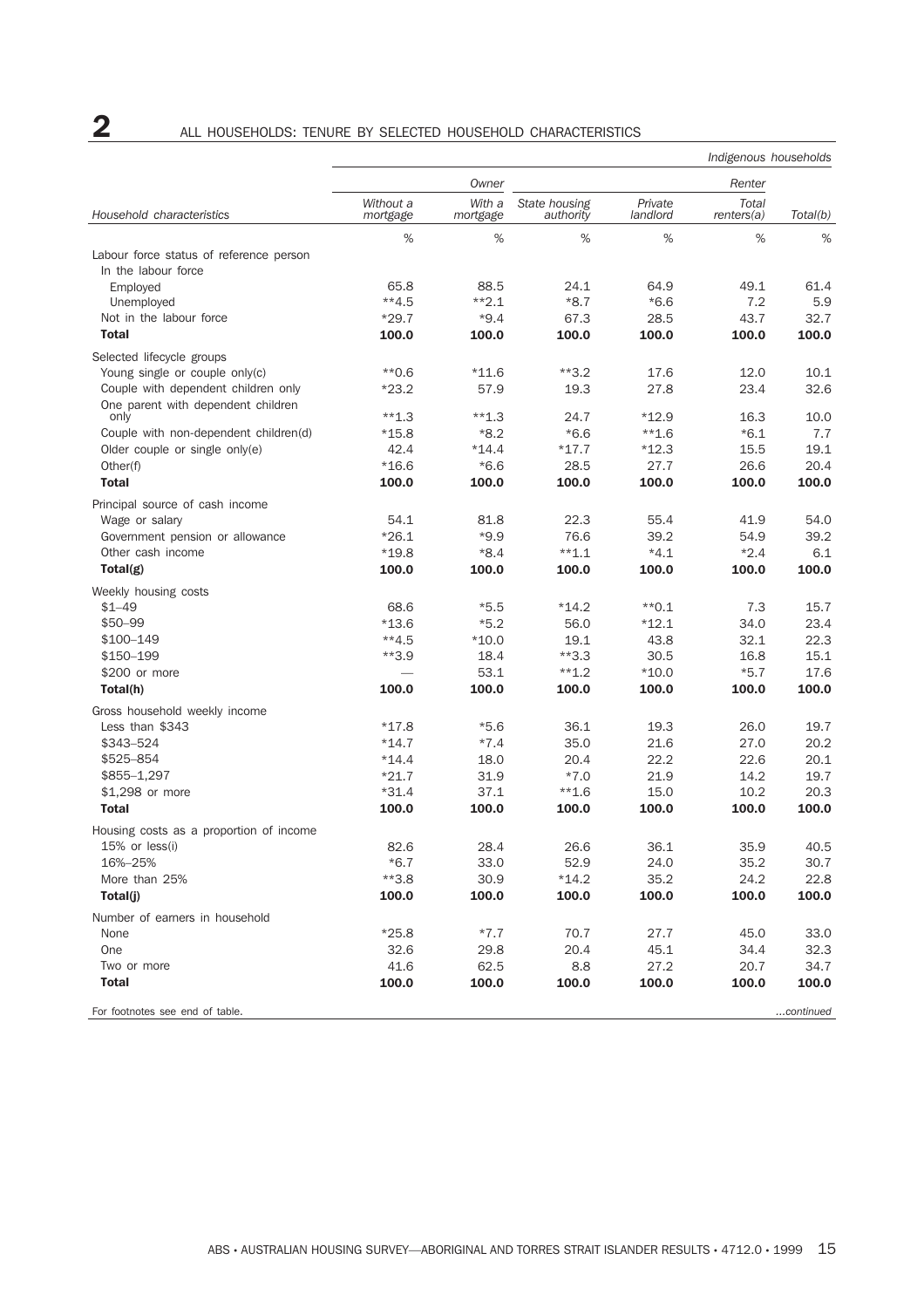|                                        |                       |                    |                            |                     | Indigenous households |          |
|----------------------------------------|-----------------------|--------------------|----------------------------|---------------------|-----------------------|----------|
|                                        |                       | Owner              |                            |                     | Renter                |          |
| Household characteristics              | Without a<br>mortgage | With a<br>mortgage | State housing<br>authority | Private<br>landlord | Total<br>renters(a)   | Total(b) |
|                                        | %                     | %                  | %                          | %                   | %                     | %        |
| Number of usual residents in household |                       |                    |                            |                     |                       |          |
| One                                    | $*25.7$               | $*11.1$            | $*14.9$                    | 16.8                | 16.7                  | 16.8     |
| Two                                    | $*18.4$               | 18.5               | 18.7                       | 27.9                | 23.5                  | 20.9     |
| Three                                  | $*29.0$               | $*15.0$            | $*18.1$                    | 20.1                | 18.6                  | 19.2     |
| Four                                   | $*11.4$               | 28.6               | 20.5                       | 17.8                | 18.5                  | 20.0     |
| Five or more                           | $*15.5$               | 26.8               | 27.8                       | 17.4                | 22.7                  | 23.1     |
| <b>Total</b>                           | 100.0                 | 100.0              | 100.0                      | 100.0               | 100.0                 | 100.0    |
|                                        | '000                  | '000               | '000                       | '000                | '000                  | '000     |
| <b>Estimated number of households</b>  | 18.7                  | 37.9               | 32.7                       | 39.7                | 84.8                  | 145.5    |

(a) Includes other renter.

(b) Includes rent-free and other tenure.

(c) Where the reference person was aged less than 35 years.

(d) May also have dependent children present.

(e) Where the reference person was aged 35 years or more.

(f) Includes households not shown in the selected life-cycle groups.

(g) Includes households with nil or negative income.

(h) Includes households with nil or unknown housing costs.

(i) Includes nil or rounded to zero.

(j) Includes households with housing costs not known or with nil or negative income.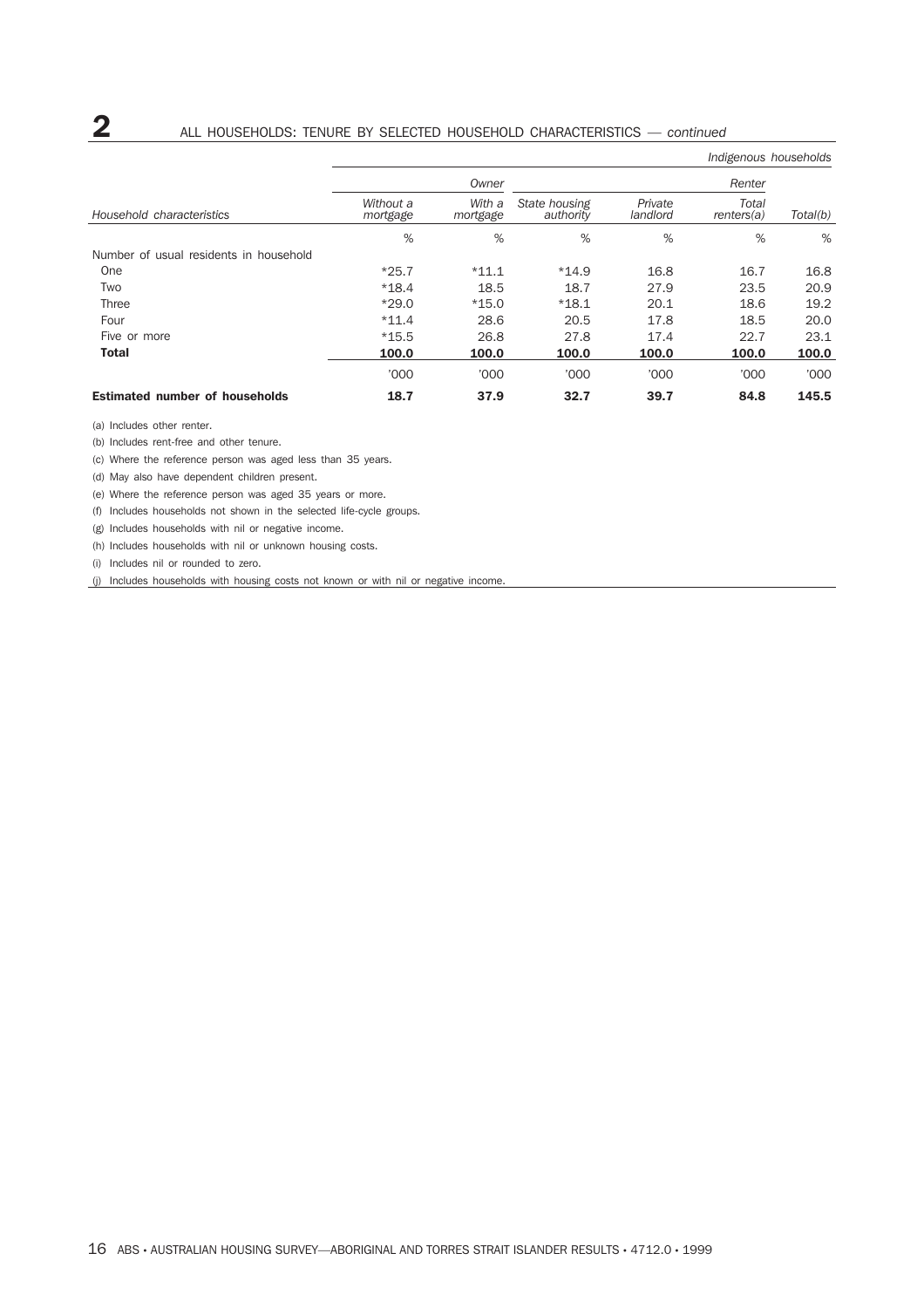# **2** ALL HOUSEHOLDS: TENURE BY SELECTED HOUSEHOLD CHARACTERISTICS — *continued*

|                                                   | Non-Indigenous households |                    |                            |                     |                     |               |
|---------------------------------------------------|---------------------------|--------------------|----------------------------|---------------------|---------------------|---------------|
|                                                   |                           | Owner              |                            |                     | Renter              |               |
| Household characteristics                         | Without a<br>mortgage     | With a<br>mortgage | State housing<br>authority | Private<br>landlord | Total<br>renters(a) | Total(b)      |
|                                                   | %                         | %                  | %                          | %                   | %                   | %             |
| Labour force status of reference person           |                           |                    |                            |                     |                     |               |
| In the labour force                               |                           |                    |                            |                     |                     |               |
| Employed                                          | 44.5                      | 92.0               | 22.3                       | 74.1                | 64.9                | 65.4          |
| Unemployed                                        | 1.2                       | 0.9                | 7.9                        | 6.6                 | 6.6                 | 2.6           |
| Not in the labour force                           | 54.2                      | 7.0                | 69.8                       | 19.3                | 28.5                | 32.0          |
| <b>Total</b>                                      | 100.0                     | 100.0              | 100.0                      | 100.0               | 100.0               | 100.0         |
| Selected lifecycle groups                         |                           |                    |                            |                     |                     |               |
| Young single or couple only(c)                    | 1.3                       | 11.4               | 5.1                        | 22.0                | 19.2                | 9.6           |
| Couple with dependent children only               | 13.6                      | 43.1               | 9.4                        | 19.1                | 17.8                | 24.2          |
| One parent with dependent children<br>only        | 1.9                       | 4.2                | 22.2                       | 9.8                 | 11.6                | 5.2           |
| Couple with non-dependent children(d)             | 12.2                      | 11.0               | 4.7                        | 2.8                 | 3.2                 | 9.2           |
| Older couple or single only(e)                    | 61.5                      | 20.8               | 48.1                       | 23.4                | 28.5                | 39.4          |
| Other(f)                                          | 9.6                       | 9.6                | 10.5                       | 22.8                | 19.8                | 12.4          |
| <b>Total</b>                                      | 100.0                     | 100.0              | 100.0                      | 100.0               | 100.0               | 100.0         |
|                                                   |                           |                    |                            |                     |                     |               |
| Principal source of cash income<br>Wage or salary | 39.6                      | 81.9               | 17.9                       | 66.3                | 57.7                | 58.0          |
| Government pension or allowance                   | 37.0                      | 6.8                | 79.8                       | 25.6                | 35.4                | 26.9          |
| Other cash income                                 | 22.1                      | 10.8               | $*2.3$                     | 6.8                 | 5.9                 | 14.1          |
| Total(g)                                          | 100.0                     | 100.0              | 100.0                      | 100.0               | 100.0               | 100.0         |
|                                                   |                           |                    |                            |                     |                     |               |
| Weekly housing costs                              |                           |                    |                            |                     |                     |               |
| $$1 - 49$                                         | 72.0                      | 8.8                | 38.5                       | 1.0                 | 8.9                 | 34.3          |
| $$50 - 99$<br>\$100-149                           | 12.5<br>3.7               | 7.9                | 41.1<br>11.2               | 9.3                 | 16.3<br>28.0        | 11.9<br>12.7  |
| \$150-199                                         | 1.0                       | 11.8<br>17.2       | 4.1                        | 31.8<br>31.3        | 24.9                | 12.5          |
| \$200 or more                                     | 3.0                       | 44.6               | $*0.8$                     | 23.2                | 18.2                | 20.2          |
| Total(h)                                          | 100.0                     | 100.0              | 100.0                      | 100.0               | 100.0               | 100.0         |
|                                                   |                           |                    |                            |                     |                     |               |
| Gross household weekly income                     |                           |                    |                            |                     |                     |               |
| Less than \$343                                   | 32.8                      | 6.2                | 63.7                       | 19.8                | 27.9                | 23.1          |
| \$343-524<br>\$525-854                            | 15.3<br>16.2              | 6.2<br>17.9        | 18.4<br>12.2               | 15.5<br>24.1        | 15.9<br>21.6        | 12.6<br>18.3  |
| \$855-1,297                                       | 14.8                      | 28.3               | 4.6                        | 21.5                | 18.4                | 20.1          |
| \$1,298 or more                                   | 20.9                      | 41.4               | $*1.1$                     | 19.0                | 16.2                | 25.9          |
| <b>Total</b>                                      | 100.0                     | 100.0              | 100.0                      | 100.0               | 100.0               | 100.0         |
|                                                   |                           |                    |                            |                     |                     |               |
| Housing costs as a proportion of income           |                           | 38.1               |                            | 28.6                |                     | 53.6          |
| 15% or less(i)<br>16%-25%                         | 81.3<br>5.9               | 28.0               | 18.1<br>63.4               | 29.4                | 28.3<br>35.1        | 20.6          |
| More than 25%                                     | 5.2                       | 23.7               | 14.2                       | 37.5                | 31.9                | 18.2          |
| Total(j)                                          | 100.0                     | 100.0              | 100.0                      | 100.0               | 100.0               | 100.0         |
|                                                   |                           |                    |                            |                     |                     |               |
| Number of earners in household                    |                           |                    |                            |                     |                     |               |
| None                                              | 47.5                      | 5.5                | 73.3                       | 22.3                | 31.5                | 29.7          |
| One                                               | 24.2                      | 31.3               | 20.1                       | 40.8                | 36.6                | 30.0          |
| Two or more<br><b>Total</b>                       | 28.3<br>100.0             | 63.2<br>100.0      | $*6.7$<br>100.0            | 36.8<br>100.0       | 31.9<br>100.0       | 40.3<br>100.0 |
|                                                   |                           |                    |                            |                     |                     |               |
| For footnotes see end of table.                   |                           |                    |                            |                     |                     | continued     |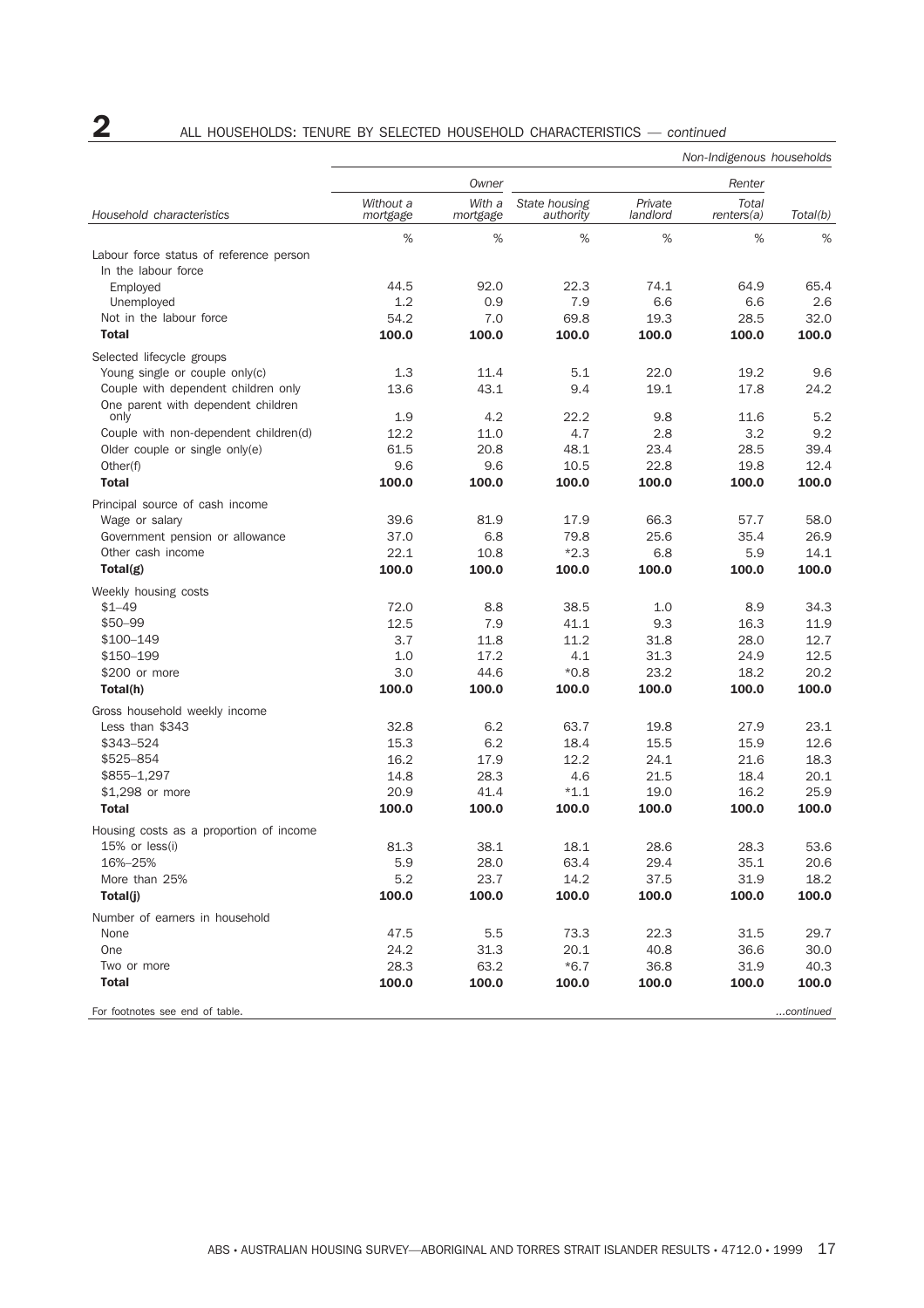## **2** ALL HOUSEHOLDS: TENURE BY SELECTED HOUSEHOLD CHARACTERISTICS — *continued*

|                                        |                       |                    |                            |                     | Non-Indigenous households |          |
|----------------------------------------|-----------------------|--------------------|----------------------------|---------------------|---------------------------|----------|
|                                        |                       | Owner              |                            |                     | Renter                    |          |
| Household characteristics              | Without a<br>mortgage | With a<br>mortgage | State housing<br>authority | Private<br>landlord | Total<br>renters(a)       | Total(b) |
|                                        | %                     | %                  | %                          | %                   | %                         | %        |
| Number of usual residents in household |                       |                    |                            |                     |                           |          |
| <b>One</b>                             | 28.4                  | 12.9               | 42.7                       | 27.9                | 30.9                      | 24.4     |
| Two                                    | 40.2                  | 24.4               | 26.0                       | 34.9                | 33.2                      | 33.0     |
| Three                                  | 13.2                  | 19.7               | $*14.3$                    | 18.6                | 17.3                      | 16.4     |
| Four                                   | 11.7                  | 26.5               | $*9.0$                     | 11.2                | 11.1                      | 16.2     |
| Five or more                           | 6.5                   | 16.5               | $*7.9$                     | $*7.4$              | $*7.5$                    | $*10.0$  |
| <b>Total</b>                           | 100.0                 | 100.0              | 100.0                      | 100.0               | 100.0                     | 100.0    |
|                                        | '000                  | '000               | '000                       | '000                | '000                      | '000     |
| <b>Estimated number of households</b>  | 2 772.0               | 2 2 1 3 . 3        | 336.9                      | 1421.8              | 1882.0                    | 7 057.0  |

(a) Includes other renter.

(b) Includes rent-free and other tenure.

(c) Where the reference person was aged less than 35 years.

(d) May also have dependent children present.

(e) Where the reference person was aged 35 years or more.

(f) Includes households not shown in the selected life-cycle groups.

(g) Includes households with nil or negative income.

(h) Includes households with nil or unknown housing costs.

(i) Includes nil or rounded to zero.

(j) Includes households with housing costs not known or with nil or negative income.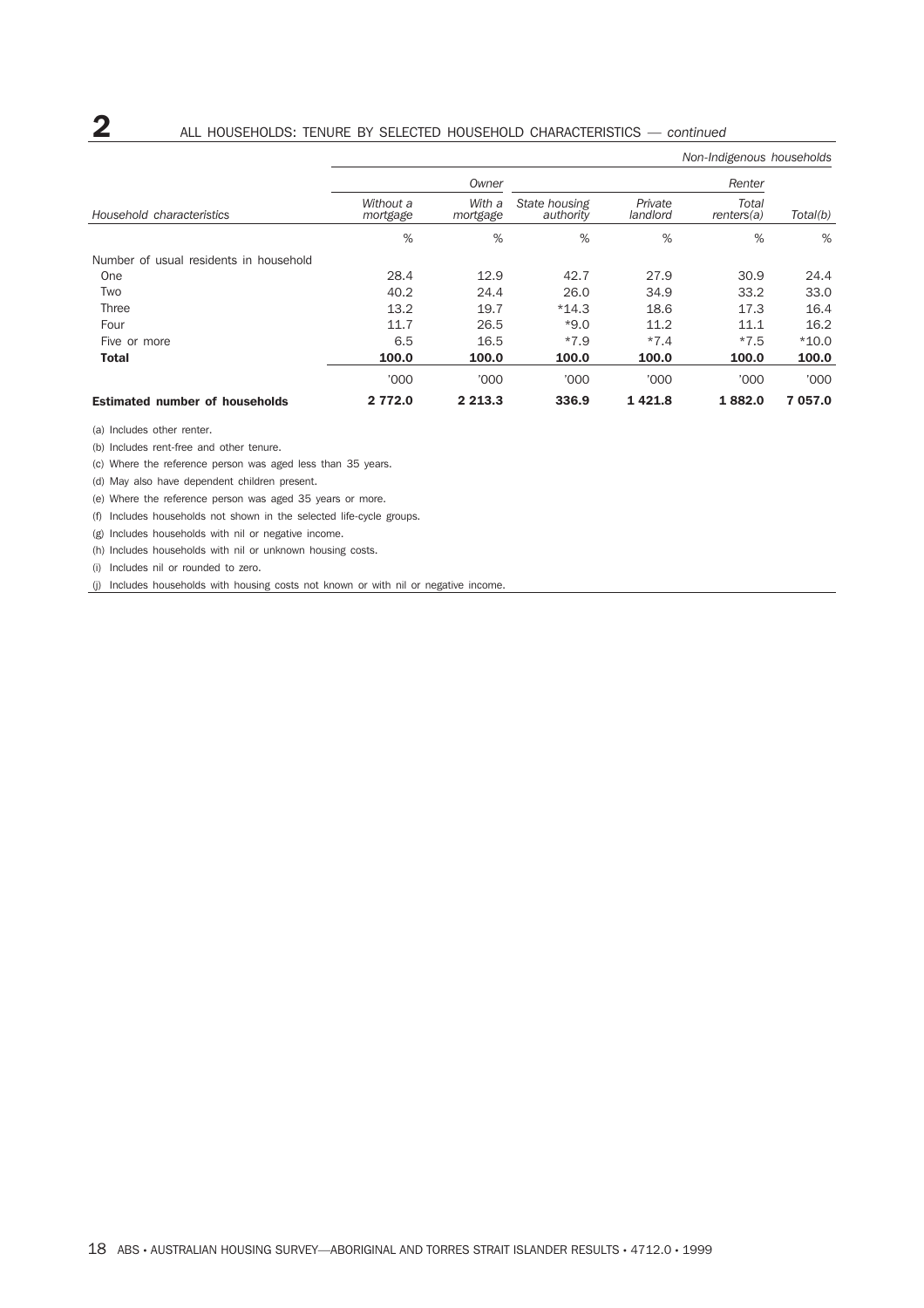|                                        |                       |                    |                            |                     | Indigenous households      |           |
|----------------------------------------|-----------------------|--------------------|----------------------------|---------------------|----------------------------|-----------|
|                                        |                       | Owner              |                            | Renter              |                            |           |
| Selected characteristics               | Without a<br>mortgage | With a<br>mortgage | State housing<br>authority | Private<br>landlord | <b>Total</b><br>renters(a) | Total(b)  |
|                                        | %                     | $\%$               | %                          | %                   | %                          | %         |
| Private dwelling structure             |                       |                    |                            |                     |                            |           |
| Separate house                         | 89.7                  | 92.7               | 73.4                       | 64.1                | 68.4                       | 78.4      |
| Semidetached                           | $**3.2$               | $*4.5$             | $*17.8$                    | $*12.1$             | 12.8                       | 9.1       |
| Flat                                   | $*6.1$                | $*2.8$             | $*8.7$                     | 23.7                | 16.7                       | 11.2      |
| Total(c)                               | 100.0                 | 100.0              | 100.0                      | 100.0               | 100.0                      | 100.0     |
| Number of bedrooms                     |                       |                    |                            |                     |                            |           |
| One to two                             | $*19.3$               | $*10.1$            | 20.9                       | 42.1                | 33.2                       | 25.4      |
| Three                                  | 38.2                  | 54.0               | 59.8                       | 46.6                | 50.7                       | 50.1      |
| Four or more                           | 42.6                  | 35.4               | 19.2                       | $*10.5$             | 15.1                       | 23.7      |
| Total(d)                               | 100.0                 | 100.0              | 100.0                      | 100.0               | 100.0                      | 100.0     |
| Age of dwelling (years)                |                       |                    |                            |                     |                            |           |
| Less than 10                           | $*7.1$                | 35.6               | 18.9                       | $*13.7$             | 16.1                       | 19.8      |
| $10 - 19$                              | $*31.5$               | 18.2               | $*14.3$                    | 20.0                | 17.8                       | 20.1      |
| $20 - 49$                              | 40.2                  | 32.9               | 37.7                       | 31.8                | 36.3                       | 36.2      |
| 50 or more                             | $*20.8$               | $*7.6$             | $*7.7$                     | 19.1                | 13.1                       | 12.7      |
| Total(e)                               | 100.0                 | 100.0              | 100.0                      | 100.0               | 100.0                      | 100.0     |
| Need for exterior repairs              |                       |                    |                            |                     |                            |           |
| Essential or essential and urgent need | $*11.0$               | $*3.0$             | $*15.9$                    | $*9.3$              | 12.4                       | 9.6       |
| Moderate need                          | $*12.1$               | $*12.5$            | $*14.1$                    | $*14.3$             | 13.4                       | 13.3      |
| Desirable but low need                 | $*22.0$               | 32.3               | $*17.4$                    | 26.8                | 22.5                       | 26.0      |
| No need                                | 54.9                  | 52.2               | 52.6                       | 49.6                | 51.7                       | 51.1      |
| <b>Total</b>                           | 100.0                 | 100.0              | 100.0                      | 100.0               | 100.0                      | 100.0     |
| Need for interior repairs              |                       |                    |                            |                     |                            |           |
| Essential or essential and urgent need | $**5.5$               | $*6.2$             | 22.8                       | 20.1                | 19.9                       | 14.3      |
| Moderate need                          | $**5.6$               | $*14.4$            | 18.6                       | 17.4                | 18.7                       | 16.2      |
| Desirable but low need                 | $*29.1$               | 27.7               | 25.4                       | 29.0                | 25.4                       | 27.1      |
| No need                                | 59.7                  | 51.7               | 33.2                       | 33.4                | 35.9                       | 42.4      |
| <b>Total</b>                           | 100.0                 | 100.0              | 100.0                      | 100.0               | 100.0                      | 100.0     |
| Types of alterations/additions(f)      |                       |                    |                            |                     |                            |           |
| Internal                               | $*12.7$               | 15.9               | $*12.9$                    | $*5.7$              | 8.9                        | 11.1      |
| External                               | $**$ 5.9              | 25.5               | $*15.9$                    | $*4.7$              | 9.6                        | 13.4      |
| No alterations/additions(g)            | 85.0                  | 66.1               | 76.2                       | 90.1                | 83.6                       | 79.3      |
| Total(h)                               | 100.0                 | 100.0              | 100.0                      | 100.0               | 100.0                      | 100.0     |
| Costs of alterations/additions(f)(i)   |                       |                    |                            |                     |                            |           |
| Less than \$5,000                      | $**5.2$               | 17.1               | $\ddotsc$                  | г.                  | $\ddot{\phantom{0}}$       | 5.6       |
| \$5,000 or more                        | $*9.4$                | $*14.8$            | $\sim$ $\sim$              | г.                  | $\ddot{\phantom{0}}$       | 5.1       |
| No alterations/additions(g)            | 85.0                  | 66.1               | 76.2                       | 90.1                | 83.6                       | 79.3      |
| Total(j)                               | 100.0                 | 100.0              | 100.0                      | 100.0               | 100.0                      | 100.0     |
| For footnotes see end of table.        |                       |                    |                            |                     |                            | continued |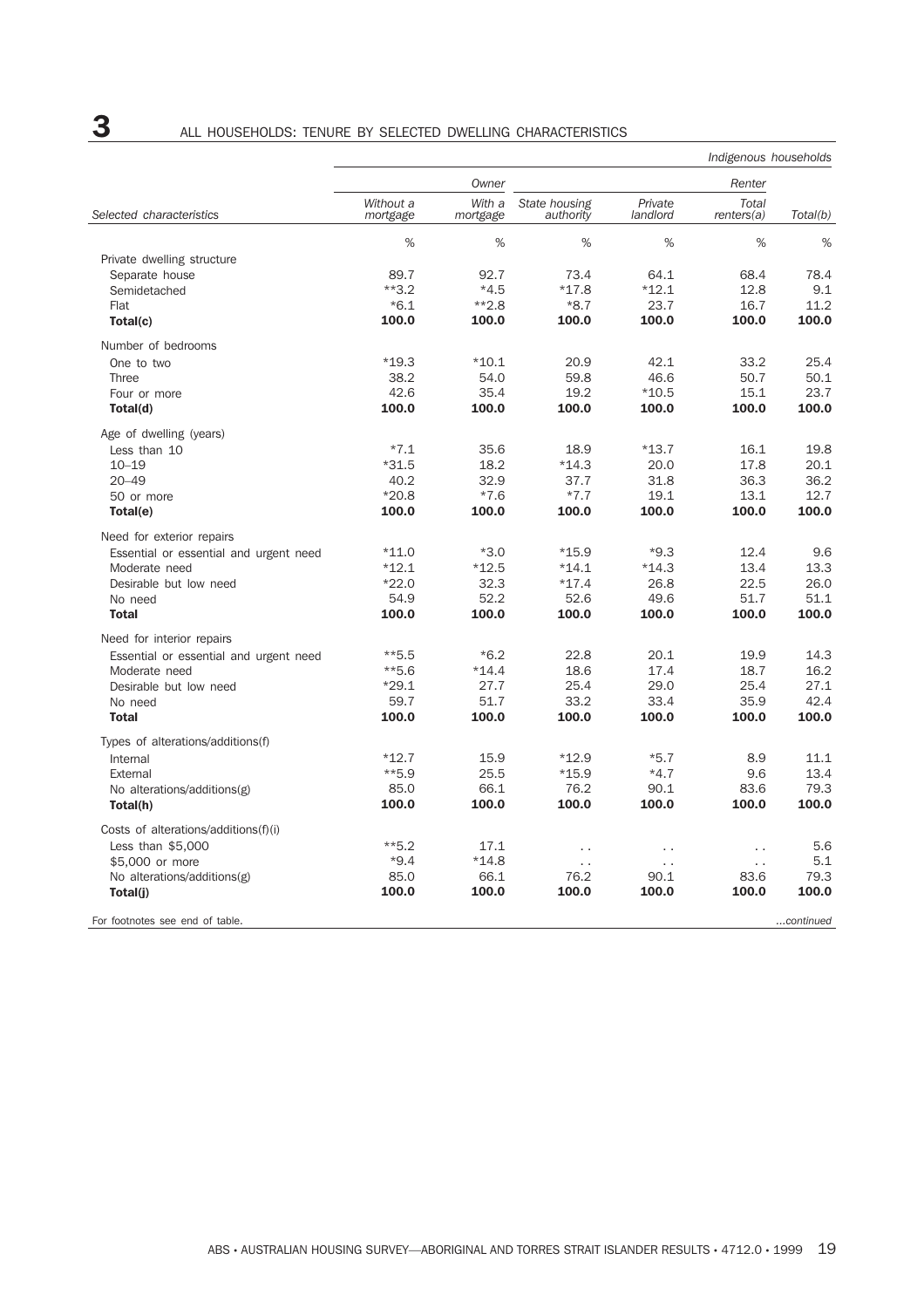|                                        |                       |                    |                            |                     | Indigenous households |          |
|----------------------------------------|-----------------------|--------------------|----------------------------|---------------------|-----------------------|----------|
|                                        |                       | Owner              |                            |                     | Renter                |          |
| Selected characteristics               | Without a<br>mortgage | With a<br>mortgage | State housing<br>authority | Private<br>landlord | Total<br>renters(a)   | Total(b) |
|                                        | %                     | %                  | %                          | %                   | %                     | %        |
| Type of repairs/maintenance(k)         |                       |                    |                            |                     |                       |          |
| Painting                               | $*30.5$               | 34.7               | 23.8                       | 17.7                | 20.8                  | 26.6     |
| Roof repair/maintenance                | $*9.5$                | $*14.7$            | $*8.0$                     | $*6.7$              | 7.2                   | 9.8      |
| Electrical work                        | $*20.4$               | 17.4               | 19.0                       | 20.8                | 20.7                  | 19.9     |
| Plumbing                               | $*16.3$               | 19.8               | 36.5                       | 28.6                | 31.0                  | 26.7     |
| Other(I)                               | $*11.7$               | $*10.6$            | 28.7                       | 16.3                | 21.6                  | 17.5     |
| No repairs/maintenance(g)              | 47.2                  | 38.5               | 38.8                       | 48.8                | 44.5                  | 42.9     |
| Total(h)                               | 100.0                 | 100.0              | 100.0                      | 100.0               | 100.0                 | 100.0    |
| Amount spent on repairs/maintenance(k) |                       |                    |                            |                     |                       |          |
| Less than $$1,000$                     | 32.5                  | 35.7               | $*3.7$                     | $*4.1$              | $*3.4$                | 16.1     |
| \$1,000 or more                        | $*19.6$               | 23.6               |                            | $*$ 0.1             |                       | 9.6      |
| Did not pay for repairs/maintenance    |                       |                    | 57.5                       | 46.9                | 52.0                  | 30.7     |
| No repairs or maintenance(g)           | 47.2                  | 38.5               | 38.8                       | 48.8                | 44.5                  | 42.9     |
| Total(j)                               | 100.0                 | 100.0              | 100.0                      | 100.0               | 100.0                 | 100.0    |
| Area(m)                                |                       |                    |                            |                     |                       |          |
| Urban                                  | 57.2                  | 69.9               | 42.3                       | 38.9                | 38.1                  | 48.3     |
| Other urban                            | $*25.2$               | 20.8               | 57.5                       | 55.9                | 55.9                  | 42.6     |
| Rural balance                          | $*17.6$               | $*9.2$             | $*$ 0.1                    | $*5.2$              | $*6.0$                | 9.1      |
| <b>Total</b>                           | 100.0                 | 100.0              | 100.0                      | 100.0               | 100.0                 | 100.0    |
|                                        | '000                  | '000               | '000                       | '000                | '000                  | '000     |
| <b>Estimated number of households</b>  | 18.7                  | 37.9               | 32.7                       | 39.7                | 84.8                  | 145.5    |

(a) Includes other renter.

(b) Includes rent-free and other tenure.

(c) Includes other private dwelling structure.

(d) Includes dwellings with no bedrooms (e.g. bedsits).

(e) Includes age of dwelling not known.

(f) In last 2 years.

(g) Includes households which did not know whether alterations/additions or repairs/maintenance had been done.

(h) Components do not add to total as more than one response is allowed.

(i) This item is not applicable to renter and rent free households.

(j) Includes amount not known.

(k) Undertaken in last 12 months.

(l) Includes tile repair/replacement and other repairs or maintenance.

(m) Excludes sparsely settled or remote areas.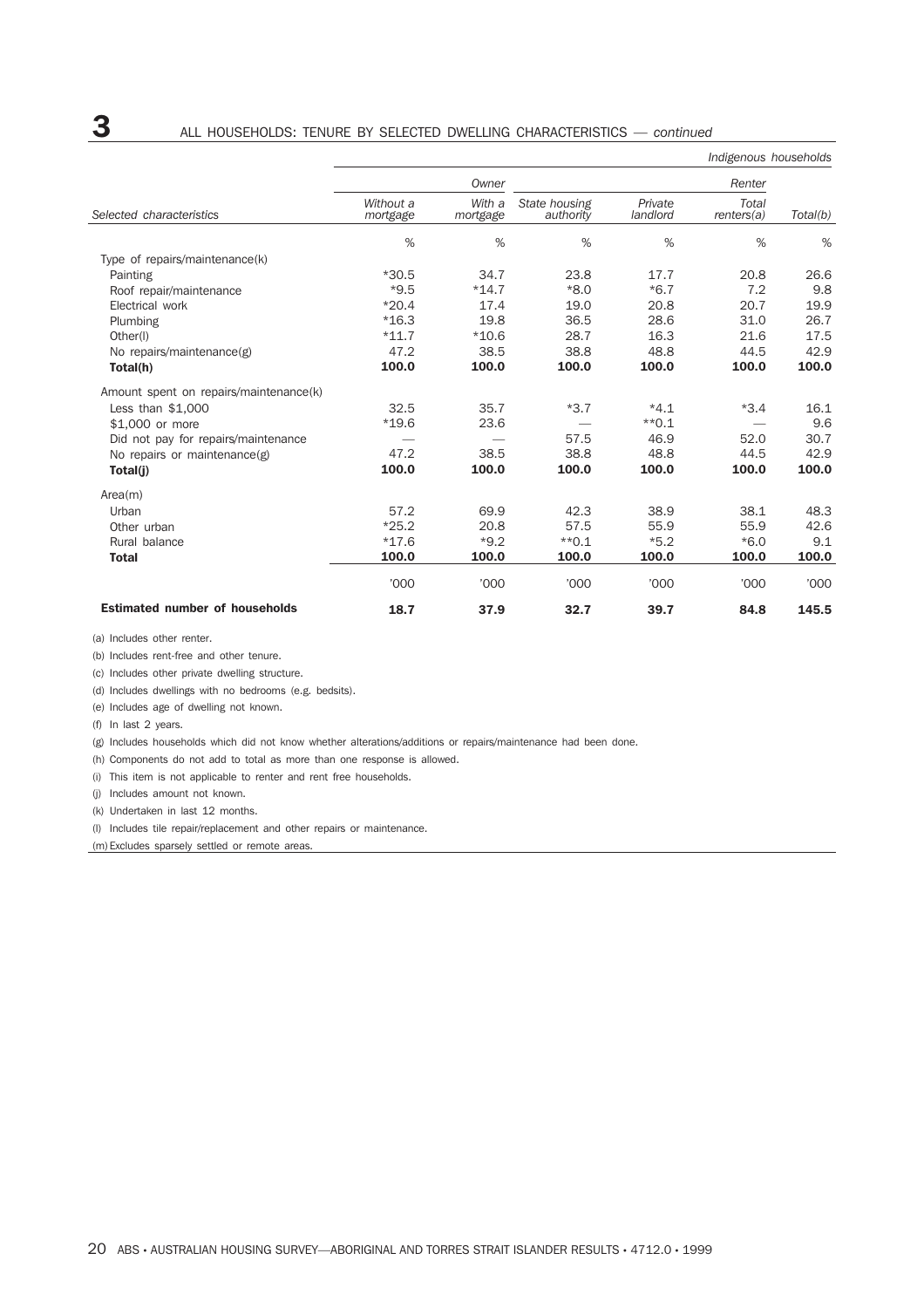|                                        |                       |                    |                            |                     | Non-Indigenous households |           |
|----------------------------------------|-----------------------|--------------------|----------------------------|---------------------|---------------------------|-----------|
|                                        |                       | Owner              |                            |                     | Renter                    | Total(b)  |
| Selected characteristics               | Without a<br>mortgage | With a<br>mortgage | State housing<br>authority | Private<br>landlord | Total<br>renters(a)       |           |
|                                        | %                     | $\%$               | %                          | %                   | $\%$                      | %         |
| Private dwelling structure             |                       |                    |                            |                     |                           |           |
| Separate house                         | 88.2                  | 91.7               | 44.6                       | 54.1                | 52.9                      | 79.6      |
| Semidetached                           | 6.2                   | 4.5                | 26.4                       | 15.7                | 17.7                      | 8.8       |
| Flat                                   | 4.9                   | 3.6                | 28.8                       | 29.8                | 28.7                      | 11.1      |
| Total(c)                               | 100.0                 | 100.0              | 100.0                      | 100.0               | 100.0                     | 100.0     |
| Number of bedrooms                     |                       |                    |                            |                     |                           |           |
| One to two                             | 22.1                  | 13.2               | 47.0                       | 47.8                | 47.0                      | 26.3      |
| <b>Three</b>                           | 52.5                  | 53.2               | 47.0                       | 40.9                | 42.1                      | 49.8      |
| Four or more                           | 25.2                  | 33.5               | 4.2                        | 10.1                | 9.5                       | 23.5      |
| Total(d)                               | 100.0                 | 100.0              | 100.0                      | 100.0               | 100.0                     | 100.0     |
| Age of dwelling (years)                |                       |                    |                            |                     |                           |           |
| Less than 10                           | 13.2                  | 25.3               | 13.8                       | 17.3                | 16.9                      | 18.0      |
| $10 - 19$                              | 20.4                  | 21.1               | 26.1                       | 14.7                | 17.1                      | 19.6      |
| $20 - 49$                              | 44.3                  | 35.2               | 37.9                       | 38.1                | 38.1                      | 39.6      |
| 50 or more                             | 20.5                  | 17.3               | 10.9                       | 16.1                | 14.7                      | 18.1      |
| Total(e)                               | 100.0                 | 100.0              | 100.0                      | 100.0               | 100.0                     | 100.0     |
| Need for exterior repairs              |                       |                    |                            |                     |                           |           |
| Essential or essential and urgent need | 3.4                   | 3.8                | 8.9                        | 6.3                 | 6.8                       | 4.5       |
| Moderate need                          | 11.0                  | 12.7               | 13.8                       | 13.5                | 13.3                      | 12.3      |
| Desirable but low need                 | 25.9                  | 31.2               | 20.3                       | 27.5                | 26.2                      | 27.7      |
| No need                                | 59.7                  | 52.4               | 56.9                       | 52.6                | 53.7                      | 55.5      |
| <b>Total</b>                           | 100.0                 | 100.0              | 100.0                      | 100.0               | 100.0                     | 100.0     |
| Need for interior repairs              |                       |                    |                            |                     |                           |           |
| Essential or essential and urgent need | 2.2                   | 2.7                | 14.2                       | 8.8                 | 9.6                       | 4.4       |
| Moderate need                          | 8.5                   | 11.3               | 15.4                       | 15.8                | 15.5                      | 11.3      |
| Desirable but low need                 | 23.1                  | 31.1               | 22.8                       | 31.2                | 29.4                      | 27.4      |
| No need                                | 66.2                  | 54.9               | 47.7                       | 44.1                | 45.5                      | 56.8      |
| <b>Total</b>                           | 100.0                 | 100.0              | 100.0                      | 100.0               | 100.0                     | 100.0     |
| Types of alterations/additions(f)      |                       |                    |                            |                     |                           |           |
| Internal                               | 15.0                  | 27.9               | 13.9                       | 10.9                | 11.7                      | 18.4      |
| External                               | 16.8                  | 34.2               | 13.4                       | 8.6                 | 9.9                       | 20.5      |
| No alterations/additions(g)            | 79.4                  | 66.0               | 82.6                       | 87.5                | 86.3                      | 76.9      |
| Total(h)                               | 100.0                 | 100.0              | 100.0                      | 100.0               | 100.0                     | 100.0     |
| Costs of alterations/additions(f)(i)   |                       |                    |                            |                     |                           |           |
| Less than \$5,000                      | 10.2                  | 14.6               | $\ddot{\phantom{0}}$       | $\ddotsc$           | $\ddot{\phantom{0}}$      | 8.7       |
| \$5,000 or more                        | 9.7                   | 18.6               | $\ddot{\phantom{a}}$       | $\sim$              | $\ddot{\phantom{0}}$      | 9.7       |
| No alterations/additions(g)            | 79.4                  | 66.0               | 82.6                       | 87.5                | 86.3                      | 76.9      |
| Total(j)                               | 100.0                 | 100.0              | 100.0                      | 100.0               | 100.0                     | 100.0     |
| For footnotes see end of table.        |                       |                    |                            |                     |                           | continued |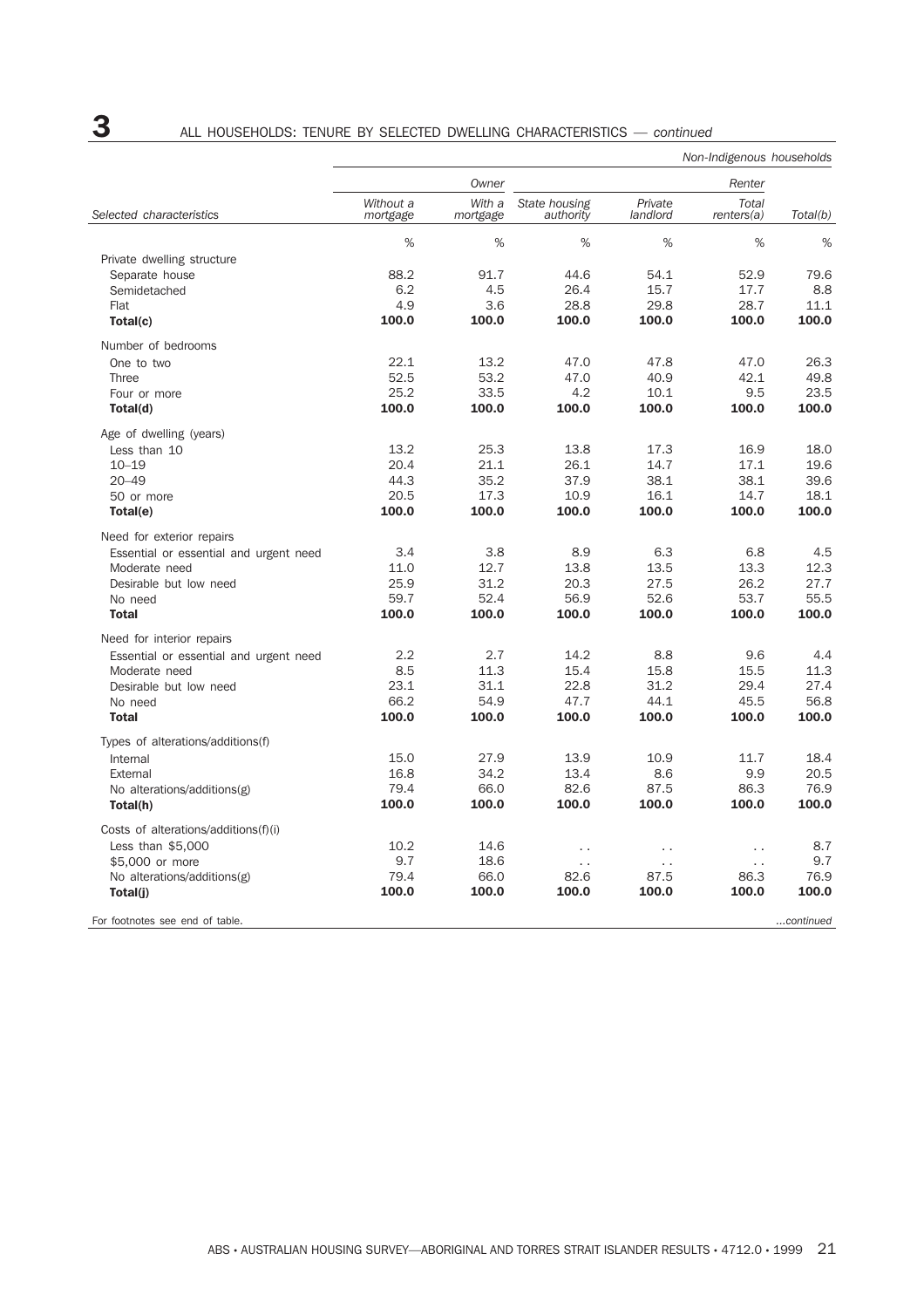|                                        |                       |                    |                            |                     | Non-Indigenous households |          |  |
|----------------------------------------|-----------------------|--------------------|----------------------------|---------------------|---------------------------|----------|--|
|                                        |                       | Owner              |                            |                     | Renter                    |          |  |
| Selected characteristics               | Without a<br>mortgage | With a<br>mortgage | State housing<br>authority | Private<br>landlord | Total<br>renters(a)       | Total(b) |  |
|                                        | %                     | %                  | %                          | %                   | %                         | %        |  |
| Type of repairs/maintenance(k)         |                       |                    |                            |                     |                           |          |  |
| Painting                               | 29.9                  | 40.6               | 25.3                       | 22.7                | 23.2                      | 31.4     |  |
| Roof repair/maintenance                | 12.7                  | 11.3               | 6.8                        | 8.5                 | 8.3                       | 11.1     |  |
| Electrical work                        | 14.2                  | 22.3               | 14.7                       | 16.5                | 16.2                      | 17.3     |  |
| Plumbing                               | 19.0                  | 25.4               | 25.7                       | 29.0                | 29.0                      | 23.6     |  |
| Other(I)                               | 13.2                  | 19.5               | 21.7                       | 18.7                | 19.3                      | 16.9     |  |
| No repairs/maintenance(g)              | 49.1                  | 39.7               | 42.1                       | 43.0                | 42.7                      | 44.5     |  |
| Total(h)                               | 100.0                 | 100.0              | 100.0                      | 100.0               | 100.0                     | 100.0    |  |
| Amount spent on repairs/maintenance(k) |                       |                    |                            |                     |                           |          |  |
| Less than $$1,000$                     | 28.2                  | 31.6               | 4.6                        | 4.8                 | 4.8                       | 22.6     |  |
| \$1,000 or more                        | 20.3                  | 26.8               | $*0.5$                     | 1.1                 | 0.9                       | 16.9     |  |
| Did not pay for repairs/maintenance    |                       |                    | 52.6                       | 50.8                | 51.3                      | 14.3     |  |
| No repairs or maintenance(g)           | 49.1                  | 39.7               | 42.1                       | 43.0                | 42.7                      | 44.5     |  |
| Total(j)                               | 100.0                 | 100.0              | 100.0                      | 100.0               | 100.0                     | 100.0    |  |
| Area(m)                                |                       |                    |                            |                     |                           |          |  |
| Urban                                  | 61.7                  | 65.5               | 72.8                       | 68.8                | 67.9                      | 64.2     |  |
| Other urban                            | 22.5                  | 22.7               | 26.6                       | 25.3                | 26.3                      | 23.6     |  |
| Rural balance                          | 15.8                  | 11.8               | 0.6                        | 5.9                 | 5.8                       | 12.2     |  |
| <b>Total</b>                           | 100.0                 | 100.0              | 100.0                      | 100.0               | 100.0                     | 100.0    |  |
|                                        | '000                  | '000               | '000                       | '000                | '000                      | '000     |  |
| <b>Estimated number of households</b>  | 2 772.0               | 2 2 1 3 . 3        | 336.9                      | 1421.8              | 1882.0                    | 7 057.0  |  |

(a) Includes other renter.

(b) Includes rent-free and other tenure.

(c) Includes other private dwelling structure.

(d) Includes dwellings with no bedrooms (e.g. bedsits).

(e) Includes age of dwelling not known.

(f) In last 2 years.

(g) Includes households which did not know whether alterations/additions or repairs/maintenance had been done.

(h) Components do not add to total as more than one response is allowed.

(i) This item is not applicable to renter and rent free households.

(j) Includes amount not known.

(k) Undertaken in last 12 months.

(l) Includes tile repair/replacement and other repairs or maintenance.

(m) Excludes sparsely settled or remote areas.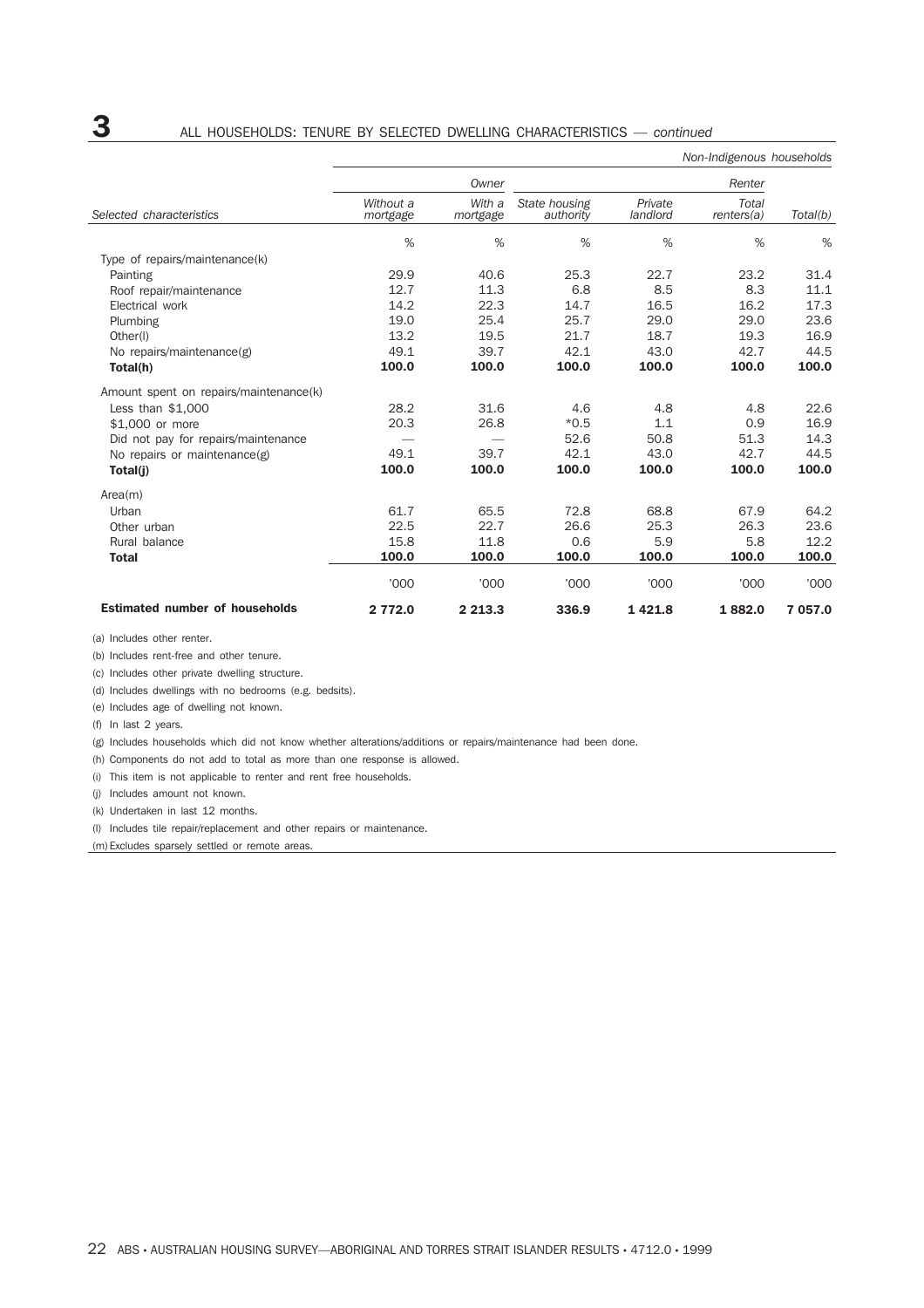|                                       |           |           |           |           | Indigenous households |       |
|---------------------------------------|-----------|-----------|-----------|-----------|-----------------------|-------|
| Selected characteristics              | $15 - 24$ | $25 - 34$ | $35 - 44$ | $45 - 54$ | 55 and over           | Total |
|                                       | %         | %         | %         | %         | %                     | %     |
| Tenure                                |           |           |           |           |                       |       |
| Owner without a mortgage              |           | $*0.6$    | $*7.8$    | 32.5      | 37.0                  | 12.8  |
| Owner with a mortgage                 | $**5.6$   | 28.3      | 37.4      | 28.9      | $*10.3$               | 26.0  |
| Renter                                |           |           |           |           |                       |       |
| State housing authority               | $*33.3$   | 20.9      | 21.8      | $*14.8$   | $*27.3$               | 22.4  |
| Private landlord                      | 47.0      | 37.1      | 21.9      | $*15.6$   | $*15.2$               | 27.3  |
| Total renters(a)                      | 85.0      | 69.1      | 52.5      | 38.2      | 49.0                  | 58.2  |
| Total(b)                              | 100.0     | 100.0     | 100.0     | 100.0     | 100.0                 | 100.0 |
| Household composition<br>One family   |           |           |           |           |                       |       |
| Couple only                           | $*14.4$   | $*12.5$   | $*5.2$    | $*18.8$   | $*18.6$               | 12.4  |
| Couple with dependent children only   | $*27.9$   | 41.4      | 42.9      | 28.5      | $*$ 0.4               | 32.6  |
| One parent with dependent children    | $*16.7$   | 18.6      | $*12.6$   | $**3.2$   | $**1.8$               | 11.8  |
| Lone person                           | $*8.5$    | $*13.1$   | 14.4      | $*14.1$   | 40.5                  | 16.8  |
| Other household(c)                    | $*32.5$   | 14.5      | 25.0      | 35.4      | 38.6                  | 26.4  |
| <b>Total</b>                          | 100.0     | 100.0     | 100.0     | 100.0     | 100.0                 | 100.0 |
| Private dwelling structure            |           |           |           |           |                       |       |
| Separate house                        | 69.2      | 73.4      | 83.7      | 87.5      | 74.0                  | 78.4  |
| Semidetached                          | $*9.0$    | $*12.5$   | $*6.5$    | $**4.5$   | $*13.0$               | 9.1   |
| Flat                                  | $*21.8$   | $*12.2$   | $*9.1$    | $*5.5$    | $*11.9$               | 11.2  |
| Total(d)                              | 100.0     | 100.0     | 100.0     | 100.0     | 100.0                 | 100.0 |
|                                       | '000      | '000      | '000      | '000      | '000                  | '000  |
| <b>Estimated number of households</b> | 16.9      | 42.4      | 42.5      | 24.3      | 19.4                  | 145.5 |

## **4** ALL HOUSEHOLDS: AGE OF REFERENCE PERSON BY SELECTED HOUSEHOLD CHARACTERISTICS

(a) Includes other renter.

(b) Includes rent-free and other tenure.

(c) Includes other couple, group and other households.

(d) Includes other private dwelling structure.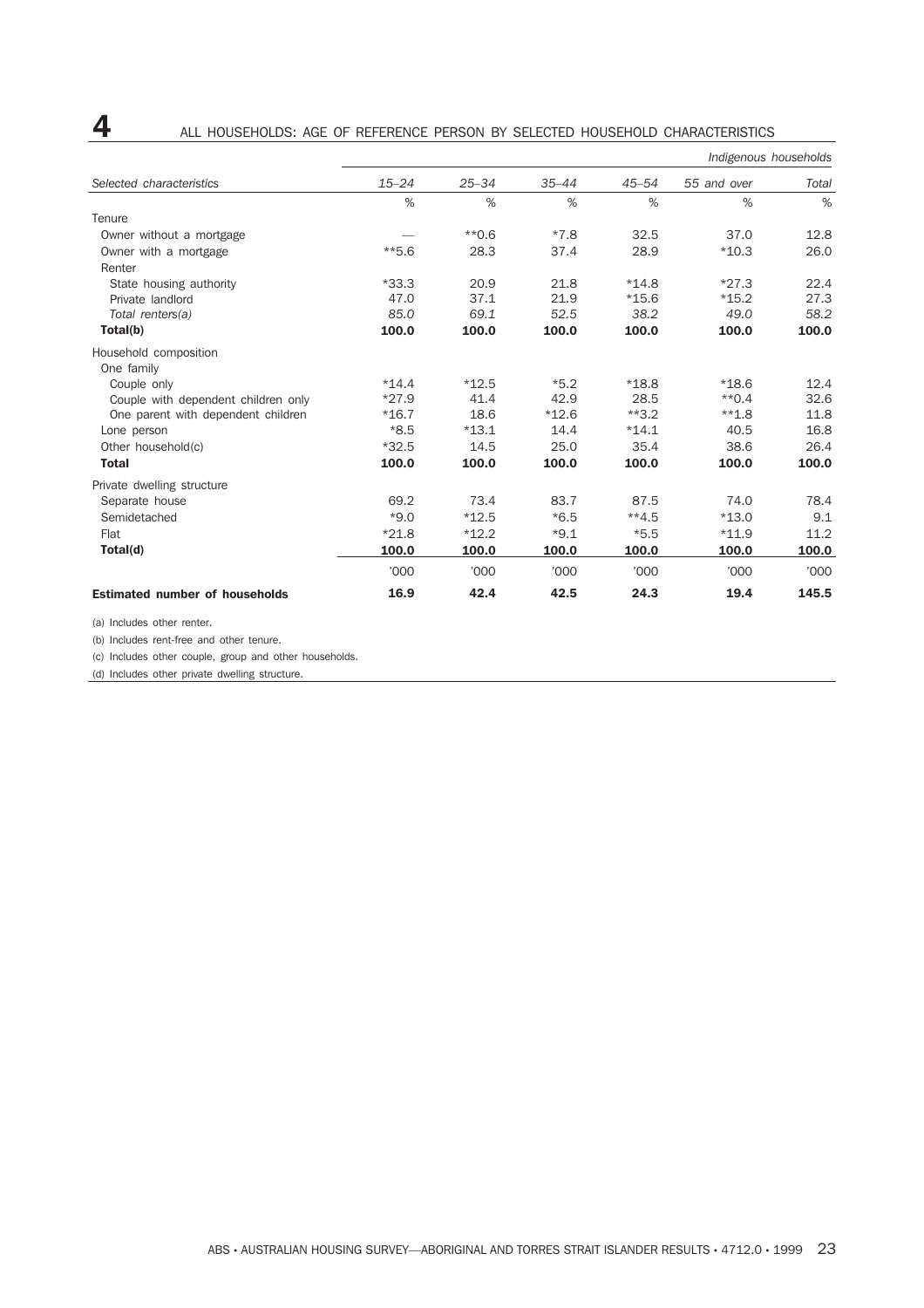### **4** ALL HOUSEHOLDS: AGE OF REFERENCE PERSON BY SELECTED HOUSEHOLD CHARACTERISTICS — *continued*

|                                       |           |           |           |           | Non-Indigenous households |         |
|---------------------------------------|-----------|-----------|-----------|-----------|---------------------------|---------|
| Selected characteristics              | $15 - 24$ | $25 - 34$ | $35 - 44$ | $45 - 54$ | 55 and over               | Total   |
|                                       | $\%$      | $\%$      | $\%$      | $\%$      | $\%$                      | $\%$    |
| Tenure                                |           |           |           |           |                           |         |
| Owner without a mortgage              | $*1.7$    | 6.9       | 19.5      | 38.8      | 74.7                      | 39.3    |
| Owner with a mortgage                 | 14.2      | 41.9      | 51.1      | 41.9      | 9.1                       | 31.4    |
| Renter                                |           |           |           |           |                           |         |
| State housing authority               | 6.0       | 4.6       | 4.1       | 3.5       | 5.9                       | 4.8     |
| Private landlord                      | 69.7      | 40.1      | 20.7      | 12.5      | 6.9                       | 20.1    |
| Total renters(a)                      | 79.4      | 47.7      | 26.7      | 17.4      | 13.7                      | 26.7    |
| Total(b)                              | 100.0     | 100.0     | 100.0     | 100.0     | 100.0                     | 100.0   |
| Household composition                 |           |           |           |           |                           |         |
| One family                            |           |           |           |           |                           |         |
| Couple only                           | 20.2      | 22.4      | 9.3       | 18.8      | 39.3                      | 24.5    |
| Couple with dependent children only   | 10.4      | 34.9      | 51.5      | 24.9      | 2.4                       | 24.2    |
| One parent with dependent children    | 8.1       | 9.0       | 10.4      | 5.7       | 0.5                       | 5.7     |
| Lone person                           | 22.0      | 18.8      | 15.0      | 17.0      | 38.3                      | 24.4    |
| Other household(c)                    | 39.2      | 14.9      | 13.9      | 33.6      | 19.5                      | 21.2    |
| <b>Total</b>                          | 100.0     | 100.0     | 100.0     | 100.0     | 100.0                     | 100.0   |
| Private dwelling structure            |           |           |           |           |                           |         |
| Separate house                        | 52.9      | 71.9      | 85.0      | 86.3      | 79.9                      | 79.6    |
| Semidetached                          | 16.0      | 10.7      | 6.5       | 6.7       | 9.6                       | 8.8     |
| Flat                                  | 30.8      | 17.0      | 8.0       | 6.5       | 9.9                       | 11.1    |
| Total(d)                              | 100.0     | 100.0     | 100.0     | 100.0     | 100.0                     | 100.0   |
|                                       | '000      | '000      | '000      | '000      | '000                      | '000    |
| <b>Estimated number of households</b> | 328.6     | 1 300.4   | 1571.6    | 1423.3    | 2 433.2                   | 7 057.0 |

(a) Includes other renter.

(b) Includes rent-free and other tenure.

(c) Includes other couple, group and other households.

(d) Includes other private dwelling structure.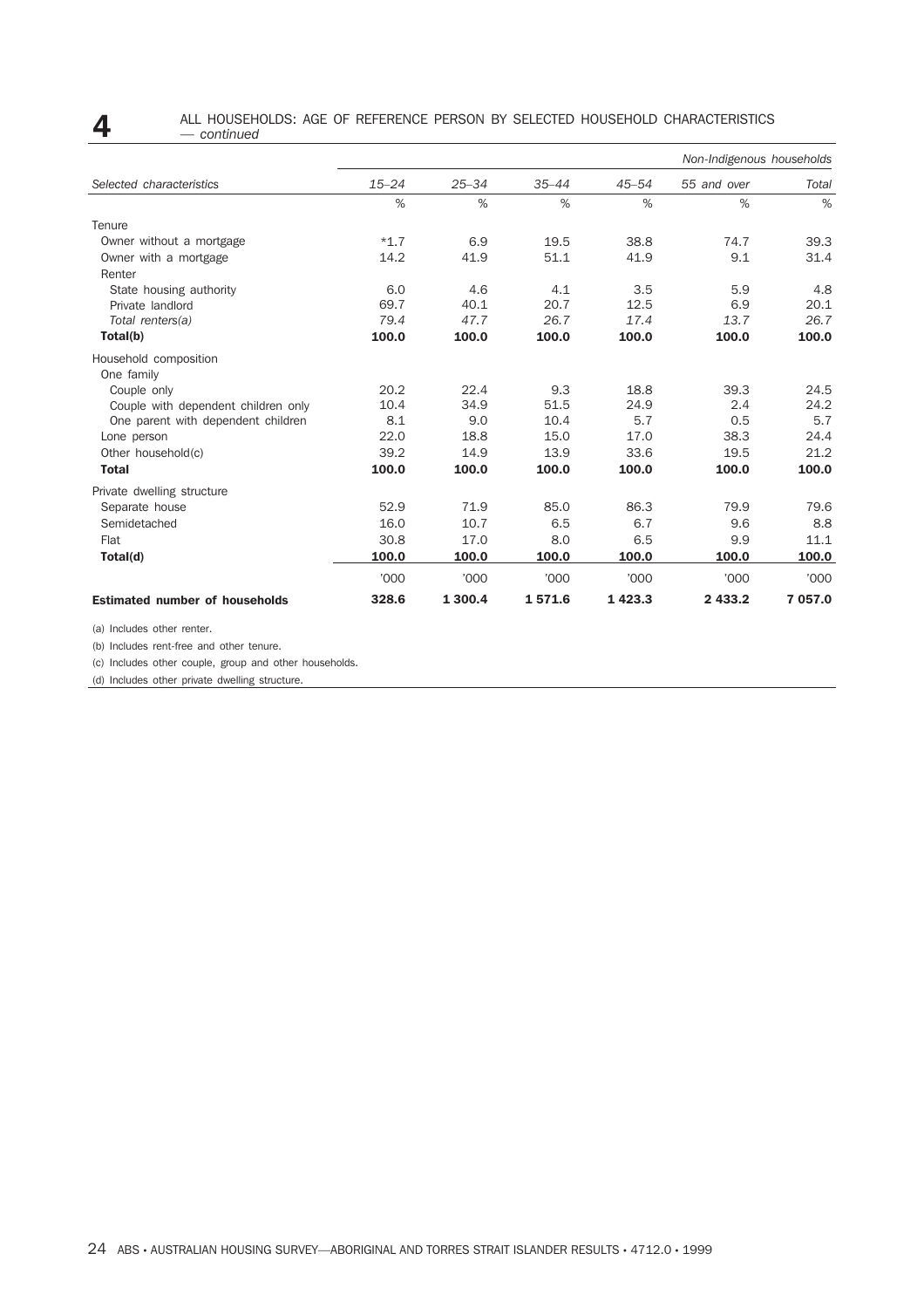|                                                                |             |                                           |                                          |             | Indigenous households |       |
|----------------------------------------------------------------|-------------|-------------------------------------------|------------------------------------------|-------------|-----------------------|-------|
|                                                                |             |                                           | One family                               |             |                       |       |
| Household characteristics                                      | Couple only | Couple with<br>dependent<br>children only | One parent with<br>dependent<br>children | Lone person | Other<br>household(a) | Total |
|                                                                | %           | %                                         | %                                        | %           | %                     | %     |
| Tenure                                                         |             |                                           |                                          |             |                       |       |
| Owner without a mortgage                                       | $*17.9$     | $*9.1$                                    | $**1.4$                                  | $*19.7$     | 15.8                  | 12.8  |
| Owner with a mortgage                                          | $*31.2$     | 46.1                                      | $**4.7$                                  | $*17.3$     | $*13.8$               | 26.0  |
| Renter                                                         |             |                                           |                                          |             |                       |       |
| State housing authority                                        | $*10.7$     | 13.2                                      | 52.1                                     | $*20.0$     | 27.7                  | 22.4  |
| Private landlord                                               | $*28.9$     | 23.3                                      | 36.5                                     | 27.3        | 27.4                  | 27.3  |
| Total renters(b)                                               | 50.8        | 41.7                                      | 93.8                                     | 58.0        | 66.5                  | 58.2  |
| Total(c)                                                       | 100.0       | 100.0                                     | 100.0                                    | 100.0       | 100.0                 | 100.0 |
| Labour force status of reference person<br>In the labour force |             |                                           |                                          |             |                       |       |
| Employed                                                       | 66.2        | 79.8                                      | $*30.0$                                  | 49.2        | 58.3                  | 61.4  |
| Unemployed                                                     | $**5.2$     | $**2.0$                                   | $*6.8$                                   | $*14.7$     | $*5.0$                | 5.9   |
| Not in the labour force                                        | $*28.6$     | 18.1                                      | 63.1                                     | 36.1        | 36.7                  | 32.7  |
| <b>Total</b>                                                   | 100.0       | 100.0                                     | 100.0                                    | 100.0       | 100.0                 | 100.0 |
|                                                                |             |                                           |                                          |             |                       |       |
| Principal source of cash income<br>Wage or salary              | 63.2        | 68.4                                      | $*16.7$                                  | 43.2        | 55.5                  | 54.0  |
| Government pension or allowance                                | $*30.8$     | 22.0                                      | 83.3                                     | 48.4        |                       | 39.2  |
| Other cash income                                              | $**6.0$     | $*9.4$                                    |                                          | $*4.8$      | 38.9<br>$*5.6$        | 6.1   |
|                                                                | 100.0       | 100.0                                     | 100.0                                    | 100.0       | 100.0                 | 100.0 |
| Total(d)                                                       |             |                                           |                                          |             |                       |       |
| Weekly housing costs                                           |             |                                           |                                          |             |                       |       |
| $$1 - $99$                                                     | 33.2        | 27.6                                      | 53.7                                     | 52.0        | 41.6                  | 39.2  |
| \$100-\$199                                                    | 34.2        | 38.9                                      | 36.3                                     | 30.0        | 42.4                  | 37.4  |
| \$200 or more                                                  | $*29.6$     | 28.0                                      | $*2.8$                                   | $*8.6$      | $*11.5$               | 17.6  |
| Total(e)                                                       | 100.0       | 100.0                                     | 100.0                                    | 100.0       | 100.0                 | 100.0 |
| Gross household weekly income                                  |             |                                           |                                          |             |                       |       |
| Less than \$343                                                | $*20.7$     | $***1.9$                                  | 43.4                                     | 55.7        | $*7.7$                | 19.7  |
| \$343-\$524                                                    | $*16.1$     | 19.6                                      | 35.3                                     | $*13.1$     | 20.4                  | 20.2  |
| \$525-\$854                                                    | $*7.9$      | 25.9                                      | $*16.4$                                  | $*19.4$     | 20.7                  | 20.1  |
| \$855-\$1,297                                                  | $*28.4$     | 24.9                                      | $**4.7$                                  | $*5.7$      | 24.8                  | 19.7  |
| \$1,298 or more                                                | $*26.9$     | 27.7                                      | $*$ 0.2                                  | $*6.0$      | 26.3                  | 20.3  |
| <b>Total</b>                                                   | 100.0       | 100.0                                     | 100.0                                    | 100.0       | 100.0                 | 100.0 |
|                                                                | '000        | '000'                                     | '000                                     | 000'        | '000                  | '000  |
| <b>Estimated number of households</b>                          | 18.1        | 47.5                                      | 17.2                                     | 24.4        | 38.3                  | 145.5 |

(a) Includes other couple, group and other households.

(b) Includes other renter.

(c) Includes rent-free and other tenure.

(d) Includes households with nil or negative income.

(e) Includes households with nil or unknown housing costs.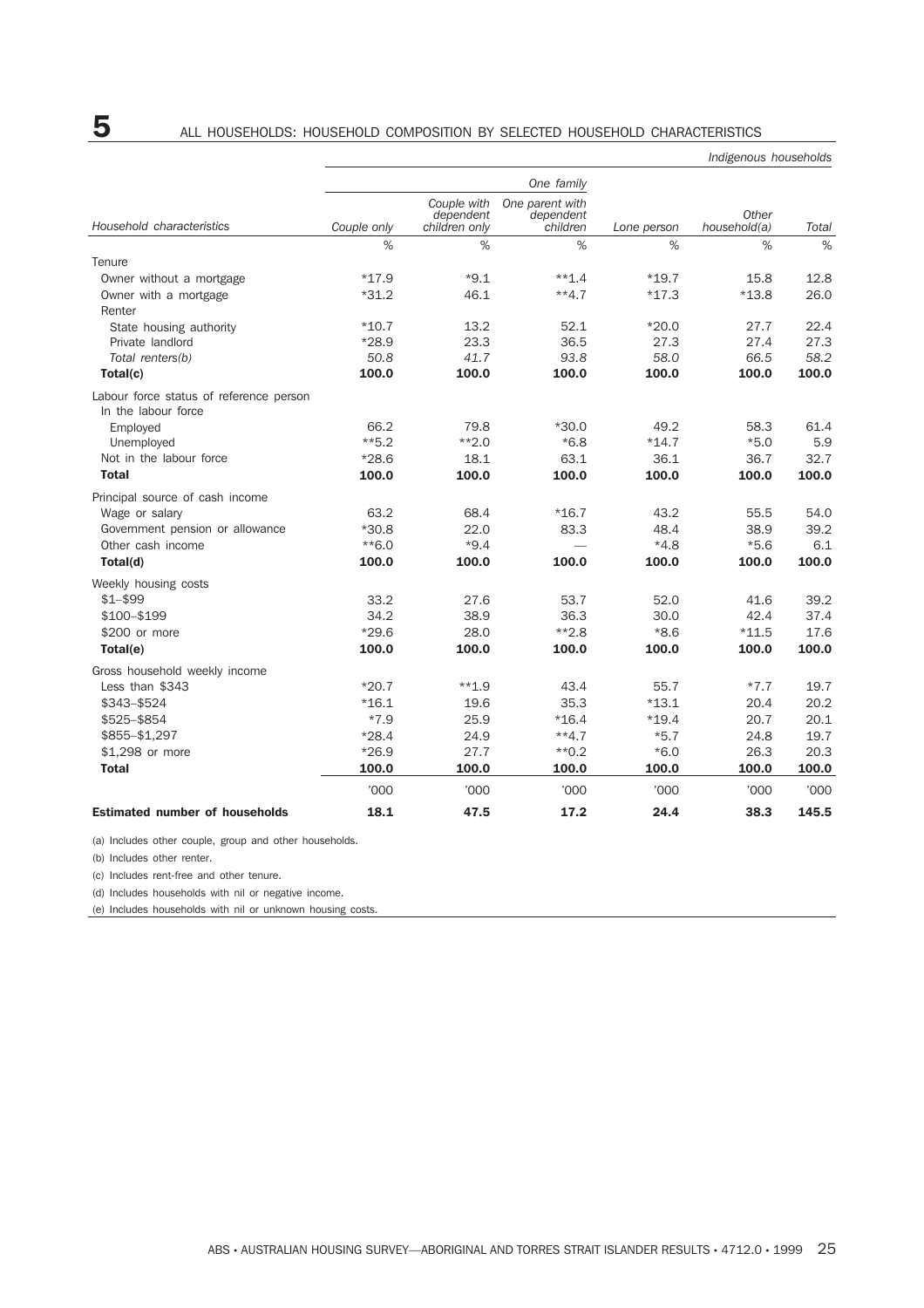# **5** ALL HOUSEHOLDS: HOUSEHOLD COMPOSITION BY SELECTED HOUSEHOLD CHARACTERISTICS  $-$  continued

|  |  |  |  | continued |  |
|--|--|--|--|-----------|--|

|                                                                | Non-Indigenous households |                                           |                                          |             |                       |         |  |  |
|----------------------------------------------------------------|---------------------------|-------------------------------------------|------------------------------------------|-------------|-----------------------|---------|--|--|
|                                                                |                           |                                           | One family                               |             |                       |         |  |  |
| Household characteristics                                      | Couple only               | Couple with<br>dependent<br>children only | One parent with<br>dependent<br>children | Lone person | Other<br>household(a) | Total   |  |  |
|                                                                | %                         | $\%$                                      | %                                        | $\%$        | %                     | %       |  |  |
| Tenure                                                         |                           |                                           |                                          |             |                       |         |  |  |
| Owner without a mortgage                                       | 55.0                      | 22.1                                      | 15.4                                     | 45.7        | 39.8                  | 39.3    |  |  |
| Owner with a mortgage                                          | 24.7                      | 55.8                                      | 25.5                                     | 16.5        | 29.8                  | 31.4    |  |  |
| Renter                                                         |                           |                                           |                                          |             |                       |         |  |  |
| State housing authority                                        | 2.1                       | 1.9                                       | 19.7                                     | 8.3         | 3.2                   | 4.8     |  |  |
| Private landlord                                               | 14.4                      | 15.9                                      | 36.5                                     | 23.0        | 24.0                  | 20.1    |  |  |
| Total renters(b)                                               | 18.3                      | 19.6                                      | 57.1                                     | 33.7        | 28.2                  | 26.7    |  |  |
| Total(c)                                                       | 100.0                     | 100.0                                     | 100.0                                    | 100.0       | 100.0                 | 100.0   |  |  |
| Labour force status of reference person<br>In the labour force |                           |                                           |                                          |             |                       |         |  |  |
| Employed                                                       | 58.3                      | 91.6                                      | 56.8                                     | 44.0        | 70.4                  | 65.4    |  |  |
| Unemployed                                                     | 1.3                       | 1.2                                       | 7.5                                      | 3.8         | 3.1                   | 2.6     |  |  |
| Not in the labour force                                        | 40.4                      | 7.2                                       | 35.6                                     | 52.2        | 26.5                  | 32.0    |  |  |
| <b>Total</b>                                                   | 100.0                     | 100.0                                     | 100.0                                    | 100.0       | 100.0                 | 100.0   |  |  |
| Principal source of cash income                                |                           |                                           |                                          |             |                       |         |  |  |
| Wage or salary                                                 | 48.9                      | 77.6                                      | 39.7                                     | 36.1        | 76.2                  | 58.0    |  |  |
| Government pension or allowance                                | 31.2                      | 9.1                                       | 51.9                                     | 46.3        | 13.3                  | 26.9    |  |  |
| Other cash income                                              | 19.1                      | 12.8                                      | 7.6                                      | 15.3        | 10.0                  | 14.1    |  |  |
| Total(d)                                                       | 100.0                     | 100.0                                     | 100.0                                    | 100.0       | 100.0                 | 100.0   |  |  |
| Weekly housing costs                                           |                           |                                           |                                          |             |                       |         |  |  |
| $$1 - $99$                                                     | 56.5                      | 27.1                                      | 39.0                                     | 58.7        | 43.5                  | 46.2    |  |  |
| \$100-\$199                                                    | 19.1                      | 30.9                                      | 43.6                                     | 22.3        | 24.3                  | 25.2    |  |  |
| \$200 or more                                                  | 17.2                      | 33.2                                      | 13.0                                     | 9.0         | 23.8                  | 20.2    |  |  |
| Total(e)                                                       | 100.0                     | 100.0                                     | 100.0                                    | 100.0       | 100.0                 | 100.0   |  |  |
| Gross household weekly income                                  |                           |                                           |                                          |             |                       |         |  |  |
| Less than \$343                                                | 23.2                      | 4.5                                       | 32.5                                     | 55.7        | 4.2                   | 23.1    |  |  |
| \$343-\$524                                                    | 16.7                      | 9.3                                       | 28.3                                     | 11.4        | 8.9                   | 12.6    |  |  |
| \$525-\$854                                                    | 16.5                      | 20.0                                      | 21.3                                     | 18.6        | 17.2                  | 18.3    |  |  |
| \$855-\$1,297                                                  | 18.2                      | 30.0                                      | 13.2                                     | 10.2        | 24.3                  | 20.1    |  |  |
| \$1,298 or more                                                | 25.3                      | 36.1                                      | 4.7                                      | 4.1         | 45.5                  | 25.9    |  |  |
| <b>Total</b>                                                   | 100.0                     | 100.0                                     | 100.0                                    | 100.0       | 100.0                 | 100.0   |  |  |
|                                                                | '000                      | '000                                      | '000                                     | '000        | '000                  | '000    |  |  |
| <b>Estimated number of households</b>                          | 1727.7                    | 1709.8                                    | 400.0                                    | 1725.3      | 1494.1                | 7 057.0 |  |  |

(a) Includes other couple, group and other households.

(b) Includes other renter.

(c) Includes rent-free and other tenure.

(d) Includes households with nil or negative income.

(e) Includes households with nil or unknown housing costs.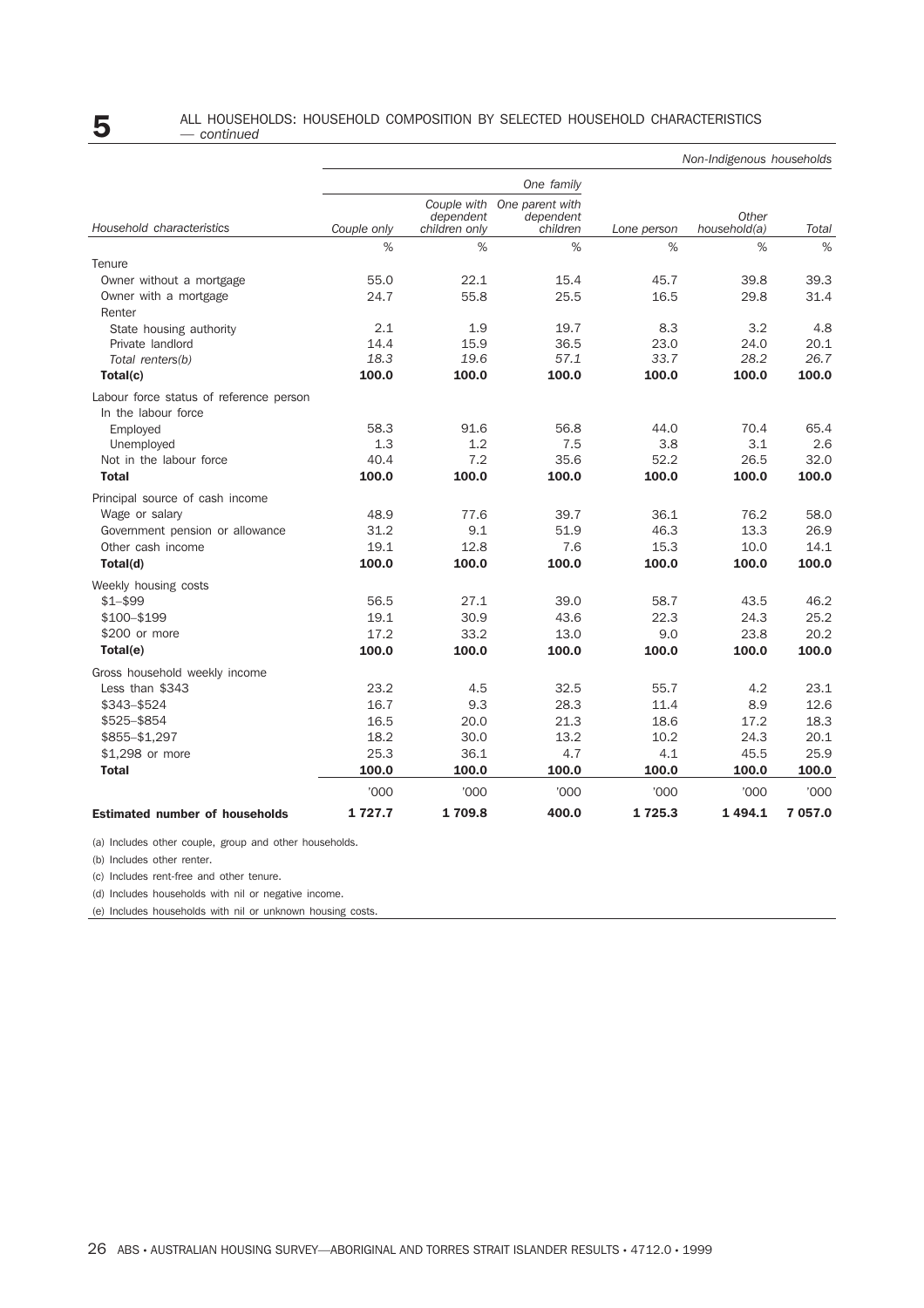|        | I             |  |
|--------|---------------|--|
| ×<br>٠ | ï<br>۰.<br>۰. |  |

### **6** ALL HOUSEHOLDS: GROSS WEEKLY INCOME QUINTILES(a) BY SELECTED CHARACTERISTICS

|                                         |                      |         |              |         | Indigenous households |              |
|-----------------------------------------|----------------------|---------|--------------|---------|-----------------------|--------------|
| Household characteristics               | Lowest               | Second  | <b>Third</b> | Fourth  | Highest               | Total        |
|                                         | \$                   | \$      | \$           | \$      | \$                    | \$           |
| Lower boundary of quintile group        | $\ddot{\phantom{0}}$ | 343     | 525          | 855     | 1 2 9 8               | $\epsilon$ . |
| Upper boundary of quintile group        | 342                  | 524     | 854          | 1 2 9 7 | $\ddotsc$             | $\ddotsc$    |
| Mean weekly income                      | 228                  | 421     | 701          | 1045    | 2 0 5 5               | 894          |
| Median weekly income                    | 230                  | 422     | 717          | 1 0 0 6 | 1841                  | 718          |
| Mean weekly housing costs(b)            | 81                   | 102     | 124          | 185     | 199                   | 139          |
|                                         | %                    | %       | %            | %       | %                     | %            |
| Household composition                   |                      |         |              |         |                       |              |
| One family                              |                      |         |              |         |                       |              |
| Couple only                             | $*13.1$              | $*9.9$  | $*4.9$       | $*17.9$ | $*16.5$               | 12.4         |
| Couple with dependent children only     | $**3.2$              | 31.7    | 42.0         | 41.3    | 44.4                  | 32.6         |
| One parent with dependent children      | 26.0                 | 20.7    | $*9.6$       | $*2.8$  | $*$ 0.1               | 11.8         |
| Lone person                             | 47.4                 | $*10.9$ | $*16.2$      | $*4.9$  | $*5.0$                | 16.8         |
| Other household(c)                      | $*10.4$              | 26.7    | 27.2         | 33.2    | 34.0                  | 26.4         |
| <b>Total</b>                            | 100.0                | 100.0   | 100.0        | 100.0   | 100.0                 | 100.0        |
| Principal source of cash income         |                      |         |              |         |                       |              |
| Wage or salary                          | $*5.8$               | 27.2    | 66.9         | 84.4    | 85.3                  | 54.0         |
| Government pension or allowance         | 89.7                 | 71.2    | 28.1         | $*7.5$  | $*$ 0.3               | 39.2         |
| Other cash income                       | $**1.0$              | $**1.7$ | $*5.1$       | $*8.1$  | $*14.4$               | 6.1          |
| Total(d)                                | 100.0                | 100.0   | 100.0        | 100.0   | 100.0                 | 100.0        |
| Weekly housing costs                    |                      |         |              |         |                       |              |
| $$1 - 49$                               | 28.8                 | $*9.2$  | $*12.9$      | $*13.6$ | $*14.4$               | 15.7         |
| \$50-99                                 | 37.0                 | 40.6    | 23.1         | $*5.5$  | $*11.0$               | 23.4         |
| \$100-149                               | $*19.3$              | 26.4    | 27.3         | 24.6    | $*14.0$               | 22.3         |
| \$150-199                               | $*4.4$               | $*9.8$  | 24.2         | $*20.2$ | $*17.0$               | 15.1         |
| \$200 or more                           | $**3.6$              | $*6.1$  | $*8.0$       | 29.9    | 40.3                  | 17.6         |
| Total(e)                                | 100.0                | 100.0   | 100.0        | 100.0   | 100.0                 | 100.0        |
| Housing costs as a proportion of income |                      |         |              |         |                       |              |
| $15%$ or less(f)                        | $*11.6$              | $*19.7$ | 40.5         | 53.1    | 76.6                  | 40.5         |
| 16%-25%                                 | 29.1                 | 42.9    | 42.7         | 28.3    | $*10.9$               | 30.7         |
| More than 25%                           | 49.7                 | 31.0    | $*12.3$      | $*12.3$ | $*9.4$                | 22.8         |
| Total(d)(e)                             | 100.0                | 100.0   | 100.0        | 100.0   | 100.0                 | 100.0        |
|                                         | '000                 | '000    | '000         | '000    | '000                  | '000         |
| <b>Estimated number of households</b>   | 28.7                 | 29.3    | 29.2         | 28.7    | 29.6                  | 145.5        |

(a) For each respective population. See Glossary for quintile ranges.

(b) Excludes households with unknown housing costs.

(c) Includes other couple, group and other households.

(d) Includes households with nil or negative income.

(e) Includes households with nil or unknown housing costs.

(f) Includes nil or rounded to zero.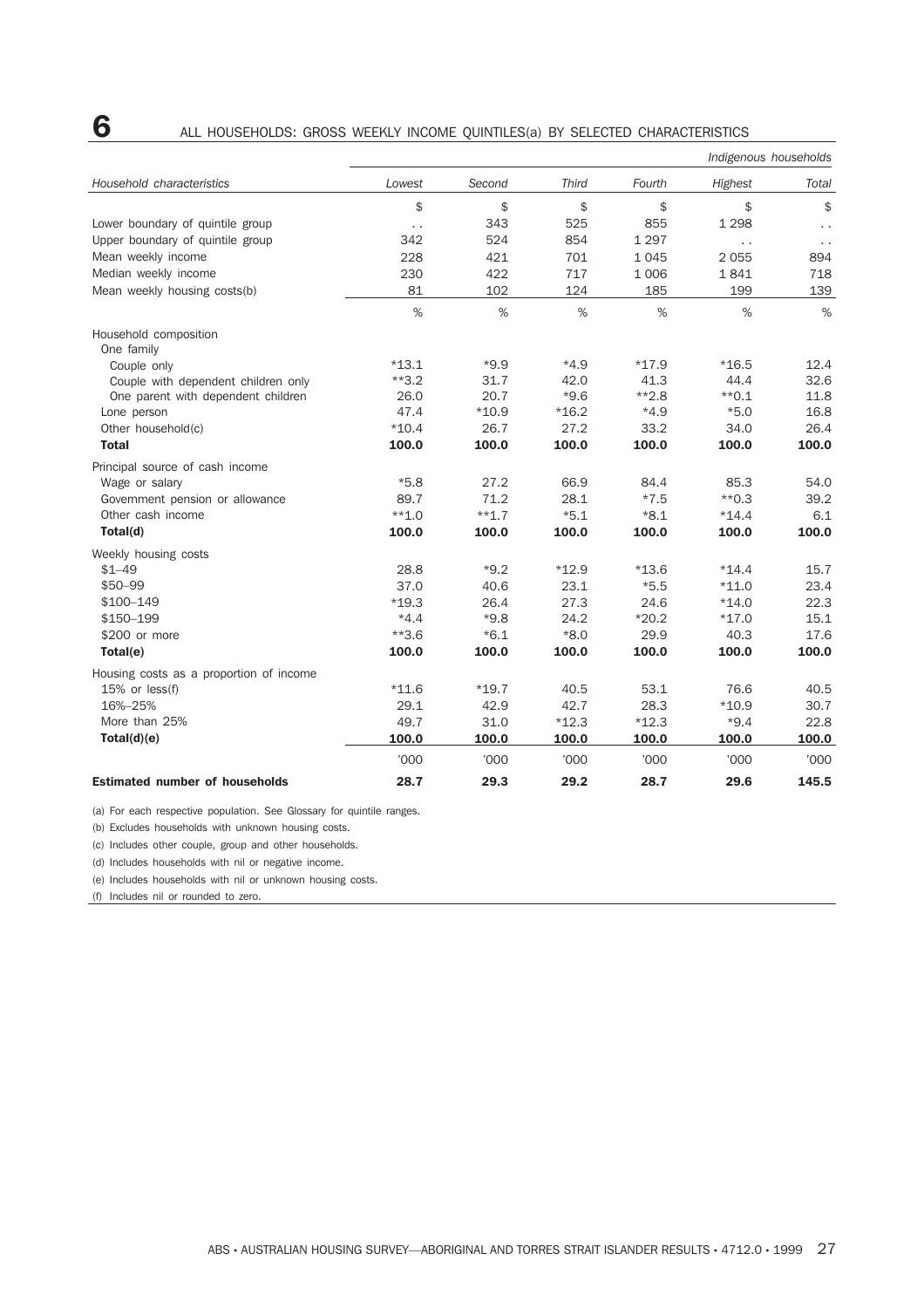### **6** ALL HOUSEHOLDS: GROSS WEEKLY INCOME QUINTILES(a) BY SELECTED CHARACTERISTICS — *continued*

|                                         |        |        |              |         | Non-Indigenous households |           |
|-----------------------------------------|--------|--------|--------------|---------|---------------------------|-----------|
| Household characteristics               | Lowest | Second | <b>Third</b> | Fourth  | Highest                   | Total     |
|                                         | \$     | \$     | \$           | \$      | \$                        | \$        |
| Lower boundary of quintile group        | . .    | 309    | 598          | 968     | 1 4 8 0                   | $\ddotsc$ |
| Upper boundary of quintile group        | 308    | 597    | 967          | 1479    | $\ddotsc$                 | $\ddotsc$ |
| Mean weekly income                      | 198    | 442    | 777          | 1 2 0 2 | 2 2 2 1                   | 967       |
| Median weekly income                    | 190    | 431    | 774          | 1 1 9 2 | 1917                      | 774       |
| Mean weekly housing costs(b)            | 59     | 90     | 129          | 157     | 215                       | 129       |
|                                         | $\%$   | $\%$   | $\%$         | $\%$    | $\%$                      | $\%$      |
| Household composition<br>One family     |        |        |              |         |                           |           |
| Couple only                             | 20.5   | 33.9   | 21.0         | 24.2    | 23.0                      | 24.5      |
| Couple with dependent children only     | 4.5    | 17.0   | 28.7         | 38.4    | 32.8                      | 24.2      |
| One parent with dependent children      | 7.0    | 11.8   | 6.2          | 2.3     | 1.1                       | 5.7       |
| Lone person                             | 65.0   | 23.0   | 22.0         | 8.3     | 3.4                       | 24.4      |
| Other household(c)                      | 3.0    | 14.3   | 22.1         | 26.8    | 39.7                      | 21.2      |
| <b>Total</b>                            | 100.0  | 100.0  | 100.0        | 100.0   | 100.0                     | 100.0     |
| Principal source of cash income         |        |        |              |         |                           |           |
| Wage or salary                          | 4.9    | 33.0   | 77.5         | 86.9    | 88.0                      | 58.0      |
| Government pension or allowance         | 81.2   | 47.3   | 5.1          | $*0.5$  | $*0.1$                    | 26.9      |
| Other cash income                       | 8.8    | 19.7   | 17.5         | 12.6    | 11.9                      | 14.1      |
| Total(d)                                | 100.0  | 100.0  | 100.0        | 100.0   | 100.0                     | 100.0     |
| Weekly housing costs                    |        |        |              |         |                           |           |
| $$1 - 49$                               | 56.3   | 39.7   | 27.0         | 25.0    | 23.1                      | 34.3      |
| \$50-99                                 | 16.3   | 15.1   | 10.6         | 8.6     | 8.8                       | 11.9      |
| \$100–149                               | 9.7    | 17.6   | 17.4         | 11.7    | 7.3                       | 12.7      |
| \$150-199                               | 4.5    | 12.5   | 19.4         | 16.9    | 9.5                       | 12.5      |
| \$200 or more                           | 3.8    | 8.0    | 17.8         | 30.0    | 41.7                      | 20.2      |
| Total(e)                                | 100.0  | 100.0  | 100.0        | 100.0   | 100.0                     | 100.0     |
| Housing costs as a proportion of income |        |        |              |         |                           |           |
| 15% or less(f)                          | 41.7   | 47.1   | 46.7         | 60.6    | 71.8                      | 53.6      |
| 16%-25%                                 | 18.1   | 16.8   | 29.2         | 24.1    | 15.0                      | 20.6      |
| More than 25%                           | 29.3   | 30.9   | 17.8         | 8.6     | 4.5                       | 18.2      |
| Total(d)(e)                             | 100.0  | 100.0  | 100.0        | 100.0   | 100.0                     | 100.0     |
|                                         | '000   | '000   | '000         | '000    | '000                      | '000      |
| <b>Estimated number of households</b>   | 1433.4 | 1389.0 | 1 4 1 1 . 1  | 1410.0  | 1413.4                    | 7 057.0   |

(a) For each respective population. See Glossary for quintile ranges.

(b) Excludes households with unknown housing costs.

(c) Includes other couple, group and other households.

(d) Includes households with nil or negative income.

(e) Includes households with nil or unknown housing costs.

(f) Includes nil or rounded to zero.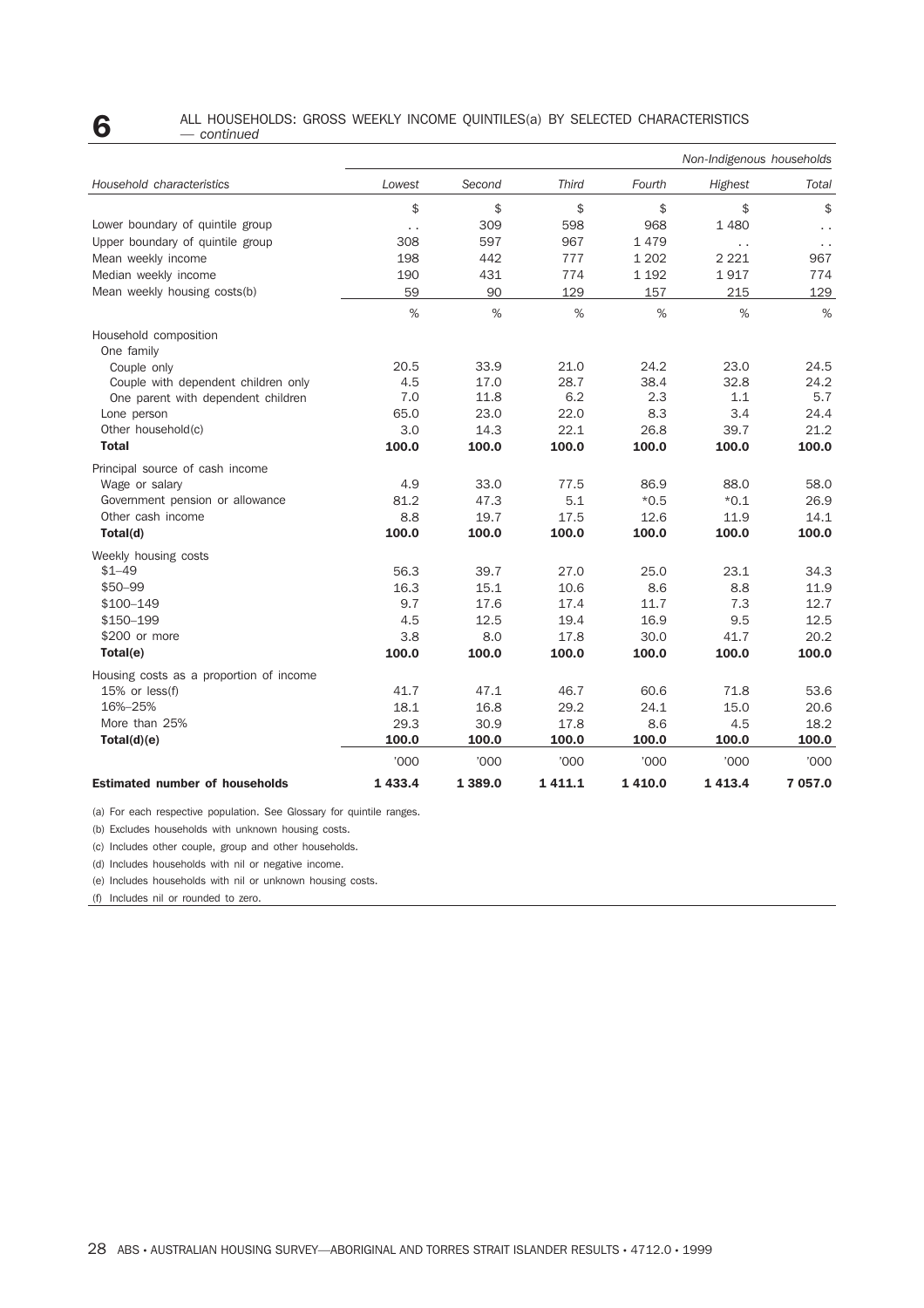|                                           |                  | Indigenous households |               |          |  |  |
|-------------------------------------------|------------------|-----------------------|---------------|----------|--|--|
| Selected characteristics                  | $15%$ or less(a) | 16%-25%               | More than 25% | Total(b) |  |  |
|                                           | %                | %                     | %             | %        |  |  |
| Tenure                                    |                  |                       |               |          |  |  |
| Owner without a mortgage                  | 26.2             | $*2.8$                | $*2.1$        | 12.8     |  |  |
| Owner with a mortgage                     | 18.3             | 27.9                  | 35.2          | 26.0     |  |  |
| Renter                                    |                  |                       |               |          |  |  |
| State housing authority                   | 14.8             | 38.7                  | $*14.0$       | 22.4     |  |  |
| Private landlord                          | 24.4             | 21.3                  | 42.1          | 27.3     |  |  |
| Total renters(c)                          | 51.7             | 66.6                  | 61.6          | 58.2     |  |  |
| Total(d)                                  | 100.0            | 100.0                 | 100.0         | 100.0    |  |  |
| Household composition<br>One family       |                  |                       |               |          |  |  |
| Couple only                               | 14.9             | $*8.5$                | $*14.9$       | 12.4     |  |  |
| Couple with dependent children only       | 30.6             | 36.1                  | 32.0          | 32.6     |  |  |
| One parent with dependent children        | $*6.2$           | 13.7                  | 18.5          | 11.8     |  |  |
| Lone person                               | 12.9             | $*12.3$               | 26.4          | 16.8     |  |  |
| Other household(e)                        | 35.3             | 29.3                  | $*8.2$        | 26.4     |  |  |
| <b>Total</b>                              | 100.0            | 100.0                 | 100.0         | 100.0    |  |  |
| Principal source of cash income           |                  |                       |               |          |  |  |
| Wages or salary                           | 65.4             | 53.8                  | 38.6          | 54.0     |  |  |
| Government pension or allowance           | 25.0             | 43.8                  | 59.8          | 39.2     |  |  |
| Other                                     | $*9.6$           | $*2.4$                | $***1.7$      | 6.1      |  |  |
| Total(f)                                  | 100.0            | 100.0                 | 100.0         | 100.0    |  |  |
| Gross household weekly income             |                  |                       |               |          |  |  |
| Less than \$343                           | $*5.7$           | 18.6                  | 42.9          | 19.7     |  |  |
| \$343-\$524                               | $*9.8$           | 28.1                  | 27.3          | 20.2     |  |  |
| \$525-\$854                               | 20.1             | 27.9                  | $*10.8$       | 20.1     |  |  |
| \$855-\$1,297                             | 25.9             | 18.2                  | $*10.6$       | 19.7     |  |  |
| \$1,298 or more                           | 38.5             | $*7.2$                | $*8.3$        | 20.3     |  |  |
| <b>Total</b>                              | 100.0            | 100.0                 | 100.0         | 100.0    |  |  |
| Area(g)                                   |                  |                       |               |          |  |  |
| Major urban                               | 48.0             | 48.5                  | 47.9          | 48.3     |  |  |
| Other urban                               | 41.3             | 42.6                  | 46.0          | 42.6     |  |  |
| Rural balance                             | 10.7             | $*8.9$                | $*6.2$        | 9.1      |  |  |
| <b>Total</b>                              | 100.0            | 100.0                 | 100.0         | 100.0    |  |  |
| Number of dependent children in household |                  |                       |               |          |  |  |
| None                                      | 45.5             | 39.2                  | 43.4          | 43.2     |  |  |
| One                                       | 16.5             | 15.1                  | $*17.1$       | 16.0     |  |  |
| Two or more                               | 38.0             | 45.6                  | 39.5          | 40.8     |  |  |
| <b>Total</b>                              | 100.0            | 100.0                 | 100.0         | 100.0    |  |  |
|                                           | '000             | '000                  | '000          | '000     |  |  |
| <b>Estimated number of households</b>     | 58.9             | 44.7                  | 33.2          | 145.5    |  |  |
|                                           |                  |                       |               |          |  |  |

# **7** ALL HOUSEHOLDS: HOUSING COSTS AS A PROPORTION OF INCOME BY SELECTED CHARACTERISTICS

(a) Includes nil or rounded to zero.

(b) Includes households with unknown housing costs or with nil or negative income.

(c) Includes other renter.

(d) Includes rent-free and other tenure.

(e) Includes other couple, group and other households.

(f) Includes households with nil or negative income.

(g) Excludes sparsely settled or remote areas.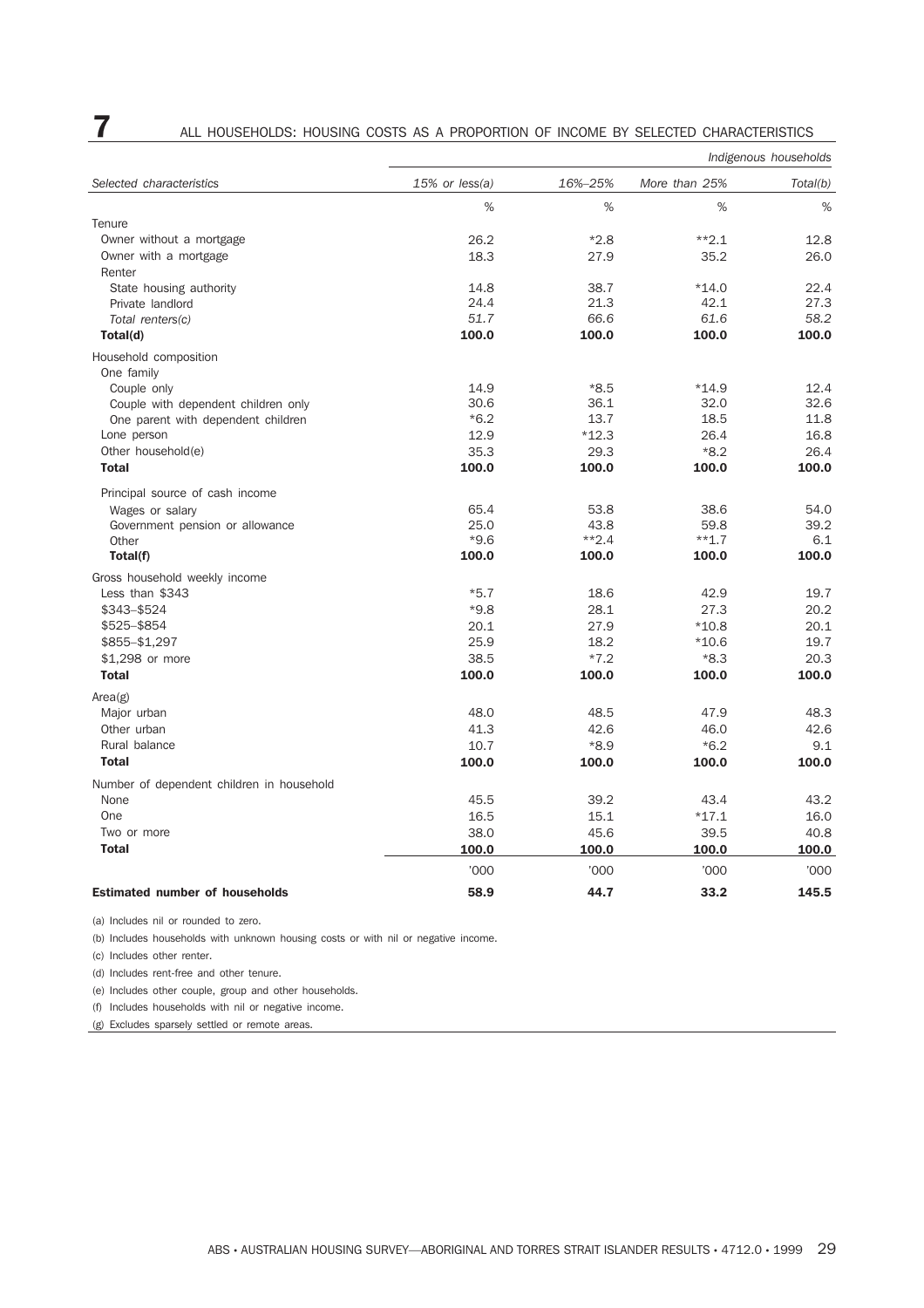### **7** ALL HOUSEHOLDS: HOUSING COSTS AS A PROPORTION OF INCOME BY SELECTED CHARACTERISTICS — *continued*

|                                                   | Non-Indigenous households |         |               |          |  |
|---------------------------------------------------|---------------------------|---------|---------------|----------|--|
| Selected characteristics                          | $15%$ or less(a)          | 16%-25% | More than 25% | Total(b) |  |
|                                                   | %                         | %       | %             | %        |  |
| Tenure                                            |                           |         |               |          |  |
| Owner without a mortgage                          | 59.6                      | 11.3    | 11.3          | 39.3     |  |
| Owner with a mortgage                             | 22.3                      | 42.6    | 40.8          | 31.4     |  |
| Renter                                            |                           |         |               |          |  |
| State housing authority                           | 1.6                       | 14.7    | 3.7           | 4.8      |  |
| Private landlord                                  | 10.7                      | 28.7    | 41.5          | 20.1     |  |
| Total renters(c)                                  | 14.1                      | 45.4    | 46.8          | 26.7     |  |
| Total(d)                                          | 100.0                     | 100.0   | 100.0         | 100.0    |  |
| Household composition                             |                           |         |               |          |  |
| One family                                        |                           |         |               |          |  |
| Couple only                                       | 29.9                      | 18.7    | 16.7          | 24.5     |  |
| Couple with dependent children only               | 21.3                      | 30.0    | 26.1          | 24.2     |  |
| One parent with dependent children                | 2.8                       | 8.1     | 12.3          | 5.7      |  |
| Lone person                                       | 20.1                      | 26.2    | 32.8          | 24.4     |  |
| Other household(e)                                | 25.9                      | 17.0    | 12.1          | 21.2     |  |
| <b>Total</b>                                      | 100.0                     | 100.0   | 100.0         | 100.0    |  |
| Principal source of cash income                   |                           |         |               |          |  |
| Wages or salary                                   | 58.8                      | 66.7    | 46.9          | 58.0     |  |
| Government pension or allowance                   | 24.1                      | 24.7    | 41.2          | 26.9     |  |
| Other                                             | 17.0                      | 8.5     | 11.9          | 14.1     |  |
| Total(f)                                          | 100.0                     | 100.0   | 100.0         | 100.0    |  |
| Gross household weekly income                     |                           |         |               |          |  |
| Less than \$343                                   | 18.7                      | 19.6    | 37.2          | 23.1     |  |
| \$343-\$524                                       | 11.0                      | 9.9     | 21.5          | 12.6     |  |
| \$525-\$854                                       | 15.4                      | 23.5    | 22.5          | 18.3     |  |
| \$855-\$1,297                                     | 20.7                      | 26.9    | 12.1          | 20.1     |  |
| \$1,298 or more                                   | 34.3                      | 20.1    | 6.6           | 25.9     |  |
| <b>Total</b>                                      | 100.0                     | 100.0   | 100.0         | 100.0    |  |
| Area(g)                                           |                           |         |               |          |  |
| Major urban                                       | 62.0                      | 67.3    | 66.9          | 64.2     |  |
| Other urban                                       | 23.3                      | 25.3    | 24.0          | 23.6     |  |
| Rural balance                                     | 14.7                      | 7.4     | 9.1           | 12.2     |  |
| <b>Total</b>                                      | 100.0                     | 100.0   | 100.0         | 100.0    |  |
|                                                   |                           |         |               |          |  |
| Number of dependent children in household<br>None |                           |         |               |          |  |
|                                                   | 68.7                      | 57.0    | 58.5          | 64.2     |  |
| One                                               | 12.3                      | 15.9    | 15.9          | 13.7     |  |
| Two or more                                       | 19.0                      | 27.1    | 25.5          | 22.1     |  |
| <b>Total</b>                                      | 100.0                     | 100.0   | 100.0         | 100.0    |  |
|                                                   | '000                      | '000    | '000          | '000     |  |
| <b>Estimated number of households</b>             | 3779.7                    | 1457.2  | 1 2 8 4 . 7   | 7 057.0  |  |

(a) Includes nil or rounded to zero.

(b) Includes households with unknown housing costs or with nil or negative income.

(c) Includes other renter.

(d) Includes rent-free and other tenure.

(e) Includes other couple, group and other households.

(f) Includes households with nil or negative income.

(g) Excludes sparsely settled or remote areas.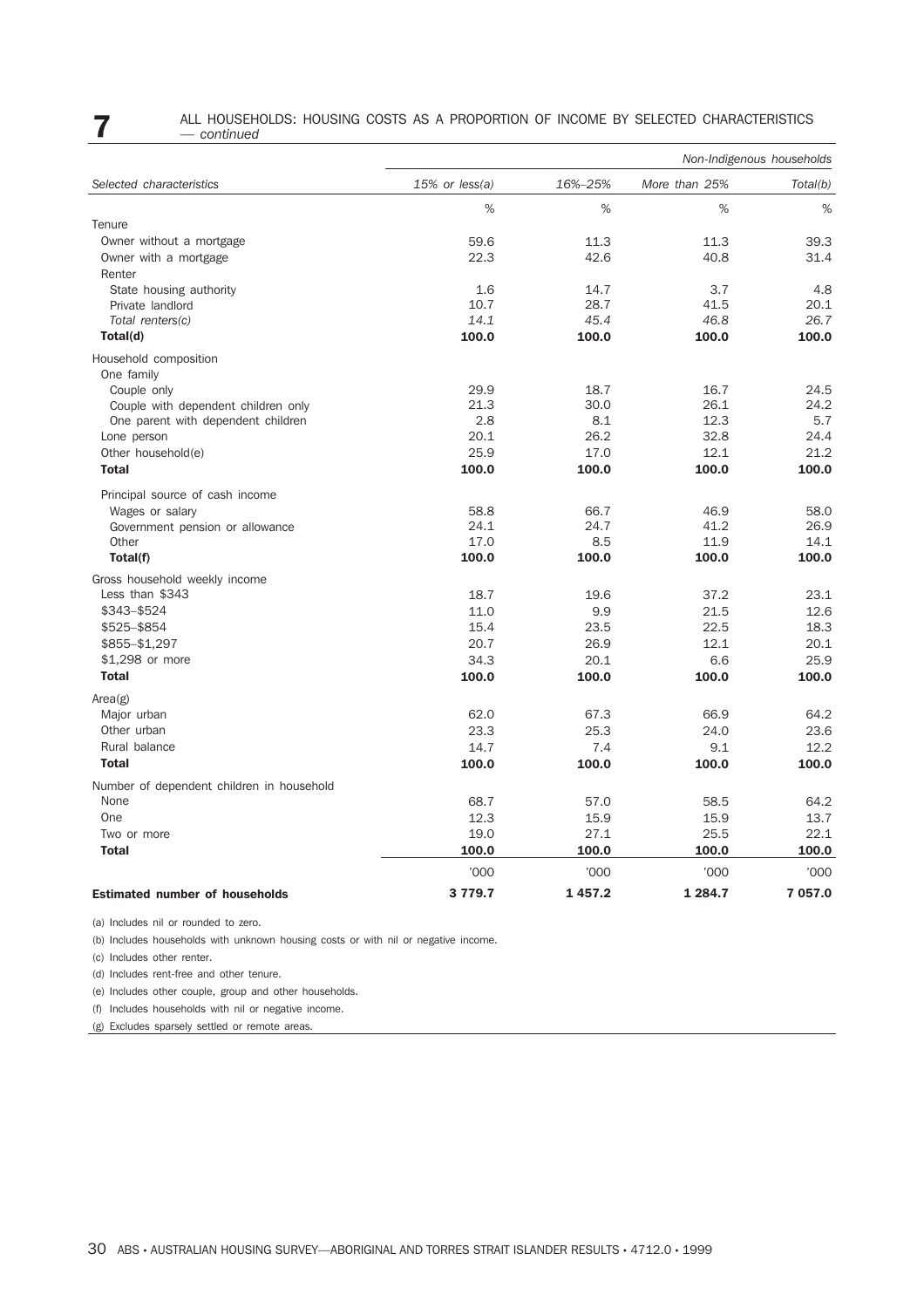# 8 ALL HOUSEHOLDS: HOUSING UTILISATION BY SELECTED CHARACTERISTICS

|                                       | Indigenous households              |                             |                    |                             |       |  |  |  |  |
|---------------------------------------|------------------------------------|-----------------------------|--------------------|-----------------------------|-------|--|--|--|--|
| Selected characteristics              | 1 or more extra<br>bedrooms needed | No extra<br>bedrooms needed | 1 bedroom<br>spare | 2 or more<br>bedrooms spare | Total |  |  |  |  |
|                                       | %                                  | %                           | %                  | %                           | %     |  |  |  |  |
| Tenure                                |                                    |                             |                    |                             |       |  |  |  |  |
| Owner without a mortgage              | $*2.2$                             | $*8.9$                      | $*11.7$            | 28.3                        | 12.8  |  |  |  |  |
| Owner with a mortgage                 | $*6.1$                             | 23.1                        | 29.0               | 38.8                        | 26.0  |  |  |  |  |
| Renter                                |                                    |                             |                    |                             |       |  |  |  |  |
| State housing authority               | 38.8                               | 25.9                        | 19.1               | $*11.9$                     | 22.4  |  |  |  |  |
| Private landlord                      | 35.3                               | 29.3                        | 30.5               | $*13.3$                     | 27.3  |  |  |  |  |
| Total renters(a)                      | 87.5                               | 63.3                        | 58.7               | 30.2                        | 58.2  |  |  |  |  |
| Total(b)                              | 100.0                              | 100.0                       | 100.0              | 100.0                       | 100.0 |  |  |  |  |
| Weekly housing costs                  |                                    |                             |                    |                             |       |  |  |  |  |
| $$1 - $49$                            | $**3.6$                            | 13.4                        | 14.2               | 30.1                        | 15.7  |  |  |  |  |
| \$50-\$99                             | 38.7                               | 21.2                        | 23.6               | $*17.2$                     | 23.4  |  |  |  |  |
| \$100-149                             | $*31.3$                            | 25.1                        | 22.4               | $*11.6$                     | 22.3  |  |  |  |  |
| \$150-199                             | $*15.3$                            | 19.3                        | 14.9               | $*8.3$                      | 15.1  |  |  |  |  |
| \$200 or more                         | $*6.5$                             | 12.4                        | 20.6               | 28.5                        | 17.6  |  |  |  |  |
| Total(c)                              | 100.0                              | 100.0                       | 100.0              | 100.0                       | 100.0 |  |  |  |  |
| Gross household weekly income         |                                    |                             |                    |                             |       |  |  |  |  |
| Less than \$343                       | $*10.4$                            | 22.9                        | 18.7               | 21.9                        | 19.7  |  |  |  |  |
| \$343-\$524                           | 32.7                               | 17.4                        | 19.6               | $*17.8$                     | 20.2  |  |  |  |  |
| \$525-\$854                           | 40.6                               | 20.7                        | 18.9               | $*7.9$                      | 20.1  |  |  |  |  |
| \$855-\$1,297                         | $*8.3$                             | 18.6                        | 23.1               | 23.2                        | 19.7  |  |  |  |  |
| \$1,298 or more                       | $*8.0$                             | 20.5                        | 19.7               | 29.2                        | 20.3  |  |  |  |  |
| <b>Total</b>                          | 100.0                              | 100.0                       | 100.0              | 100.0                       | 100.0 |  |  |  |  |
| Household composition                 |                                    |                             |                    |                             |       |  |  |  |  |
| One family                            |                                    |                             |                    |                             |       |  |  |  |  |
| Couple only                           |                                    | $**1.1$                     | $*10.9$            | 42.2                        | 12.4  |  |  |  |  |
| Couple with dependent children only   | $*26.0$                            | 41.3                        | 34.0               | $*19.8$                     | 32.6  |  |  |  |  |
| One parent with dependent children    | $*15.7$                            | 20.1                        | $*7.9$             | $**1.9$                     | 11.8  |  |  |  |  |
| Lone person                           | $**5.7$                            | $*10.5$                     | 22.0               | 25.6                        | 16.8  |  |  |  |  |
| Other household(d)                    | 52.6                               | 27.0                        | 25.2               | $*10.4$                     | 26.4  |  |  |  |  |
| <b>Total</b>                          | 100.0                              | 100.0                       | 100.0              | 100.0                       | 100.0 |  |  |  |  |
| Private dwelling structure            |                                    |                             |                    |                             |       |  |  |  |  |
| Separate house                        | 82.4                               | 73.3                        | 73.5               | 92.5                        | 78.4  |  |  |  |  |
| Semidetached                          | $**4.2$                            | $*8.9$                      | 14.0               | $*4.2$                      | 9.1   |  |  |  |  |
| Flat                                  | $*10.9$                            | 16.8                        | $*11.2$            | $**2.2$                     | 11.2  |  |  |  |  |
| Total(e)                              | 100.0                              | 100.0                       | 100.0              | 100.0                       | 100.0 |  |  |  |  |
|                                       | '000                               | '000                        | '000               | '000                        | '000  |  |  |  |  |
| <b>Estimated number of households</b> | 18.5                               | 49.0                        | 49.1               | 28.9                        | 145.5 |  |  |  |  |

(a) Includes other renter.

(b) Includes rent-free and other tenure.

(c) Includes households with nil or unknown housing costs.

(d) Includes other couple, group and other households.

(e) Includes other private dwelling structure.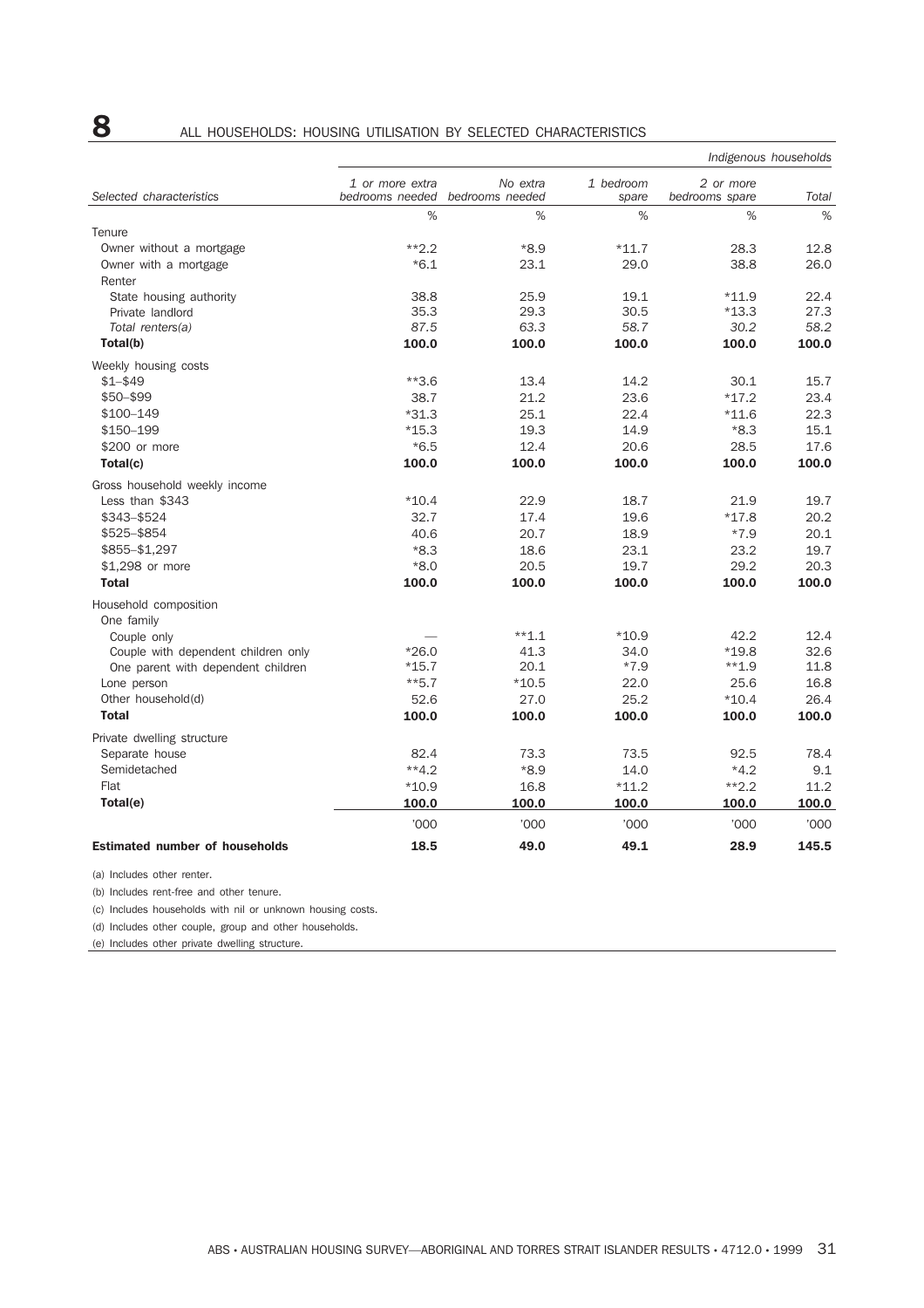# **8** ALL HOUSEHOLDS: HOUSING UTILISATION BY SELECTED CHARACTERISTICS — *continued*

|                                       | Non-Indigenous households          |                             |                    |                             |         |  |  |
|---------------------------------------|------------------------------------|-----------------------------|--------------------|-----------------------------|---------|--|--|
| Selected characteristics              | 1 or more extra<br>bedrooms needed | No extra<br>bedrooms needed | 1 bedroom<br>spare | 2 or more<br>bedrooms spare | Total   |  |  |
|                                       | %                                  | %                           | %                  | %                           | $\%$    |  |  |
| Tenure                                |                                    |                             |                    |                             |         |  |  |
| Owner without a mortgage              | 22.2                               | 21.7                        | 36.9               | 54.5                        | 39.3    |  |  |
| Owner with a mortgage                 | 29.6                               | 31.9                        | 32.9               | 29.7                        | 31.4    |  |  |
| Renter                                |                                    |                             |                    |                             |         |  |  |
| State housing authority               | 8.5                                | 9.6                         | 4.2                | 1.9                         | 4.8     |  |  |
| Private landlord                      | 35.7                               | 31.6                        | 21.6               | 9.7                         | 20.1    |  |  |
| Total renters(a)                      | 45.6                               | 43.6                        | 27.5               | 13.1                        | 26.7    |  |  |
| Total(b)                              | 100.0                              | 100.0                       | 100.0              | 100.0                       | 100.0   |  |  |
| Weekly housing costs                  |                                    |                             |                    |                             |         |  |  |
| $$1 - $49$                            | 18.5                               | 22.6                        | 32.9               | 44.7                        | 34.3    |  |  |
| $$50 - $99$                           | 10.5                               | 13.4                        | 11.9               | 11.1                        | 11.9    |  |  |
| \$100-149                             | 19.3                               | 16.0                        | 13.6               | 9.1                         | 12.7    |  |  |
| \$150-199                             | 21.3                               | 16.4                        | 12.6               | 9.0                         | 12.5    |  |  |
| \$200 or more                         | 20.0                               | 23.5                        | 21.2               | 17.3                        | 20.2    |  |  |
| Total(c)                              | 100.0                              | 100.0                       | 100.0              | 100.0                       | 100.0   |  |  |
| Gross household weekly income         |                                    |                             |                    |                             |         |  |  |
| Less than \$343                       | 12.7                               | 18.0                        | 22.1               | 28.6                        | 23.1    |  |  |
| \$343-\$524                           | 13.9                               | 12.2                        | 12.2               | 13.1                        | 12.6    |  |  |
| \$525-\$854                           | 23.7                               | 18.3                        | 18.9               | 17.0                        | 18.3    |  |  |
| \$855-\$1,297                         | 20.1                               | 22.0                        | 20.8               | 18.2                        | 20.1    |  |  |
| \$1,298 or more                       | 29.6                               | 29.5                        | 26.0               | 23.2                        | 25.9    |  |  |
| <b>Total</b>                          | 100.0                              | 100.0                       | 100.0              | 100.0                       | 100.0   |  |  |
| Household composition                 |                                    |                             |                    |                             |         |  |  |
| One family                            |                                    |                             |                    |                             |         |  |  |
| Couple only                           | $*0.9$                             | 3.4                         | 15.1               | 49.6                        | 24.5    |  |  |
| Couple with dependent children only   | 32.6                               | 35.5                        | 29.9               | 10.6                        | 24.2    |  |  |
| One parent with dependent children    | 10.2                               | 11.2                        | 6.0                | 1.4                         | 5.7     |  |  |
| Lone person                           | 8.8                                | 16.2                        | 25.4               | 30.5                        | 24.4    |  |  |
| Other household(d)                    | 47.5                               | 33.7                        | 23.5               | 7.9                         | 21.2    |  |  |
| <b>Total</b>                          | 100.0                              | 100.0                       | 100.0              | 100.0                       | 100.0   |  |  |
| Private dwelling structure            |                                    |                             |                    |                             |         |  |  |
| Separate house                        | 69.1                               | 65.2                        | 75.5               | 93.7                        | 79.6    |  |  |
| Semidetached                          | 6.7                                | 11.3                        | 11.7               | 4.7                         | 8.8     |  |  |
| Flat                                  | 21.7                               | 22.4                        | 12.3               | 1.5                         | 11.1    |  |  |
| Total(e)                              | 100.0                              | 100.0                       | 100.0              | 100.0                       | 100.0   |  |  |
|                                       | '000                               | '000                        | '000               | '000                        | '000    |  |  |
| <b>Estimated number of households</b> | 311.2                              | 1601.2                      | 2 555.3            | 2 589.3                     | 7 057.0 |  |  |

(a) Includes other renter.

(b) Includes rent-free and other tenure.

(c) Includes households with nil or unknown housing costs.

(d) Includes other couple, group and other households.

(e) Includes other private dwelling structure.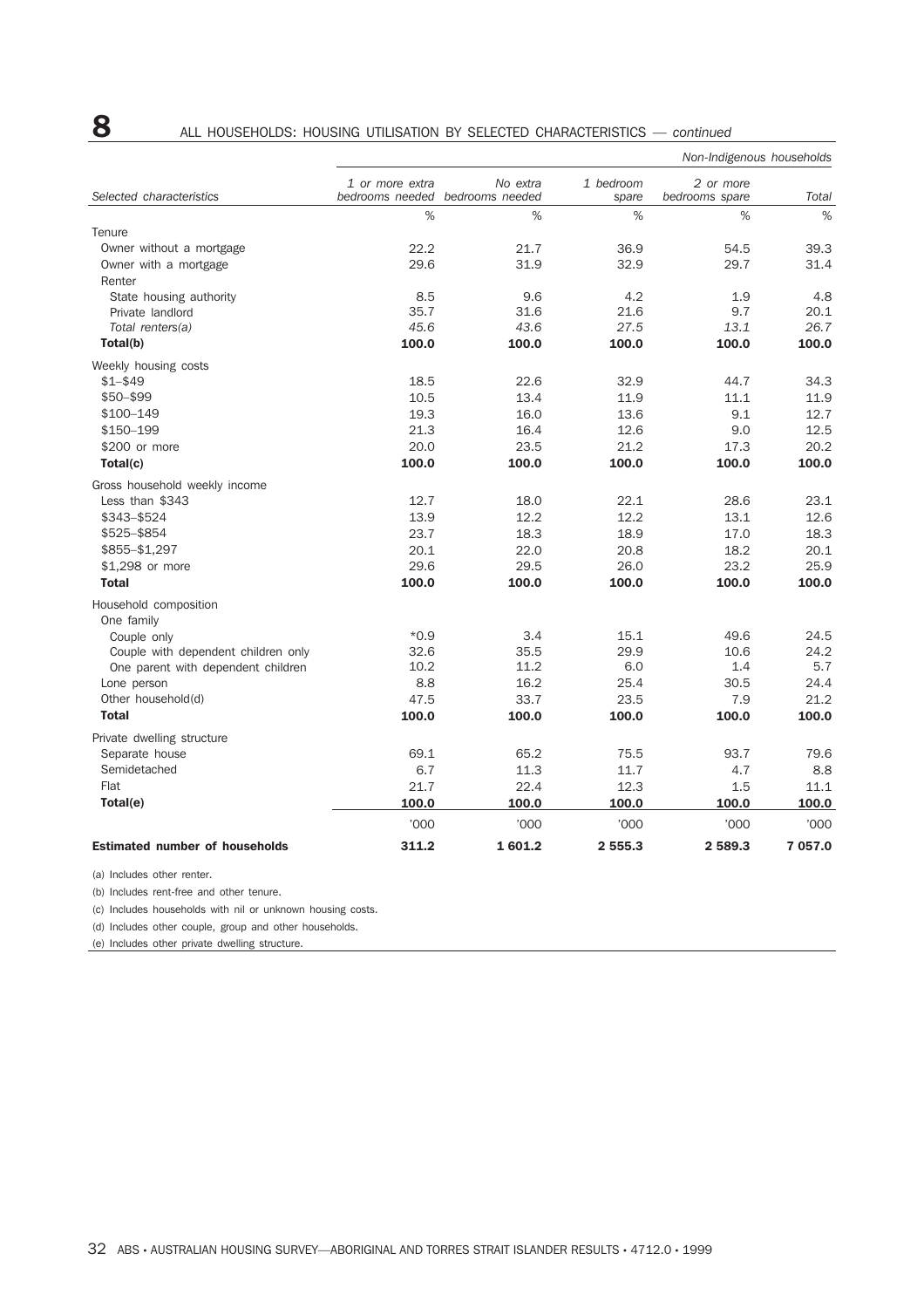|                                        | Indigenous households |                 |                 |                    |                |                                             |  |
|----------------------------------------|-----------------------|-----------------|-----------------|--------------------|----------------|---------------------------------------------|--|
|                                        | No need               | Low need        | Medium need     | High need          | Total          | <b>Estimated</b><br>number of<br>households |  |
| Selected characteristics               | %                     | %               | %               | %                  | %              | '000                                        |  |
| Tenure                                 |                       |                 |                 |                    |                |                                             |  |
| Owner without a mortgage               | 47.4                  | $*29.5$         | $*12.1$         | $*11.0$            | 100.0          | 18.7                                        |  |
| Owner with a mortgage                  | 40.0                  | 30.4            | 20.3            | $*9.2$             | 100.0          | 37.9                                        |  |
| Renter                                 |                       |                 |                 |                    |                |                                             |  |
| State housing authority                | 26.2                  | 24.0            | 18.6            | 31.2               | 100.0          | 32.7                                        |  |
| Private landlord                       | 26.8                  | 30.8            | 19.9            | 22.5               | 100.0          | 39.7                                        |  |
| Total renters(b)                       | 28.9                  | 26.8            | 18.8            | 25.6               | 100.0          | 84.8                                        |  |
| Total(c)                               | 33.7                  | 28.2            | 19.0            | 19.1               | 100.0          | 145.5                                       |  |
| Gross household weekly income          |                       |                 |                 |                    |                |                                             |  |
| Less than \$343                        | 34.2                  | $*16.1$         | 23.9            | 25.7               | 100.0          | 28.7                                        |  |
| \$343-\$524                            | 26.2                  | 22.6            | 27.7            | 23.4               | 100.0          | 29.3                                        |  |
| \$525-\$854                            | 27.4                  | 40.8            | $*17.5$         | $*14.3$            | 100.0          | 29.2                                        |  |
| \$855-\$1,297                          | 45.3                  | 25.5            | $*13.3$         | $*15.9$            | 100.0          | 28.7                                        |  |
| \$1,298 or more                        | 35.5                  | 35.7            | $*12.7$         | $*16.2$            | 100.0          | 29.6                                        |  |
| Total                                  | 33.7                  | 28.2            | 19.0            | 19.1               | 100.0          | 145.5                                       |  |
| Age of dwelling (years)                |                       |                 |                 |                    |                |                                             |  |
| Less than 10                           | 58.3                  | $*18.4$         | $*15.0$         | $*8.3$             | 100.0          | 28.8                                        |  |
| $10 - 19$                              | 45.1                  | 27.7            | $*13.6$         | $*13.6$            | 100.0          | 29.3                                        |  |
| $20 - 49$                              | 19.3                  | 33.6            | 25.5            | 21.6               | 100.0          | 52.6                                        |  |
| 50 or more                             | $*12.4$               | $*31.5$         | $*20.4$         | 35.7               | 100.0          | 18.4                                        |  |
| Total(d)                               | 33.7                  | 28.2            | 19.0            | 19.1               | 100.0          | 145.5                                       |  |
| Type of repairs/maintenance(e)         |                       |                 |                 |                    |                |                                             |  |
| Painting                               | 26.7                  | 35.7            | 21.5            | 16.1               | 100.0          | 38.8                                        |  |
| Roof repair/maintenance                | $*25.4$               | $*28.9$         | $*13.3$         | $*32.5$            | 100.0          | 14.2                                        |  |
| Electrical work                        | 34.0                  | 29.6            | $*12.6$         | 23.7               | 100.0          | 29.0                                        |  |
| Plumbing                               | 31.8                  | 23.8            | 18.3            | 26.0               | 100.0          | 38.8                                        |  |
| Other(f)                               | 49.2                  | 28.3            | $*15.5$         | $*6.9$             | 100.0          | 25.4                                        |  |
| No repairs/maintenance(g)              | 39.4                  | 28.4            | 16.2            | 16.0               | 100.0          | 62.4                                        |  |
| Total(h)                               | 33.7                  | 28.2            | 19.0            | 19.1               | 100.0          | 145.5                                       |  |
|                                        |                       |                 |                 |                    |                |                                             |  |
| Amount spent on repairs/maintenance(e) |                       |                 |                 |                    |                |                                             |  |
| Less than $$1,000$<br>\$1,000 or more  | $*23.5$<br>$*29.7$    | 31.1<br>$*40.1$ | 26.3<br>$*12.2$ | $*19.1$<br>$*18.0$ | 100.0<br>100.0 | 23.4<br>13.9                                |  |
|                                        | 31.7                  | 22.9            | 21.2            |                    |                | 44.6                                        |  |
| Did not pay for repairs/maintenance    | 39.4                  | 28.4            | 16.2            | 24.2<br>16.0       | 100.0<br>100.0 | 62.4                                        |  |
| No repairs/maintenance(g)              |                       |                 |                 |                    |                |                                             |  |
| Total(i)                               | 33.7                  | 28.2            | 19.0            | 19.1               | 100.0          | 145.5                                       |  |

(a) Categorised according to combination of need for interior and exterior repairs. See Glossary.

(b) Includes other renter.

(c) Includes rent-free and other tenure.

(d) Includes age of dwelling not known.

(e) Undertaken in last 12 months.

(f) Includes tile repair/replacement and other repairs or maintenance.

(g) Includes households which did not know whether repairs/maintenance had been done.

(h) Components do not add to total as more than one response is allowed.

(i) Includes amount not known.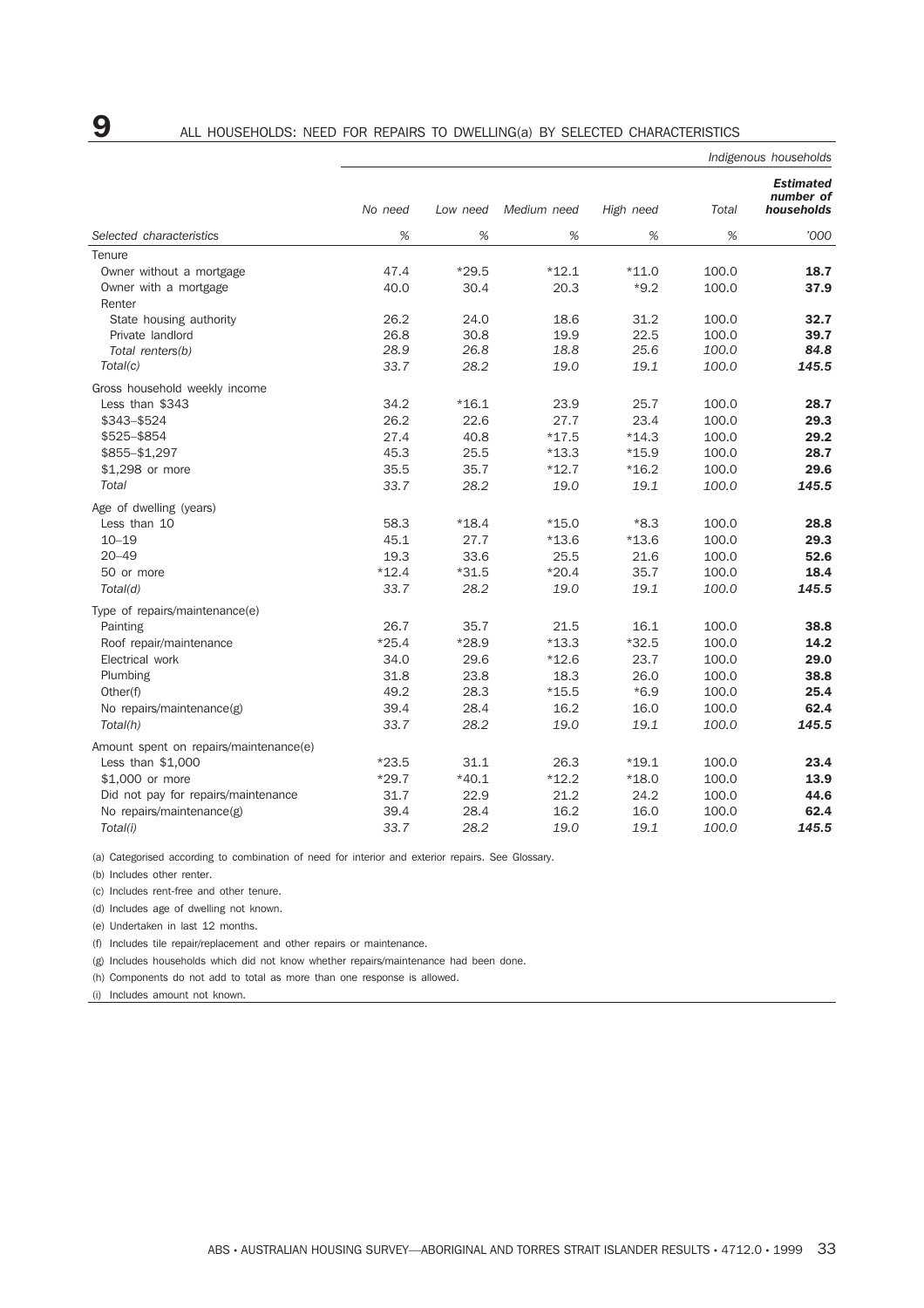|                                        | Non-Indigenous households |          |             |           |       |                                             |
|----------------------------------------|---------------------------|----------|-------------|-----------|-------|---------------------------------------------|
|                                        | No need                   | Low need | Medium need | High need | Total | <b>Estimated</b><br>number of<br>households |
| Selected characteristics               | %                         | %        | %           | %         | %     | '000                                        |
| Tenure                                 |                           |          |             |           |       |                                             |
| Owner without a mortgage               | 50.0                      | 31.0     | 14.3        | 4.6       | 100.0 | 2 772.0                                     |
| Owner with a mortgage                  | 41.7                      | 35.8     | 17.2        | 5.3       | 100.0 | 2 2 1 3 . 3                                 |
| Renter                                 |                           |          |             |           |       |                                             |
| State housing authority                | 36.9                      | 24.8     | 18.9        | 19.3      | 100.0 | 336.9                                       |
| Private landlord                       | 35.3                      | 32.9     | 19.9        | 11.9      | 100.0 | 1421.8                                      |
| Total renters(b)                       | 36.2                      | 31.3     | 19.4        | 13.1      | 100.0 | 1882.0                                      |
| Total(c)                               | 43.5                      | 32.6     | 16.7        | 7.2       | 100.0 | 7 057.0                                     |
| Gross household weekly income          |                           |          |             |           |       |                                             |
| Less than \$343                        | 48.4                      | 27.9     | 16.0        | 7.7       | 100.0 | 1632.6                                      |
| \$343-\$524                            | 44.3                      | 30.6     | 16.9        | 8.2       | 100.0 | 889.1                                       |
| \$525-\$854                            | 40.4                      | 32.8     | 18.5        | 8.2       | 100.0 | 1 2 8 9 . 0                                 |
| \$855-\$1,297                          | 39.3                      | 34.7     | 18.4        | 7.6       | 100.0 | 1417.4                                      |
| \$1,298 or more                        | 44.0                      | 35.9     | 14.8        | 5.3       | 100.0 | 1828.9                                      |
| Total                                  | 43.5                      | 32.6     | 16.7        | 7.2       | 100.0 | 7 057.0                                     |
| Age of dwelling (years)                |                           |          |             |           |       |                                             |
| Less than 10                           | 70.4                      | 20.7     | 5.7         | 3.2       | 100.0 | 1 2 7 3 . 1                                 |
| $10 - 19$                              | 48.6                      | 34.8     | 12.9        | 3.7       | 100.0 | 1 3 8 4 . 7                                 |
| $20 - 49$                              | 35.4                      | 36.7     | 20.7        | 7.2       | 100.0 | 2 794.2                                     |
| 50 or more                             | 28.4                      | 34.1     | 23.0        | 14.5      | 100.0 | 1 2 7 4 . 1                                 |
| Total(d)                               | 43.5                      | 32.6     | 16.7        | 7.2       | 100.0 | 7 057.0                                     |
|                                        |                           |          |             |           |       |                                             |
| Type of repairs/maintenance(e)         |                           |          |             |           |       |                                             |
| Painting                               | 39.3                      | 35.7     | 18.4        | 6.6       | 100.0 | 2 2 1 9 . 1                                 |
| Roof repair/maintenance                | 31.0                      | 37.4     | 21.5        | 10.1      | 100.0 | 782.4                                       |
| Electrical work                        | 32.3                      | 35.7     | 21.4        | 10.6      | 100.0 | 1 2 2 4 . 2                                 |
| Plumbing                               | 31.9                      | 36.1     | 21.3        | 10.6      | 100.0 | 1 666.4                                     |
| Other(f)                               | 33.0                      | 35.1     | 21.4        | 10.5      | 100.0 | 1 193.9                                     |
| No repairs/maintenance(g)              | 51.5                      | 28.8     | 13.9        | 5.8       | 100.0 | 3 141.2                                     |
| Total(h)                               | 43.5                      | 32.6     | 16.7        | 7.2       | 100.0 | 7 057.0                                     |
| Amount spent on repairs/maintenance(e) |                           |          |             |           |       |                                             |
| Less than $$1,000$                     | 39.5                      | 37.9     | 16.9        | 5.7       | 100.0 | 1597.6                                      |
| \$1,000 or more                        | 37.6                      | 35.5     | 20.2        | 6.7       | 100.0 | 1 194.8                                     |
| Did not pay for repairs/maintenance    | 31.3                      | 32.6     | 21.4        | 14.6      | 100.0 | 1 008.1                                     |
| No repairs/maintenance(g)              | 51.5                      | 28.8     | 13.9        | 5.8       | 100.0 | 3 141.2                                     |
| Total(i)                               | 43.5                      | 32.6     | 16.7        | 7.2       | 100.0 | 7 057.0                                     |

(a) Categorised according to combination of need for interior and exterior repairs. See Glossary.

(b) Includes other renter.

(c) Includes rent-free and other tenure.

(d) Includes age of dwelling not known.

(e) Undertaken in last 12 months.

(f) Includes tile repair/replacement and other repairs or maintenance.

(g) Includes households which did not know whether repairs/maintenance had been done.

(h) Components do not add to total as more than one response is allowed.

(i) Includes amount not known.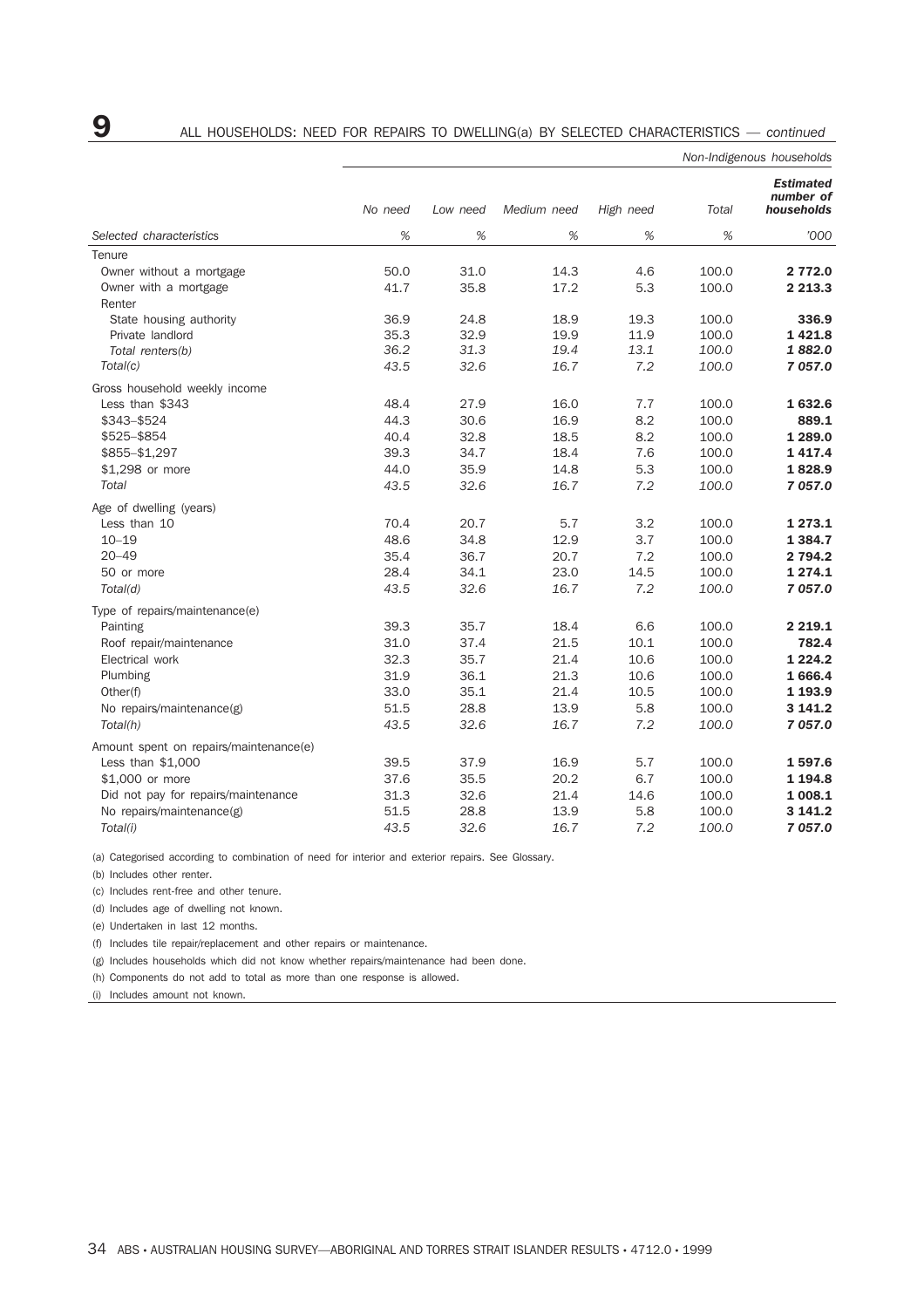# **10** ALL HOUSEHOLDS: AREA(a) BY SELECTED CHARACTERISTICS

|                                                  | Indigenous households |                |                  |       | Non-Indigenous households |                |                  |         |
|--------------------------------------------------|-----------------------|----------------|------------------|-------|---------------------------|----------------|------------------|---------|
| Selected characteristics                         | Major<br>urban        | Other<br>urban | Rural<br>balance | Total | Major<br>urban            | Other<br>urban | Rural<br>balance | Total   |
|                                                  | $\%$                  | %              | %                | %     | $\%$                      | $\%$           | $\%$             | $\%$    |
| Tenure                                           |                       |                |                  |       |                           |                |                  |         |
| Owner without a mortgage                         | 15.2                  | $*7.6$         | $*24.8$          | 12.8  | 37.8                      | 37.4           | 50.9             | 39.3    |
| Owner with a mortgage                            | 37.7                  | 12.7           | $*26.5$          | 26.0  | 32.0                      | 30.1           | 30.4             | 31.4    |
| Renter                                           |                       |                |                  |       |                           |                |                  |         |
| State housing authority                          | 19.7                  | 30.3           | $*$ 0.3          | 22.4  | 5.4                       | 5.4            | $*0.2$           | 4.8     |
| Private landlord                                 | 22.0                  | 35.8           | $*15.7$          | 27.3  | 21.6                      | 21.6           | 9.7              | 20.1    |
| Total renters(b)                                 | 45.9                  | 76.4           | $*38.6$          | 58.2  | 28.2                      | 29.7           | 12.7             | 26.7    |
| Total(c)                                         | 100.0                 | 100.0          | 100.0            | 100.0 | 100.0                     | 100.0          | 100.0            | 100.0   |
| Weekly housing costs                             |                       |                |                  |       |                           |                |                  |         |
| $$1 - $49$                                       | 16.6                  | 12.6           | $*25.9$          | 15.7  | 32.2                      | 35.8           | 42.2             | 34.3    |
| \$50-\$99                                        | 18.0                  | 29.4           | $*24.3$          | 23.4  | 11.1                      | 13.8           | 12.4             | 11.9    |
| \$100-\$149                                      | 15.5                  | 30.4           | $*20.2$          | 22.3  | 11.6                      | 16.6           | 11.1             | 12.7    |
| \$150-\$199                                      | 15.1                  | 15.7           | $*12.9$          | 15.1  | 13.5                      | 12.7           | 6.8              | 12.5    |
| \$200 or more                                    | 29.6                  | $*6.4$         | $*$ 6.3          | 17.6  | 23.9                      | 14.3           | 12.3             | 20.2    |
| Total(d)                                         | 100.0                 | 100.0          | 100.0            | 100.0 | 100.0                     | 100.0          | 100.0            | 100.0   |
| Private dwelling structure                       |                       |                |                  |       |                           |                |                  |         |
| Separate house                                   | 76.6                  | 78.2           | 88.3             | 78.4  | 74.8                      | 84.4           | 95.4             | 79.6    |
| Semidetached                                     | 11.6                  | $*8.1$         |                  | 9.1   | 10.8                      | 7.9            | $*0.4$           | 8.8     |
| Flat                                             | 11.7                  | 12.4           | $**3.4$          | 11.2  | 14.3                      | 7.4            | $*1.1$           | 11.1    |
| Total(e)                                         | 100.0                 | 100.0          | 100.0            | 100.0 | 100.0                     | 100.0          | 100.0            | 100.0   |
| Age of dwelling (years)                          |                       |                |                  |       |                           |                |                  |         |
| Less than 10                                     | 23.7                  | 15.5           | $*19.4$          | 19.8  | 17.0                      | 19.1           | 21.5             | 18.0    |
| $10 - 19$                                        | 17.5                  | 21.8           | $*26.6$          | 20.1  | 16.6                      | 24.9           | 25.3             | 19.6    |
| $20 - 49$                                        | 32.9                  | 39.1           | $*39.8$          | 36.2  | 43.1                      | 35.6           | 28.9             | 39.6    |
| 50 or more                                       | 16.0                  | $*9.5$         | $*9.7$           | 12.7  | 18.3                      | 15.5           | 21.6             | 18.1    |
| Total(f)                                         | 100.0                 | 100.0          | 100.0            | 100.0 | 100.0                     | 100.0          | 100.0            | 100.0   |
| Number of rooms                                  |                       |                |                  |       |                           |                |                  |         |
| $1 - 4$                                          | 14.4                  | 21.1           | $*25.1$          | 18.2  | 17.4                      | 14.5           | 9.9              | 15.8    |
| $5 - 9$                                          | 78.6                  | 77.0           | 61.6             | 76.4  | 76.8                      | 82.3           | 80.7             | 78.6    |
| 10 or more                                       | $*6.9$                | $*1.9$         | $*13.3$          | 5.4   | 5.8                       | 3.3            | 9.4              | 5.6     |
| <b>Total</b>                                     | 100.0                 | 100.0          | 100.0            | 100.0 | 100.0                     | 100.0          | 100.0            | 100.0   |
| Number of bedrooms                               |                       |                |                  |       |                           |                |                  |         |
| One                                              | $*3.0$                | $*5.0$         | $***7.0$         | 4.2   | 5.4                       | 3.6            | 3.6              | 4.8     |
| Two                                              | 19.7                  | 22.3           | $*23.8$          | 21.2  | 23.0                      | 20.6           | 15.0             | 21.5    |
| Three                                            | 49.7                  | 54.7           | $*31.2$          | 50.1  | 48.6                      | 54.7           | 46.4             | 49.8    |
| Four or more                                     | 27.6                  | 17.4           | $*32.9$          | 23.7  | 22.4                      | 20.9           | 34.3             | 23.5    |
| Total(g)                                         | 100.0                 | 100.0          | 100.0            | 100.0 | 100.0                     | 100.0          | 100.0            | 100.0   |
| Whether household has home contents<br>insurance |                       |                |                  |       |                           |                |                  |         |
| Insured                                          | 60.4                  | 29.7           | $*43.1$          | 45.8  | 73.7                      | 73.5           | 80.5             | 74.5    |
| Not insured                                      | 39.6                  | 70.3           | 56.9             | 54.2  | 26.3                      | 26.5           | 19.5             | 25.5    |
| <b>Total</b>                                     | 100.0                 | 100.0          | 100.0            | 100.0 | 100.0                     | 100.0          | 100.0            | 100.0   |
|                                                  | '000                  | '000           | '000             | '000  | '000                      | '000           | '000             | '000    |
| <b>Estimated number of households</b>            | 70.3                  | 62.0           | 13.2             |       | 145.5 4 532.0             | 1665.5         | 859.5            | 7 057.0 |

(a) Excludes sparsely settled or remote areas.

(b) Includes other renter.

(c) Includes rent-free and other tenure.

(d) Includes households with nil or unknown housing costs.

(e) Includes other private dwelling structure.

(f) Includes age of dwelling not known.

(g) Includes dwellings with no bedrooms (e.g. bedsits).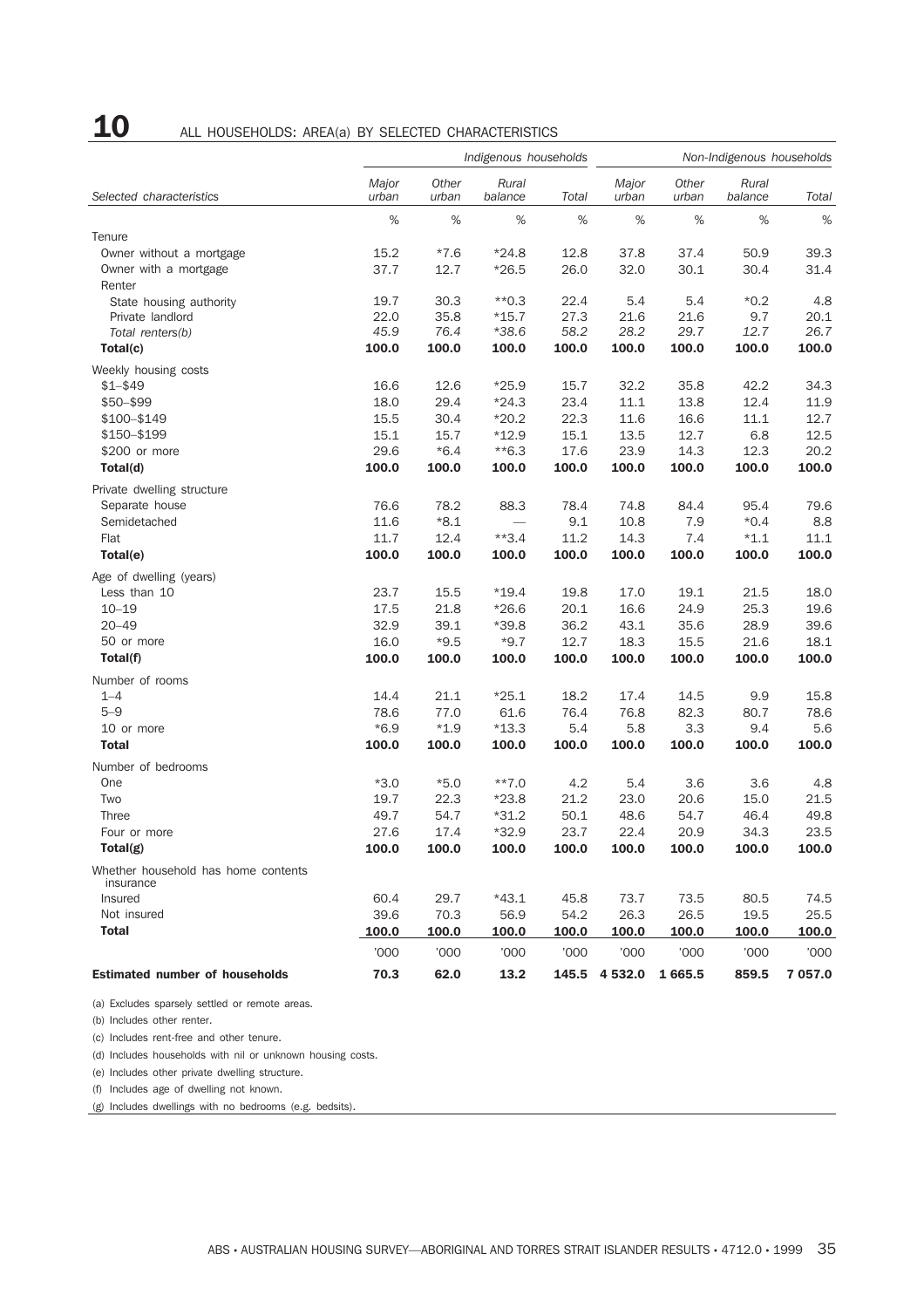# 11 HOUSEHOLDS THAT HAVE LIVED IN CURRENT DWELLING LESS THAN NINE YEARS: TENURE BY<br>HOUSING HISTORY OF REFERENCE PERSON

|                                                             |                       |                    |                                      |                     | Indigenous households |          |
|-------------------------------------------------------------|-----------------------|--------------------|--------------------------------------|---------------------|-----------------------|----------|
|                                                             |                       | Owner              | Renter                               |                     |                       |          |
| Selected characteristics of reference person                | Without a<br>mortgage | With a<br>mortgage | <b>State</b><br>housing<br>authority | Private<br>landlord | Total<br>renters(a)   | Total(b) |
|                                                             | %                     | %                  | %                                    | %                   | %                     | %        |
| Tenure type of previous dwelling (reference person)         |                       |                    |                                      |                     |                       |          |
| Owner without a mortgage                                    | $*41.8$               | $*8.4$             | $*$ 0.3                              | $*2.2$              | $**1.3$               | $*5.0$   |
| Owner with a mortgage                                       | $**18.0$              | 21.8               |                                      | $*2.6$              | $*1.7$                | 7.7      |
| Renter                                                      | $*39.1$               | 57.9               | 95.2                                 | 86.7                | 89.2                  | 78.4     |
| Total(b)                                                    | $*100.0$              | 100.0              | 100.0                                | 100.0               | 100.0                 | 100.0    |
| Years in current dwelling (reference person)                |                       |                    |                                      |                     |                       |          |
| One or less                                                 | $*24.0$               | 35.6               | 49.2                                 | 68.8                | 61.9                  | 52.5     |
| Two                                                         | $**18.3$              | $*13.5$            | $*9.5$                               | $*12.0$             | 11.2                  | 12.1     |
| Three                                                       | $**10.5$              | $*8.8$             | $*7.7$                               | $*6.8$              | $*7.5$                | 8.7      |
| Four or more                                                | $*47.2$               | 42.0               | 33.6                                 | $*12.4$             | 19.3                  | 26.6     |
| <b>Total</b>                                                | $*100.0$              | 100.0              | 100.0                                | 100.0               | 100.0                 | 100.0    |
| Number of times moved in last 5 years (reference<br>person) |                       |                    |                                      |                     |                       |          |
| None                                                        | $*45.5$               | 33.0               | 23.2                                 | $*10.7$             | 14.5                  | 20.6     |
| Once                                                        | $*34.4$               | 31.7               | $*19.2$                              | $*10.1$             | 15.4                  | 21.2     |
| Twice                                                       | $***7.9$              | $*15.3$            | $*17.4$                              | $*14.6$             | 15.3                  | 14.4     |
| Three or more                                               | $**8.7$               | $*16.0$            | 38.5                                 | 60.9                | 52.2                  | 40.7     |
| Total(c)                                                    | $*100.0$              | 100.0              | 100.0                                | 100.0               | 100.0                 | 100.0    |
| Area of previous dwelling (reference person)(d)             |                       |                    |                                      |                     |                       |          |
| Same suburb/town/locality                                   | $*35.0$               | 50.8               | 49.6                                 | 48.3                | 48.0                  | 48.2     |
| Same State/Territory                                        | $*62.8$               | 47.6               | 48.6                                 | 48.2                | 48.4                  | 48.8     |
| Different State/Territory                                   | $**2.3$               | $***1.6$           | $**1.8$                              | $*3.5$              | $*3.6$                | $*3.0$   |
| Total(e)                                                    | $*100.0$              | 100.0              | 100.0                                | 100.0               | 100.0                 | 100.0    |
|                                                             | '000                  | '000               | '000                                 | '000                | '000                  | '000     |
| <b>Estimated number of households</b>                       | $*5.3$                | 30.5               | 26.7                                 | 38.8                | 75.9                  | 115.3    |
| (a) Includes other renter.                                  |                       |                    |                                      |                     |                       |          |
| (b) Includes rent-free and other tenure.                    |                       |                    |                                      |                     |                       |          |
| (c) Includes number of times not known.                     |                       |                    |                                      |                     |                       |          |
| (d) In relation to current dwelling.                        |                       |                    |                                      |                     |                       |          |

(e) Includes overseas and other areas.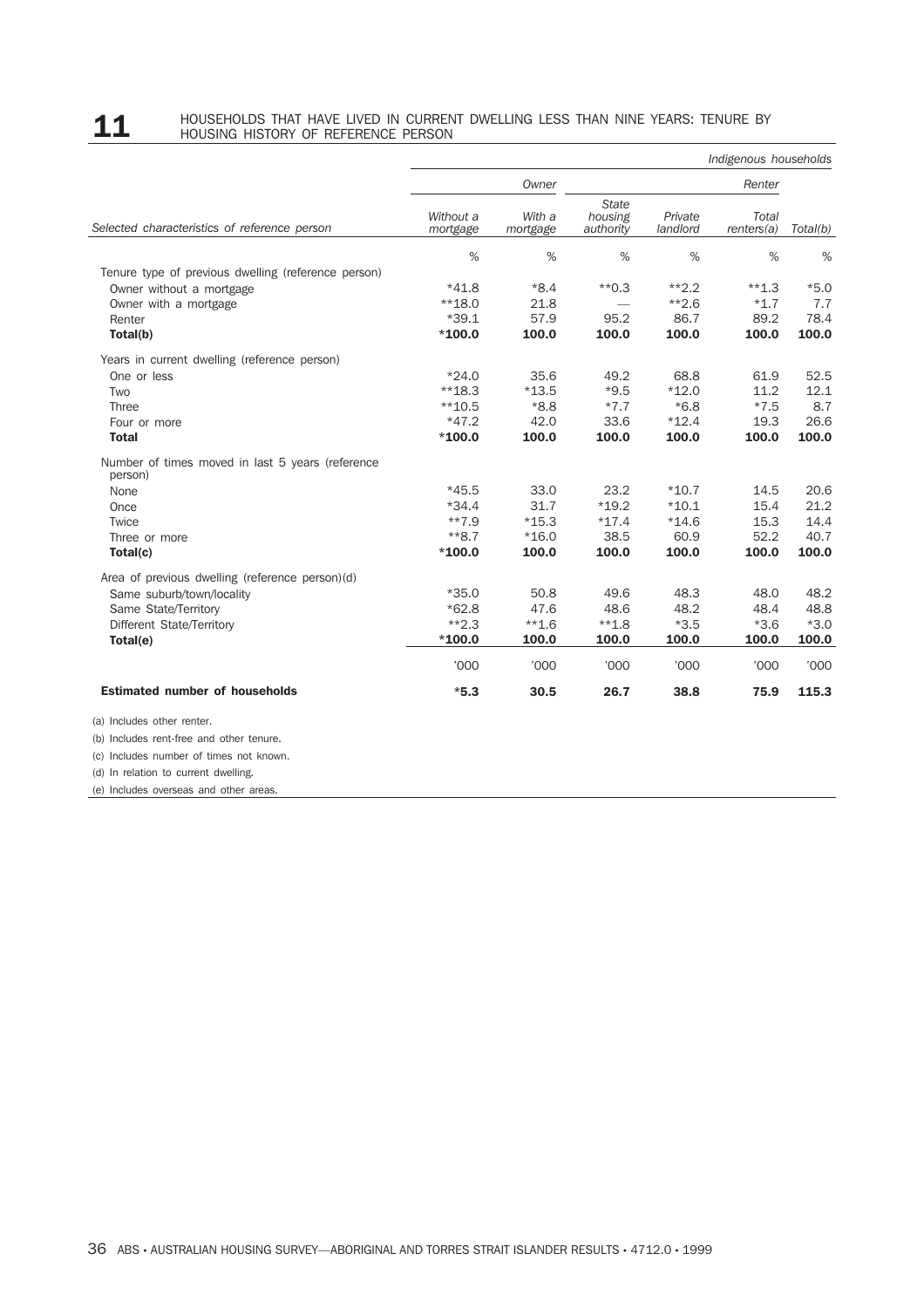## **11** HOUSEHOLDS THAT HAVE LIVED IN CURRENT DWELLING LESS THAN NINE YEARS: TENURE BY HOUSING HISTORY OF REFERENCE PERSON — *continued*

|                                                             |                       |                    |                                      |                     | Non-Indigenous households |             |
|-------------------------------------------------------------|-----------------------|--------------------|--------------------------------------|---------------------|---------------------------|-------------|
|                                                             |                       | Owner              |                                      |                     | Renter                    |             |
| Selected characteristics of reference person                | Without a<br>mortgage | With a<br>mortgage | <b>State</b><br>housing<br>authority | Private<br>landlord | Total<br>renters(a)       | Total(b)    |
|                                                             | %                     | %                  | %                                    | %                   | %                         | %           |
| Tenure type of previous dwelling (reference person)         |                       |                    |                                      |                     |                           |             |
| Owner without a mortgage                                    | 54.9                  | 11.7               | $*3.1$                               | 4.0                 | 3.8                       | 17.6        |
| Owner with a mortgage                                       | 10.8                  | 21.2               | $*1.2$                               | 7.0                 | 6.3                       | 12.7        |
| Renter                                                      | 23.9                  | 56.9               | 90.8                                 | 78.3                | 79.9                      | 58.7        |
| Total(b)                                                    | 100.0                 | 100.0              | 100.0                                | 100.0               | 100.0                     | 100.0       |
| Years in current dwelling (reference person)                |                       |                    |                                      |                     |                           |             |
| One or less                                                 | 24.8                  | 30.2               | 37.5                                 | 67.7                | 63.0                      | 42.4        |
| Two                                                         | 11.1                  | 14.8               | 14.0                                 | 12.3                | 12.7                      | 13.1        |
| <b>Three</b>                                                | 10.3                  | 11.5               | 10.9                                 | 6.6                 | 7.3                       | 9.6         |
| Four or more                                                | 53.8                  | 43.5               | 37.6                                 | 13.4                | 17.0                      | 35.0        |
| <b>Total</b>                                                | 100.0                 | 100.0              | 100.0                                | 100.0               | 100.0                     | 100.0       |
| Number of times moved in last 5 years (reference<br>person) |                       |                    |                                      |                     |                           |             |
| None                                                        | 44.1                  | 33.5               | 28.9                                 | 8.7                 | 11.7                      | 26.8        |
| Once                                                        | 35.7                  | 31.0               | 27.1                                 | 22.8                | 23.4                      | 29.1        |
| Twice                                                       | 9.6                   | 13.2               | 13.5                                 | 16.8                | 16.1                      | 13.6        |
| Three or more                                               | 9.1                   | 20.4               | 28.7                                 | 49.0                | 46.3                      | 28.4        |
| Total(c)                                                    | 100.0                 | 100.0              | 100.0                                | 100.0               | 100.0                     | 100.0       |
| Area of previous dwelling (reference person)(d)             |                       |                    |                                      |                     |                           |             |
| Same suburb/town/locality                                   | 34.0                  | 41.2               | 42.6                                 | 40.1                | 40.1                      | 39.1        |
| Same State/Territory                                        | 57.6                  | 54.7               | 55.7                                 | 49.0                | 50.0                      | 53.3        |
| Different State/Territory                                   | 6.8                   | 3.2                | 0.8                                  | 6.9                 | 6.6                       | 5.4         |
| Total(e)                                                    | 100.0                 | 100.0              | 100.0                                | 100.0               | 100.0                     | 100.0       |
|                                                             | '000'                 | '000               | 000'                                 | '000'               | '000                      | <b>'000</b> |
| Estimated number of households                              | 887.1                 | 1551.4             | 224.9                                | 1 3 6 2 . 4         | 1694.9 4268.9             |             |
| (a) Includes other renter.                                  |                       |                    |                                      |                     |                           |             |
| (b) Includes rent-free and other tenure.                    |                       |                    |                                      |                     |                           |             |
| (c) Includes number of times not known.                     |                       |                    |                                      |                     |                           |             |
| (d) In relation to current dwelling.                        |                       |                    |                                      |                     |                           |             |
| (e) Includes overseas and other areas.                      |                       |                    |                                      |                     |                           |             |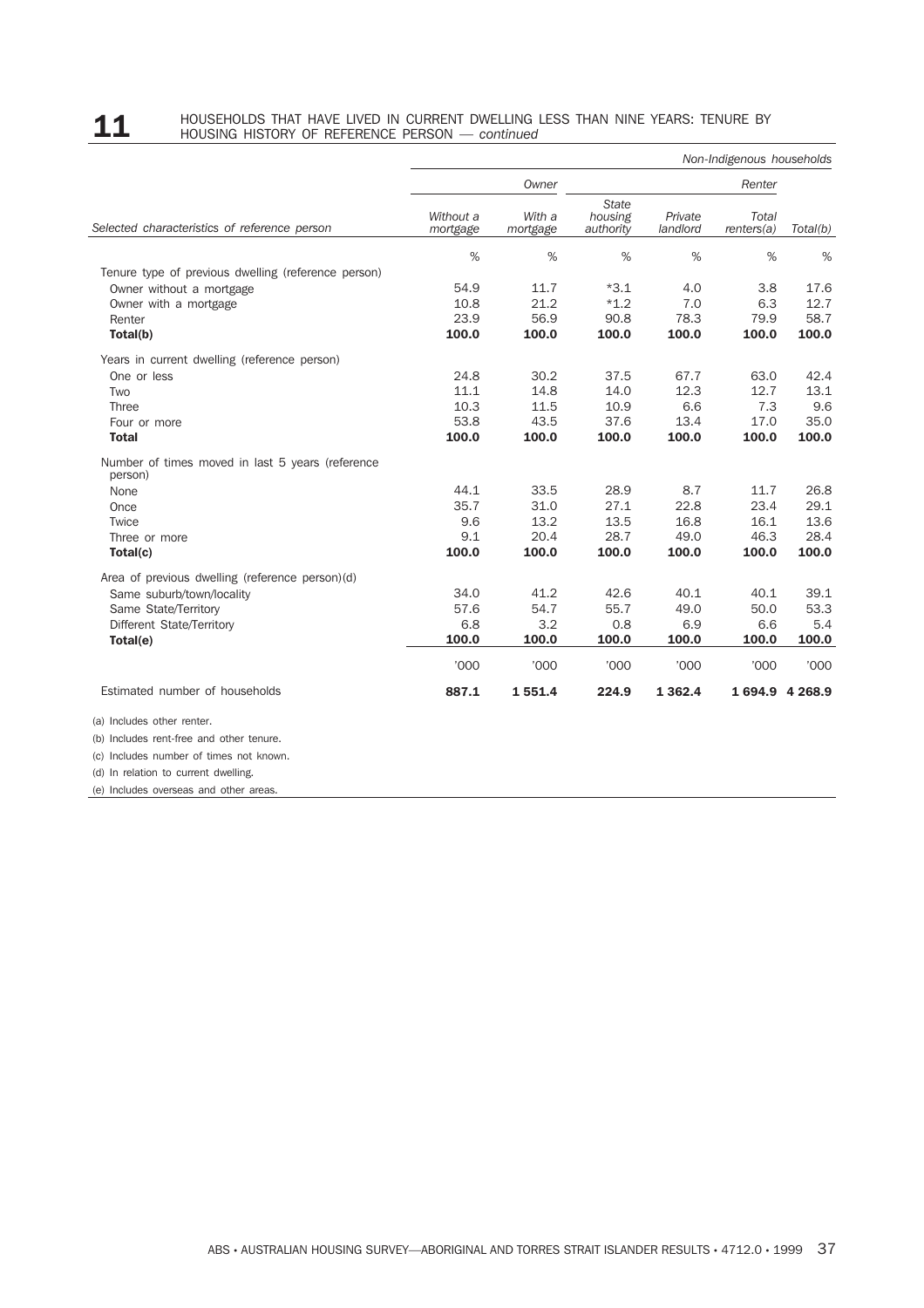## 12 RENTER HOUSEHOLDS: LANDLORD TYPE BY SELECTED CHARACTERISTICS

|                                                  | Indigenous households      |                     |                      |                |  |
|--------------------------------------------------|----------------------------|---------------------|----------------------|----------------|--|
| Selected characteristics                         | State housing<br>authority | Private<br>landlord | Other<br>landlord(a) | All<br>renters |  |
|                                                  | %                          | %                   | %                    | %              |  |
| Type of current lease/tenure                     |                            |                     |                      |                |  |
| 6 month                                          | $**2.4$                    | 22.6                | $***7.4$             | 12.6           |  |
| 12 month                                         | $**3.2$                    | 17.9                | $*9.2$               | 11.0           |  |
| Indefinite tenure (other than lease)             | 83.1                       | 23.1                | 68.5                 | 52.8           |  |
| Other(b)                                         | $*6.1$                     | 27.7                | $*10.6$              | 16.9           |  |
| No formal lease or tenure                        | $*5.2$                     | $*8.7$              | $**4.3$              | $*6.7$         |  |
| <b>Total</b>                                     | 100.0                      | 100.0               | 100.0                | 100.0          |  |
| Amount of bond paid in advance                   |                            |                     |                      |                |  |
| Less than \$300                                  | $*15.5$                    | $*6.4$              | $*16.4$              | 11.4           |  |
| \$300-\$499                                      | $*4.0$                     | 17.5                | $*5.6$               | 10.6           |  |
| \$500 or more                                    | $*4.3$                     | 55.1                | $*$ 6.3              | 28.4           |  |
| Did not pay bond                                 | 76.0                       | 20.9                | 71.7                 | 49.5           |  |
| Total(c)                                         | 100.0                      | 100.0               | 100.0                | 100.0          |  |
| Weekly housing costs                             |                            |                     |                      |                |  |
| $$1 - $99$                                       | 70.2                       | $*12.2$             | 58.6                 | 41.3           |  |
| \$100-\$199                                      | 22.4                       | 74.3                | $*37.5$              | 48.9           |  |
| \$200 or more                                    | $**1.2$                    | $*10.0$             | $**3.7$              | $*5.7$         |  |
| Total(d)                                         | 100.0                      | 100.0               | 100.0                | 100.0          |  |
| Gross household weekly income                    |                            |                     |                      |                |  |
| Less than \$343                                  | 36.1                       | 19.3                | $*20.5$              | 26.0           |  |
| \$343-\$524                                      | 35.0                       | 21.6                | $*23.5$              | 27.0           |  |
| \$525-\$854                                      | 20.4                       | 22.2                | $*30.1$              | 22.6           |  |
| \$855-\$1,297                                    | $*7.0$                     | 21.9                | $*8.3$               | 14.2           |  |
| \$1,298 or more                                  | $**1.6$                    | 15.0                | $*17.6$              | 10.2           |  |
| <b>Total</b>                                     | 100.0                      | 100.0               | 100.0                | 100.0          |  |
| Whether government rental assistance received(e) |                            |                     |                      |                |  |
| Not eligible(f)                                  | $*4.7$                     | 32.2                | $*44.5$              | 23.4           |  |
| Rental assistance received                       | $*6.2$                     | 39.3                | $*19.4$              | 23.7           |  |
| Rental assistance not received                   | 89.0                       | 28.4                | $*36.0$              | 52.9           |  |
| <b>Total</b>                                     | 100.0                      | 100.0               | 100.0                | 100.0          |  |
|                                                  | '000                       | '000                | '000                 | '000           |  |
| <b>Estimated number of households</b>            | 32.7                       | 39.7                | 12.4                 | 84.8           |  |

(a) Includes relative or other person in same dwelling, owner/manager of a caravan park, employer, housing cooperative/community/church group, owned/partly owned by family company or trust.

(b) Includes month by month lease and other fixed period lease.

(c) Includes unknown bond amount.

(d) Includes households with nil or unknown housing costs.

(e) By reference person or spouse.

(f) Renters who do not receive a government pension or allowance.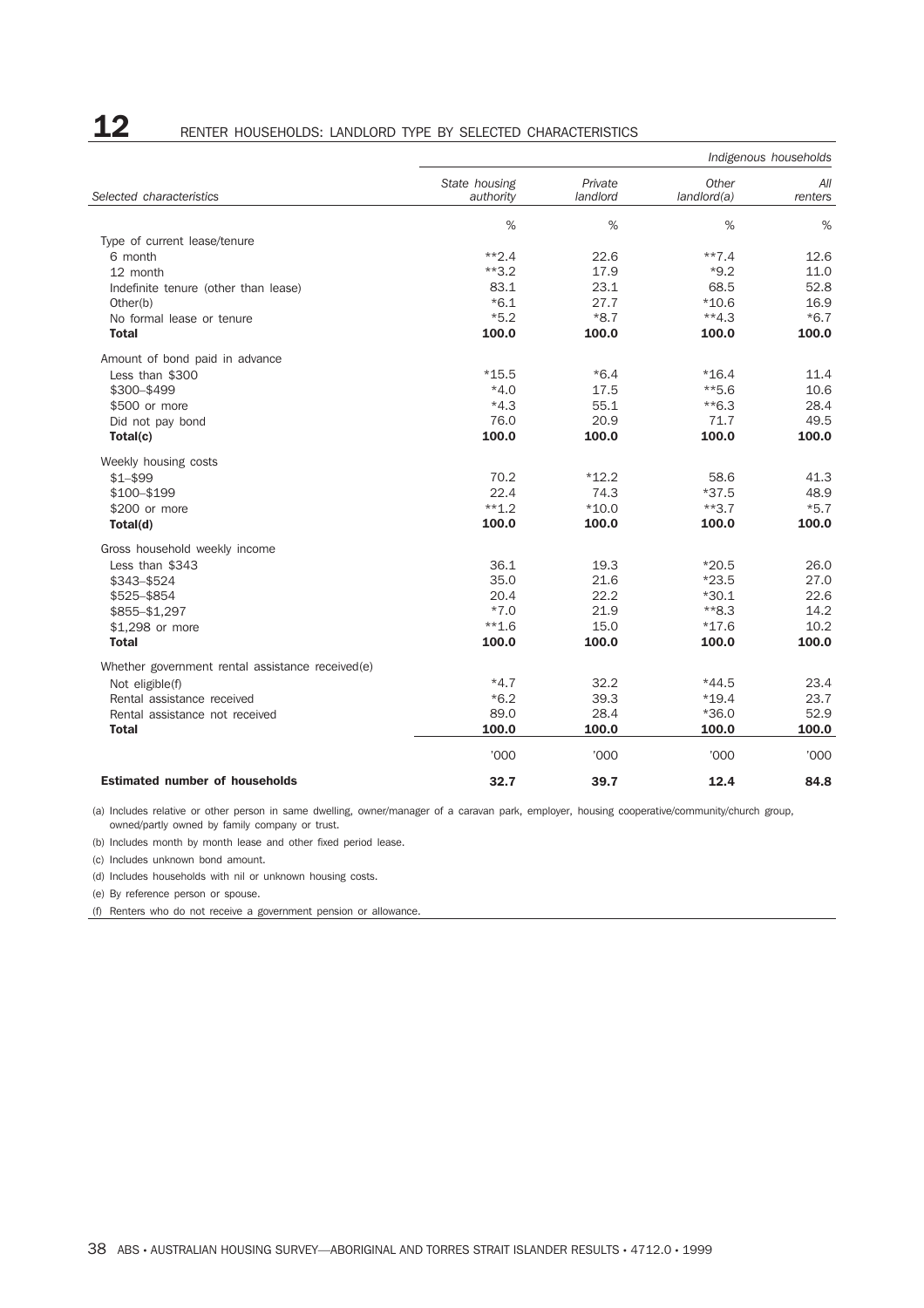## **12** RENTER HOUSEHOLDS: LANDLORD TYPE BY SELECTED CHARACTERISTICS — *continued*

|                                                  |                            |                     | Non-Indigenous households |                |
|--------------------------------------------------|----------------------------|---------------------|---------------------------|----------------|
| Selected characteristics                         | State housing<br>authority | Private<br>landlord | Other<br>landlord(a)      | All<br>renters |
|                                                  | $\%$                       | %                   | $\%$                      | %              |
| Type of current lease/tenure                     |                            |                     |                           |                |
| 6 month                                          | $*2.5$                     | 25.3                | $*2.5$                    | 19.7           |
| 12 month                                         | $*1.2$                     | 19.3                | $*2.2$                    | 14.9           |
| Indefinite tenure (other than lease)             | 83.3                       | 22.6                | 67.1                      | 36.4           |
| Other(b)                                         | 8.5                        | 28.1                | 18.0                      | 23.9           |
| No formal lease or tenure                        | 4.6                        | 4.7                 | 10.1                      | 5.1            |
| <b>Total</b>                                     | 100.0                      | 100.0               | 100.0                     | 100.0          |
| Amount of bond paid in advance                   |                            |                     |                           |                |
| Less than \$300                                  | 20.7                       | 3.8                 | 12.9                      | 7.4            |
| \$300-\$499                                      | 3.3                        | 14.4                | $*3.8$                    | 11.7           |
| \$500 or more                                    | $*0.9$                     | 64.9                | $*6.7$                    | 49.7           |
| Did not pay bond                                 | 75.1                       | 16.6                | 76.6                      | 31.0           |
| Total(c)                                         | 100.0                      | 100.0               | 100.0                     | 100.0          |
| Weekly housing costs                             |                            |                     |                           |                |
| $$1 - $99$                                       | 79.6                       | 10.4                | 48.5                      | 25.3           |
| \$100-\$199                                      | 15.3                       | 63.1                | 38.1                      | 52.9           |
| \$200 or more                                    | $*0.8$                     | 23.2                | $*7.6$                    | 18.2           |
| Total(d)                                         | 100.0                      | 100.0               | 100.0                     | 100.0          |
| Gross household weekly income                    |                            |                     |                           |                |
| Less than \$343                                  | 63.7                       | 19.8                | 22.8                      | 27.9           |
| \$343-\$524                                      | 18.4                       | 15.5                | 13.2                      | 15.9           |
| \$525-\$854                                      | 12.2                       | 24.1                | 18.9                      | 21.6           |
| \$855-\$1,297                                    | 4.6                        | 21.5                | 20.5                      | 18.4           |
| \$1,298 or more                                  | $*1.1$                     | 19.0                | 24.6                      | 16.2           |
| <b>Total</b>                                     | 100.0                      | 100.0               | 100.0                     | 100.0          |
| Whether government rental assistance received(e) |                            |                     |                           |                |
| Not eligible(f)                                  | 6.6                        | 53.5                | 52.3                      | 45.0           |
| Rental assistance received                       | 12.9                       | 31.0                | 14.7                      | 26.6           |
| Rental assistance not received                   | 80.6                       | 15.6                | 33.0                      | 28.4           |
| <b>Total</b>                                     | 100.0                      | 100.0               | 100.0                     | 100.0          |
|                                                  | '000                       | '000                | '000                      | '000           |
| <b>Estimated number of households</b>            | 336.9                      | 1421.8              | 123.3                     | 1882.0         |

(a) Includes relative or other person in same dwelling, owner/manager of a caravan park, employer, housing cooperative/community/church group, owned/partly owned by family company or trust.

(b) Includes month by month lease and other fixed period lease.

(c) Includes unknown bond amount.

(d) Includes households with nil or unknown housing costs.

(e) By reference person or spouse.

(f) Renters who do not receive a government pension or allowance.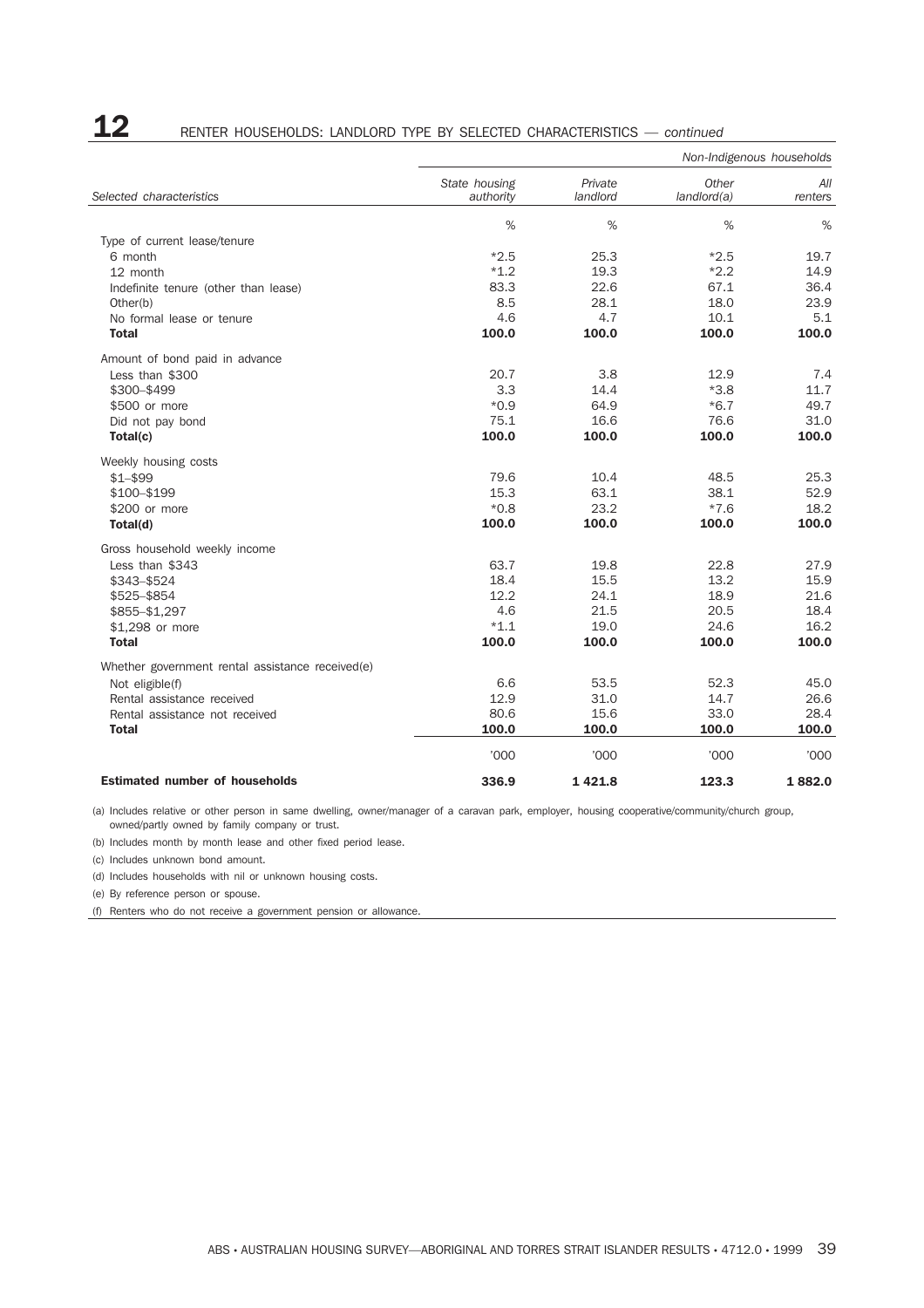## 13 INDIGENOUS HOUSEHOLDS: SELECTED DWELLING CHARACTERISTICS — CHINS 1999, AHS 1999

|                                                                                                                                                                                                                                                                                                               |                        |                                                 | <b>CHINS 1999</b> | AHS 1999                      |
|---------------------------------------------------------------------------------------------------------------------------------------------------------------------------------------------------------------------------------------------------------------------------------------------------------------|------------------------|-------------------------------------------------|-------------------|-------------------------------|
|                                                                                                                                                                                                                                                                                                               |                        | Indigenous community owned or managed dwellings |                   | Indigenous households         |
| Selected characteristics<br>Dwelling condition(a)<br>Minor or no repair needed<br>Major repair needed<br>Replacement needed<br>Total(b)<br>Need for repairs to dwelling(c)<br>No need<br>Low need<br>Medium need<br>High need<br><b>Total</b><br>Private dwelling structure<br>Separate house<br>Semidetached | Sparsely settled areas | Non-sparsely settled<br>areas                   | Total             | Non-sparsely settled<br>areas |
|                                                                                                                                                                                                                                                                                                               | %                      | %                                               | %                 | %                             |
|                                                                                                                                                                                                                                                                                                               |                        |                                                 |                   |                               |
|                                                                                                                                                                                                                                                                                                               | 65.9                   | 73.9                                            | 70.0              |                               |
|                                                                                                                                                                                                                                                                                                               | 23.3                   | 18.5                                            | 20.8              |                               |
|                                                                                                                                                                                                                                                                                                               | 9.4                    | 6.9                                             | 8.1               |                               |
|                                                                                                                                                                                                                                                                                                               | 100.0                  | 100.0                                           | 100.0             |                               |
|                                                                                                                                                                                                                                                                                                               |                        |                                                 |                   |                               |
|                                                                                                                                                                                                                                                                                                               | . .                    | . .                                             | . .               | 33.7                          |
|                                                                                                                                                                                                                                                                                                               | . .                    |                                                 | . .               | 28.2                          |
|                                                                                                                                                                                                                                                                                                               | . .                    | . .                                             | . .               | 19.0                          |
|                                                                                                                                                                                                                                                                                                               | . .                    | . .                                             | . .               | 19.1                          |
|                                                                                                                                                                                                                                                                                                               | . .                    | . .                                             | . .               | 100.0                         |
|                                                                                                                                                                                                                                                                                                               |                        |                                                 |                   |                               |
|                                                                                                                                                                                                                                                                                                               | 94.4                   | 87.8                                            | 91.0              | 78.4                          |
|                                                                                                                                                                                                                                                                                                               | 1.5                    | 2.9                                             | 2.2               | 9.1                           |
| Flat                                                                                                                                                                                                                                                                                                          | 4.0                    | 9.2                                             | 6.7               | 11.2                          |
| Total(d)                                                                                                                                                                                                                                                                                                      | 100.0                  | 100.0                                           | 100.0             | 100.0                         |
| Number of bedrooms                                                                                                                                                                                                                                                                                            |                        |                                                 |                   |                               |
| One                                                                                                                                                                                                                                                                                                           | 5.2                    | 3.8                                             | 4.5               | 4.2                           |
| Two                                                                                                                                                                                                                                                                                                           | 21.3                   | 14.9                                            | 18.0              | 21.2                          |
| <b>Three</b>                                                                                                                                                                                                                                                                                                  | 58.2                   | 59.8                                            | 59.0              | 50.1                          |
| Four or more                                                                                                                                                                                                                                                                                                  | 13.6                   | 21.1                                            | 17.5              | 23.7                          |
| Total(e)(f)                                                                                                                                                                                                                                                                                                   | 100.0                  | 100.0                                           | 100.0             | 100.0                         |
|                                                                                                                                                                                                                                                                                                               | '000                   | '000                                            | '000              | '000                          |
| <b>Total</b>                                                                                                                                                                                                                                                                                                  | 9.8                    | 10.5                                            | 20.3              | 145.5                         |

(a) See Glossary for definition of dwelling condition.

(b) Includes not stated.

(c) Categorised according to combination of need for interior and exterior repairs. See Glossary.

(d) For CHINS estimates includes house or flat attached to shop or office.

(e) Includes dwellings with no bedrooms (e.g. bedsits) for AHS estimates.

(f) Includes not stated for CHINS data.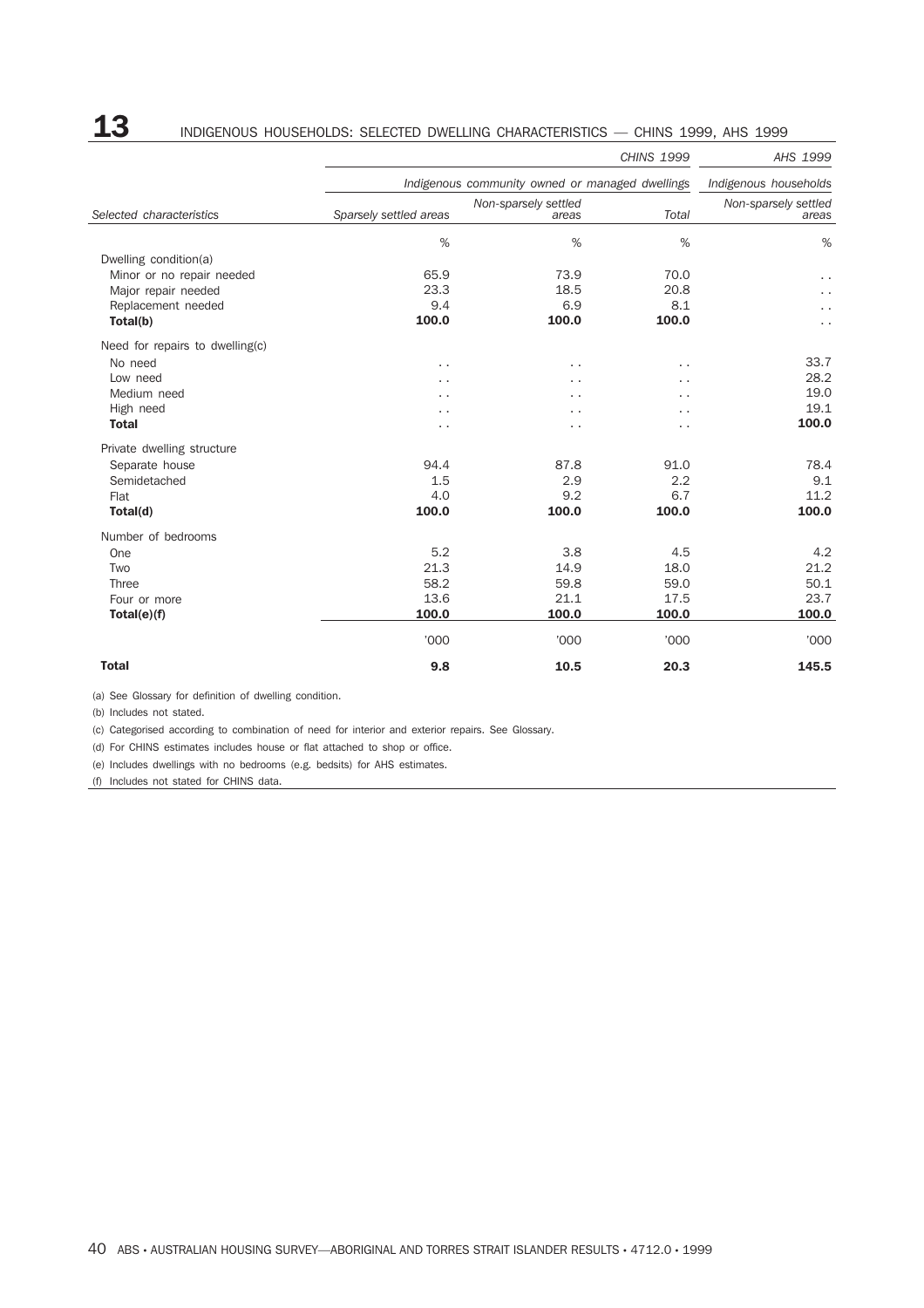### **EXPLANATORY NOTES**

INTRODUCTION **1** This publication presents selected summary results from the 1999 Australian Housing Survey (AHS). The survey collected information from persons in private dwellings throughout Australia, excluding sparsely settled or remote areas and was conducted between September and December 1999. Topics covered include the characteristics, affordability and adequacy of dwellings, and the demographics, tenure and housing costs of persons and households. A list of the data items from the 1999 AHS is available upon request. Appendix 3 outlines the 1999 AHS survey products and dissemination program.

> **2** The statistics presented in this publication are intended to present an overview of data collected in the 1999 AHS. Emphasis has been given to highlighting how Indigenous Australians are housed, and how this housing situation compares to that of non-Indigenous Australians.

> **3** The 1999 AHS is broadly similar to the 1994 AHS in that it provides information about the dwelling characteristics of Australia's households, as well as updates on key indicators such as tenure and housing costs. The main differences between the collections are:

- <sup>n</sup> to enhance the reliability of the estimates for the Indigenous population and facilitate direct comparisons with the housing characteristics of non-Indigenous Australians, a supplementary sample of around 600 Indigenous households was enumerated for the 1999 survey, bringing the total sample of Indigenous households responding to the survey to approximately 900. The sample was supplemented from a broad range of Census Collection Districts (CDs) with relatively high concentrations of Aboriginal and Torres Strait Islander peoples. The results reported here include records from all Indigenous households (excluding those in sparsely settled or remote areas) with adequately completed forms;
- <sup>n</sup> the 1999 AHS collected extra detail on individual costs, loans, housing history, income and rent assistance;
- <sup>n</sup> less detail was collected in the 1999 survey on the physical condition of the dwelling, types of amenities and satisfaction with locational aspects of the dwelling;
- new questions on temporary residents, household transitions, travel to work and shops, assets and liabilities and rental satisfaction were included in the 1999 survey;
- <sup>n</sup> the option for an increased sample of households in an effort to improve the reliability of disaggregated data at the sub State level for the main AHS sample was offered to all States and Territories in the 1999 AHS. This offer was accepted by the South Australian Department of Human Services;
- <sup>n</sup> computer assisted interviewing (CAI) was used in the 1999 AHS to collect data from households and individuals; and
- <sup>n</sup> the 1999 AHS used an improved system of calibrating survey results to demographic estimates of Australia's population for persons and households.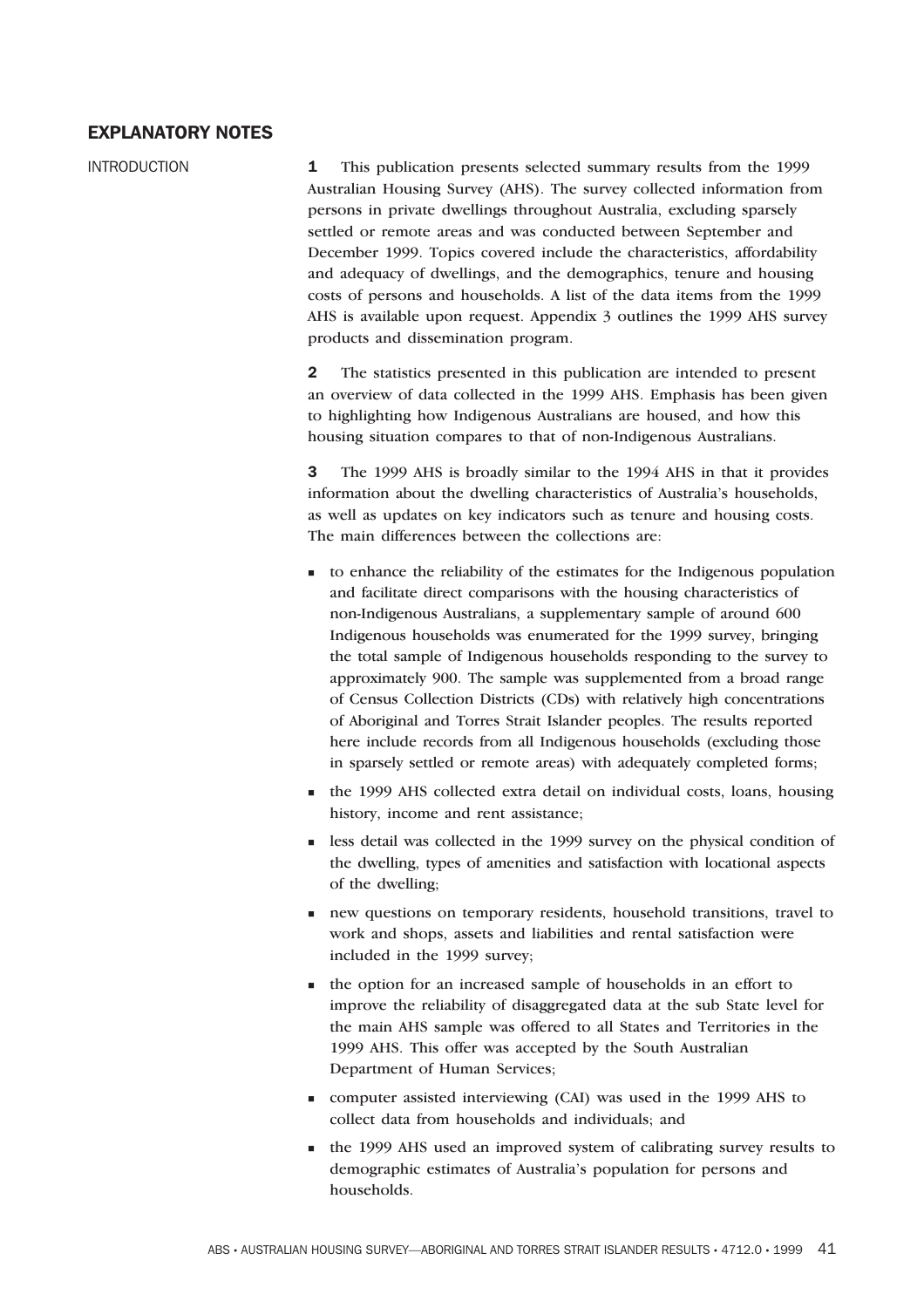CONCEPTUAL ISSUES **4** A number of conceptual issues associated with household, tenure type, cash income, housing utilisation, dwelling condition and age standardisation as applied in the 1999 AHS are described in the following section. Refer to the Glossary for the complete definitions of 1999 AHS terms. In addition, Appendix 1 in *Australian Housing Survey, Housing Characteristics, Costs and Conditions, 1999* (Cat. no. 4182.0) provides a detailed discussion on the concept of housing costs.

- Household **5** The household is the basic unit of analysis in this publication. It is defined, in its broadest sense, as a group of people who live and eat together as a single unit within a dwelling. The use of the household as the basic unit of analysis requires that the estimates of variables such as income and housing costs are based on the sum of the income and housing costs of all household members. Intra-household transfers, however, are excluded. For example, if one member of the household were to pay board to another member of the same household then this is not considered as an increase in the amount of income or housing costs of the household. Including such transfers would result in double counting.
- Tenure type **6** Tenure type is the nature of a person or household's legal right to occupy the dwelling in which they usually reside. It is determined by responses to questions about ownership, payment to purchase, and rental arrangements.

**7** Until 1995, tenure type classified owner occupiers of dwellings as either outright owners or purchasers. A purchaser was a household that had a mortgage or secured loan that was used to buy or build the dwelling. Households were considered to own their dwelling outright if there was no loan secured against the dwelling for the purpose of building or purchasing. Outright owners who took out loans (whether secured or not) for alterations or additions to the dwelling were considered to be outright owners rather than purchasers.

**8** Owner occupiers are now classified as owners without a mortgage and owners with a mortgage. This change to the classification was made to reflect the increasing use of loans secured against the dwelling in which the household usually resides for purposes unrelated to that dwelling. Such secured loans have implications for the household's security of tenure. For example, a household with a loan for investment or other purposes which is secured against their usual residence has the same security as a household with a mortgage to purchase the dwelling. The new classification reflects this, by classifying both households as owners with a mortgage.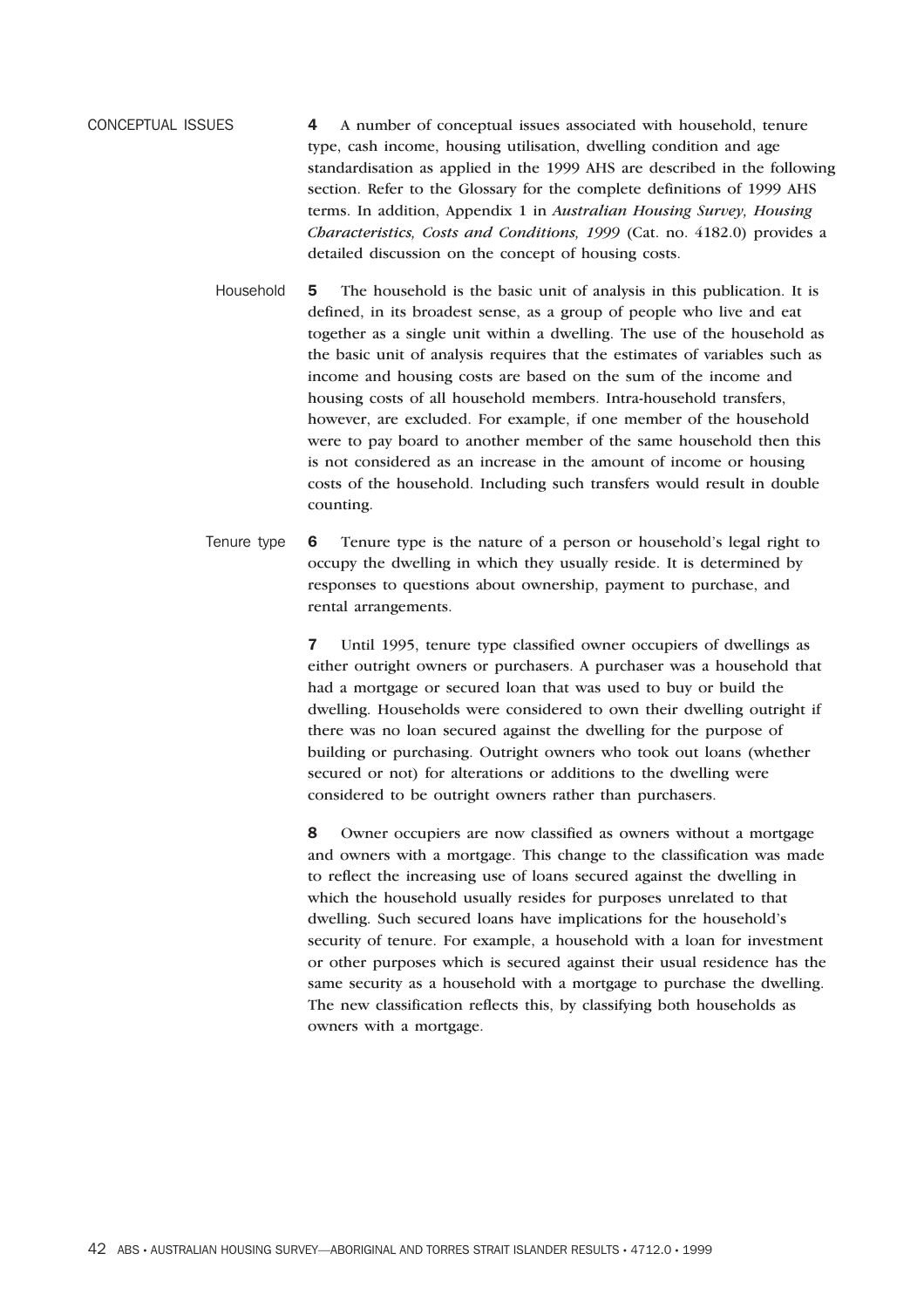- Cash income **9** Income in the 1999 AHS was collected according to source. Principal sources of income include:
	- <sup>n</sup> wage or salary and profit or loss from own unincorporated business;
	- n return on assets which includes interest, dividends and rental income; and
	- non-market income which includes government pensions and allowances, workers compensation, superannuation and child support.

**10** Estimates of weekly cash income do not refer to a specific week. Income was collected using a number of different reporting periods and was divided by the number of weeks in the period to obtain usual weekly income. The types of reporting periods were:

- n last financial year for own unincorporated business, dividends and interest, and rental income; and
- <sup>n</sup> yearly, or any weekly or monthly combination, for wages or salary and transfer income.
- Housing utilisation **11** The concept of housing utilisation in this publication is based upon a comparison of the number of bedrooms in a dwelling with a series of household demographics such as the number of usual residents, their relationship to one another, age and sex. There is no single standard measure for housing utilisation. However, the Australian Bureau of Statistics (ABS) has used a Canadian model which is considered by the National Housing Strategy and the Australian Institute of Health and Welfare to conform reasonably to social norms in Australia.
- *The Canadian National Occupancy Standard* **12** The Canadian National Occupancy Standard for housing appropriateness is sensitive to both household size and composition. The measure assesses the bedroom requirements of a household by specifying that:
	- n there should be no more than two persons per bedroom;
	- n children less than 5 years of age of different sexes may reasonably share a bedroom;
	- <sup>n</sup> children 5 years of age or older of opposite sex should have separate bedrooms;
	- <sup>n</sup> children less than 18 years of age and of the same sex may reasonably share a bedroom; and
	- n single household members 18 years or over should have a separate bedroom, as should parents or couples.

**13** Households living in dwellings where this standard cannot be met are considered to be overcrowded.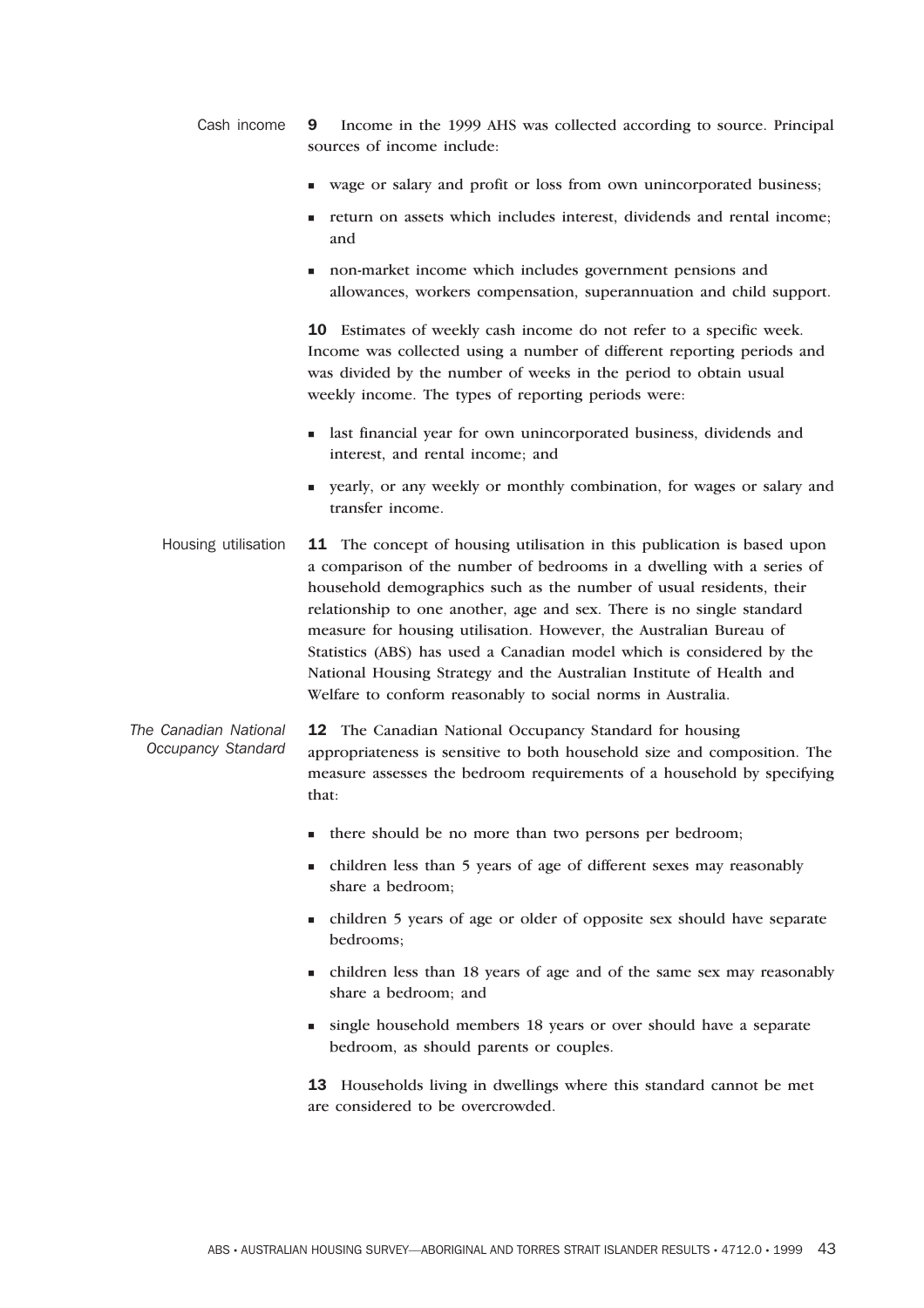Need for repairs to dwelling **14** For the purposes of this publication, a summary measure of need for repairs to housing is derived from two variables, *Need for external repairs* and *Need for internal repairs*. The categories in each of these items are:

- No need
- Desirable but low need
- Moderate need
- Essential need
- Essential and urgent need

**15** Need for repairs to dwelling categories were derived based on the highest response to these two items. Categories 4 and 5 were then combined into one category. The categories for *Need for repairs to dwelling* are:

- **n** No need
- Low need
- Medium need
- High need

Age standardisation **16** Age standardisation techniques are used in the Summary of Findings in this publication to allow comparisons to be made between housing tenure characteristics of Indigenous and non-Indigenous populations, controlling for the different age-structure of each population. For example, if you were looking at the age distributions of Indigenous and non-Indigenous home owners, it may be that a higher home ownership rate in a particular population partly reflects the larger proportion of older people in that population (given that home ownership increases with age, and the Indigenous population is young compared with the non-Indigenous population).

> **17** The indirect method of age standardisation, as used in this publication, produces a Standardised Ratio (SR) of observed counts to the expected counts, if the age-specific rates for a given standard population (e.g. AHS 1999 total population) were applied to the population of interest (Indigenous or non-Indigenous) in the same reference period. The expected counts are estimates of what would occur if the age-specific rates for the total population were applied to the Indigenous population. Expected counts are calculated for each age group in each category (i.e. home owner, renter, etc.) and these are summed to get a total number of expected counts within that category. The observed or actual value is then divided by the expected count to obtain a SR.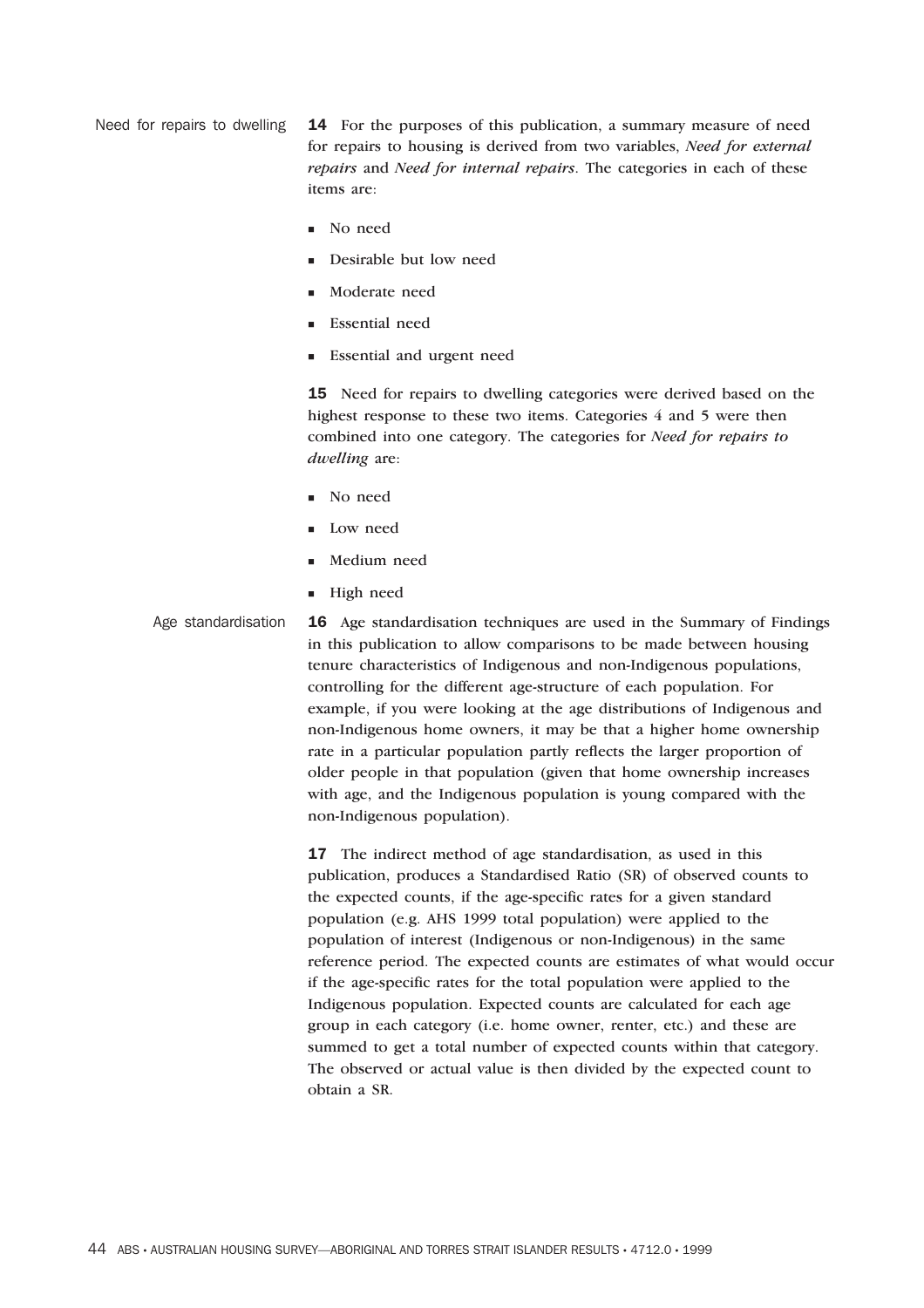### Age standardisation *continued*

**18** The SR for the population of interest (Indigenous) will show the proportion by which it differs from the experience found in the total population. A SR of 1.00 indicates that there is no difference between the population of interest and the total population in respect of the category compared. A SR of greater than 1.00 indicates that there are more (or a greater percentage) of the population of interest showing a particular characteristic than in the standard population. Similarly, a SR of less than 1.00 indicates that there are less of the population of interest showing a characteristic than would be in the standard population.

**19** Standardised Ratios for housing tenures of Indigenous and non-Indigenous households used in this publication are as follows:

| Age standardised ratios by tenure |                                |                             |                                      |                     |                  |
|-----------------------------------|--------------------------------|-----------------------------|--------------------------------------|---------------------|------------------|
|                                   | Owner<br>without a<br>mortgage | Owner<br>with a<br>mortgage | <b>State</b><br>housing<br>authority | Private<br>landlord | Total<br>renters |
| Indigenous                        | 0.54                           | 0.70                        | 4.48                                 | 0.95                | 1.61             |
| Non-Indigenous                    | 1.01                           | 1.01                        | 0.93                                 | 1.00                | 0.98             |

SCOPE **20** The scope of a survey is the set of units or population about which information is required. Only usual residents of private dwellings in areas of Australia not classified as sparsely settled or remote were in scope in the 1999 AHS. Private dwellings are houses, flats, home units, caravans, garages, tents and other structures that were used as places of residence at the time of interview. These are distinct from special dwellings which included hotels, boarding houses and institutions.

> **21** Information was collected from all persons aged 15 years and over except:

- n visitors;
- non-Australian diplomatic personnel or staff;
- <sup>n</sup> overseas residents in Australia; and
- members of non-Australian defence forces (and their dependants) stationed in Australia.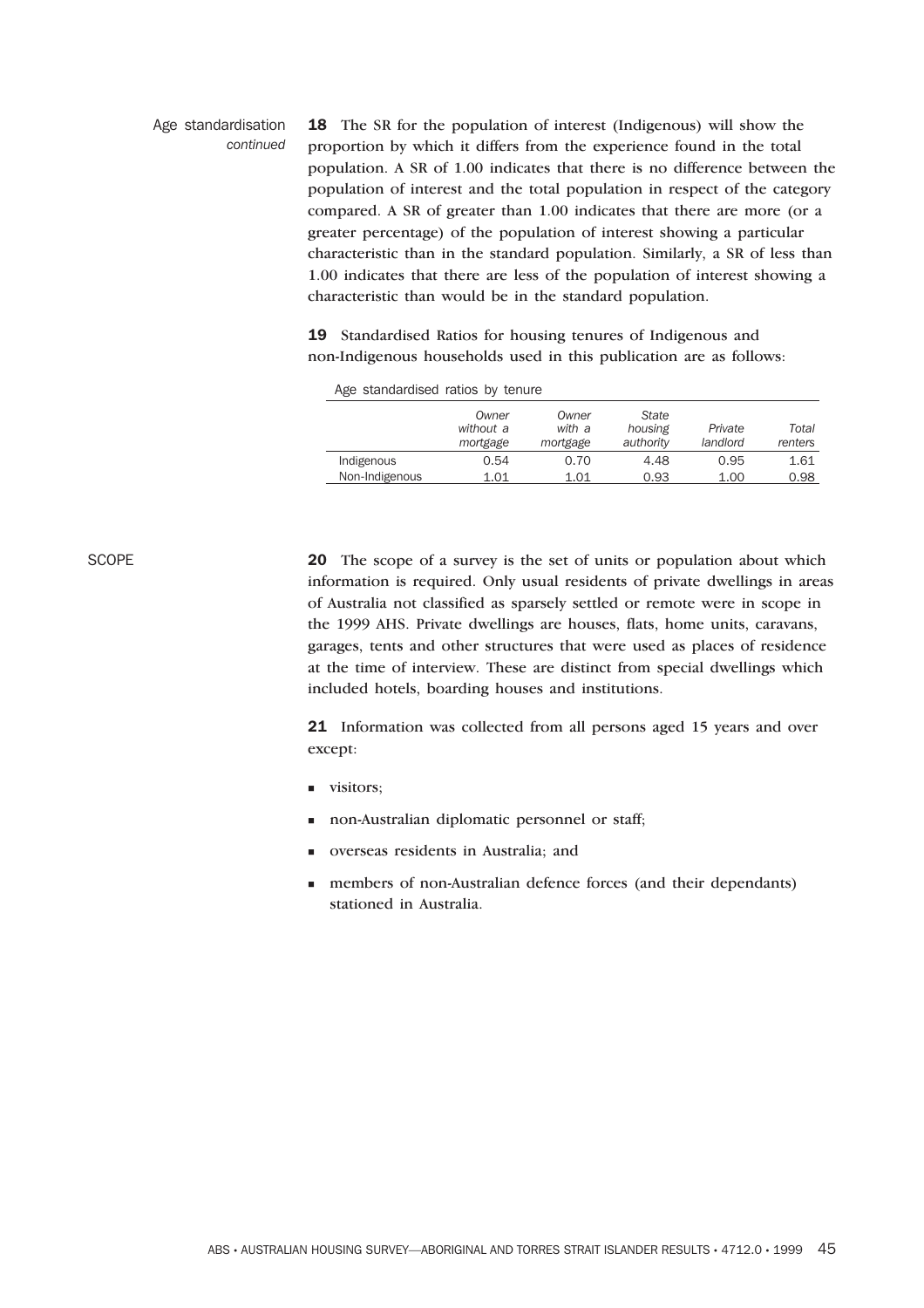SCOPE *continued* **22** The 1999 AHS collected information from persons in both urban and rural areas in all States and Territories. Persons living in sparsely settled or remote parts of Australia where there were fewer than 0.06 dwellings per square kilometre were excluded. This was mainly due to the high costs associated with enumerating in remote areas where only 2% of the total Australian population are estimated to live. While the exclusion of non-Indigenous persons living in remote areas (estimated to be less than 1%) will have little effect on the overall statistics for non-Indigenous estimates, this is not the case for Indigenous estimates, as an estimated 18% of Indigenous Australians live in these areas.

> **23** The addition of Indigenous and non-Indigenous estimates contained in this publication may differ slightly from total Australia estimates published in *Australian Housing Survey, Housing Characteristics, Costs and Conditions, 1999* (Cat. no. 4182.0). This difference results from the method of benchmarking undertaken for the combined main and supplementary sample which differed slightly from that used for the main sample.

DATA COLLECTION **24** Trained ABS interviewers conducted face to face interviews using laptop computers to collect, store and load data. The interviews were conducted during the period 13 September to 10 December 1999.

> **25** Information about each household was collected from the person who nominated themselves as the head or their spouse/partner. They were asked a series of questions about the basic demographics of all household members, temporary residents, physical aspects of the dwelling, tenure and housing costs.

**26** Personal interviews were then conducted with people aged 15 years and over in the household. Information on individual housing costs, housing satisfaction, household transitions, housing history, educational attainment, labour force status, travel, income and assets and liabilities was collected.

**27** In households where people aged 15–20 years were living with one or more of their parents but could not be contacted for a face to face interview, the parent or other suitable person was asked to complete the personal interview information on their behalf.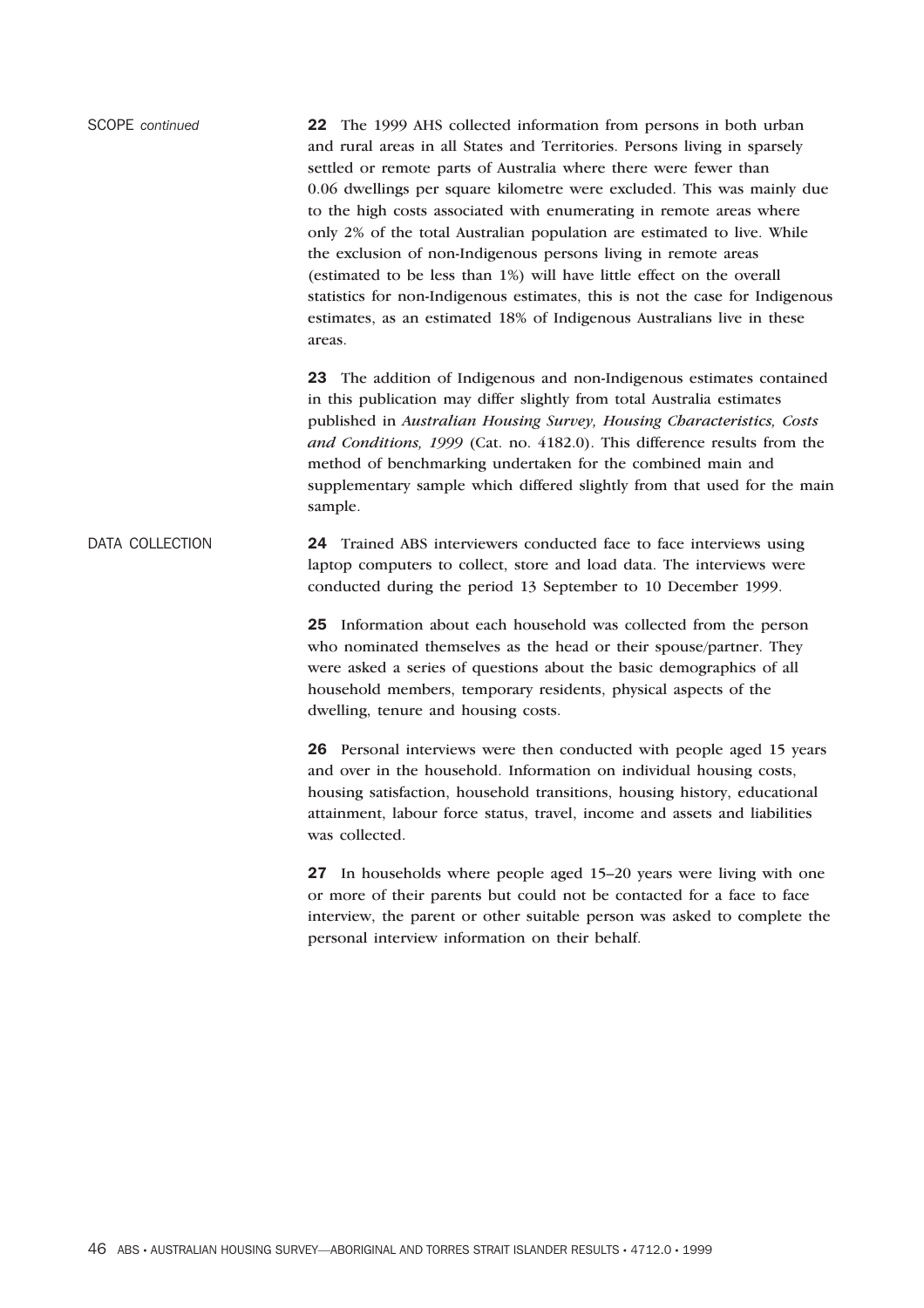| DATA COLLECTION continued | <b>28</b> While interviews were not conducted with persons aged less than |
|---------------------------|---------------------------------------------------------------------------|
|                           | 15 years, their demographic information was provided by the head of the   |
|                           | household or their spouse/partner. This information is used to determine  |
|                           | variables such as household composition and life-cycle groups and is also |
|                           | included in the counts for items such as number of usual residents in     |
|                           | the household and housing utilisation.                                    |

**29** Standard ABS questions, definitions and classifications were used where possible so that information available from the 1999 AHS can be compared with other sources of standard ABS data. Sample copies of the questionnaire are available upon request to assist clients in analysing the 1999 AHS results (see Appendix 3).

**30** For information about data loading and processing procedures undertaken for the AHS refer to the Explanatory Notes section of the *Australian Housing Survey, Housing Characteristics, Costs and Conditions, 1999* (Cat. no. 4182.0).

### SURVEY DESIGN AND **FSTIMATION 31** Information on the survey design and estimation for the AHS main sample can be found in the Explanatory Notes in *Australian Housing Survey, Housing Characteristics, Costs and Conditions, Australia, 1999* (Cat. no. 4182.0).

Sample design **32** The Indigenous sample was designed to produce reliable household and person estimates at the Australian level for people and households that were in the scope of the survey. The Indigenous sample was comprised of two components: Indigenous households identified in the main survey sample (MSS) and Indigenous households identified in the supplementary Indigenous sample (SIS). Both components received the same questionnaire which identified the Indigenous status of all adult residents (people aged 15 years or older) in the household.

> **33** Of the households identified as Indigenous from the supplementary sample, there were 671 in-scope households, of which 88% responded. This response rate does not take into account the 2.5% of households approached in the SIS that were unable to be contacted to establish their Indigenous status. Separate response rates are not available for the households identified as Indigenous in the MSS.

### Fully non-responding households **34** 82 in-scope households selected in the SIS did not contribute to the calculation of 1999 Indigenous AHS estimates. Such households included those where either some or all members could not be contacted or refused to participate, had residents with language difficulties, or which were affected by death or illness of a household member.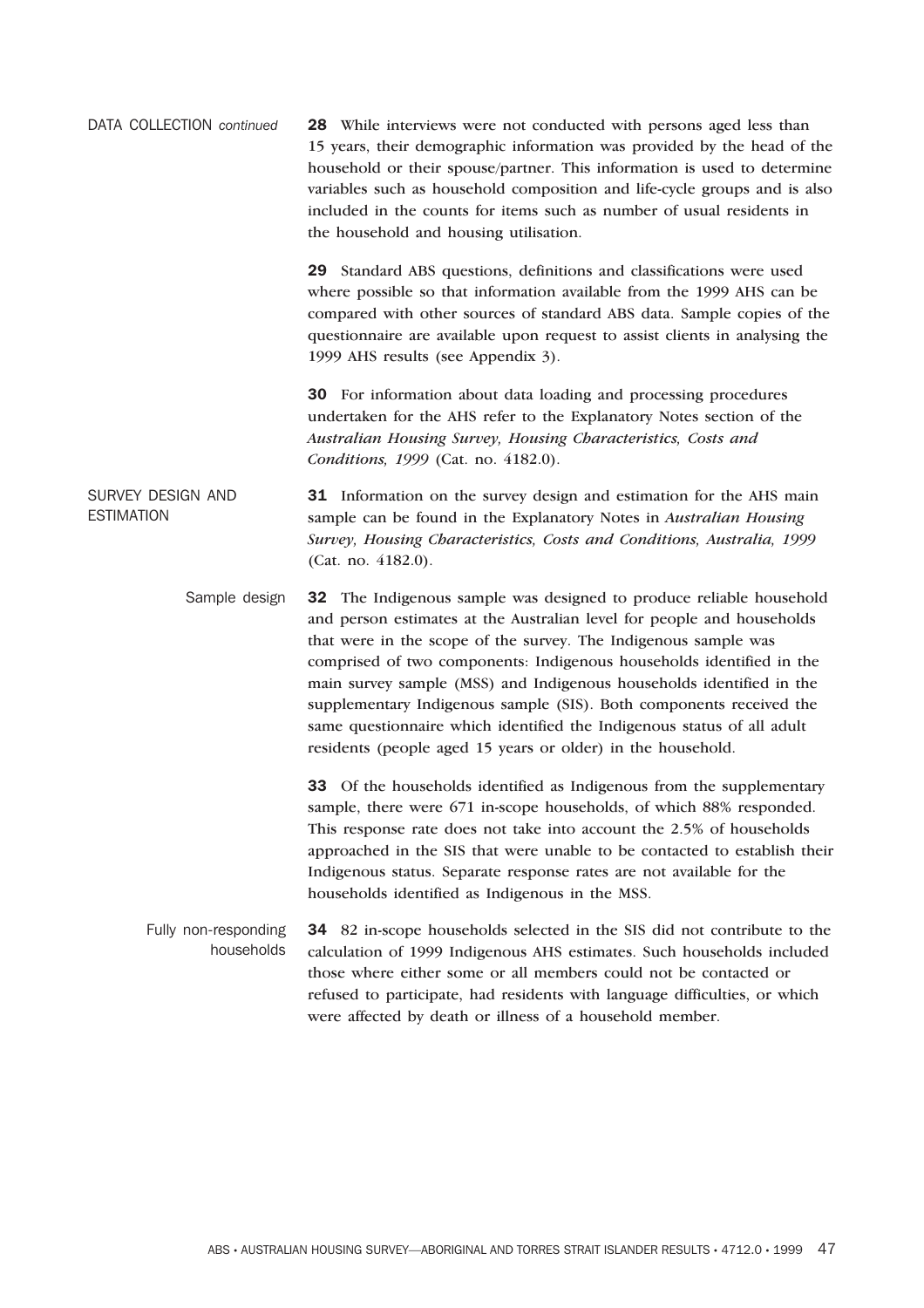- Final sample **35** The sample on which estimates were based, or the final Indigenous AHS sample, is composed of households for which all necessary information is available. The information may have been wholly provided during the interview or may have been completed through deduction or imputation. The final 1999 Indigenous sample includes 909 households (589 from the SIS and 320 from the MSS) and 1,414 persons (996 from SIS and 418 from MSS). Of these approximately 61 persons, from 37 households, had at least one imputed value.
	- Weighting **36** Weights are values by which information obtained from a sample of households are multiplied to produce estimates for the whole population. Estimates are produced for persons and households and the weight for each member of a household is the same as the weight for the household itself.

**37** Initial weights are based on the two sample designs, the design for the MSS and the design for the SIS, and as such they do not account for loss in sample due to non-response. An adjustment was made to the initial design weights for the SIS sample to account for loss in sample. The adjustment assumes that those households that did not respond to the SIS have similar characteristics to those that did respond. No explicit non-response adjustment was made to the initial design weights for the MSS as it was not possible to determine the Indigenous status of non-respondents.

**38** Composite estimation was then used to combine the results from the MSS and the SIS samples, to produce population estimates for Indigenous persons. The composite estimator combines the two data sources to produce a population estimate, where each observation is weighted according to its 'importance' to produce an estimate whose variance is minimised.

Benchmarking **39** To adjust for under-enumeration and to align survey estimates with independent population estimates, the weights were modified to align with person benchmarks (known population totals). Using an iterative procedure (known as calibration), the weights were adjusted so that person estimates conformed with external person benchmarks.

> **40** Ideally the survey estimates should also have been aligned to conform with external household benchmarks. Unfortunately, no reliable external estimates of Indigenous households existed at the time for the purposes of benchmarking. The person benchmarks were based on experimental Indigenous projections of numbers of Indigenous persons in Australia (low series). The benchmarks included persons residing in occupied private dwellings only and therefore do not, and are not intended to, match estimates of the total Australian resident Indigenous population.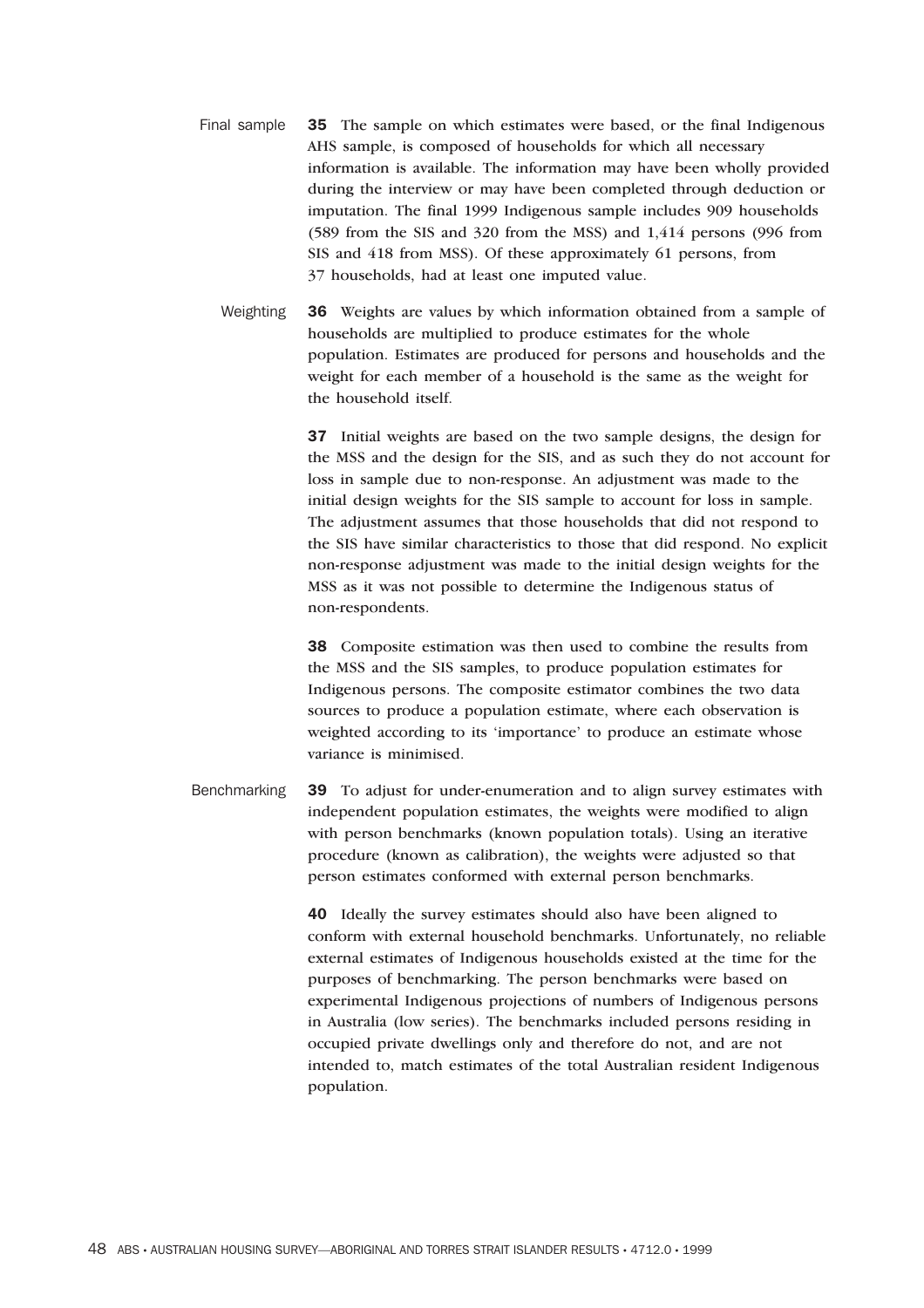- Benchmarking *continued* **41** While the survey did not enumerate people living in sparsely settled or remote areas the benchmarks include Indigenous people living in these areas, with the exception of Northern Territory. Unfortunately, no reliable external estimates of Indigenous persons in sparsely settled or remote strata existed for the other States, at the time, for the purposes of benchmarking.
	- Estimation **42** Estimates produced from the survey are in the form of counts (e.g. total Indigenous households living in a privately rented dwelling) and percentages (e.g. percentage of the total number of Indigenous households whose principal source of income is wages or salary) or averages (e.g. average number of usual residents per Indigenous household), quintiles (e.g. upper boundary (\$) of the lowest quintile group according to gross weekly household income), and medians (e.g. median weekly income (\$) of Indigenous households). The estimate for counts is obtained by summing the weights of all households in the required group (e.g. Indigenous households living in a privately rented dwelling).

**43** Percentages are obtained by adding the weighted values, and then dividing by the estimated number of households and multiplying by 100. For example, the percentage of the total number of Indigenous households whose primary source of income is wages or salary is the weighted sum of the number of Indigenous households whose primary source of income is wages or salary, divided by the weighted sum of the number of Indigenous households and then multiplied by 100.

**44** Averages are obtained by adding the weighted values, and then dividing by the estimated number of households. For example, average number of usual residents per Indigenous household is the weighted sum of the number of usual residents living in Indigenous households, divided by the weighted sum of Indigenous households.

**45** Quintiles are formed by ranking all households in the estimated population by ascending gross weekly income and then dividing the ranked population into five equal groups. For example, the upper boundary (\$) of the lowest quintile group according to gross weekly household income is the largest gross weekly income of the lowest 20% of households when ranked by ascending gross weekly income.

**46** Medians are formed by ranking all households in the estimated population by ascending gross weekly income and then identifying the point at which at most 50% of the estimated population falls below the point and at most 50% of the estimated population are above the point. For example, the median weekly income (\$) of Indigenous households is the gross weekly income of the household at the 50th percentile, where at most 50% of the estimated population falls below the point and at most 50% of the estimated population is above when ranked by ascending gross weekly income.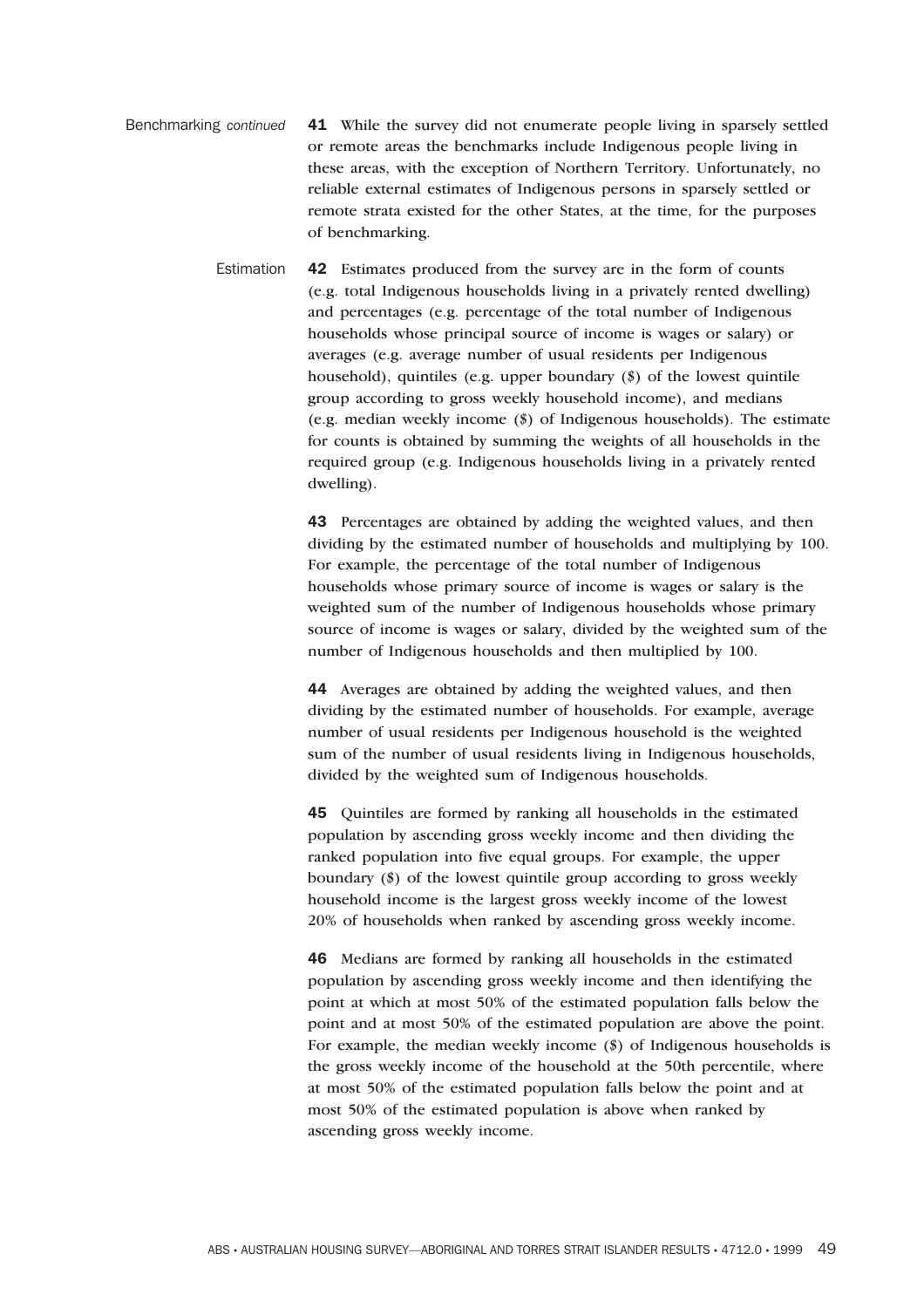- Estimation *continued* **47** In 1999, the estimated number of Indigenous households living in occupied private dwellings, less those living in sparsely settled areas of the Northern Territory was 145,532. This is an increase of 45.5% from the 1996 Census which cannot be explained by natural increase alone. Likely factors that account for the difference are:
	- $\blacksquare$  a decrease in the average size of Indigenous households (from 3.7 in 1996 Census to 3.3 in 1999) and hence more households;
	- <sup>n</sup> a number of 'not stated' answers to the Indigenous origin question in the 1996 Census;
	- n an estimated 7.1% undercount for the Indigenous population in the 1996 Census; and
	- <sup>n</sup> Sampling variability. 1999 estimates in this publication are based on information obtained from occupants of a sample of dwellings, and therefore are subject to sampling variability, that is, the estimates may differ from those that would have been produced if all dwellings had been included in the survey.
- OTHER DATA SOURCES **48** Data from several sources have been presented in this publication to allow some broad comparisons to be made with Indigenous housing characteristics across collections. These collections include the Census of Population and Housing, the National Aboriginal and Torres Strait Islander Survey (NATSIS), and the Community Housing and Infrastructure Needs Survey (CHINS). A brief description about CHINS is provided in the following paragraphs. For information on the other collections outlined above see Appendix 1.
	- CHINS **49** The CHINS was conducted throughout Australia from August to October 1999.
		- **50** The survey collected information from spokespersons for all:
		- <sup>n</sup> Indigenous housing organisations, including the number of and condition of their housing stock, the number of bedrooms, amount of rent collected and expenditure on repairs and maintenance; and
		- <sup>n</sup> discrete Indigenous communities, including housing and related infrastructure, such as water and power supply, sewerage systems, drainage and roads. Access to health, education and other services was also included.

**51** More information on the CHINS is available in *Housing and Infrastructure in Aboriginal and Torres Strait Islander Communities, Australia, 1999* (Cat. no. 4710.0).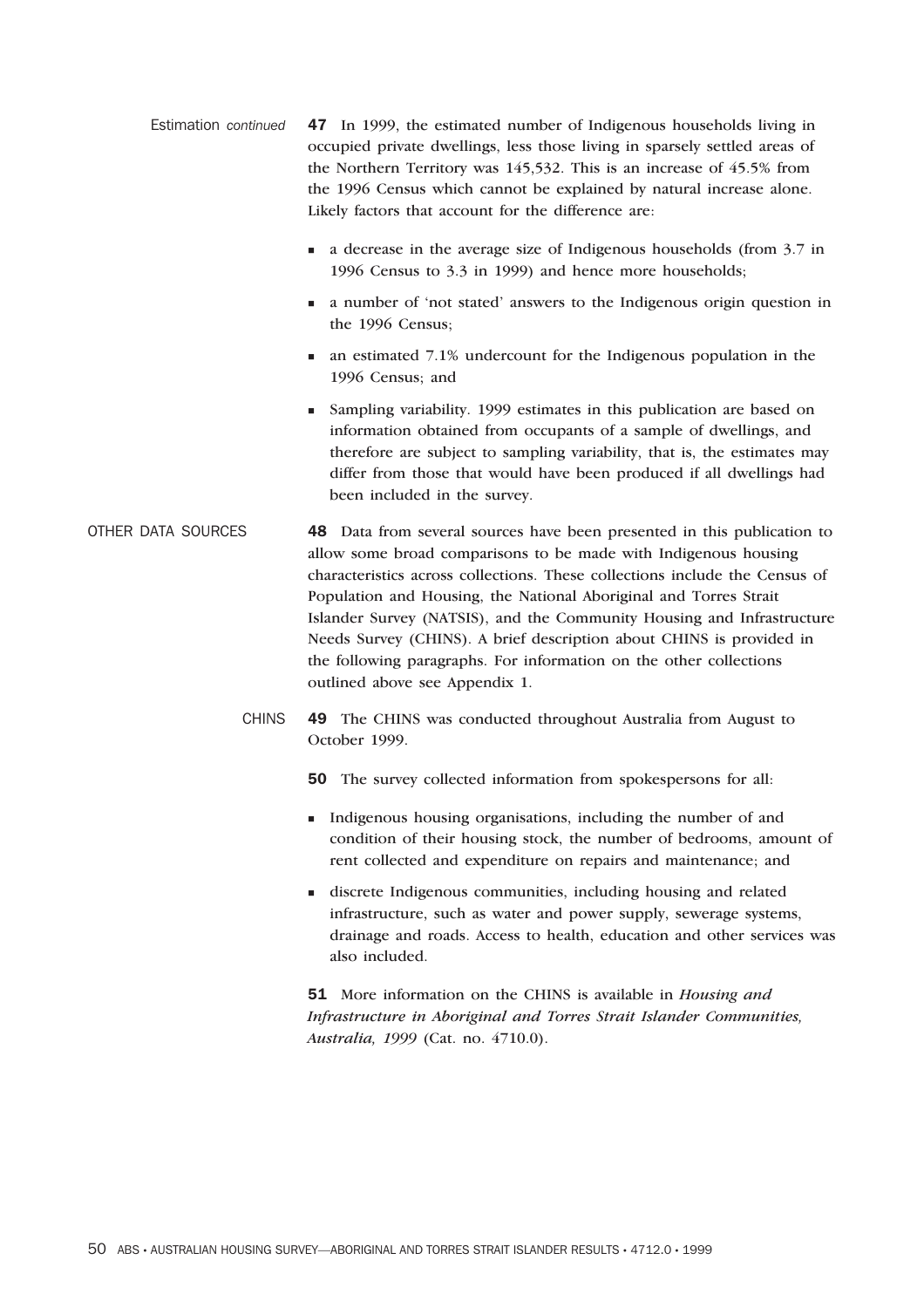## **APPENDIX 1 OTHER SOURCES OF INFORMATION ON INDIGENOUS HOUSEHOLDS**

Information on the housing characteristics of the Indigenous population have previously been available from the five-yearly Census of Population and Housing and from the 1994 National Aboriginal and Torres Strait Islander Survey (NATSIS). Table A1 provides estimates from these two collections as well as the AHS. Selected data from the 1999 CHINS is provided in table 13.

Care is needed in comparing the data in table A1. Although the estimates available from the three sources are based on the same underlying concepts, there are differences in their collection methodologies, definitions, questions and estimation procedures which affect the comparability of the data. Caution must also be exercised when comparing Indigenous characteristics across time due to the increase in the overall number of Indigenous households from 1991 to 1999 which cannot be explained by natural increase and household changes alone. Much of the unexplained growth may be attributed to an increasing willingness for persons to identify as Indigenous in ABS collections. This means that comparisons across time may be comparing different populations to some degree rather than measuring an actual change within the one population.

CENSUS The five yearly Census is a comprehensive source of information on the Indigenous population which enables comparisons with other Australians. The Census also provides information for small geographic regions. However, the Census contains only a limited range of housing questions, and the form is largely completed by people answering the questions by themselves, without an interviewer present.

> To allow comparisons with 1999 AHS Indigenous estimates, Census data has been modified in two ways:

- <sup>n</sup> data on Indigenous households have been rederived to conform with the definition of Indigenous household used in the AHS (i.e. any household which contained at least one person of Aboriginal or Torres Strait Islander origin aged 15 years or over). The Census definition of an Indigenous household is one where either the reference person or their spouse is of Aboriginal and/or Torres Strait Islander origin; and
- <sup>n</sup> Indigenous households in sparsely settled or remote areas of Australia have been excluded, based on 1991 and 1996 sparse Statistical Local Areas (SLAs), respectively.
- NATSIS The 1994 NATSIS was a survey of approximately 17,500 Indigenous persons (about 6.6% of Indigenous adults). The survey used trained Indigenous interviewers to collect information in the areas of family and culture, health, housing, education and training, employment and income, and law and justice. Although the underlying concepts were the same as in the AHS, the questions and definitions differed slightly from those used in the AHS.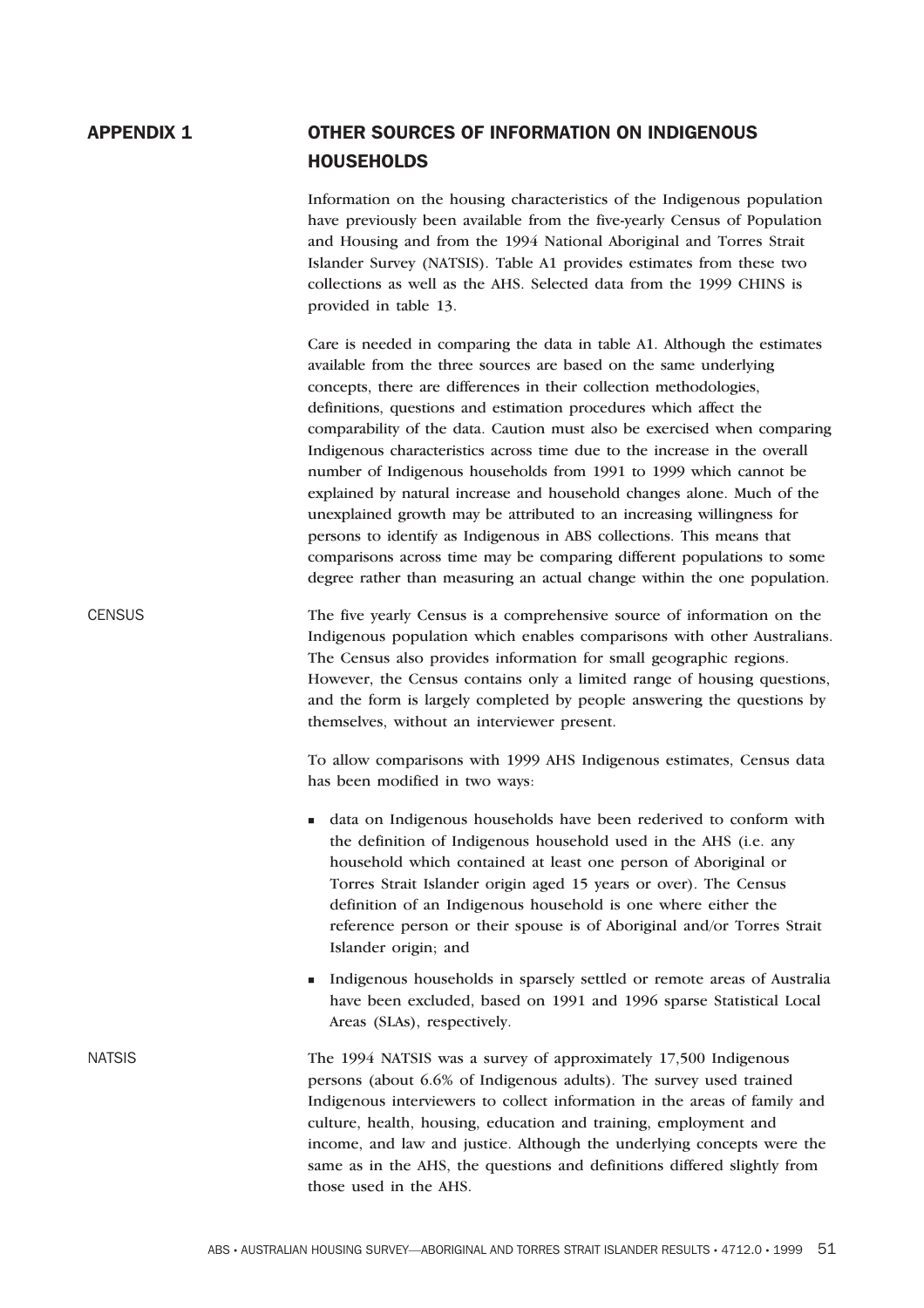NATSIS *continued* To allow comparisons with 1999 AHS Indigenous estimates, Indigenous households in sparsely settled or remote areas of Australia have been excluded from NATSIS data, based on 1991 sparsely settled SLAs. It should also be noted that NATSIS data presented in table A1 is based on a slightly different definition of Indigenous households to that used in the AHS (i.e. any household which contained at least one person of Aboriginal or Torres Strait Islander origin aged 15 years or over). In the NATSIS a household was categorised as Indigenous if one or more members of the household identified as being of Aboriginal and/or Torres Strait Islander origin.

| Α1 | INDIGENOUS HOUSEHOLDS: SELECTED CHARACTERISTICS—CENSUS 1991, NATSIS 1994, CENSUS |  |
|----|----------------------------------------------------------------------------------|--|
|    | 1996. AHS 1999                                                                   |  |

| Selected characteristics                    | Census $91(a)$ | NATSIS 94(b) | Census 96(a) | AHS 99 |
|---------------------------------------------|----------------|--------------|--------------|--------|
|                                             | %              | %            | %            | %      |
| Tenure                                      |                |              |              |        |
| Owner without a mortgage                    | 12.8           | 13.8         | 13.6         | 12.8   |
| Owner with a mortgage                       | 18.2           | 14.7         | 18.3         | 26.0   |
| Renter                                      | 64.1           | 66.0         | 61.9         | 58.2   |
| Other tenure                                | 5.0            | 2.2          | 3.1          | $*2.9$ |
| Total(c)                                    | 100.0          | 100.0        | 100.0        | 100.0  |
| Household type                              |                |              |              |        |
| One family                                  | 81.4           | 79.8         | 77.4         | 76.3   |
| Two or more families                        | 2.4            | 4.8          | 3.6          | $*2.4$ |
| Lone person                                 | 6.8            | 10.6         | 12.2         | 16.8   |
| Group                                       | 9.4            | 2.7          | 6.8          | 4.5    |
| Total(d)                                    | 100.0          | 100.0        | 100.0        | 100.0  |
| Dwelling structure                          |                |              |              |        |
| Separate house                              | 76.6           | 82.6         | 76.7         | 78.4   |
| Semidetached                                | 7.4            | 4.6          | 7.8          | 9.1    |
| Flat                                        | 10.8           | 6.3          | 10.9         | 11.2   |
| Total(c)                                    | 100.0          | 100.0        | 100.0        | 100.0  |
| Number of bedrooms in the dwelling          |                |              |              |        |
| One                                         | 6.2            | 4.1          | 4.7          | 4.2    |
| Two                                         | 21.0           | 13.4         | 19.8         | 21.2   |
| <b>Three</b>                                | 53.4           | 62.3         | 53.1         | 50.1   |
| Four or more                                | 16.4           | 15.6         | 18.8         | 23.7   |
| Total(c)(e)                                 | 100.0          | 100.0        | 100.0        | 100.0  |
| Number of usual residents in household      |                |              |              |        |
| One                                         | 9.4            | 11.0         | 12.2         | 16.8   |
| Two                                         | 21.9           | 21.1         | 25.0         | 20.9   |
| <b>Three</b>                                | 20.4           | 17.4         | 20.4         | 19.2   |
| Four or more                                | 48.3           | 50.5         | 42.4         | 43.1   |
| Total(c)                                    | 100.0          | 100.1        | 100.0        | 100.0  |
|                                             | no.            | no.          | no.          | no.    |
| Mean number of usual residents in household | 3.6            | 3.7          | 3.4          | 3.3    |
|                                             | '000'          | '000         | '000'        | '000'  |
| <b>Estimated number of households</b>       | 61.5           | 61.3         | 97.3         | 145.5  |

(a) The AHS was enumerated in non-sparsely settled areas of Australia. For comparability, Census data in this table are restricted to non-sparsely settled SLAs. These SLAs differed slightly between 1991 and 1996. Census data in this table are also restricted to the AHS definition of Indigenous households, for comparability. See Glossary.

(b) NATSIS data in this table are restricted to non-sparsely settled areas, based on 1991 SLAs. The definition of Indigenous households in the NATSIS differ slightly from the AHS. See Glossary.

(c) Includes households not applicable or not stated.

(d) Includes other household types.

(e) Includes dwellings with no bedrooms (e.g. bedsits).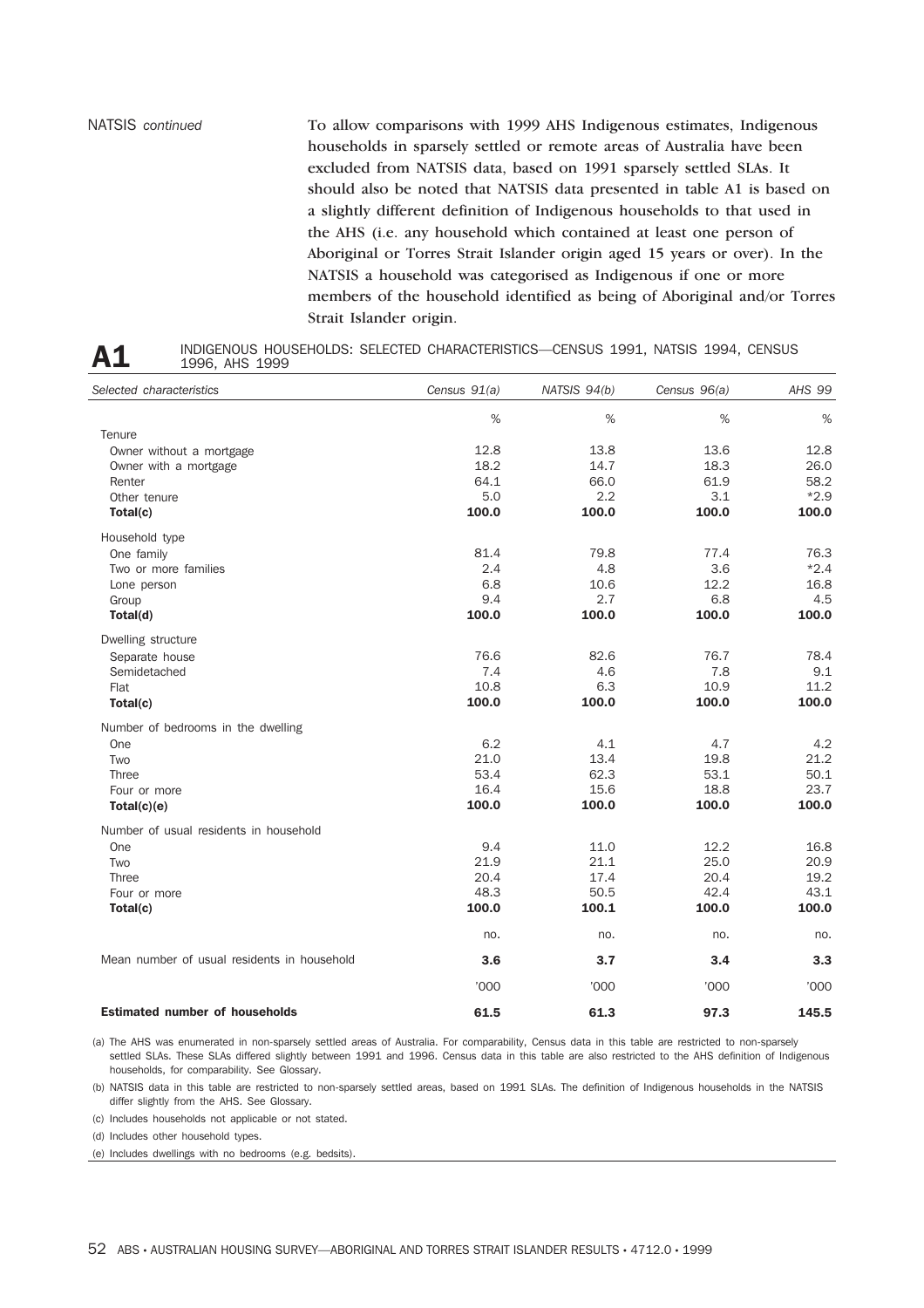RELIABILITY OF THE ESTIMATES

### **APPENDIX 2 SAMPLING VARIABILITY**

**1** The 1999 Australian Housing Survey (AHS) estimates are derived using information obtained from occupants of a sample of households. Consequently, the estimates produced are subject to sampling variability. That is, they may differ from the estimates that would have been obtained had all households been included in the survey. One measure of the likely difference is given by the standard error (SE), which indicates the extent to which an estimate may vary from the true value.

**2** There are about two chances in three (67%) that the sample estimate will differ by less than one SE from the figure that would have been obtained if all households had been surveyed, and about 19 chances in 20 (95%) that the difference will be less than two SEs.

- **3** There are two major factors which influence a SE:
- <sup>n</sup> Sample size. In general, the larger the sample size, the more accurate the estimate and the smaller the SE. Thus more accurate estimates are expected at the Australia level than the State level due to the larger sample size involved.
- <sup>n</sup> Variability of item values between households. If the reported values for the particular variable of interest are similar for all sampled households, then the likely difference between the estimate based on a sample and the true figure is small and this is reflected by a small SE.

**4** Another measure of the likely difference is the relative standard error (RSE), which is obtained by expressing the SE as a percentage of the estimate. In general, the size of a SE increases as the size of the estimate increases. (On the other hand, the RSE decreases as the size of the estimate increases.). Thus, large estimates will be relatively more reliable than smaller estimates.

**5** Very small estimates are subject to large RSEs, so that their value for most practical purposes is unreliable. In the tables in this publication, only estimates with RSEs of 25% or less are considered reliable for most purposes. Estimates and percentages with RSEs between 25% and 50% are preceded by an asterisk (\*) to indicate that they are subject to high RSEs and should be used with caution. Estimates with RSEs greater than 50%, preceded by a double asterisk (\*\*), are considered too unreliable for general use but may be used to aggregate with other estimates to provide derived estimates with RSEs of less than 25%.

**6** Each individual estimate has its own SE, calculated using a group jack-knife variance estimation technique method. For reasons associated with space limitations, it is impractical to print the SE of each estimate in this publication. Instead, tables of SEs are supplied to enable readers to determine the SE for an estimate according to the size of that estimate.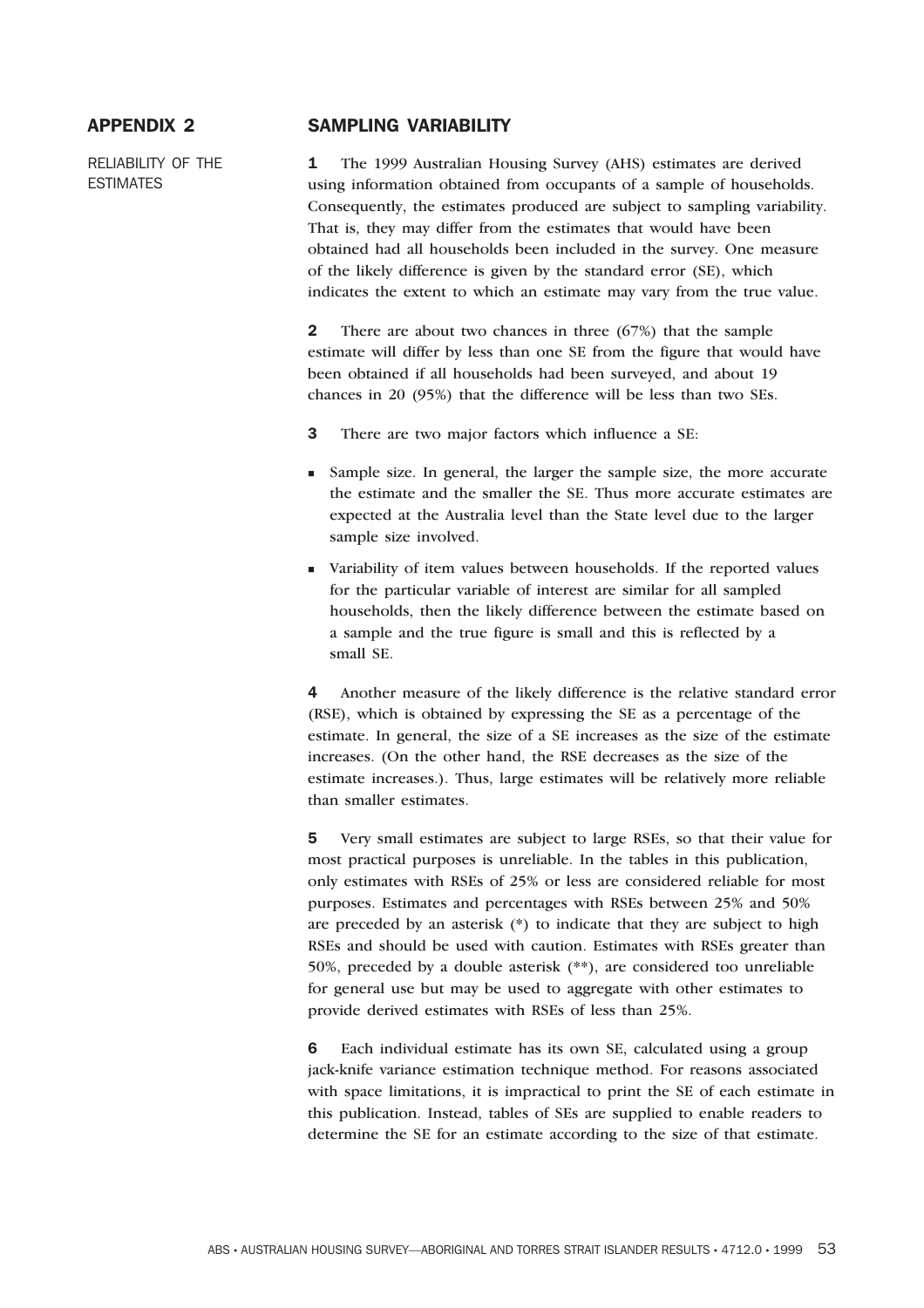RELIABILITY OF THE ESTIMATES *continued* **7** The SE tables are derived from mathematical models, referred to as the SE models. The SE models summarise the relationship between the size of the estimate and its corresponding SE. They are used for describing the general level of the SEs for different estimates of the same size. It should be noted that there is some minor variation between SEs for estimates of the same size. Therefore, the resulting tables do not give the actual SE of a particular estimate, but rather a guide as to the magnitude of the SE for the estimate of that size. Separate models were calculated for Indigenous households and non-Indigenous households. CALCULATING STANDARD ERRORS FOR TOTALS **8** SEs for the various types of estimates included in this publication

can be calculated using Table A2.1. For example, the estimated number of Indigenous owners without a mortgage whose weekly housing costs fall within the range \$1–\$49 is 12,805. This estimate falls between 10,000 and 15,000. So, according to Table A2.1, the SE for this estimate will be between 1,900 and 2,250. The exact SE can be approximated by interpolation using the following general formula:

SE of estimate = lower bound for  $SE + (size\)$  of estimate – lower bound for estimate)/(upper bound for estimate – lower bound for estimate))  $x$ (upper bound for SE - lower bound for SE)

> $= 1,900 + ((12,805 - 10,000)/(15,000 - 10,000))$  x  $(2,250 - 1,900)$  $= 1,900 + (2,805 / 5,000) \times 350$  $= 2,100$  (rounded to the nearest 10).

**9** The relative standard error is equal to 2,100/12,805 = 16.4%.

**10** Therefore, there are about two chances in three that the true value falls within the range 10,705 to 14,905, and about 19 chances in 20 that the true value falls within the range 8,605 to 17,005.

**11** SEs for the estimates for non-Indigenous households can be calculated in the same way, using table A2.1

**12** Proportions and percentages, which are calculated from the ratio of two estimates, are also subject to sampling errors. The size of the error depends on the accuracy of both the numerator and the denominator.

**13** For proportions and percentages, the denominator is an estimate of the number of households in a group, while the numerator is usually the number of households in a subgroup of the denominator group. The formula used to approximate the RSE of a proportion or percentage is:

$$
RSE\%(x / y) = \sqrt{[RSE\%(x)]^{2} - [RSE\%(y)]^{2}}
$$

**14** It should be noted that this formula can only be used when the numerator (x) is a subset of the denominator (y).

CALCULATING STANDARD ERRORS FOR PROPORTIONS AND PERCENTAGES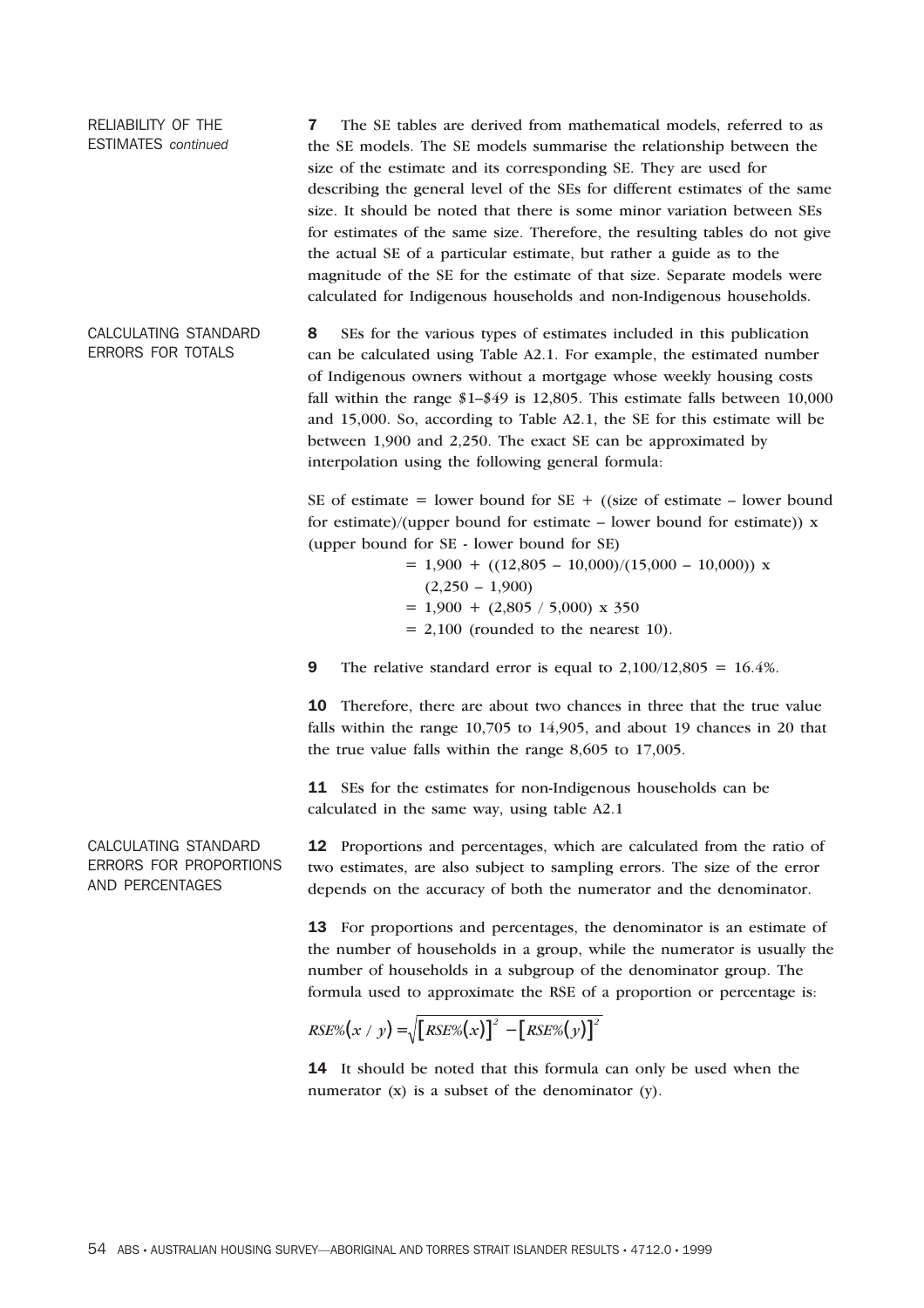### CALCULATING STANDARD ERRORS FOR PROPORTIONS AND PERCENTAGES *continued*

**15** For example, Table 2 indicated that 68.6% of Indigenous owners without a mortgage have weekly housing costs within the range \$1–\$49. This percentage is equal to the number of Indigenous households in this category whose weekly housing costs fall within the range \$1–\$49 (the numerator) divided by the number of Indigenous households in this category (the denominator). So to calculate the SE for this percentage, it is necessary to calculate SEs for the numerator and the denominator, and then use the formula above.

Numerator  $=$  estimated percentage x denominator  $= 68.6\% \times 18,657$  $= 12,805.$ 

**16** The RSE for this estimate is 16.4%, as calculated in the previous example. Similarly, the RSE for the denominator is 12.9%. So the RSE% for the estimated percentage can be calculated as follows:

$$
RSE\% (x / y) = \sqrt{RSE\% (x)}^2 - [RSE\% (y)]^2
$$
  
=  $\sqrt{16.4^2 - 12.9^2}$   
= 10.1%

The corresponding SE for this estimate =  $68.6 \times 10.1\% = 6.9$ . Therefore, there are about two chances in three that the true percentage falls within the range 61.7% to 75.5%, and about 19 chances in 20 that the true percentage falls within the range 54.8% to 82.4%.

**17** Tables 1 and 13 indicate that the mean number of usual residents in Indigenous households is 3.3. The relative standard error for this estimate is 0.9%.

**18** In Table 6 of this publication estimates are provided for mean weekly income, median weekly income and mean weekly housing costs. Given that there were only a small number of these estimates in the publication SEs were calculated for each estimate rather than using a model. See table A2.2.

**19** SEs for the estimates from the NATSIS 94 can be calculated from table A2.1, using the methods described above. It should be noted, however, that the NATSIS estimates have been restricted to non-sparsely settled areas, and it was not possible to adjust the SEs in table A2.1 to account for this. These SEs should therefore be used with caution.

CALCULATING STANDARD ERRORS FOR MEANS

CALCULATING STANDARD ERRORS FOR MEANS AND MEDIAN IN TABLE 6

CALCULATING STANDARD ERRORS FOR ESTIMATES FROM NATSIS 94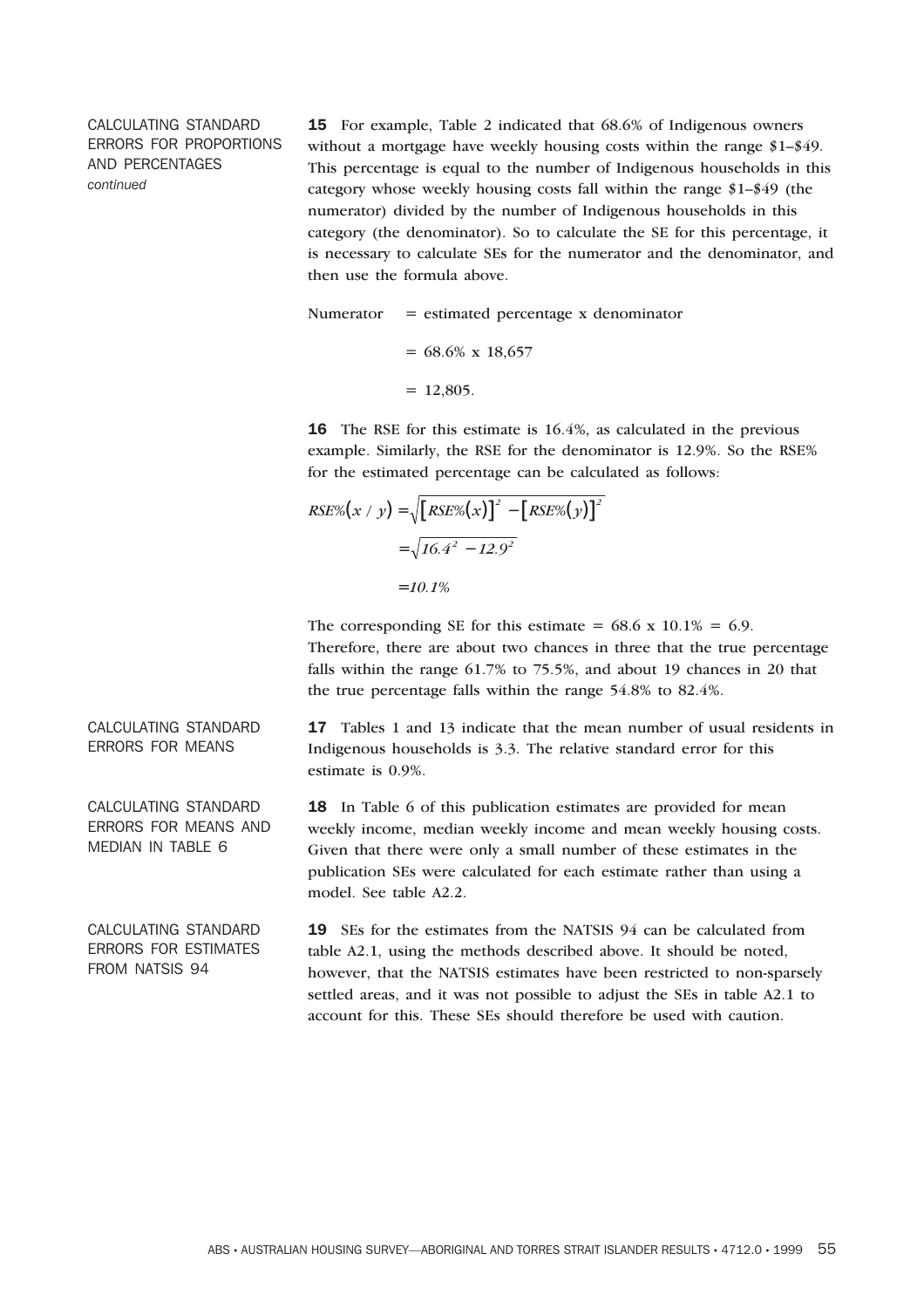# A2.1 STANDARD ERRORS OF ESTIMATES

|                  |                      | AHS Indigenous       |           | AHS Non-Indigenous |           | <b>NATSIS</b> |  |
|------------------|----------------------|----------------------|-----------|--------------------|-----------|---------------|--|
|                  | <b>SE</b>            | <b>RSE</b>           | <b>SE</b> | <b>RSE</b>         | <b>SE</b> | <b>RSE</b>    |  |
|                  | no.                  | $\%$                 | no.       | $\%$               | no.       | $\%$          |  |
| Size of estimate |                      |                      |           |                    |           |               |  |
| 100              | 80                   | 80.0                 | 40        | 40.0               | 55        | 54.7          |  |
| 200              | 140                  | 70.0                 | 80        | 40.0               | 79        | 39.6          |  |
| 300              | 200                  | 66.7                 | 130       | 43.3               | 97        | 32.4          |  |
| 500              | 310                  | 62.0                 | 210       | 42.0               | 125       | 25.0          |  |
| 700              | 400                  | 57.1                 | 290       | 41.4               | 147       | 20.9          |  |
| 1,000            | 520                  | 52.0                 | 410       | 41.0               | 173       | 17.3          |  |
| 1,500            | 680                  | 45.3                 | 580       | 38.7               | 207       | 13.8          |  |
| 2,000            | 820                  | 41.0                 | 750       | 37.5               | 234       | 11.7          |  |
| 2,500            | 950                  | 38.0                 | 900       | 36.0               | 256       | 10.3          |  |
| 3,000            | 1 0 5 0              | 35.0                 | 1 0 5 0   | 35.0               | 276       | 9.2           |  |
| 3,500            | 1 1 5 0              | 32.9                 | 1 200     | 34.3               | 293       | 8.4           |  |
| 4,000            | 1 200                | 30.0                 | 1 300     | 32.5               | 310       | 7.7           |  |
| 5,000            | 1 3 5 0              | 27.0                 | 1550      | 31.0               | 338       | 6.8           |  |
| 7,000            | 1600                 | 22.9                 | 2 0 0 0   | 28.6               | 384       | 5.5           |  |
| 10,000           | 1900                 | 19.0                 | 2 5 5 0   | 25.5               | 436       | 4.4           |  |
| 15,000           | 2 2 5 0              | 15.0                 | 3 3 5 0   | 22.3               | 502       | 3.3           |  |
| 20,000           | 2 4 5 0              | 12.3                 | 4 0 0 0   | 20.0               | 553       | 2.8           |  |
| 30,000           | 2800                 | 9.3                  | 5 100     | 17.0               | 628       | 2.1           |  |
| 40,000           | 3 0 5 0              | 7.6                  | 6 0 0 0   | 15.0               | 680       | 1.8           |  |
| 50,000           | 3 2 5 0              | 6.5                  | 6750      | 13.5               | 732       | 1.5           |  |
| 100,000          | 3 700                | 3.7                  | 9500      | 9.5                | 884       | 0.9           |  |
| 150,000          | 3 900                | 2.6                  | 11 300    | 7.5                | 979       | 0.7           |  |
| 200,000          | $\cdot$ .            |                      | 12 650    | 6.3                |           |               |  |
| 300,000          | $\ddot{\phantom{a}}$ |                      | 14 650    | 4.9                |           |               |  |
| 500,000          |                      |                      | 17 250    | 3.5                | ٠.        | .,            |  |
| 1,000,000        |                      |                      | 20 600    | 2.1                |           |               |  |
| 2,000,000        | $\ddot{\phantom{0}}$ |                      | 23 400    | 1.2                |           |               |  |
| 5,000,000        |                      |                      | 25 800    | 0.5                |           |               |  |
| 10,000,000       | ٠.                   | $\ddot{\phantom{a}}$ | 26 200    | 0.3                |           | Ω.            |  |

A2.2 RELATIVE STANDARD ERRORS (%) OF MEANS AND MEDIANS USED IN TABLE 6

|                      | Ouintile 1 | Ouintile 2 | Ouintile 3 | Ouintile 4 | Quintile 5 | Total |
|----------------------|------------|------------|------------|------------|------------|-------|
| Indigenous           |            |            |            |            |            |       |
| Mean weekly income   | 8.6        | 6.3        | 9.8        | 12.8       | 105.8      | 36.8  |
| Median weekly income | 17.2       | 8.8        | 13.1       | 11.3       | 85.6       | 30.0  |
| Mean housing costs   | 6.1        | 10.0       | 10.2       | 20.6       | 16.6       | 6.5   |
| Non-Indigenous       |            |            |            |            |            |       |
| Mean weekly income   | 2.4        | 1.6        | 3.0        | 3.4        | 27.6       | 7.7   |
| Median weekly income | 1.0        | 2.8        | 4.2        | 4.2        | 14.5       | 8.2   |
| Mean housing costs   | 1.8        | 1.7        | 2.4        | 2.9        | 5.5        | 1.5   |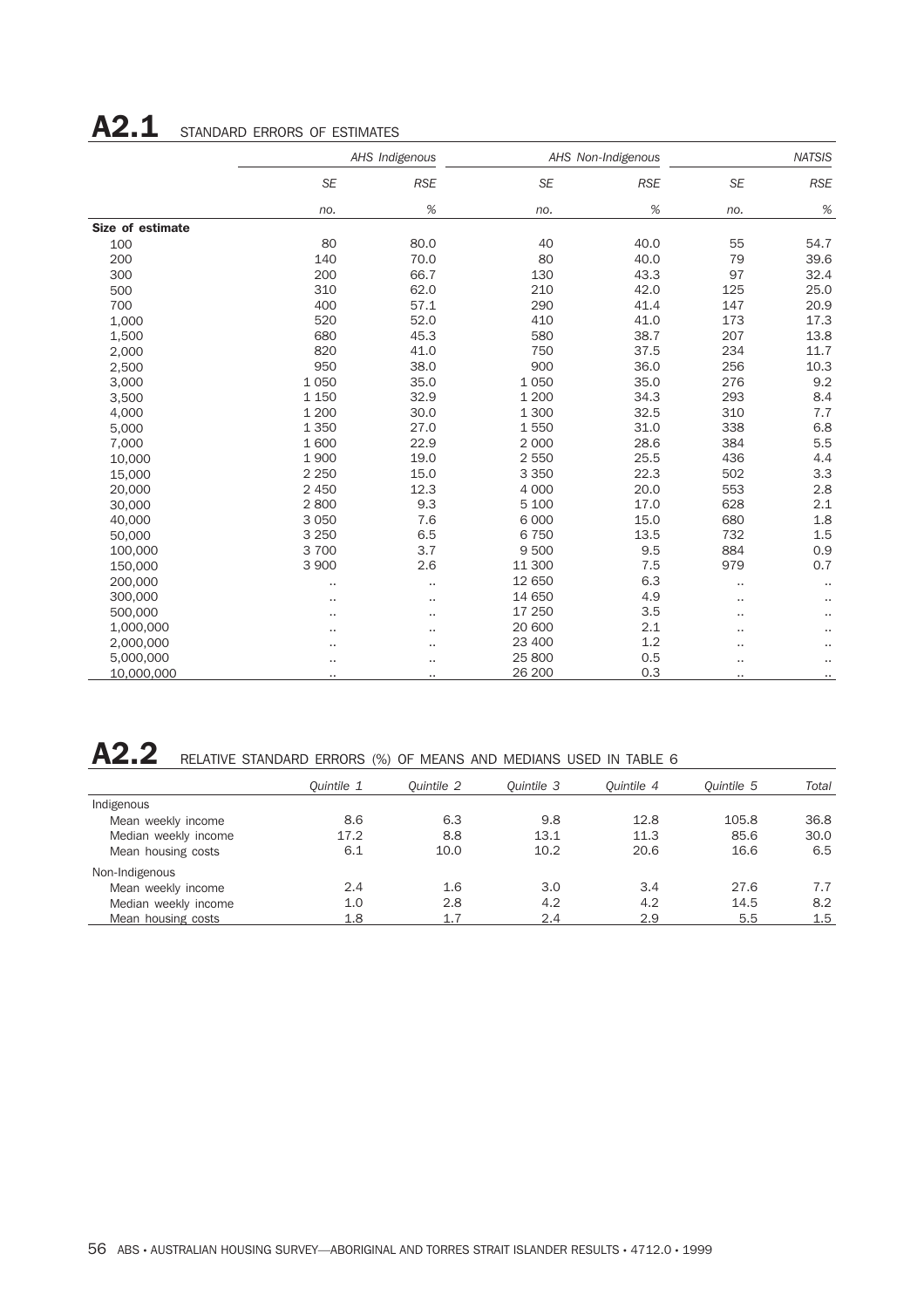### **APPENDIX 3 SURVEY OUTPUT AND DISSEMINATION**

**1** This appendix describes the range of data to be made available from the 1999 Australian Housing Survey (AHS) in both published and unpublished form. The program of publications and other releases and the prices quoted in this publication are subject to change.

DATA SERVICES **2** Tabulations can be made available in printed or electronic form. Each request is costed individually and quotes are provided prior to completion. Indigenous households from the supplementary sample have been combined with Indigenous households from the main sample to produce a single data set containing all Indigenous households. Information from this data set will be available in a series of selected cross-tabulations and as special data requests. For further information and requests for unpublished data from the AHS Indigenous sample, contact the National Centre for Aboriginal and Torres Strait Islander Statistics on Darwin 1800 633 216. Further information on other aspects of the AHS can be obtained from the AHS contact officer on 02 6252 5508.

> **3** Tables can be produced on request to meet individual user needs. Subject to confidentiality and sampling variability constraints, it is possible to produce tables incorporating data items, populations and geographic areas selected to meet individual requirements. However, users should be aware that as the level of detail or disaggregation increases, the number of respondents contributing to data cells decreases. This will result in an increase in the sample error. With particular regard to the Indigenous data set, results are not available at the State or Territory level due to the small Indigenous sample size which will only support estimates aggregated at the broad national level.

STATISTICAL CONSULTANCY **SERVICES 4** The ABS offers a specialist consultancy service to assist users with more complex statistical information needs. Users may wish to have the unit record data analysed according to their own needs, or may require information not included in regular publications. Services include assistance with the analysis of survey data and application of statistical techniques (such as regression analysis, factor analysis and hypothesis testing). This consultancy attracts a service charge. For further information, contact the Statistical Consultancy Service in the State or Territory ABS offices listed on the back cover of this publication.

CONFIDENTIALISED UNIT RECORD FILE **5** For clients wanting to produce their own tabulations and conduct manipulations of survey estimates, a hierarchical confidentialised unit record file (CURF) for the main sample of the AHS will be released subject to approval from the Australian Statistician. To protect the confidentiality of individual persons and households some data items are removed from the file and the level of detail for some items is reduced. The CURF will be available on CD-ROM and is priced at \$8,000. Clients wishing to register interest in this data file should telephone the AHS contact officer on 02 6252 5508. Due to confidentiality requirements a CURF for the Indigenous sample will not be produced.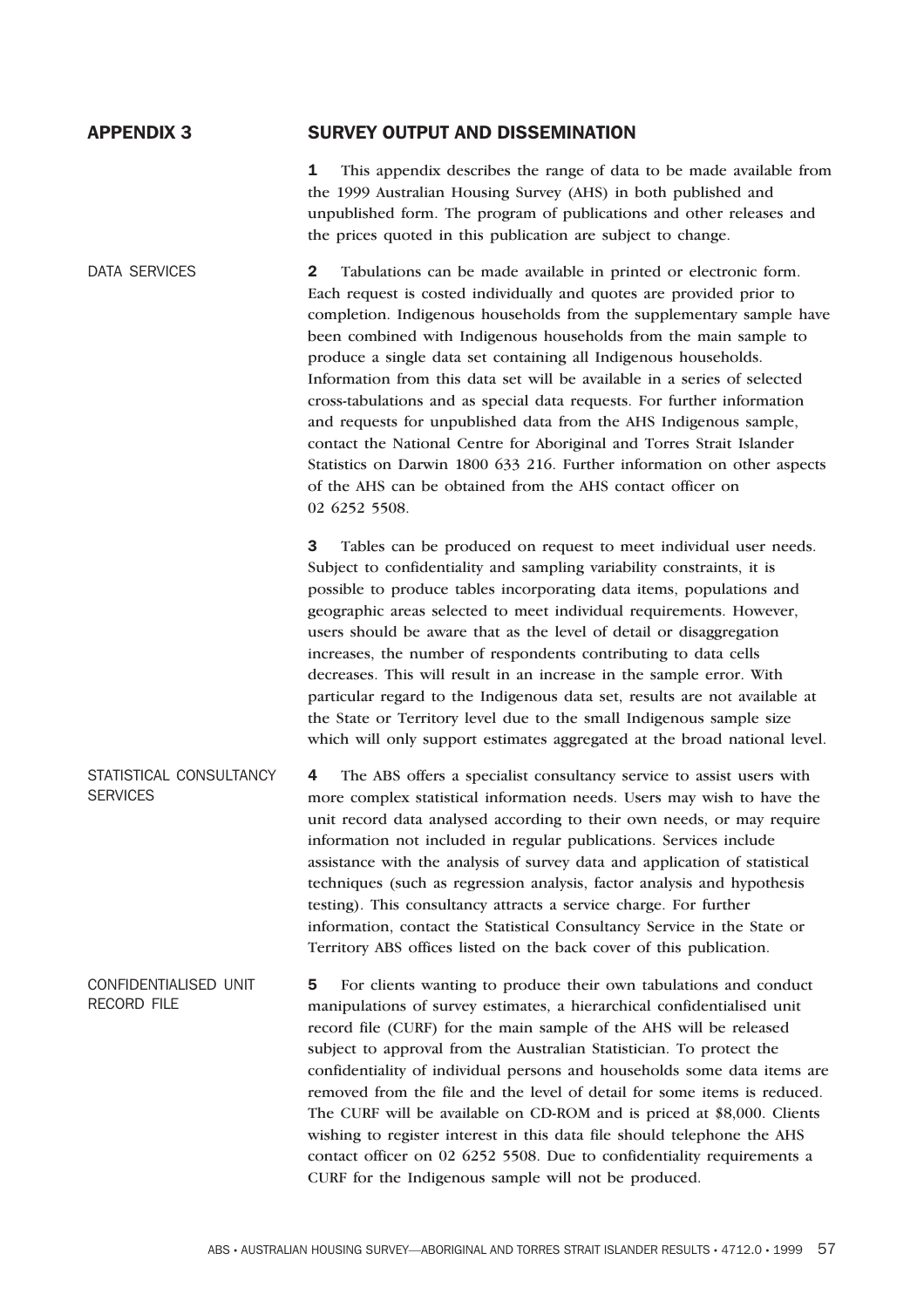INTERNET RELEASES **6** Selected text and tabular information from the summary publication are available on the ABS Website (http://www.abs.gov.au).

- SUPPORTING MATERIAL **7** Sample copies of the 1999 AHS questionnaire, prompt cards and a list of the data items collected in the survey are available to assist clients in analysing AHS data. These products are available either electronically or in hard copy form.
- RELATED PUBLICATIONS **8** Other ABS publications which may be of interest are outlined below. However, care should be taken when comparing data from the different sources due to the different methodologies used in collections. Please note, older publications may no longer be available through ABS bookshops but are available through ABS libraries.
	- *Australian Housing Survey: Housing Characteristics, Costs and Conditions 1999* (Cat. no. 4182.0)
	- *Census of Population and Housing: Aboriginal and Torres Strait Islander People, Australia, 1996* (Cat. no. 2034.0)
	- *Census of Population and Housing: Aboriginal and Torres Strait Islander People, each State and Territory, 1996* (Cat. nos 2034.1–2034.8)
	- *Experimental Estimates of the Aboriginal and Torres Strait Islander Population, 30 June 1991 to 30 June 1996* (Cat. no. 3230.0)
	- *Experimental Projections of the Aboriginal and Torres Strait Islander Population, 30 June 1996 to 30 June 2006* (Cat. no. 3231.0)
	- *Household Expenditure Survey, Australia: Summary of Results, 1998–99* (Cat. no. 6530.0)
	- *Housing and Infrastructure in Aboriginal and Torres Strait Islander Communities, Australia, 1999* (Cat. no. 4710.0);
	- *Housing Australia: a Statistical Overview,* 1992 and 1996 issues (Cat. no. 1320.0);

*Housing Occupancy and Costs, Australia, 1997–98* (Cat. no. 4130.0)

- *Indigenous Profiles, 1996* (Cat. no. 2020.0)
- *National Aboriginal and Torres Strait Islander Survey: Detailed Findings, 1994* (Cat. no. 4190.0)
- *National Aboriginal and Torres Strait Islander Survey: each State and Northern Territory, 1994* (Cat. nos 4190.1–4190.7)
- *National Aboriginal and Torres Strait Islander Survey: Regional Statistics, each ATSIC region, 1994* (Cat. nos 4196.0.00.001–4196.0.00.036)
- *National Aboriginal and Torres Strait Islander Survey: Housing Characteristics & Condition, 1994* (Cat. no. 4187.0)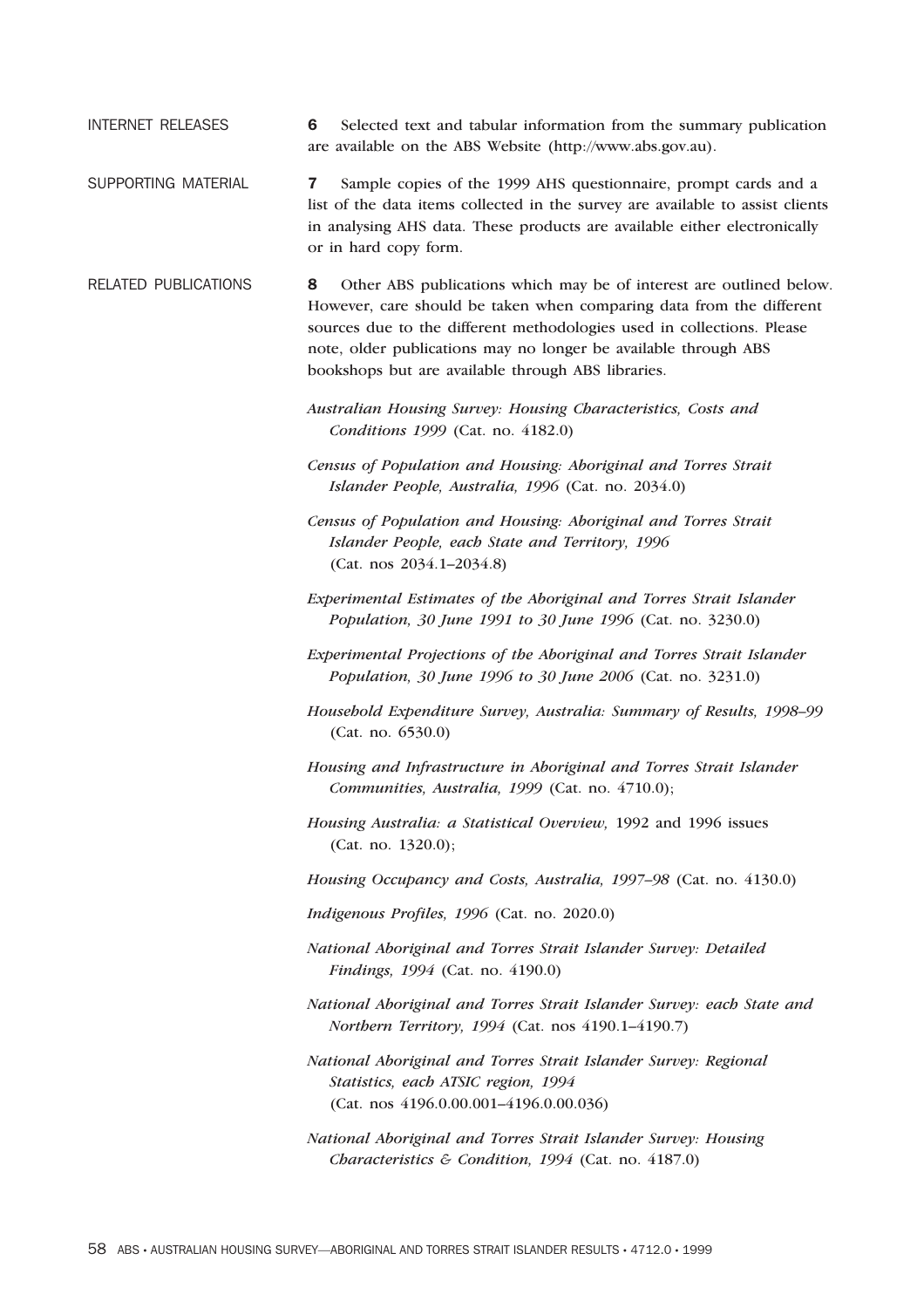### RELATED PUBLICATIONS *continued*

*National Health Survey: Aboriginal and Torres Strait Islander Results, 1995* (Cat. no. 4806.0)

*Population Distribution, Indigenous Australians, 1996* (Cat. no. 4705.0)

*The Health and Welfare of Australia's Aboriginal and Torres Strait Islander Peoples, 1999* (Cat. no. 4704.0)

Two compendium publications which contain comprehensive chapters on housing are:

*Year Book Australia* (Cat. no.1301.0); and

*Australian Social Trends* (Cat. no. 4102.0).

**9** Current publications produced by the ABS are listed in the *Catalogue of Publications and Products* (Cat. no. 1101.0). The ABS also issues, on Tuesdays and Fridays, a *Release Advice* (Cat. no. 1105.0) which lists publications to be released in the following few days. These and other standard products may be obtained by contacting Client Services at the ABS office in your capital city.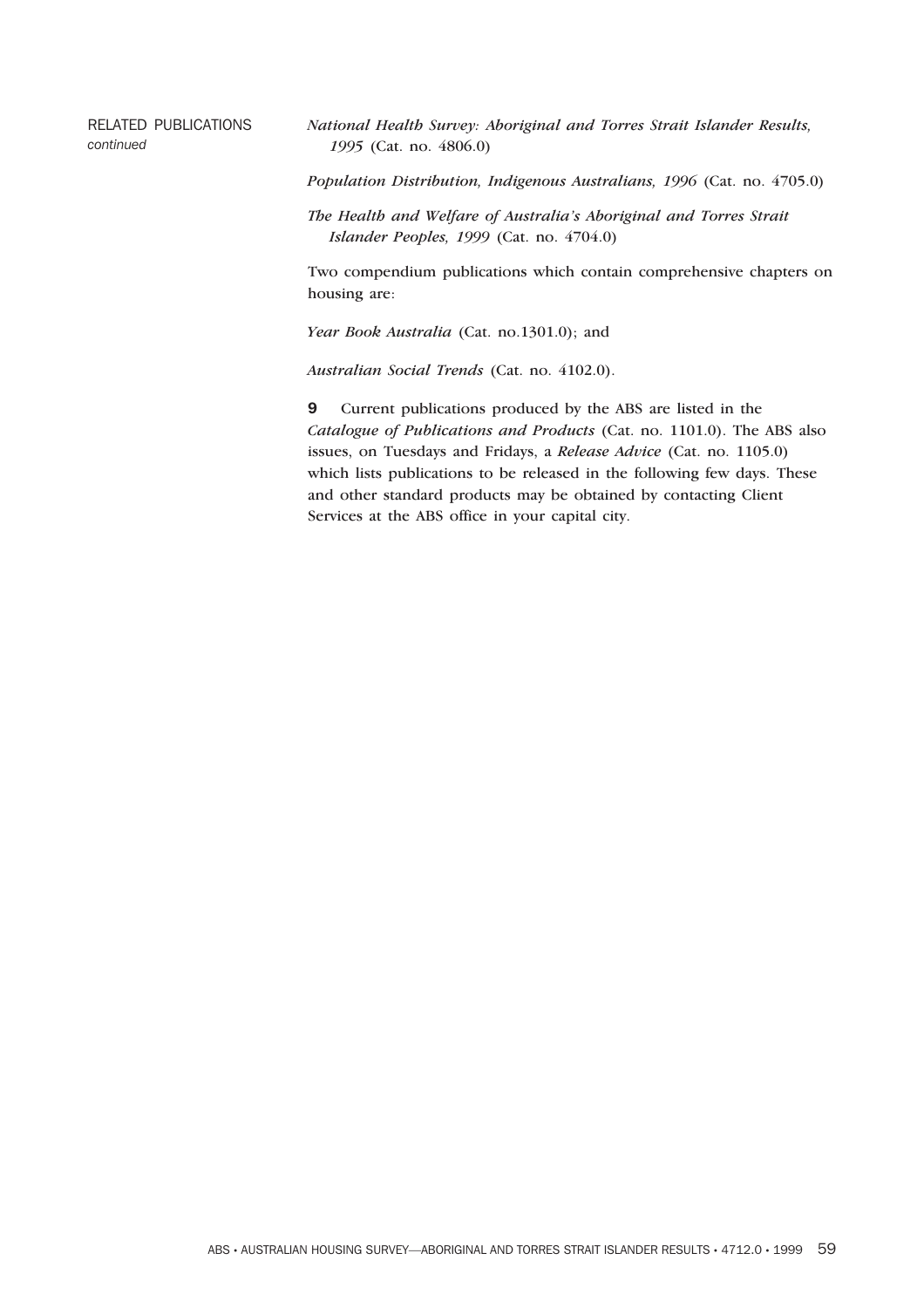### **GLOSSARY**

- **Alterations and additions** Alterations or additions involve any work which significantly changes the original condition of the dwelling or its surrounding land. Some examples of alterations or additions include changing the position of internal walls in a dwelling, adding additional rooms, renovating a kitchen or bathroom, installing a swimming pool, replacing a wooden fence with a metal one, building a garage, etc.
	- **Cash income** Gross current usual cash receipts that are of a regular and recurring nature received by the household or its members at annual or more frequent intervals, from employment, own business, the lending of assets, and transfers from government, private organisations and other households. If income is reported on other than a weekly basis, such as fortnightly, monthly or for the previous financial year, it is pro-rated to a weekly equivalent amount.
		- **Couple** Two people usually residing in the same household who share a social, economic and emotional bond usually associated with marriage and who consider their relationship to be a marriage or marriage-like union. This relationship is identified by the presence of a registered marriage or de facto marriage.
	- **Dependent child** All people aged under 15 years; and people aged 15 to 24 years who are full-time students, have a parent in the household and do not have a partner or child of their own in the household.
		- **Dwelling** A structure, or a discrete space within a structure, intended for people to live in or where a person or group of people live. Thus a structure that people actually live in is a dwelling regardless of its intended purpose, but a vacant structure is only a dwelling if intended for human residence. A dwelling may include one or more rooms used as an office or workshop provided the dwelling is in residential use.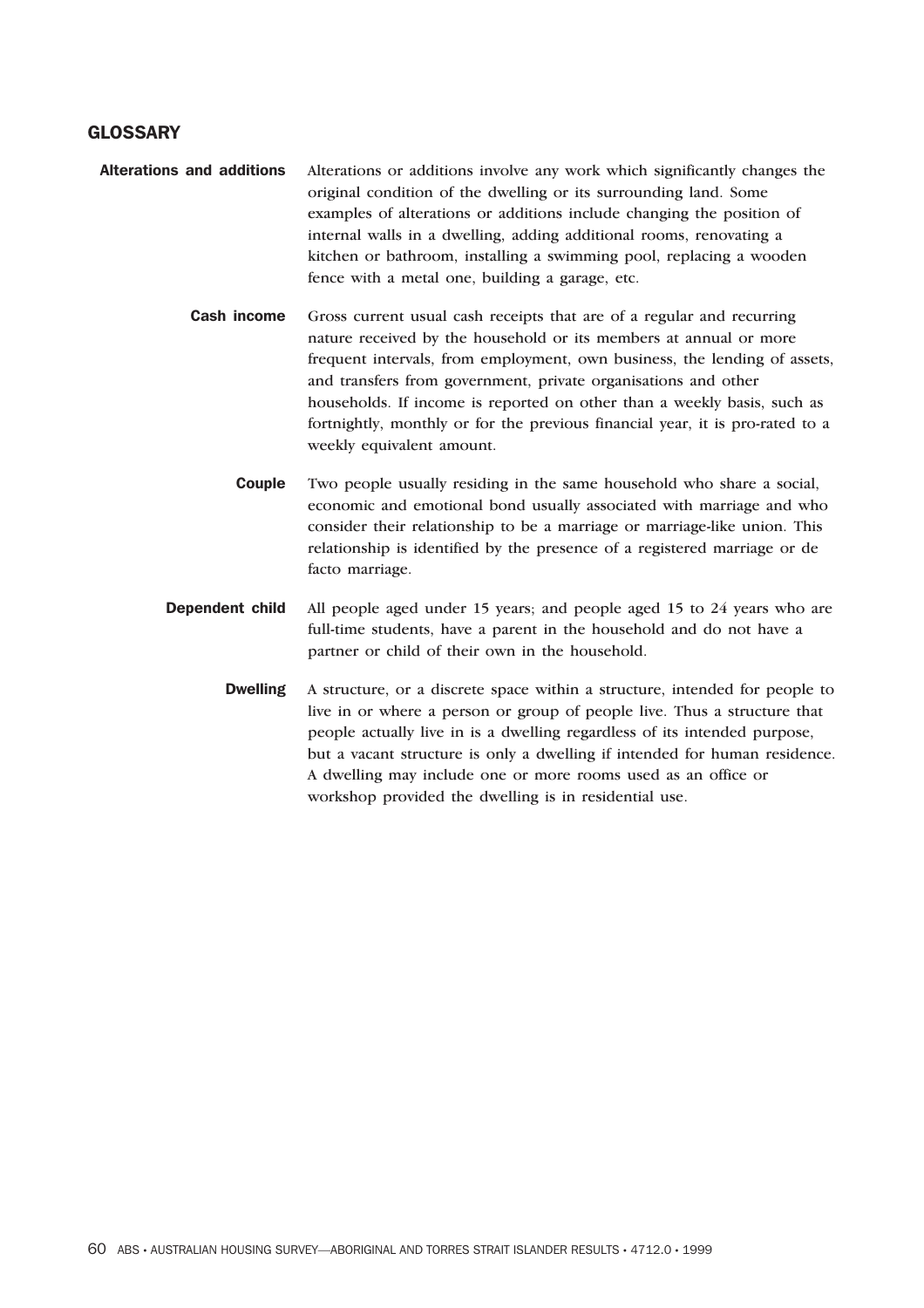- **Dwelling condition** In the CHINS, the condition of permanent dwellings owned or managed by an Indigenous housing organisation was categorised according to the extent of repairs required at the time of enumeration in the following way:
	- n *minor or no repair* defined as repairs of less than \$20,000 in low cost areas, \$27,000 in medium cost areas, and \$33,000 in high cost areas;
	- n *major repairs* defined as repairs of \$20,000 to less than \$60,000 in low cost areas, \$27,000 to less than \$80,000 in medium cost areas, and \$33,000 to less than \$100,000 in high cost areas;
	- **replacement** defined as repairs of \$60,000 or more in low cost areas, \$80,000 or more in medium cost areas, and \$100,000 or more in high cost areas.

Low, medium and high cost areas were defined according to ATSIC Region and the Torres Strait area based on relative building costs provided in *Rawlinsons Australian Construction Handbook 1999* (Perth, Rawlhouse Publishing). See *Need for repairs to dwelling* for AHS.

- **Earner** A person (excluding a dependent child) who is employed. The earnings of a dependent child are included in total household income.
- **Employed** A person aged 15 years and over who, during the reference week:
	- <sup>n</sup> worked for one hour or more for pay, profit, commission or payment in kind in a job or business, or on a farm (includes employees, employers and own account workers); or
	- <sup>n</sup> worked one hour or more, without pay, in a family business or on a farm (i.e. contributing family workers); or
	- <sup>n</sup> were employees who had a job but were not at work and were: on paid leave; on leave without pay for less than four weeks up to the end of the reference week; stood down without pay because of bad weather or plant breakdown at their place of employment for less than four weeks up to the end of the reference week; on strike or locked out; on workers' compensation and expected to be returning to their job; or receiving wages or salary while undertaking full-time study; or
	- <sup>n</sup> were employers, own account workers or contributing family workers who had a job, business or farm, but were not at work.
	- **Family** Two or more persons, one of whom is at least 15 years of age, who are related by blood, marriage (registered or de facto), adoption, step or fostering; and who are usually resident in the same household. The basis of a family is formed by identifying the presence of a couple relationship, lone parent-child relationship or other blood relationship. Some households will, therefore, contain more than one family.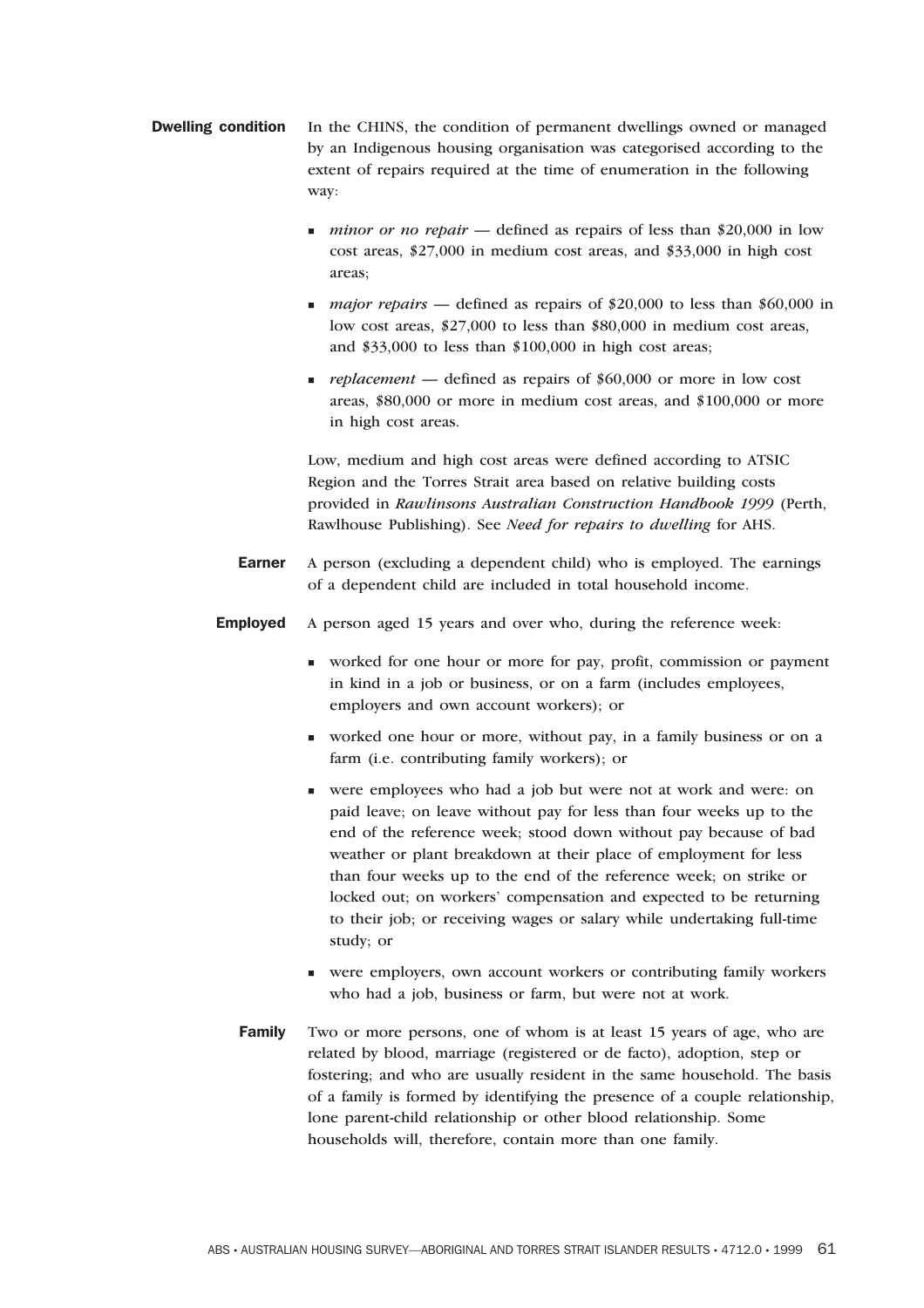**Flat** A self-contained dwelling without its own private grounds and usually in a block of flats, units or apartments sharing one or more common entrance foyers or stairwells. This category also includes flats attached to houses (e.g. granny flats) and freestanding garages, etc. converted to flats.

**Government cash pensions, benefits and allowances** Gross current usual (weekly equivalent) cash receipts from government pensions, benefits and allowances paid to persons, families or households.

**Gross income** Regular cash receipts before tax or other deductions are made.

**Gross weekly income quintiles** Quintiles are formed by ranking the population by ascending gross weekly income and then dividing the ranked population into five equal groups. The values which correspond to gross weekly income quintiles used in this publication are as follows:

<sup>n</sup> For Indigenous households:

Lowest Less than or equal to \$342 Second \$343 to \$524 Third \$525 to \$854 Fourth \$855 to \$1,297 Highest More than \$1,297

<sup>n</sup> For non-Indigenous households:

Lowest Less than or equal to \$308 Second \$309 to \$597 Third \$598 to \$967 Fourth \$968 to \$1,479 Highest More than \$1,479

- **Group household** A household consisting of two or more unrelated people where all persons are aged 15 years or over. There are no reported couple relationships, parent-child relationships or other blood relationships in these households.
	- **Household** A group of people who live and eat together as a single unit within a dwelling. This may be:
		- <sup>n</sup> a group of two or more related or unrelated people who usually reside in the same dwelling who make common provision for food or other essentials for living; or
		- <sup>n</sup> a person living in a dwelling who makes provision for his or her own food and other essentials for living, without combining with any other person.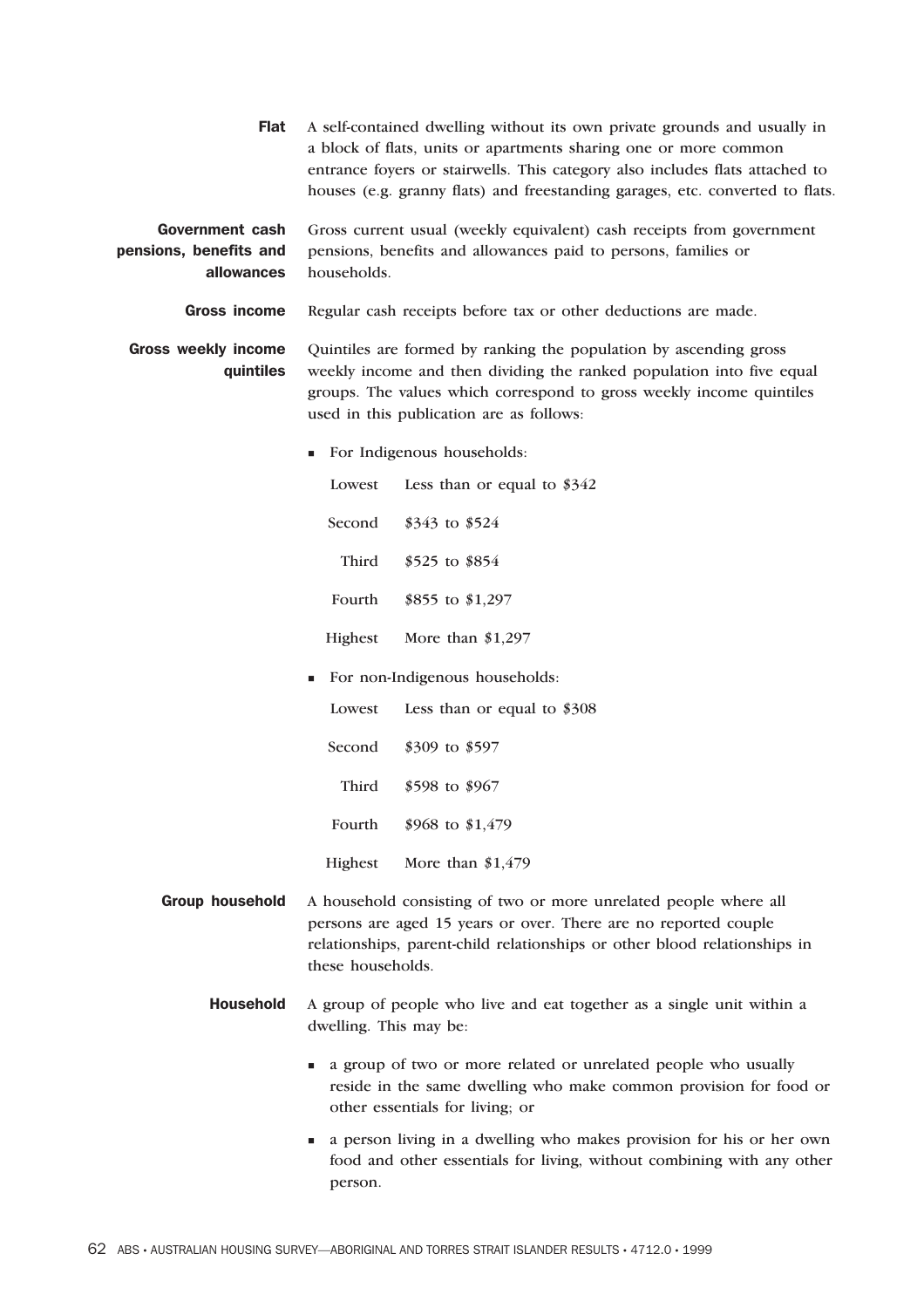- **Housing costs** Housing costs are the ongoing outlays incurred by a dwelling's occupants in providing for their shelter. The housing related outlays that contribute to housing costs in the 1999 AHS are:
	- n mortgage or loan repayments (secured or unsecured) where the purpose of the loan is to buy or build, add to or alter the dwelling;
	- n rental payments;
	- n water and general council rates;
	- n land tax payments;
	- <sup>n</sup> body corporate or strata title payments; and
	- <sup>n</sup> expenditure on repairs and maintenance for the dwelling.

Only payments which relate to the dwelling occupied at time of interview i.e. the respondent's usual place of residence are included. Payments for other dwellings are not regarded as housing costs, even if the usual dwelling has been offered as security.

For further information regarding the derivation of housing costs in the 1999 AHS, refer to Appendix 1: Measuring Housing Costs, *Australian Housing Survey, Housing Characteristics, Costs and Conditions* (Cat. no. 4182.0).

- **Housing utilisation** Provides a measure of the bedroom requirements of a household according to household size and composition (see Explanatory Notes).
- **Indigenous household** For the AHS and Census data included in this publication a household which contains at least one person who is of Aboriginal or Torres Strait Islander origin and who is aged 15 years or over.

In the NATSIS, a household was categorised as Indigenous if one or more members of the household identified as being of Aboriginal and/or Torres Strait Islander origin.

- Labour force status A person's standing in relation to the currently economically active segment of the population. A person may be classified as employed, unemployed or not in the labour force.
	- **Landlord** The entity with which the person or household obtains the contractual right to occupy the dwelling. It is the legal entity to whom rent is paid or with whom the tenure contract or arrangement is made.
	- **Lone parent** A person who has no spouse or partner present in the household but who forms a parent-child relationship with at least one dependent or non-dependent child usually resident in the household.
- **Lone person household** A household comprised of an individual who makes provision for his or her own food and other essentials for living, without combining with any other person to form part of a multi-person household.
	- **Mean** The sum of values divided by the number of values.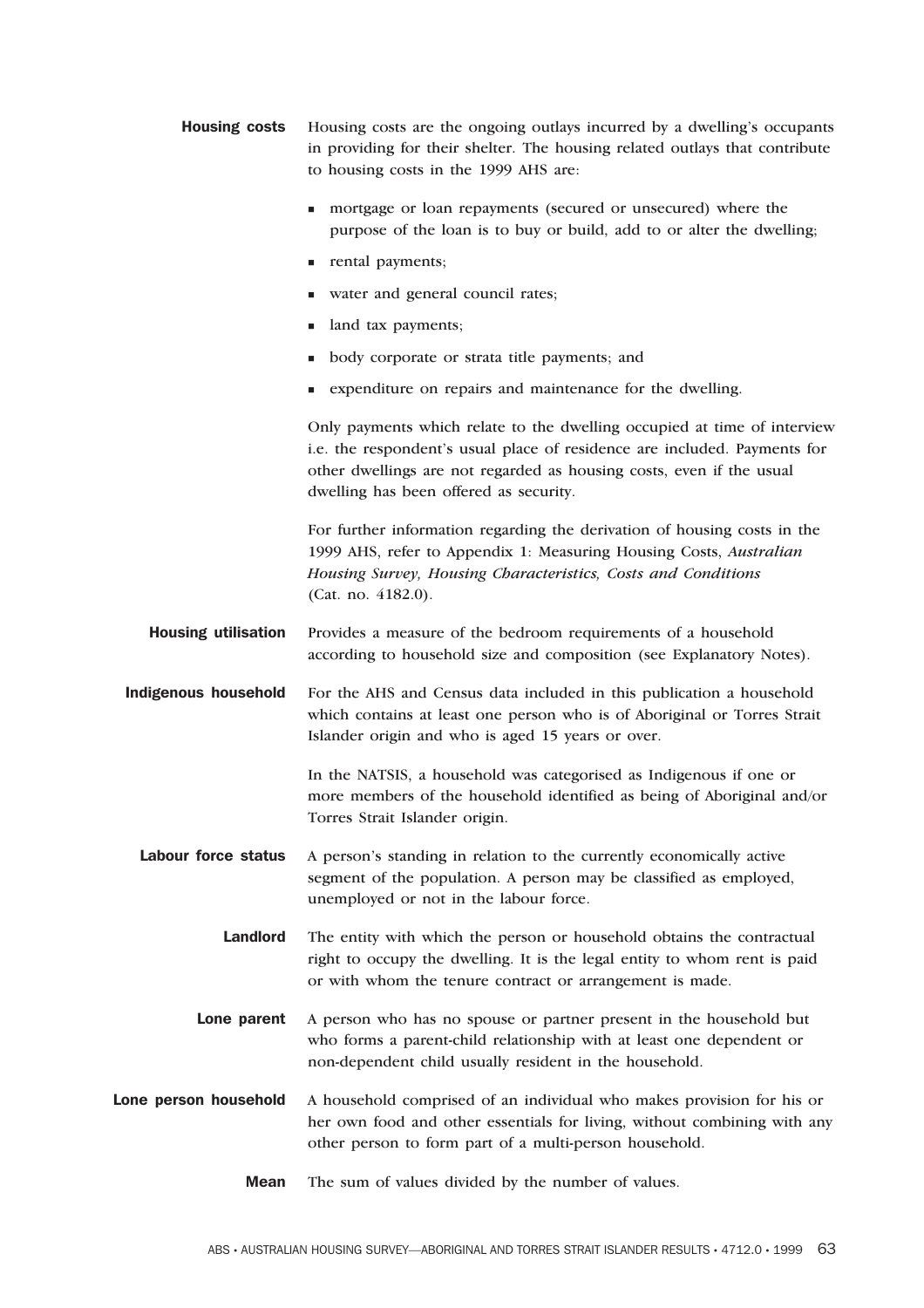| <b>Median</b>                         | The middle value of a set of values when the values are sorted in order.                                                                                                                                                                                                                              |
|---------------------------------------|-------------------------------------------------------------------------------------------------------------------------------------------------------------------------------------------------------------------------------------------------------------------------------------------------------|
| Need for repairs to<br>dwelling       | For the purposes of AHS data in this publication, a summary measure of<br>need for repairs to dwelling was derived from two variables, need for<br>external repairs and need for internal repairs. See Explanatory Notes<br>(paragraph 14) for details of the derivation used to create this measure. |
| <b>Negative income</b>                | The loss incurred by an unincorporated enterprise or from rental<br>property when the operating expenses and depreciation exceed the gross<br>receipts.                                                                                                                                               |
| Non-dependent child                   | A natural, step, adopted or foster child of a couple or lone parent<br>usually resident in the household, aged over 15 years and who is not a<br>full-time student aged 15-24 years, and who has no partner or child of<br>his or her own usually resident in the household.                          |
| Not in the labour force               | A person who, during the reference week, was not in the categories<br>employed or unemployed, as defined.                                                                                                                                                                                             |
| One parent with<br>dependent children | A household consisting of a lone parent with dependent children only or<br>a lone parent with dependent and non-dependent children.                                                                                                                                                                   |
| Other cash income                     | Includes:                                                                                                                                                                                                                                                                                             |
|                                       | life assurance annuity benefits such as superannuation;                                                                                                                                                                                                                                               |
|                                       | regular cash receipts from private organisations such as insurance<br>ш<br>payments (including workers' compensation), and private scholarships<br>or study allowances;                                                                                                                               |
|                                       | regular receipts from other households in the form of child<br>٠<br>support/maintenance, inheritances and trust funds; and                                                                                                                                                                            |
|                                       | net receipts accruing in the current reference period as a result of<br>٠<br>ownership of assets. This comprises returns from financial assets<br>(interest, dividends), from physical assets (rents) and from intellectual<br>assets (royalties).                                                    |
| Other couple household                | A household containing a couple with non-dependent children only or a<br>couple with dependent and non-dependent children. These households<br>may also contain other relatives.                                                                                                                      |
| <b>Other household</b>                | A household consisting of a lone parent with non-dependent children<br>only, with or without other relatives. It also includes households with<br>multiple families.                                                                                                                                  |
| Other private dwelling                | Includes:                                                                                                                                                                                                                                                                                             |
|                                       | movable dwellings (e.g. caravans, campervans, mobile homes,<br>п<br>houseboats, other boats equipped with berths, site sheds,<br>demountables, etc.); and                                                                                                                                             |
|                                       | improvised or makeshift dwellings (e.g. tents, rough shacks, tarps,                                                                                                                                                                                                                                   |

lean-tos, offices or vehicles not converted for dwelling purposes, etc.).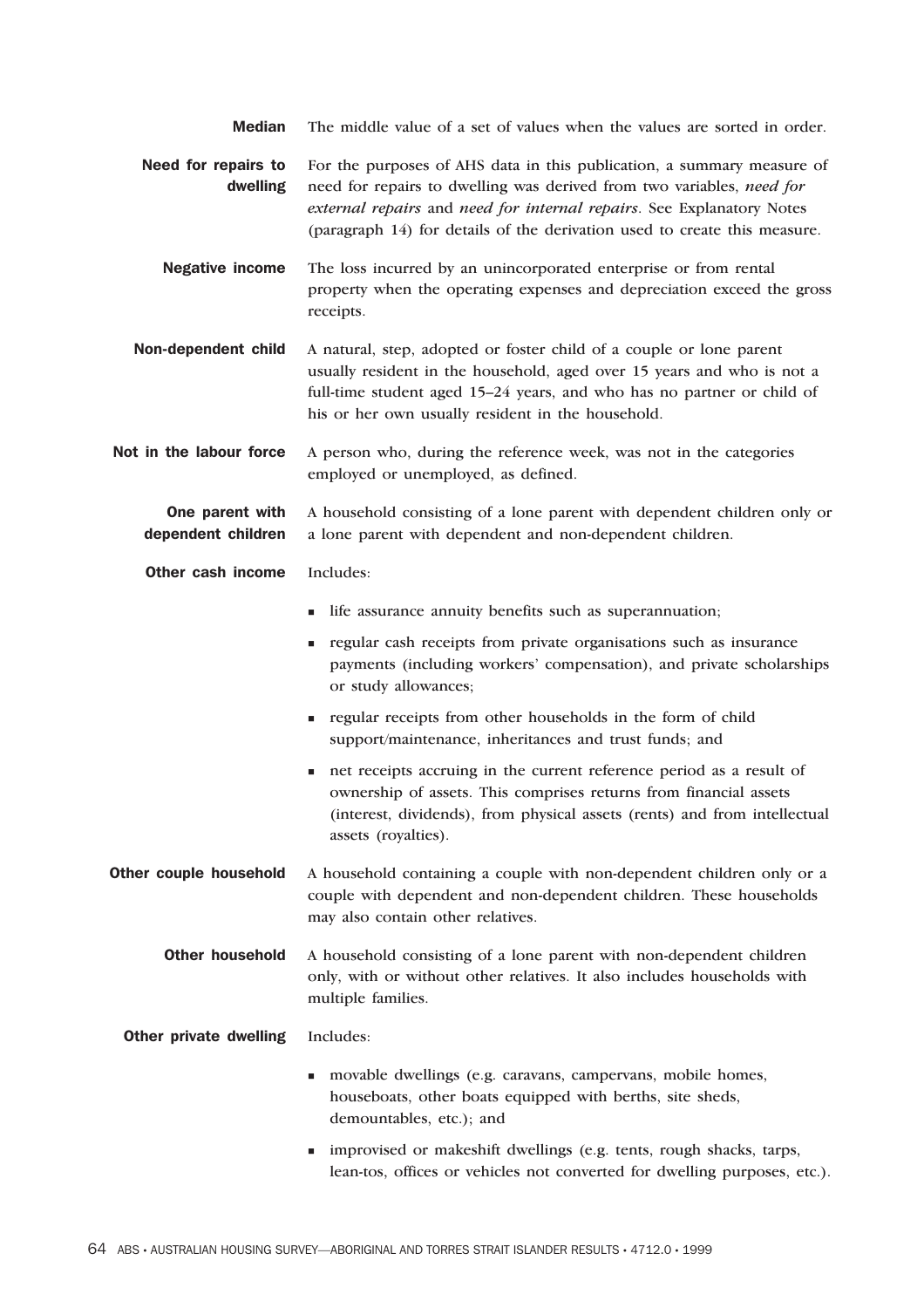| <b>Other landlord</b> |  | A household paying rent to: |  |  |  |
|-----------------------|--|-----------------------------|--|--|--|
|-----------------------|--|-----------------------------|--|--|--|

- n a parent or other relative in the same dwelling;
- n the owner/manager of a caravan park;
- <sup>n</sup> an employer (including a government authority);
- <sup>n</sup> a housing cooperative, community or church group; or
- any other landlord not included elsewhere.
- **Other renter** A household paying rent to:
	- n a parent or other relative in the same dwelling;
	- $\blacksquare$  the owner/manager of a caravan park;
	- <sup>n</sup> an employer (including a government authority);
	- <sup>n</sup> a housing cooprerative, community or church group; or
	- any other landlord not included elsewhere.
- **Other tenure** A tenure type other than owner or renter. It includes:
	- n life tenure schemes:
	- <sup>n</sup> rent/buy (or shared equity) schemes; or
	- <sup>n</sup> tenure types not included elsewhere (e.g. house-sitting, payment in kind for a specific service).
- **Owner with a mortgage** A household's tenure type is owner with a mortgage if anyone in the household is making payments on a mortgage or loans secured against the dwelling, regardless of the purpose of the mortgage or secured loan.
- **Owner without a mortgage** A household's tenure type is owner without a mortgage if no-one in the household is making payments on a mortgage or loans secured against the dwelling. (Thus persons who have repaid a loan but technically not discharged the associated mortgage are included in this category.)
	- **Principal source of cash income** The source from which the greatest amount of cash income is received. If the total income of the household is zero or negative, the principal source is undefined.
		- **Private dwelling** A self-contained dwelling intended for occupation by one or more usual residents; or movable, makeshift or improvised dwellings occupied by one or more usual residents.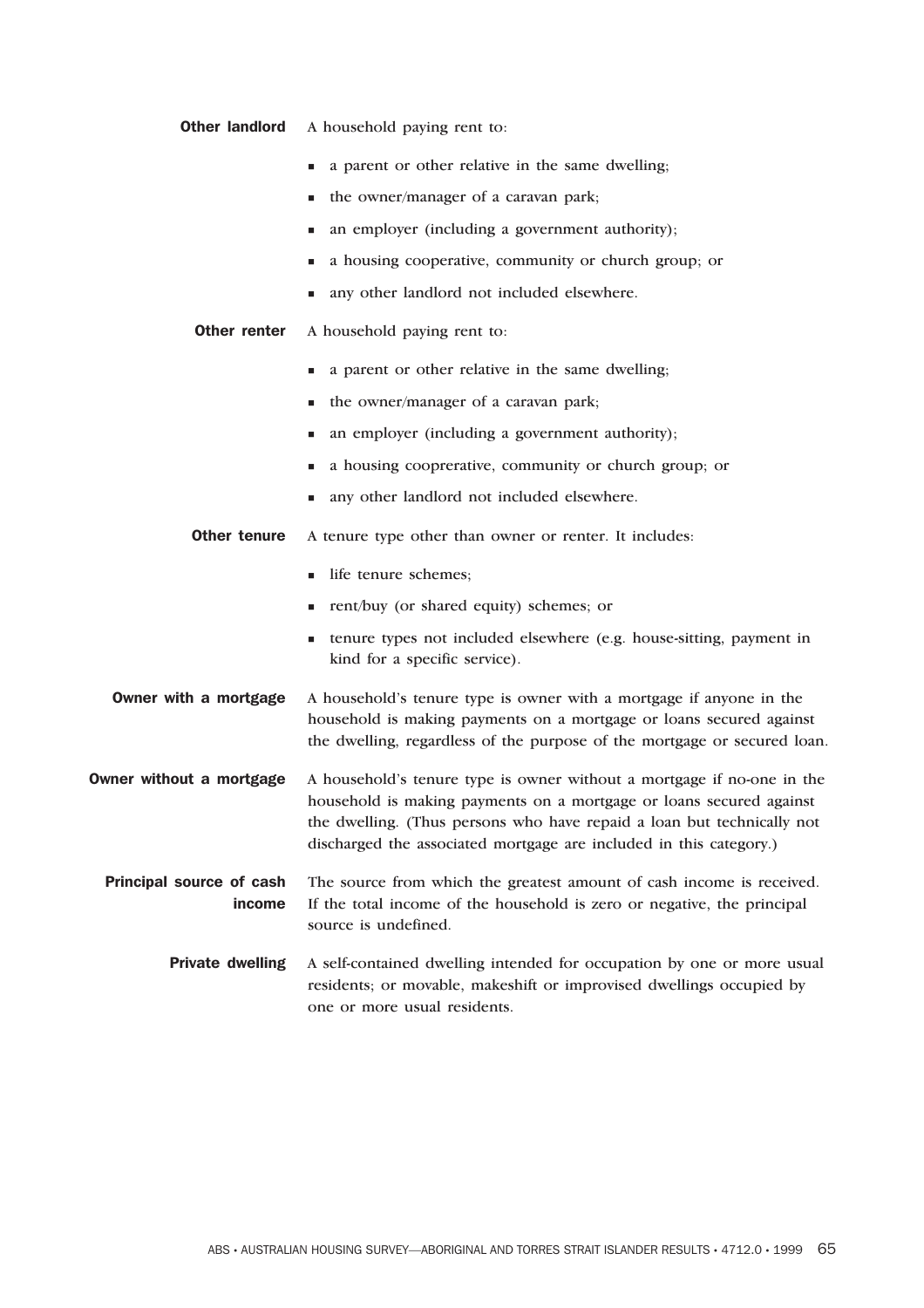**Private dwelling structure** Determined by the structure of the building that contains the dwelling. In this publication, dwellings are grouped into one of four categories:

- separate house;
- n semidetached:
- **n** flat; and
- and other private dwelling.
- **Private landlord** A household paying rent to a real estate agent; parent or other relative, or another person not in the same dwelling.
- **Reference person** The reference person for each household is chosen by applying, to all usual residents aged 15 years and over in the household, the selection criteria below, in order of precedence, until a single appropriate reference person is identified:
	- n the person with the highest tenure type ranked from owner without a mortgage, owner with a mortgage, renter, other tenure;
	- $\blacksquare$  the person with the highest income;
	- the eldest person.

For example, in a household containing a lone parent with a non-dependent child, the person with the highest tenure will become the reference person. If the non-dependent child is an owner with a mortgage and the lone parent lives in the dwelling rent free, the non-dependent child will become the reference person. If both individuals have the same tenure, the one with the higher income will be the reference person. However, if both individuals have the same income, the reference person is the elder.

- **Rent** A return or payment made periodically by a tenant to an owner or landlord in return for lodgement.
- **Rent/buy (or shared equity) scheme** The household is both purchasing some equity in the dwelling, and paying rent for the remainder.
	- **Rent free** A household where no money is exchanged for lodgement but the household is not an owner of the dwelling.
		- **Renter** A household where money is exchanged to another person or organisation in return for lodging. In this publication, renters are further classified into one of three broad types according to whom rent is paid:
			- State or Territory housing authority;
			- <sup>n</sup> private landlord;
			- <sup>n</sup> other landlord.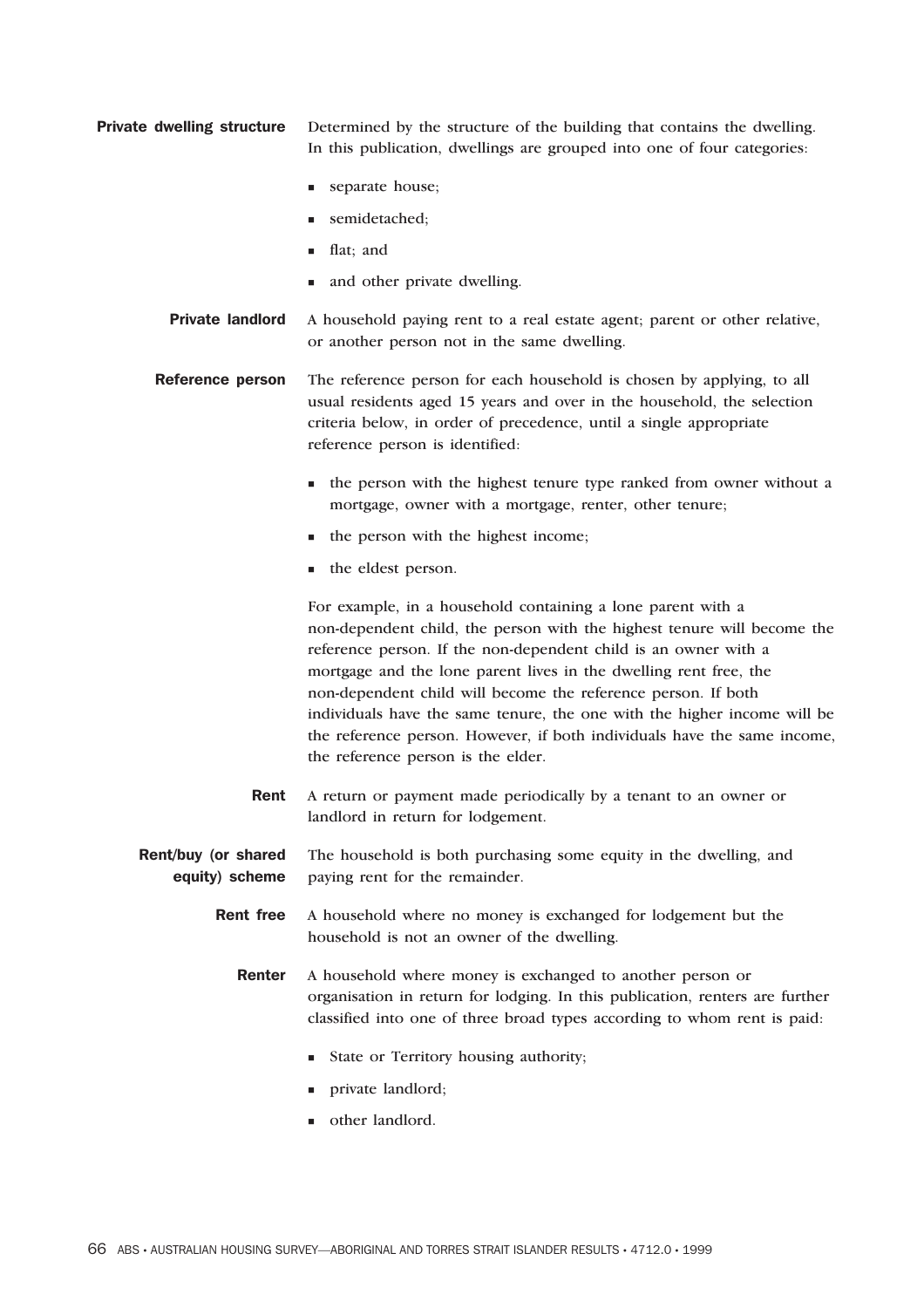- **Repairs and maintenance** Repairs and maintenance involve any work undertaken with the purpose of either preventing deterioration or repairing something to its original condition. Repairs and maintenance are usually of a lesser value than alterations and additions. Some examples include replacing washers, replacing broken roof tiles, re-painting internal walls, etc.
	- **Semidetached** This category covers dwellings with their own private grounds and no dwelling above or below. A key feature of these dwellings is that they are either attached in some structural way to one or more dwellings or are separated from neighbouring dwellings by less than 1/2 a metre. Examples include semidetached, row or terrace houses, townhouses, and villa units. Multi-storey townhouses or units are separately identified from those which are single storey.
	- **Separate house** A self-contained dwelling which is separated from other dwellings by at least 0.5 metres. This category also includes houses that have an attached flat (e.g. a granny flat), shop, office, etc. The attached flat will be included in the flat category.
	- **Sparsely settled area** Refers to Statistical Local Areas (SLAs) in remote areas in which the dwelling density for the SLA as a whole was less than 0.057 dwellings per square kilometres (or 57 dwellings per 100 square kilometres). In 1999, approximately 184,958 people lived in sparsely settled areas, of whom about 73,105 were Indigenous and 111,853 were non-Indigenous.

**Tenure type** The nature of a person's or household's legal right to occupy the dwelling in which they usually reside. It is determined by responses to questions about ownership, payment to purchase, and rental arrangements. In this publication, households are grouped into one of four broad tenure categories:

- <sup>n</sup> owner without a mortgage;
- **n** owner with a mortgage;
- n renter; and
- other tenure.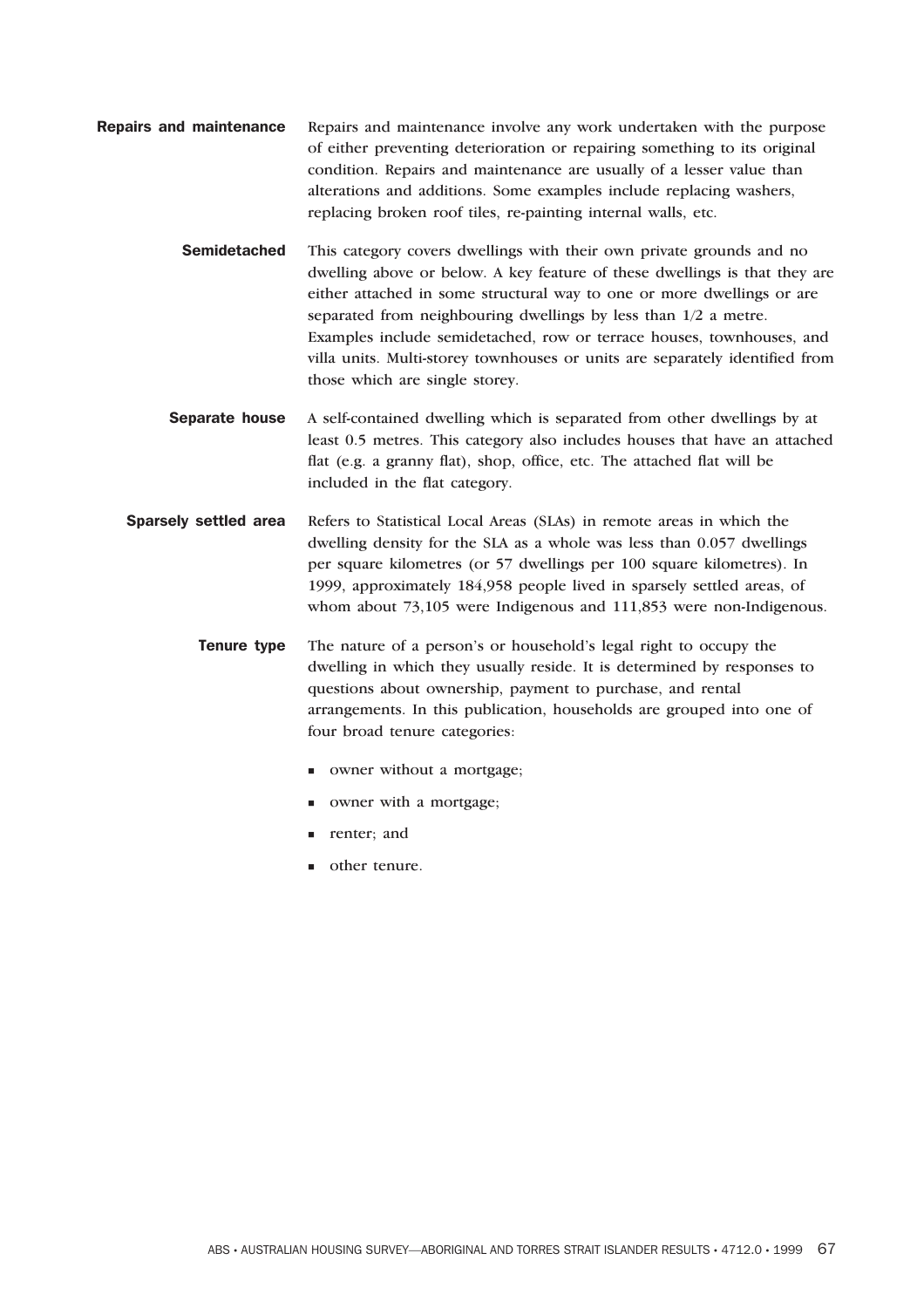- **Unemployed** A person aged 15 years and over who was not employed during the reference week, had actively looked for full-time or part-time work at any time in the four weeks up to the end of the reference week and;
	- <sup>n</sup> was available for work in the reference week, or would have been available except for temporary illness (i.e. lasting for less than four weeks to the end of the reference week); or
	- <sup>n</sup> was waiting to start a new job within four weeks from the end of the reference week and would have started in the reference week if the job had been available then; or
	- <sup>n</sup> was waiting to be called back to a full-time or part-time job from which they had been stood down without pay for less than four weeks up to the end of the reference week (including the whole of the reference week) for reasons other than bad weather or plant breakdown.

```
Wage or salary cash
 income
           Gross current usual (weekly equivalent) wages or salary from an
           employer or own limited liability (incorporated) company.
```